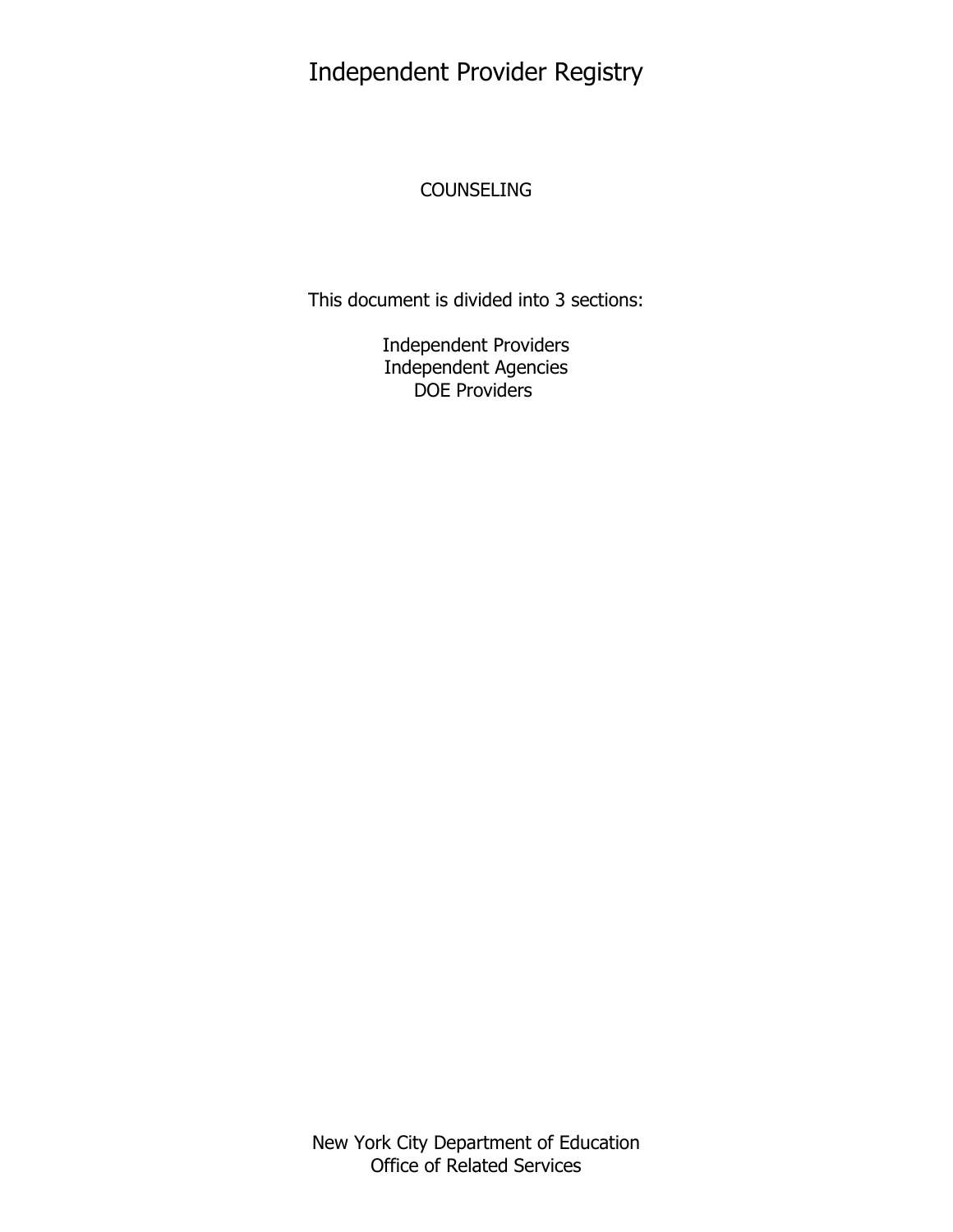Report Run Date: Jun 16, 2022

BATISTA SOBA, ALICIA<br>PO BOX 351 Albrightsville, PA 18210 Work Site: All Boroughs/Districts Email ID: [msbatista@hotmail.com](mailto:msbatista@hotmail.com) 646-387-4533 Language(s): SPANISH

DUNCAN HUTCHINSON, MAUREEN<br>1443 East Gun Hill Road Bronx, NY 10469 Work Site: All Boroughs/Districts Email ID: [mdhspeak@gmail.com](mailto:mdhspeak@gmail.com) 646-302-0051

GRINMAN, STANISLAV<br>3041 Ocean Ave brooklyn, NY 11235 Work Site: All Boroughs/Districts Email ID: [ssomati@yahoo.com](mailto:ssomati@yahoo.com)  917-392-3003

KARP, JONATHAN MARLBORO, NJ 07746 220 SUNNYSIDE DRIVE Work Site: All Boroughs/Districts Email ID: [jmrk220@yahoo.com](mailto:jmrk220@yahoo.com) 201-446-8532

LEIBOWITZ, IRWIN Brewster, NY 10509 11 N. Hollow Road Work Site: All Boroughs/Districts Email ID: [bedpsych@gmail.com](mailto:bedpsych@gmail.com)  914-419-2678 Language(s): ENGLISH

MENDELSON, MIRIAM<br>161 West 80th New York, NY 10024 Work Site: All Boroughs/Districts Email ID: [miriamemendelson@gmail.com](mailto:miriamemendelson@gmail.com) 332-207-7124 Language(s): YIDDISH

SILETSKI, ERICA Congers, NY 10920 62 North Conger Avenue Work Site: All Boroughs/Districts Email ID: [ericasmuckler@gmail.com](mailto:ericasmuckler@gmail.com) 516-754-4647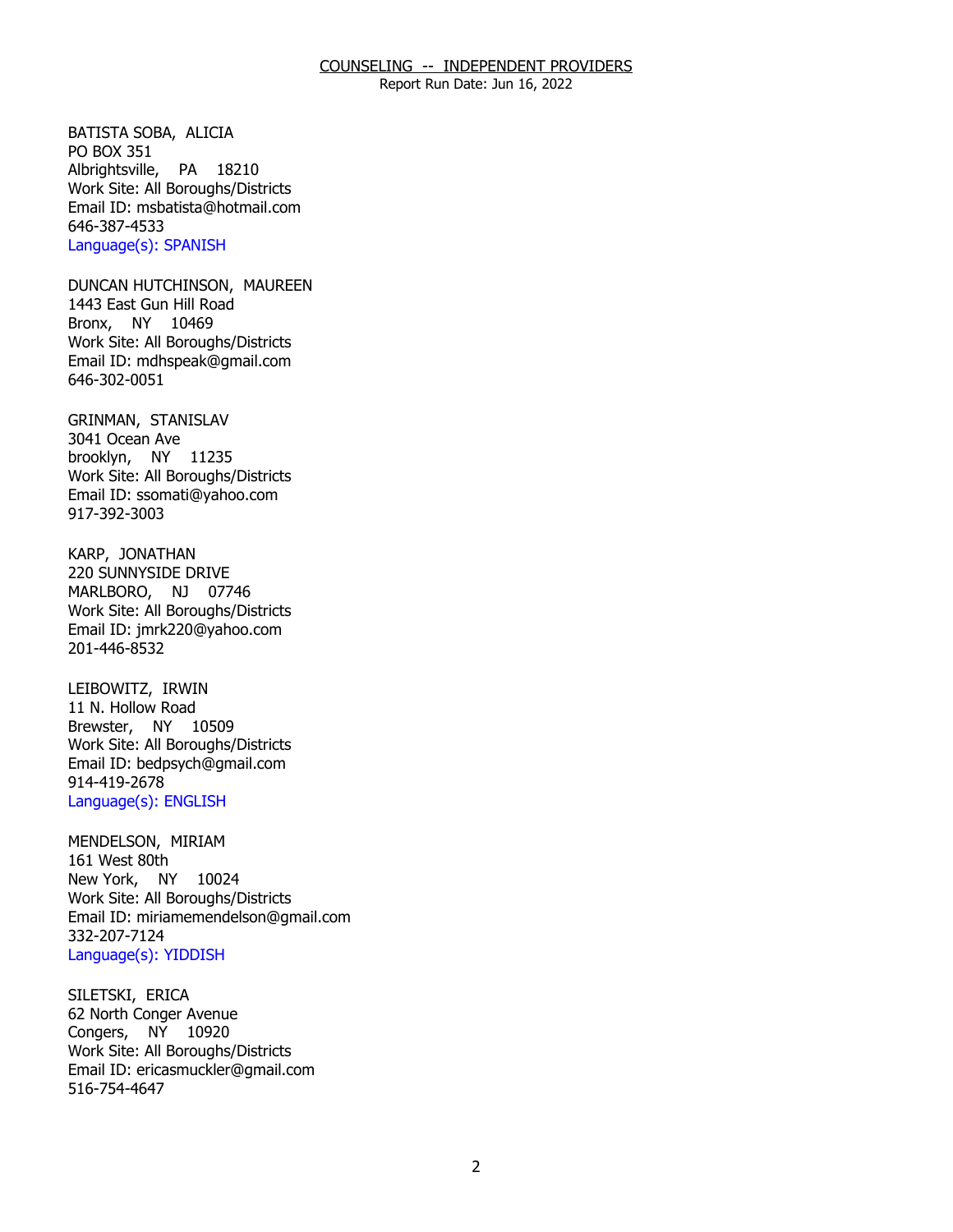Report Run Date: Jun 16, 2022

ZENG, JIE Briarwood, NY 11435 84-01 Main Street Work Site: All Boroughs/Districts Email ID: [emilie.zeng@gmail.com](mailto:emilie.zeng@gmail.com)  347-560-0160 Language(s): CHINESE,ANY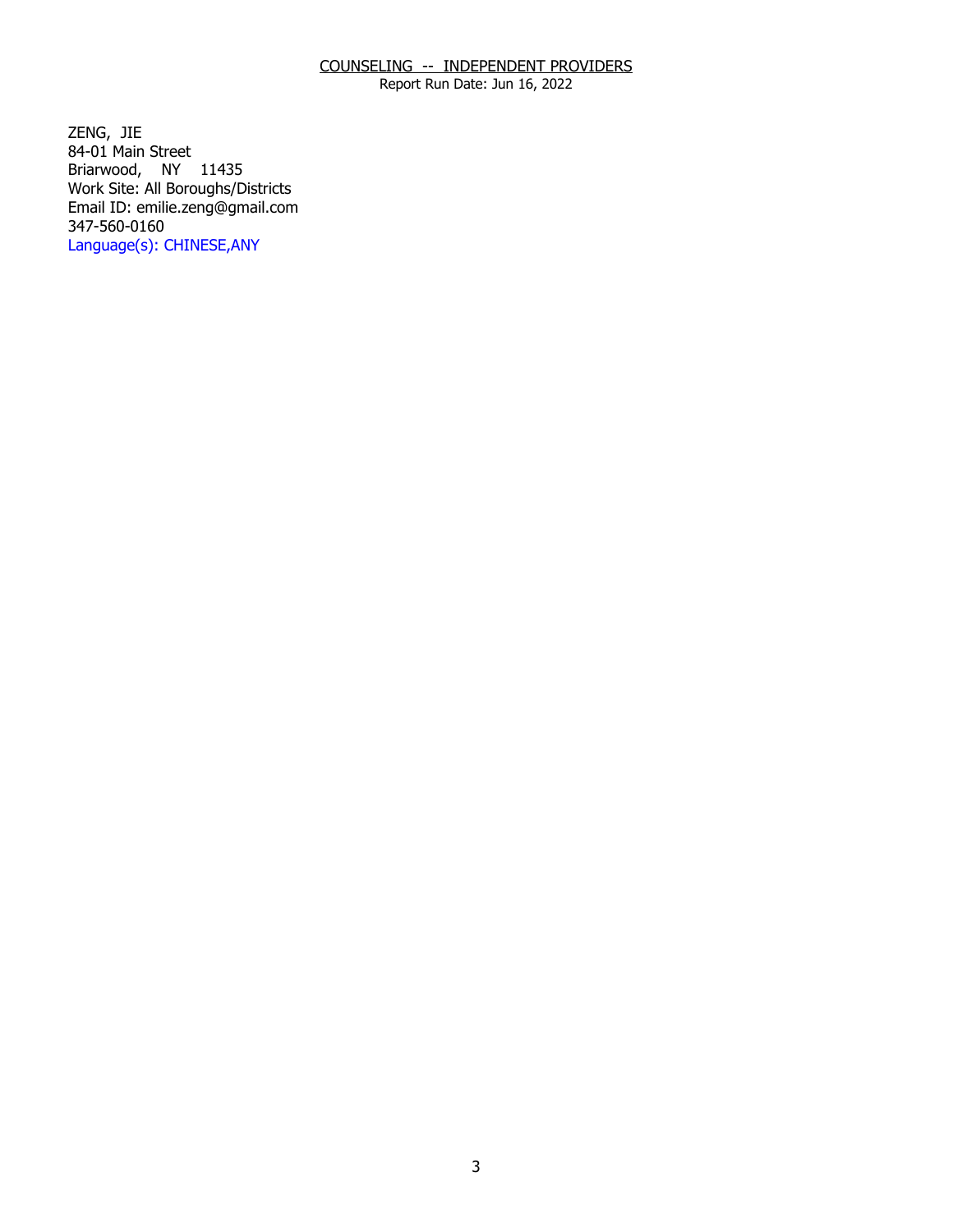Report Run Date: Jun 16, 2022

ADOLFF, KARIN Forest Hils, NY 11375 107-05 70th Ave Work Site: Bronx All Districts Email ID: [doctor.k.adolff@gmail.com](mailto:doctor.k.adolff@gmail.com) 917-864-0738 Language(s): FRENCH SPANISH

BAKER, KIMBERLY<br>2687 Wende Road Alden, NY 14004 Work Site: Bronx All Districts Email ID: [kfbaker101@gmail.com](mailto:kfbaker101@gmail.com) 716-983-0053

BELENKY, DMITRY<br>12 Station Square Forest Hills, NY 11375 Work Site: Bronx All Districts Email ID: [dbelenkylmhc@gmail.com](mailto:dbelenkylmhc@gmail.com)  917-371-8655

**BILLINGTON, CHAD**  Hempstead, NY 11550 65 Cruickshank Avenue Work Site: Bronx All Districts Email ID: [chadwbillington@gmail.com](mailto:chadwbillington@gmail.com)  386-855-4293

CAMACHO, ALIDA NEW JERSEY, NJ 07018 100SOUTH MUNN Work Site: Bronx All Districts Email ID: [alidacam@aol.com](mailto:alidacam@aol.com) 973-677-7419

CHEN, CLIFF YUNG-CHI<br>47-21 44th Street Woodside, NY 11377 Work Site: Bronx All Districts Email ID: [dr.cliffchen@gmail.com](mailto:dr.cliffchen@gmail.com)  646-450-0938 Language(s): CHINESE (MANDARIN)

CHERY, ELIZABETH Bronx, NY 10469 1531 Fielding Street Work Site: Bronx All Districts Email ID: [bebeth10033@yahoo.com](mailto:bebeth10033@yahoo.com)  646-515-3305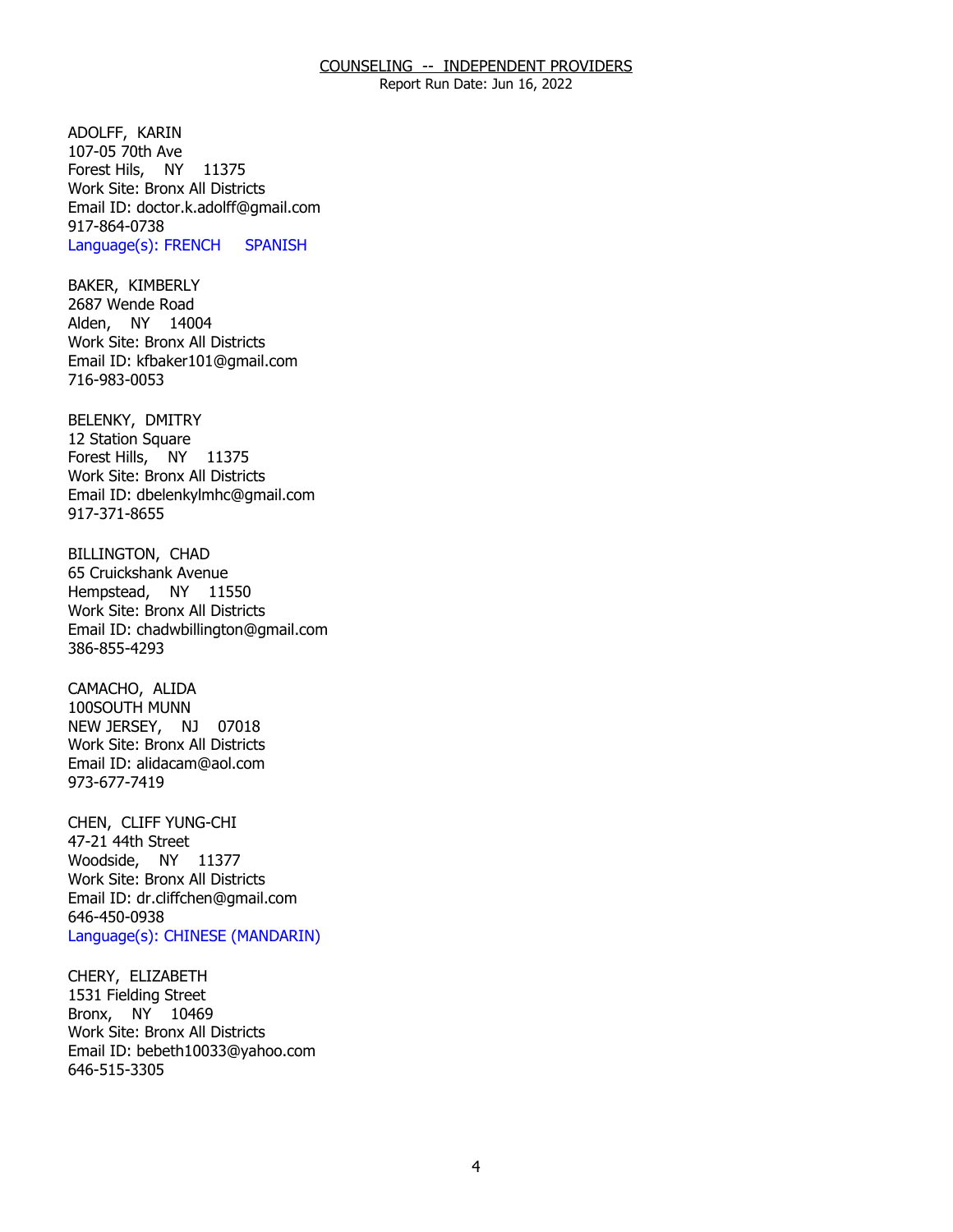Report Run Date: Jun 16, 2022

CHUBAK, REBECCA Scarsdale, NY 10024 31 Candlewood Road Work Site: Bronx All Districts Email ID: [rlchubak@gmail.com](mailto:rlchubak@gmail.com)  901-219-4700

CLARK, BETTE New York, NY 10024 140 w79th street Work Site: Bronx All Districts Email ID: [betteeclark@gmail.com](mailto:betteeclark@gmail.com)  914-423-3143

CONNER, LATOYA NEW YORK, NY 10032 30 Central Park South Work Site: Bronx All Districts Email ID: [dr.latoya.conner@gmail.com](mailto:dr.latoya.conner@gmail.com) 212-755-7177

COX, KEISHA Bridgeport, CT 06605 626 Colorado Avenue Work Site: Bronx All Districts Email ID: [keishacoxlcsw@yahoo.com](mailto:keishacoxlcsw@yahoo.com)  917-376-8792

DAUGHERTY, MARCUS Bronx, NY 10458 340 East Mosholu Pkwy So Work Site: Bronx All Districts Email ID: [mvd60@aol.com](mailto:mvd60@aol.com) 917-251-0109

DAVIS, GERALENE Far Rockaway, NY 10156 20-53 Seagrit Blvd Work Site: Bronx All Districts Email ID: [Jeriwdavis@aol.com](mailto:Jeriwdavis@aol.com)  718-866-5279

DIAZ, SAIRIS Haverstraw, NY 10927 4 Coyne Drive Work Site: Bronx All Districts Email ID: [sairis.s.diaz@gmail.com](mailto:sairis.s.diaz@gmail.com)  718-679-7561 Language(s): SPANISH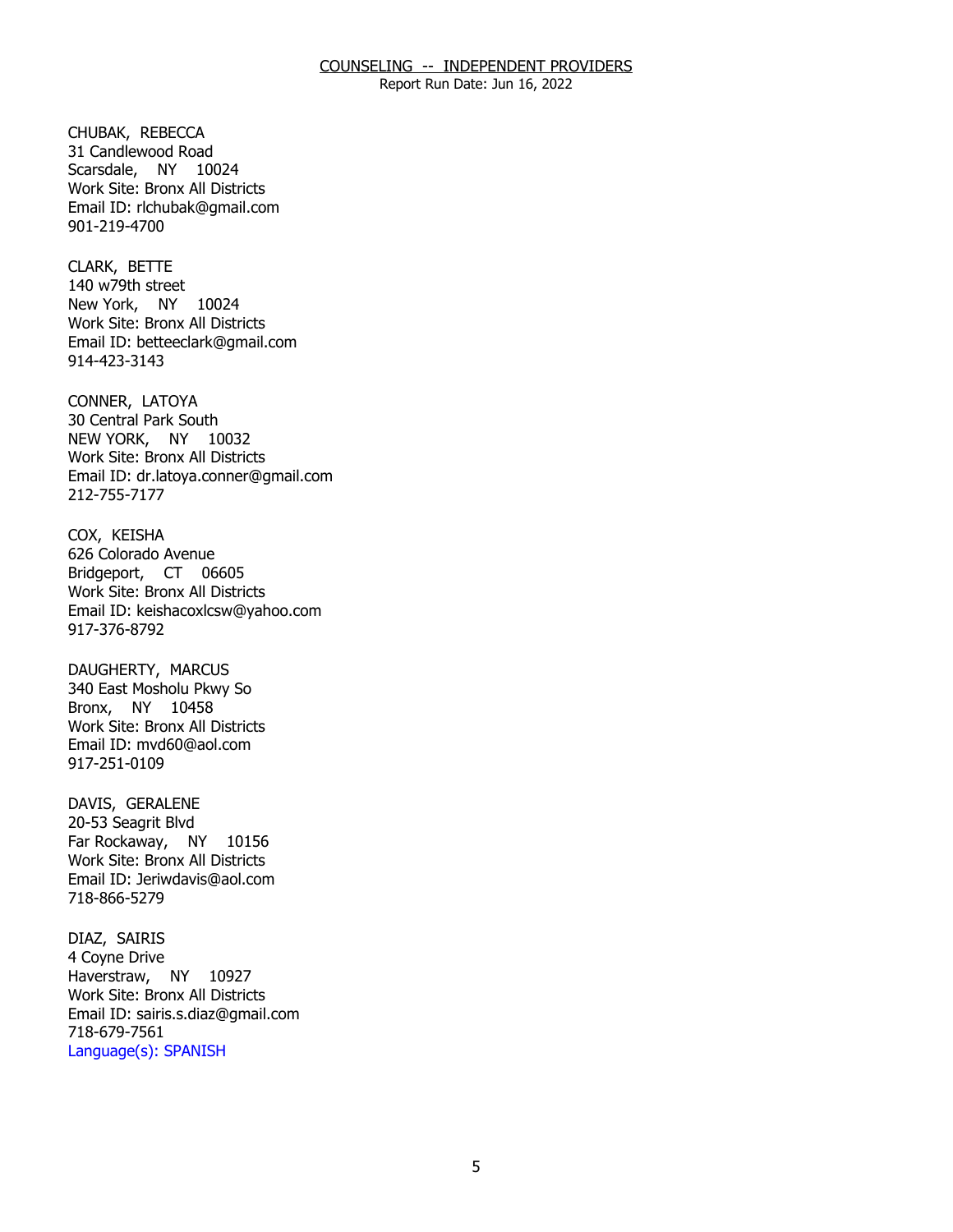Report Run Date: Jun 16, 2022

FUSTER, RICARDO Cold Spring, NY 10516 19 Butterfield Road Work Site: Bronx All Districts Email ID: [FUSTERRRX@icloud.com](mailto:FUSTERRRX@icloud.com) 914-447-1755

GIL, VIRGINIA New Rochelle, NY 10805 703 Pelham Road PH Work Site: Bronx All Districts Email ID: [healthymindswc@gmail.com](mailto:healthymindswc@gmail.com)  914-500-8427

GORDON-WEEKES, MARCIA<br>2937 Lurting Ave Bronx, NY 10469 Work Site: Bronx All Districts Email ID: [mswmar618@aol.com](mailto:mswmar618@aol.com) 347-739-2877

HARVIN, APRIL RENEE<br>1028 Rhinelander Ave Bronx, NY 10461 Work Site: Bronx All Districts Email ID: [aprilharvin.lcsw@gmail.com](mailto:aprilharvin.lcsw@gmail.com) 917-498-5898

HAYES, VERONICA Bronx, NY 10473 633 Olmstead Avenue Work Site: Bronx All Districts Email ID: [vee2victory@gmail.com](mailto:vee2victory@gmail.com) 646-436-2928

JACOBS-PINSON, ELIZABETH<br>1398 Carroll Street Brooklyn, NY 11213 Work Site: Bronx All Districts Email ID: [dr.elka.pinson@gmail.com](mailto:dr.elka.pinson@gmail.com) 917-324-2386

JOHN, PRESCILLA New York, NY 10025 2472 Broadway Suite 338 Work Site: Bronx All Districts Email ID: [pjohn1@fordham.edu](mailto:pjohn1@fordham.edu)  347-276-6932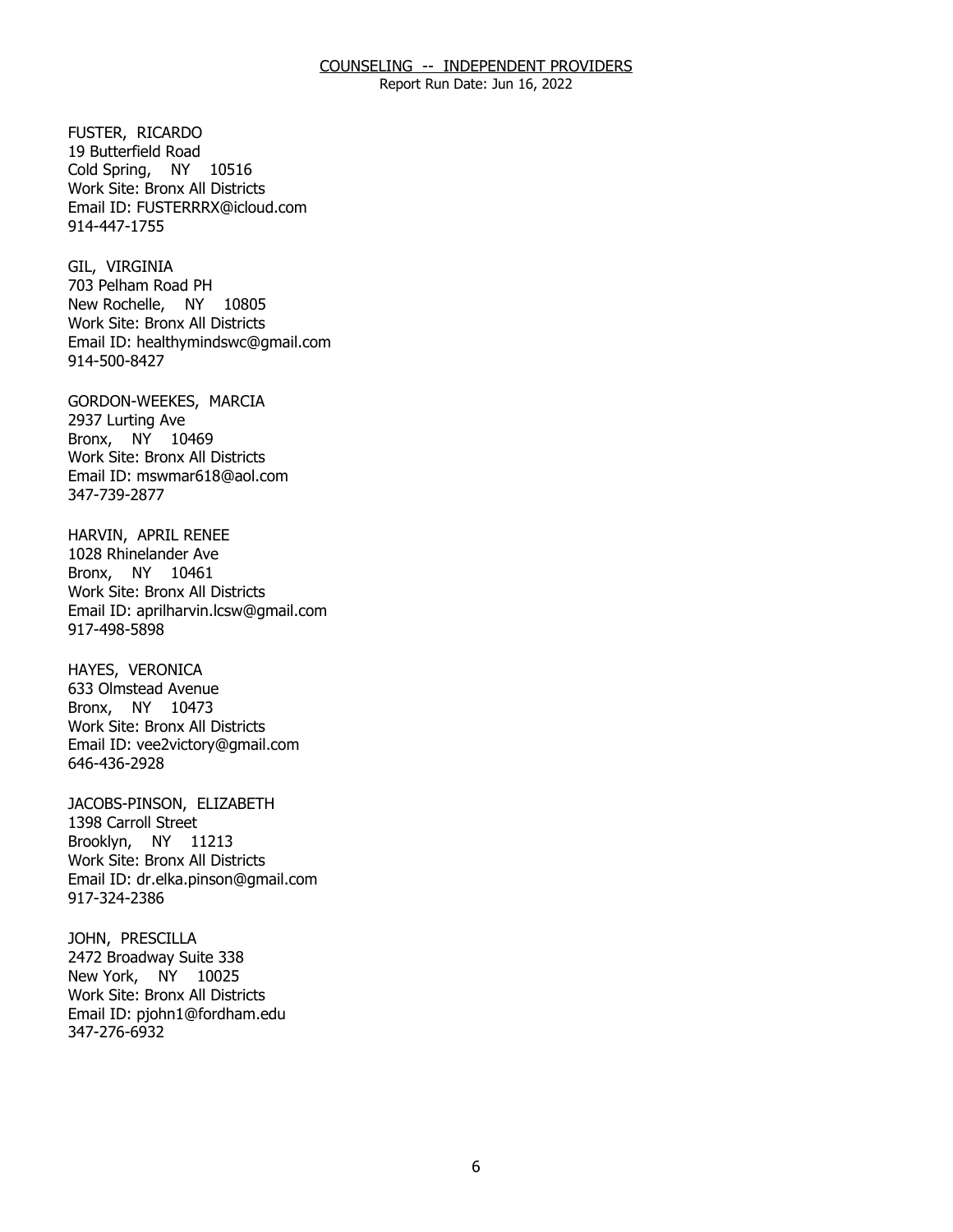Report Run Date: Jun 16, 2022

KENDRICKS, MADELON YONKERS, NY 10703 130-37 GLENWOOD AVE Work Site: Bronx All Districts Email ID: [mjkendricks@optonline.net](mailto:mjkendricks@optonline.net) 914-476-6334

KESSEL, KENNETH Bronx, NY 10451 930 Grand Concourse Work Site: Bronx All Districts Email ID: [kesselken@yahoo.com](mailto:kesselken@yahoo.com)  646-286-8015

LARA, SUGEY Bronx, NY 10469 2729 Westervelt Avenue Work Site: Bronx All Districts Email ID: [alara\\_23@yahoo.com](mailto:alara_23@yahoo.com) 917-922-3370

LAZAR, DEVORAH<br>95 Overlook Road Pomona, NY 10970 Work Site: Bronx All Districts Email ID: [devorahlazar@gmail.com](mailto:devorahlazar@gmail.com)  718-208-8499

LEVY, MARGARET RYE BROOK, NY 10573 173 IVY HILL LANE Work Site: Bronx All Districts Email ID: [maggie@maggielevy.com](mailto:maggie@maggielevy.com)  914-329-2688 Language(s): ENGLISH

LIEBMAN, RACHEL<br>50 Secor Road Scarsdale, NY 10583 Work Site: Bronx All Districts Email ID: [rachelkliebman@gmail.com](mailto:rachelkliebman@gmail.com) 917-279-8177

MAROUEZ, WANDA Bronx, NY 10459 1065 Southern Blvd Work Site: Bronx All Districts Email ID: [wmarquez3@verizon.net](mailto:wmarquez3@verizon.net)  917-375-4081 Language(s): SPANISH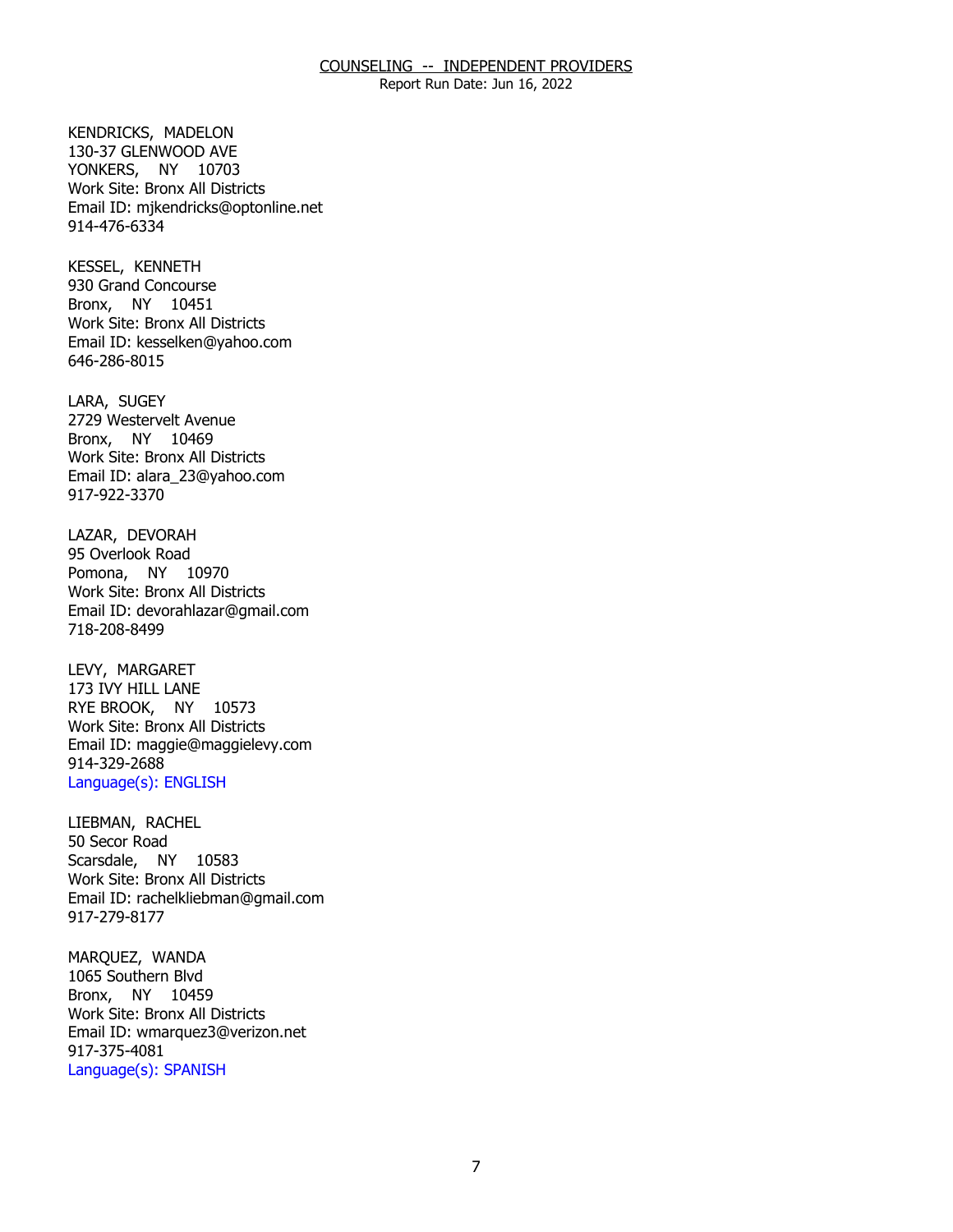Report Run Date: Jun 16, 2022

MIZOTE, KYOKO Brooklyn, NY 11215 14 Prospect Park SW Work Site: Bronx All Districts Email ID: [kyokomizote@yahoo.com](mailto:kyokomizote@yahoo.com) 802-734-9063

MURPHY, FRANK Saint Albans, NY 11412 113-05 202 Street Work Site: Bronx All Districts Email ID: [fmu3724459@aol.com](mailto:fmu3724459@aol.com)  718-468-1237

NEISS, VIVIAN BRONX, NY 10471 4619 LIVINGSTON AVENUE Work Site: Bronx All Districts Email ID: [vjn24@aol.com](mailto:vjn24@aol.com)  917-607-7892

ORENSTEIN, MICHELLE<br>56 Avon Road New Rochelle, NY 10804 Work Site: Bronx All Districts Email ID: [michelle.orgel@gmail.com](mailto:michelle.orgel@gmail.com) 917-797-3532

PAYNE, MICHELLE Bronx, NY 10452 136 West 168th Street Work Site: Bronx All Districts Email ID: [mapwaed@gmail.com](mailto:mapwaed@gmail.com)  917-297-8631

PINEL, KARLA patterson, NY 12563 10 sanborn road Work Site: Bronx All Districts Email ID: [kjpny21@aol.com](mailto:kjpny21@aol.com) 914-557-1718

PORTNOFF, WENDY<br>37 Greentree Drive Scarsdale, NY 10583 Work Site: Bronx All Districts Email ID: [wjportnoff@gmail.com](mailto:wjportnoff@gmail.com)  917-494-7823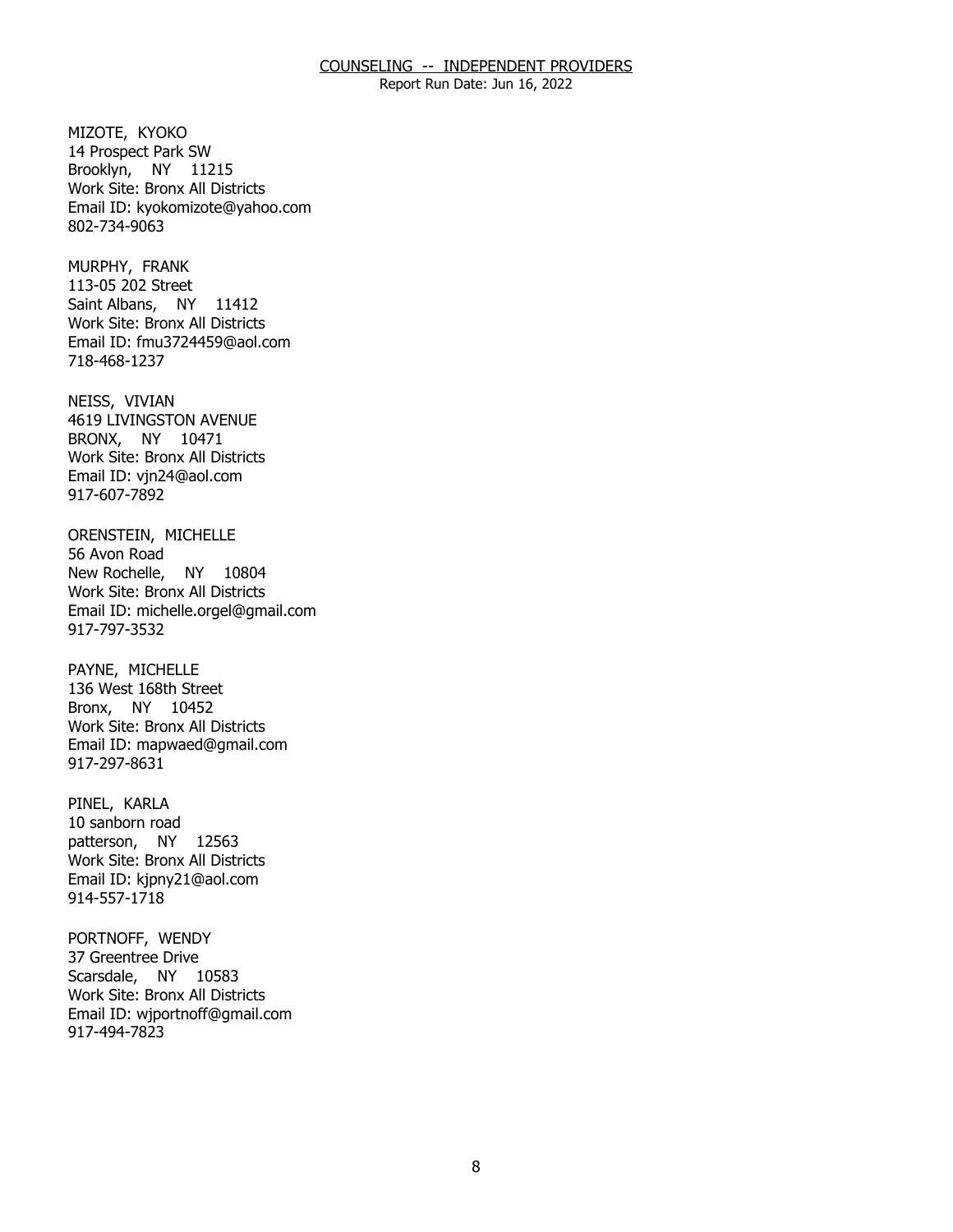Report Run Date: Jun 16, 2022

RINGELL, KASSIA New York, NY 10033 220 Cabrini Boulevard Work Site: Bronx All Districts Email ID: [ringellkassia@gmail.com](mailto:ringellkassia@gmail.com)  646-673-5491

ROZELMAN, HELEN<br>90 West Street NEW YORK, NY 10006 Work Site: Bronx All Districts Email ID: [helen.rozelman@gmail.com](mailto:helen.rozelman@gmail.com)  917-597-0140 Language(s): ENGLISH

 SEIDMAN, ALYSON NEW ROCHELLE, NY 10804 12 JEROME AVE. Work Site: Bronx All Districts Email ID: [Alysonks@gmail.com](mailto:Alysonks@gmail.com) 617-797-0856

SHORT, KRISTIN New York, NY 10025 210 west 94th st Apt 6e Work Site: Bronx All Districts Email ID: [Kristinshort14@gmail.com](mailto:Kristinshort14@gmail.com)  410-804-5634

SIERP, SUZANNE STATEN ISLAND, NY 10301 549 Howard Avenue Work Site: Bronx All Districts Email ID: [suz.beis@gmail.com](mailto:suz.beis@gmail.com) 718-764-3953 Language(s): ENGLISH

SINGER, DAVID NEW YORK, NY 10001 138 West 25th STreet Work Site: Bronx All Districts Email ID: [dsinger001@yahoo.com](mailto:dsinger001@yahoo.com)  212-864-0211 Language(s): SPANISH

STINSON, DEBORAH<br>207 WEST 98TH ST. NEW YORK, NY 10025 Work Site: Bronx All Districts Email ID: [debstin@aol.com](mailto:debstin@aol.com) 212-662-2420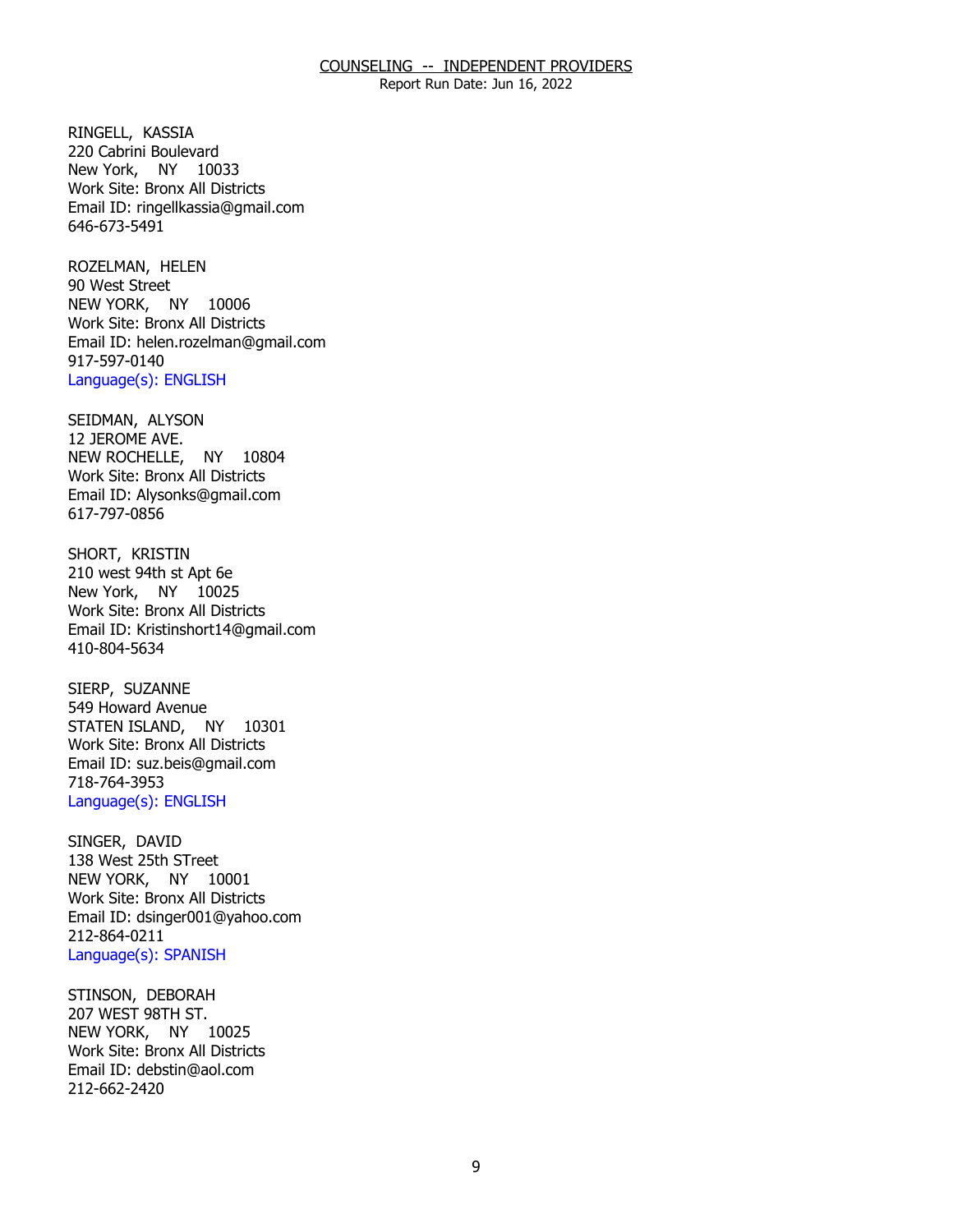Report Run Date: Jun 16, 2022

SUPRANER, ALAN Bronx, NY 10463 2400 JOHNSON AVE Work Site: Bronx All Districts Email ID: [drsupraner@gmail.com](mailto:drsupraner@gmail.com) 269-359-7947

VALENTIN, ANGELINA North Bergen, NJ 07047 8200 Boulevard East Work Site: Bronx All Districts Email ID: [angelinavalentin@gmail.com](mailto:angelinavalentin@gmail.com)  201-598-4872

VAUGHAN, ANDREW<br>3 Greenhills Road Huntington Station, NY 11746 Work Site: Bronx All Districts Email ID: [maximumstrengthparenting@gmail.com](mailto:maximumstrengthparenting@gmail.com) 718-626-6161 Language(s): ENGLISH

VAUGHAN, JAMES New York, NY 10035 1901 Madison Avenue, Work Site: Bronx All Districts Email ID: [info@nosconsulting.com](mailto:info@nosconsulting.com) 917-597-3651

WHITTAKER, OSHIKA<br>125 Glendale Rd Scarsdale, NY 10583 Work Site: Bronx All Districts Email ID: [oshikawhittaker@gmail.com](mailto:oshikawhittaker@gmail.com) 646-249-2235

WRIGHT WILLIAMS, CARLA<br>41N Myrtle Avenue Spring Valley, NY 10977 Work Site: Bronx All Districts Email ID: [devarlawilliams@gmail.com](mailto:devarlawilliams@gmail.com) 845-352-1471

YUSSEF, MARCELA New York, NY 10001 19 West 134 Street Work Site: Bronx All Districts Email ID: [marcela@rocketmail.com](mailto:marcela@rocketmail.com)  347-528-5168 Language(s): SPANISH ENGLISH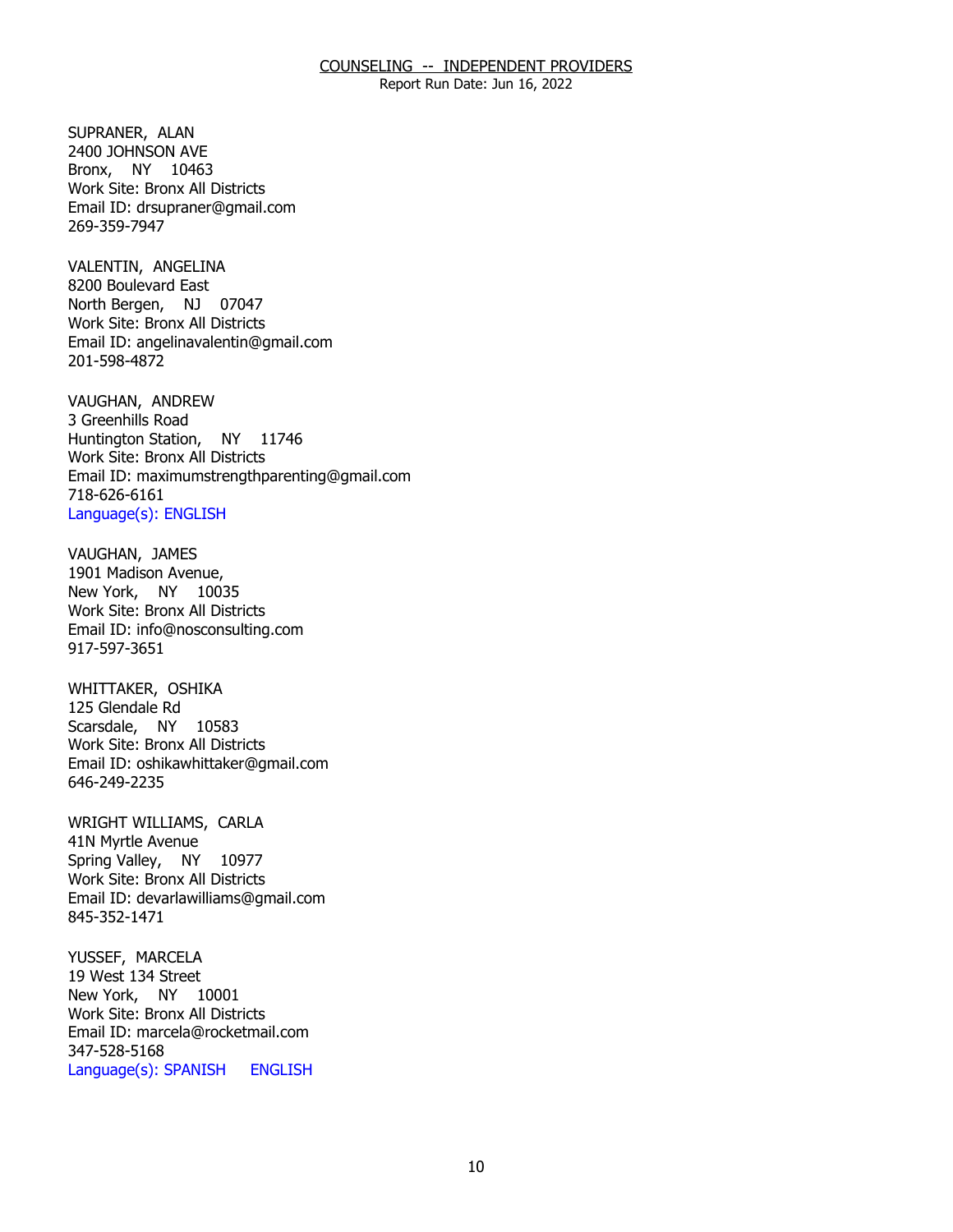Report Run Date: Jun 16, 2022

ZAREMBA, MARLYSE<br>4 Hendrick Lane Tarrytown, NY 10591 Work Site: Bronx All Districts Email ID: [marlysezaremba@gmail.com](mailto:marlysezaremba@gmail.com) 914-588-8324 Language(s): FRENCH

 ZINBARG ROSENTHAL, JOYCE 65 East 11th Street New York, NY 10003 Work Site: Bronx All Districts Email ID: [sjrosezin@gmail.com](mailto:sjrosezin@gmail.com)  917-656-7435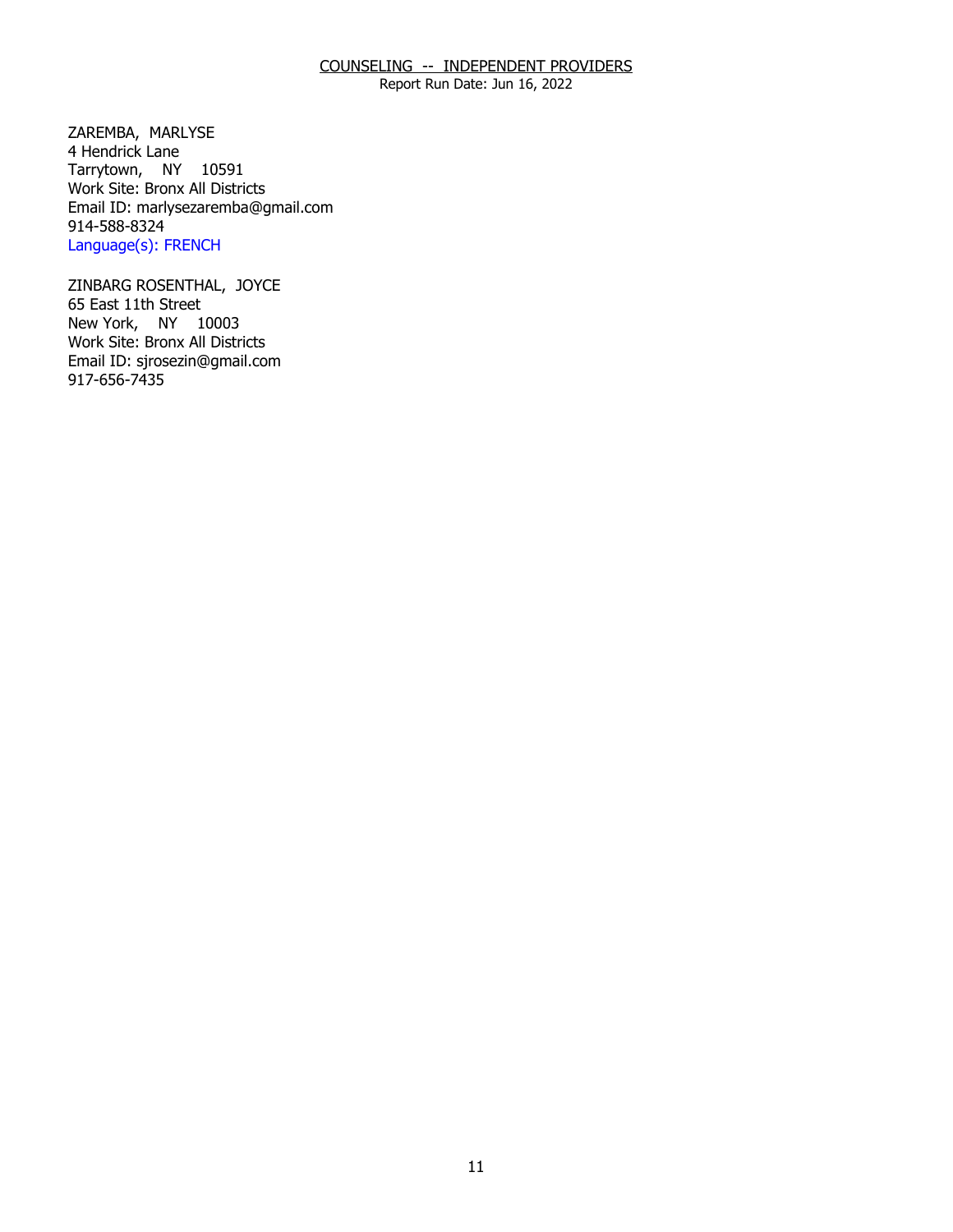Report Run Date: Jun 16, 2022

COHEN, URI New York, NY 10033 44 Bennett Ave Apt. 5i Work Site: Bronx D10 Email ID: [ucfeinberg@gmail.com](mailto:ucfeinberg@gmail.com)  347-420-2560

GLAS, ORIT Bronx, NY 10463 620 West 227St Work Site: Bronx D10 Email ID: [oritglas1@yahoo.com](mailto:oritglas1@yahoo.com)  718-884-7761 Language(s): YIDDISH

HANSEN, MARIEL BRONX, NY 10463 3616 HENRY HUDSON PKWY Work Site: Bronx D10 Email ID: [mhansen10@yahoo.com](mailto:mhansen10@yahoo.com) 718-549-3098

KLEINMAN-FRIED, MARNI<br>86 Kent Avenue Hastings on Hudson, NY 10706 Work Site: Bronx D10 Email ID: [MAKFRIED@YAHOO.COM](mailto:MAKFRIED@YAHOO.COM)  718-710-9928

LUONG, EVA Flushing, NY 11365 5912 160th Street Work Site: Bronx D10 Email ID: [e7wong@gmail.com](mailto:e7wong@gmail.com)  917-891-0969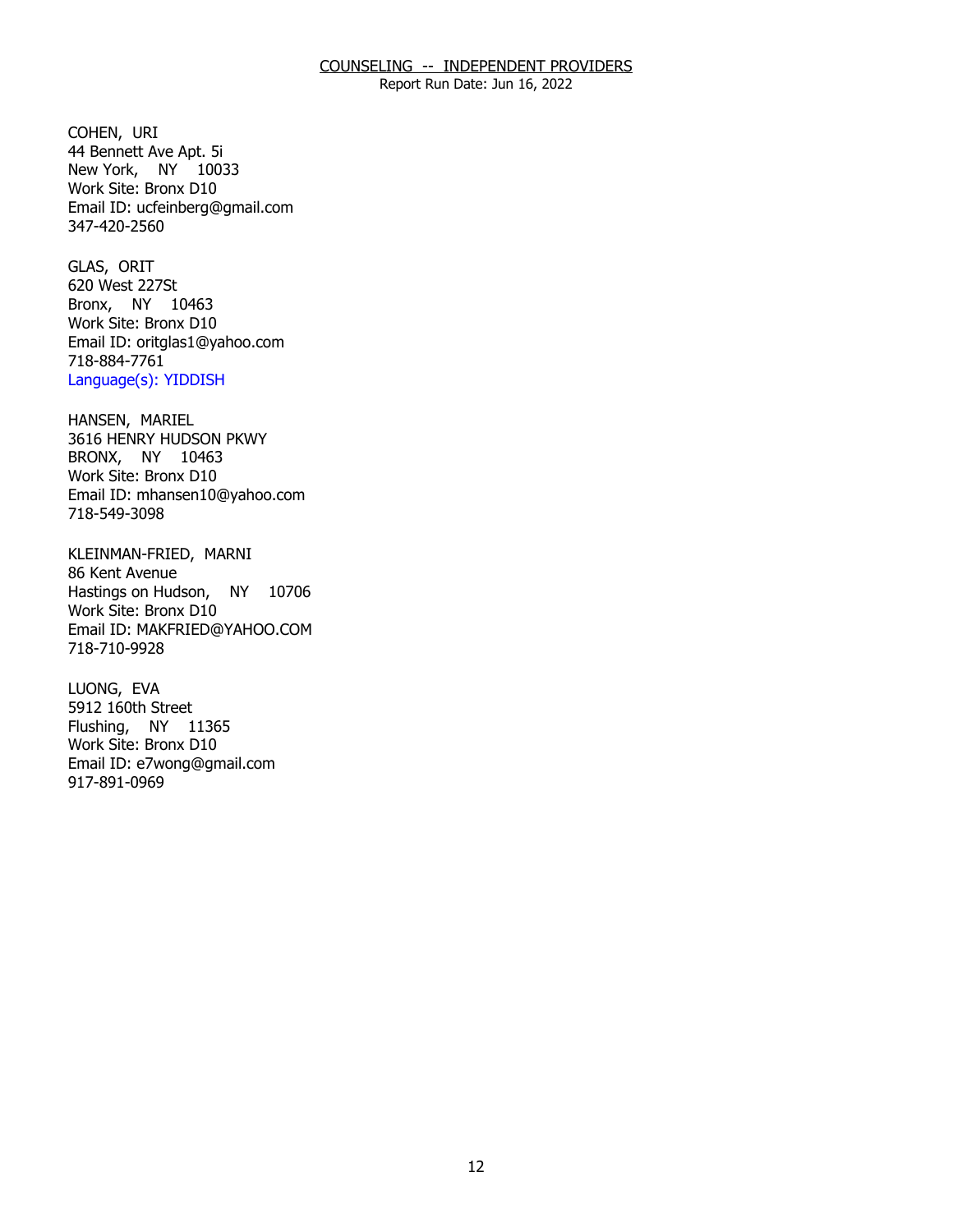Report Run Date: Jun 16, 2022

HANSEN, MARIEL BRONX, NY 10463 3616 HENRY HUDSON PKWY Work Site: Bronx D11 Email ID: [mhansen10@yahoo.com](mailto:mhansen10@yahoo.com) 718-549-3098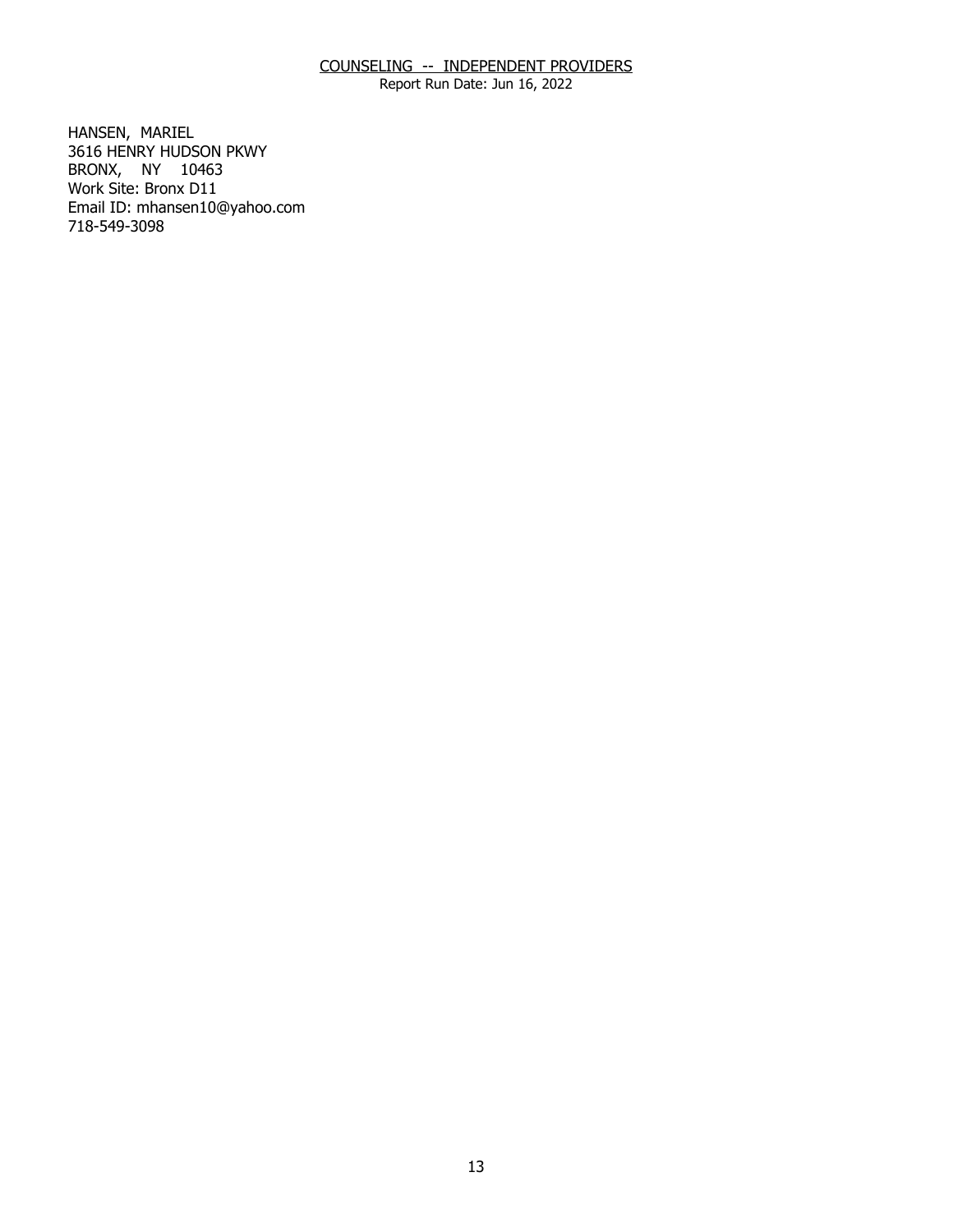Report Run Date: Jun 16, 2022

SKENTZOU, CORINA KYRIAKI<br>1732 1st Avenue New York, NY 10128 Work Site: Bronx D12 Email ID: [contact@positivepsychtherapy.center](mailto:contact@positivepsychtherapy.center) 914-473-1216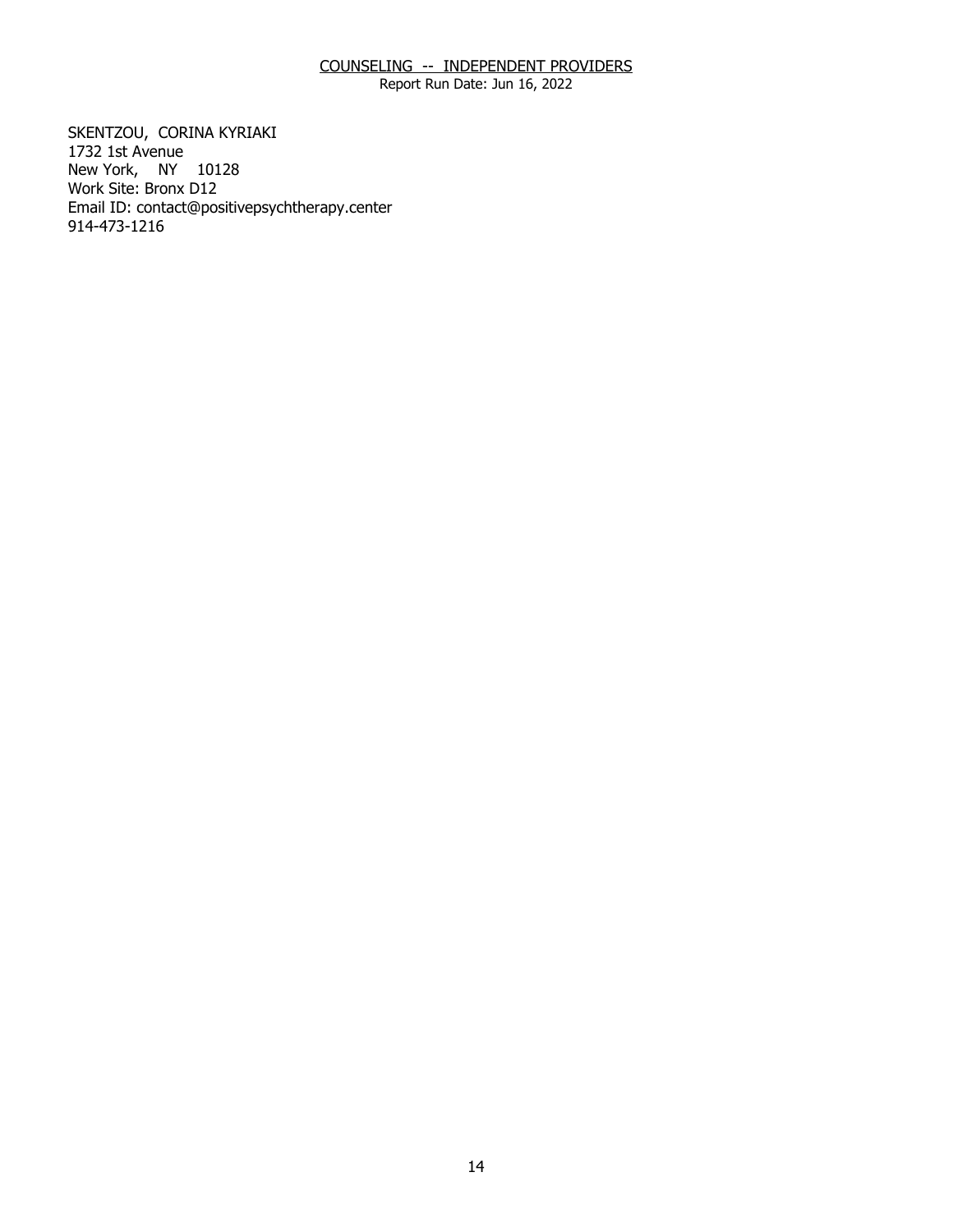Report Run Date: Jun 16, 2022

GLAS, ORIT Bronx, NY 10463 620 West 227St Work Site: Bronx D7 Email ID: [oritglas1@yahoo.com](mailto:oritglas1@yahoo.com)  718-884-7761 Language(s): YIDDISH

LUONG, EVA Flushing, NY 11365 5912 160th Street Work Site: Bronx D7 Email ID: [e7wong@gmail.com](mailto:e7wong@gmail.com)  917-891-0969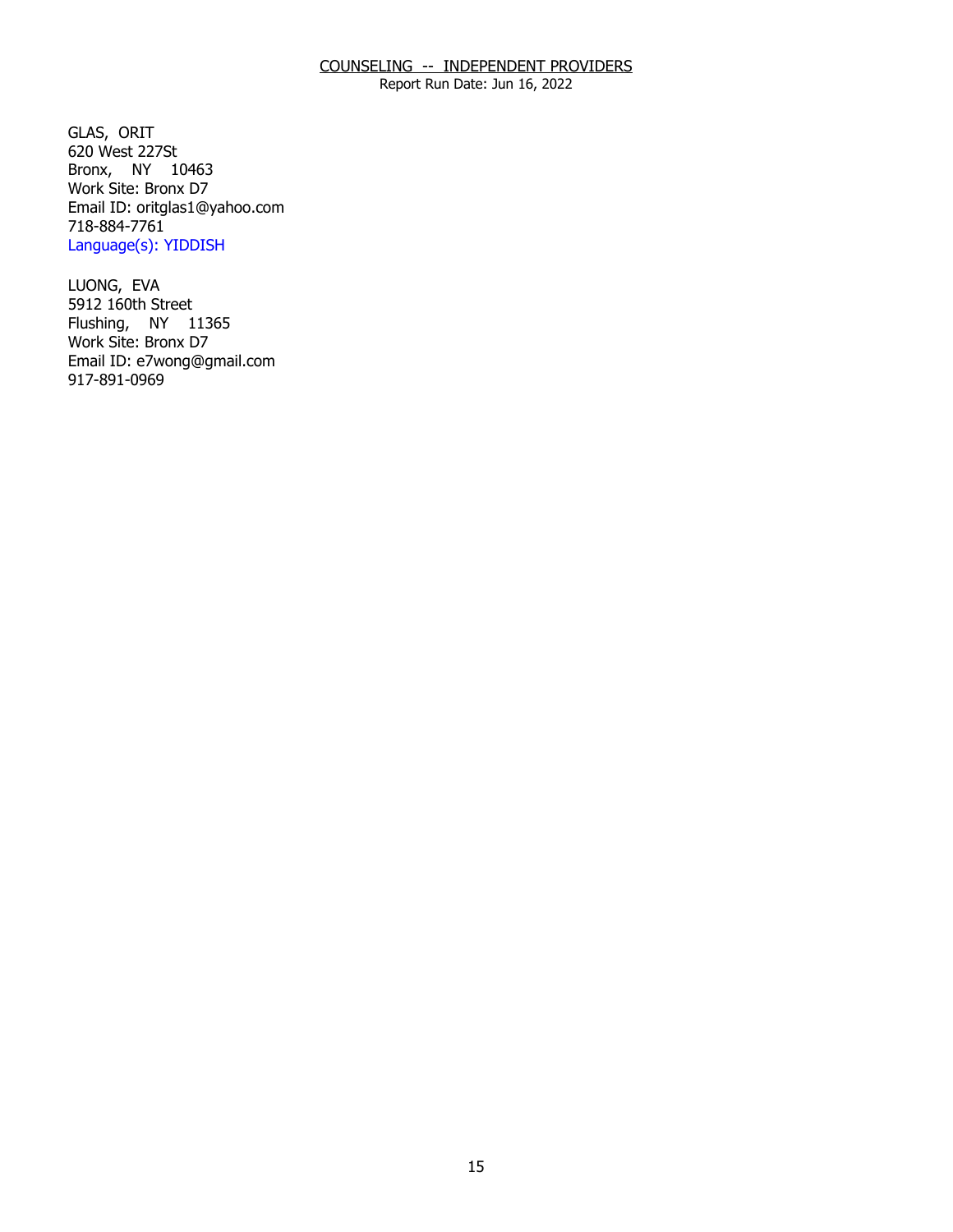Report Run Date: Jun 16, 2022

GLAS, ORIT Bronx, NY 10463 620 West 227St Work Site: Bronx D8 Email ID: [oritglas1@yahoo.com](mailto:oritglas1@yahoo.com)  718-884-7761 Language(s): YIDDISH

LUONG, EVA Flushing, NY 11365 5912 160th Street Work Site: Bronx D8 Email ID: [e7wong@gmail.com](mailto:e7wong@gmail.com)  917-891-0969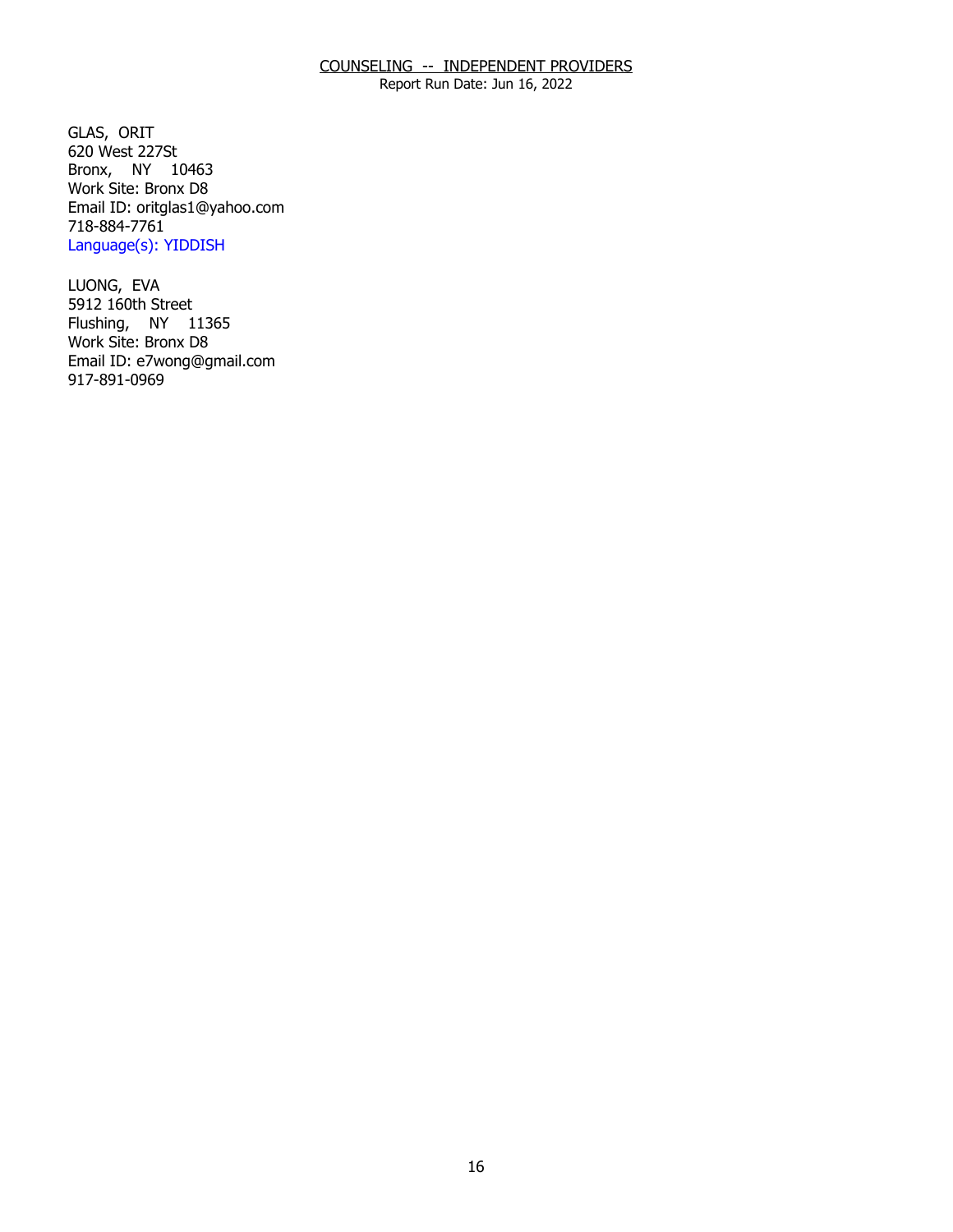Report Run Date: Jun 16, 2022

ABRAHAM, ADAM Brooklyn, NY 11229 3280 Nostrand Ave Work Site: Brooklyn All Districts Email ID: [abrahamadam16@gmail.com](mailto:abrahamadam16@gmail.com) 646-247-1744

ADLER, ESTHER Brooklyn, NY 11210 2819 Avenue J Work Site: Brooklyn All Districts Email ID: [ESTYSASH@GMAIL.COM](mailto:ESTYSASH@GMAIL.COM)  917-584-7860

ANTOINE, MERVILLE<br>1373 Sterling Place Brooklyn, NY 11213 Work Site: Brooklyn All Districts Email ID: [shawnee0515@aol.com](mailto:shawnee0515@aol.com) 917-202-3217

ASHTON, MATTHEW<br>422 HALSEY STREET BROOKLYN, NY 11233 Work Site: Brooklyn All Districts Email ID: [Mashtonlcswr@yahoo.com](mailto:Mashtonlcswr@yahoo.com)  718-443-5162

AUM, SANGWEON Staten Island, NY 10314 123 Mcveigh Ave Work Site: Brooklyn All Districts Email ID: [aumbehavioranalysis@yahoo.com](mailto:aumbehavioranalysis@yahoo.com)  718-477-0945

**BAIRD, SHERRY LEE**  BROOKLYN, NY 11203 67 EAST 42ND STREET Work Site: Brooklyn All Districts Email ID: [SLGBAIRD@aol.com](mailto:SLGBAIRD@aol.com) 646-258-5447

BAKER, KIMBERLY<br>2687 Wende Road Alden, NY 14004 Work Site: Brooklyn All Districts Email ID: [kfbaker101@gmail.com](mailto:kfbaker101@gmail.com) 716-983-0053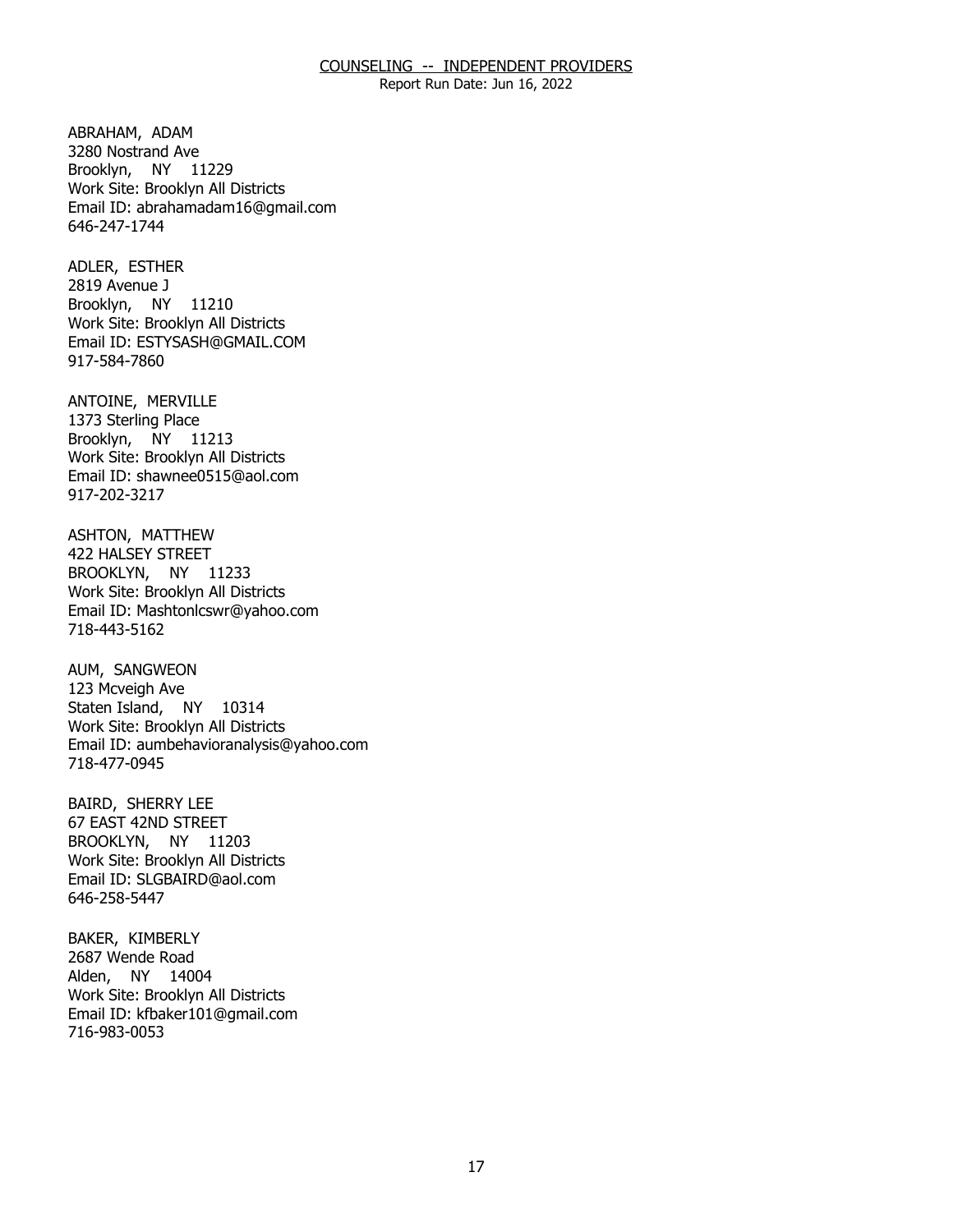Report Run Date: Jun 16, 2022

BARNES-PATTERSON, STEPHORNA Maywood, NJ 07607 129 Woodland Ave. 1st Floor Work Site: Brooklyn All Districts Email ID: [stephorna@yahoo.com](mailto:stephorna@yahoo.com) 631-624-7449

BELENKY, DMITRY Forest Hills, NY 11375 12 Station Square Work Site: Brooklyn All Districts Email ID: [dbelenkylmhc@gmail.com](mailto:dbelenkylmhc@gmail.com)  917-371-8655

BENDET, BILLA BROOKLYN, NY 11210 1255 EAST 31ST STREET Work Site: Brooklyn All Districts Email ID: [billabendet@aol.com](mailto:billabendet@aol.com)  718-692-4372 Language(s): YIDDISH

**BILLINGTON, CHAD**  Hempstead, NY 11550 65 Cruickshank Avenue Work Site: Brooklyn All Districts Email ID: [chadwbillington@gmail.com](mailto:chadwbillington@gmail.com)  386-855-4293

BLOCH, SONJA BROOKLYN, NY 11230 1537 East 13 Street Work Site: Brooklyn All Districts Email ID: [sonjablcsw@gmail.com](mailto:sonjablcsw@gmail.com) 718-730-0604

BRECHER, FAIGA BROOKLYN, NY 11210 109 East 24th Street Work Site: Brooklyn All Districts Email ID: [frbresh@aol.com](mailto:frbresh@aol.com)  718-473-5817

BRODT, ESTHER BROOKLYN, NY 11210 1140 EAST 28TH STREET Work Site: Brooklyn All Districts Email ID: [ezbrodt@hotmail.com](mailto:ezbrodt@hotmail.com) 718-377-6114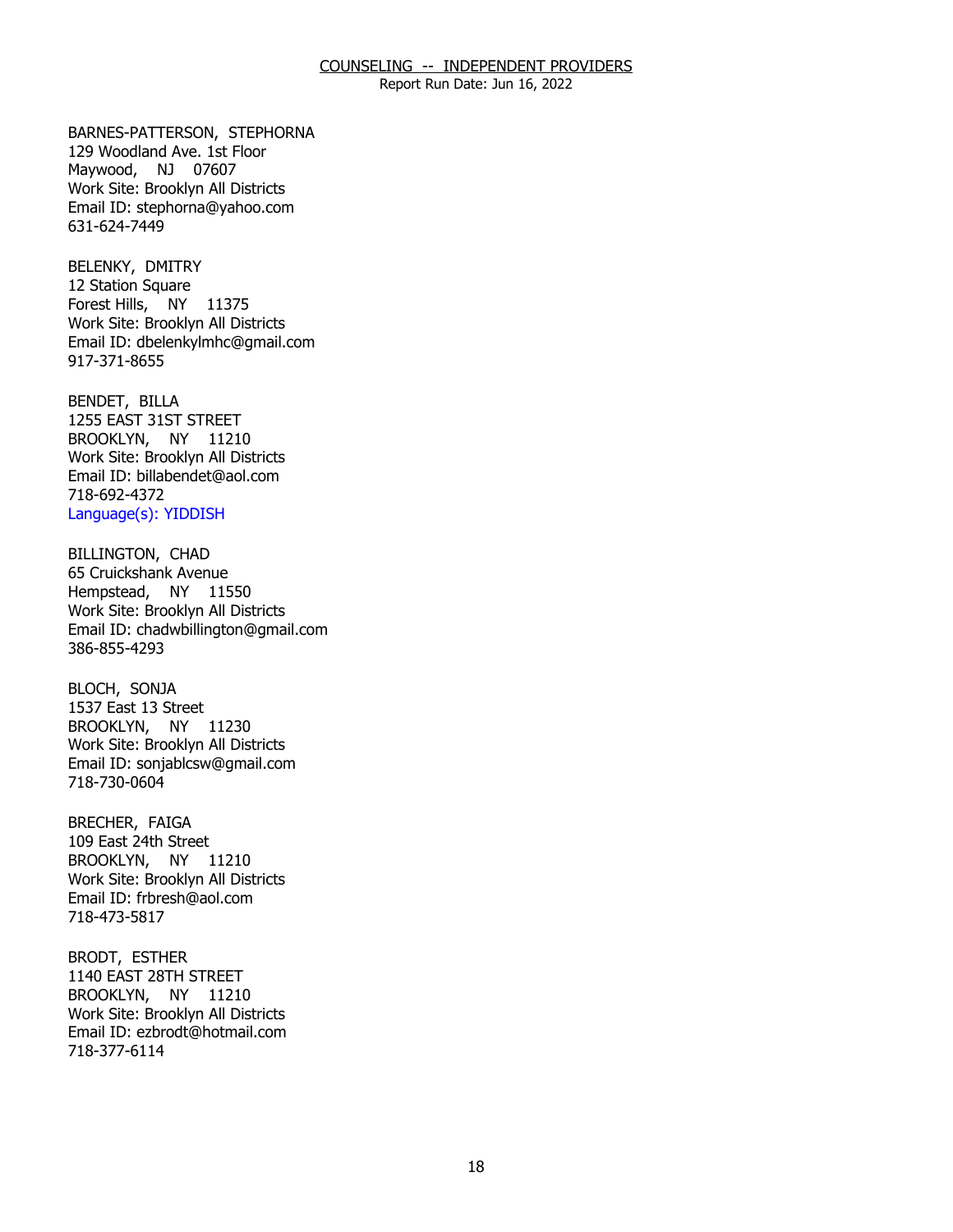Report Run Date: Jun 16, 2022

BRUDER, LEA BROOKLYN, NY 11219 1169 54TH STREET Work Site: Brooklyn All Districts Email ID: [leabruder1@gmail.com](mailto:leabruder1@gmail.com)  718-436-3445 Language(s): YIDDISH

BUENO, LUZMARINA<br>19 West 34th Street New York, NY 10001 Work Site: Brooklyn All Districts Email ID: [lmbueno19@gmail.com](mailto:lmbueno19@gmail.com) 971-679-2034 Language(s): SPANISH

CAMPBELL, VIVIAN Staten Island, NY 10303 489 Lisk Avenue Work Site: Brooklyn All Districts Email ID: [VFC8@AOL.COM](mailto:VFC8@AOL.COM)  718-370-2002

CARABALLO, DANA Laurelton, NY 11413 133-11 224th Street Work Site: Brooklyn All Districts Email ID: [danac1010@gmail.com](mailto:danac1010@gmail.com) 347-647-0109

CASSEL, GRACIELA<br>600 Hart Street Brooklyn, NY 11221 Work Site: Brooklyn All Districts Email ID: [gcgracielacassel@gmail.com](mailto:gcgracielacassel@gmail.com)  347-408-6500 Language(s): ENGLISH

CEDER, JILL Brooklyn, NY 11217 535 Dean Street Work Site: Brooklyn All Districts Email ID: [jilymich@gmail.com](mailto:jilymich@gmail.com) 917-446-1420

CHEMTOB, MAYER<br>66 Lake Street BROOKLYN, NY 11223 Work Site: Brooklyn All Districts Email ID: [mayer321@hotmail.com](mailto:mayer321@hotmail.com)  718-501-4249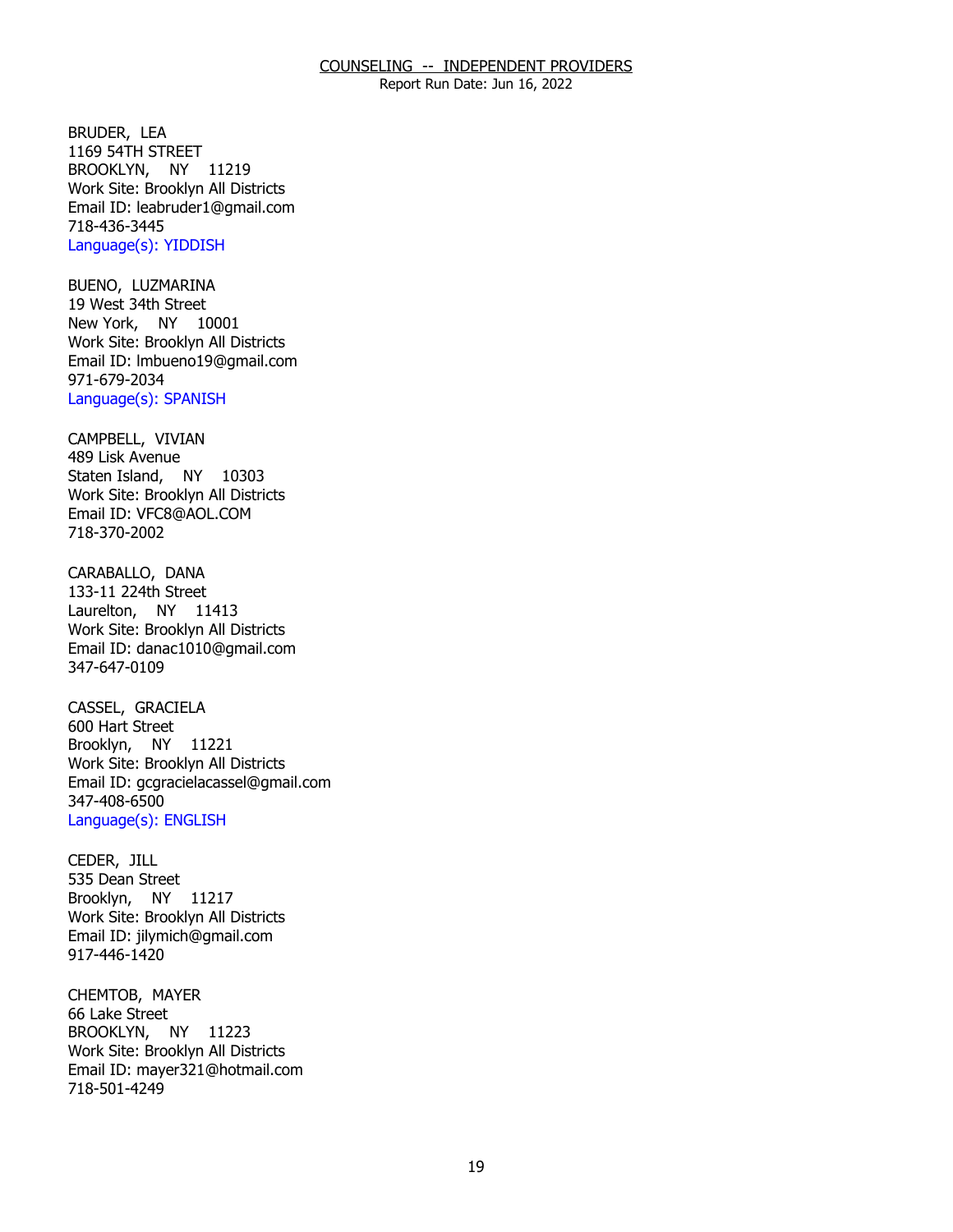Report Run Date: Jun 16, 2022

CHEN, CLIFF YUNG-CHI<br>47-21 44th Street Woodside, NY 11377 Work Site: Brooklyn All Districts Email ID: [dr.cliffchen@gmail.com](mailto:dr.cliffchen@gmail.com)  646-450-0938 Language(s): CHINESE (MANDARIN)

CHICHESTER, FLORENCE<br>118-46 197th Street Saint Albans, NY 11412 Work Site: Brooklyn All Districts Email ID: [flochichester@gmail.com](mailto:flochichester@gmail.com)  917-942-9124

CLARK, KEVIN BROOKLYN, NY 11220 718 69TH STREET Work Site: Brooklyn All Districts Email ID: [kevinclarkms@gmail.com](mailto:kevinclarkms@gmail.com)  718-648-0705

 COLLINS, RONDA ORLANA 516 Vandalia Ave Brooklyn, NY 11239 Work Site: Brooklyn All Districts Email ID: [ronda@collinscounseling.com](mailto:ronda@collinscounseling.com) 347-489-3838

COLUMBEL, YERALDIN<br>9 Sussex Ave Massapequa, NY 11758 Work Site: Brooklyn All Districts Email ID: [josephcolumbel@optonline.net](mailto:josephcolumbel@optonline.net) 917-538-8302

CONNER, LATOYA NEW YORK, NY 10032 30 Central Park South Work Site: Brooklyn All Districts Email ID: [dr.latoya.conner@gmail.com](mailto:dr.latoya.conner@gmail.com) 212-755-7177

CREMINS, PATRICIA BROOKYLN, NY 11216 1234 DEAN STREET Work Site: Brooklyn All Districts Email ID: [PATRICIACREMINSNYC@GMAIL.COM](mailto:PATRICIACREMINSNYC@GMAIL.COM)  646-244-5935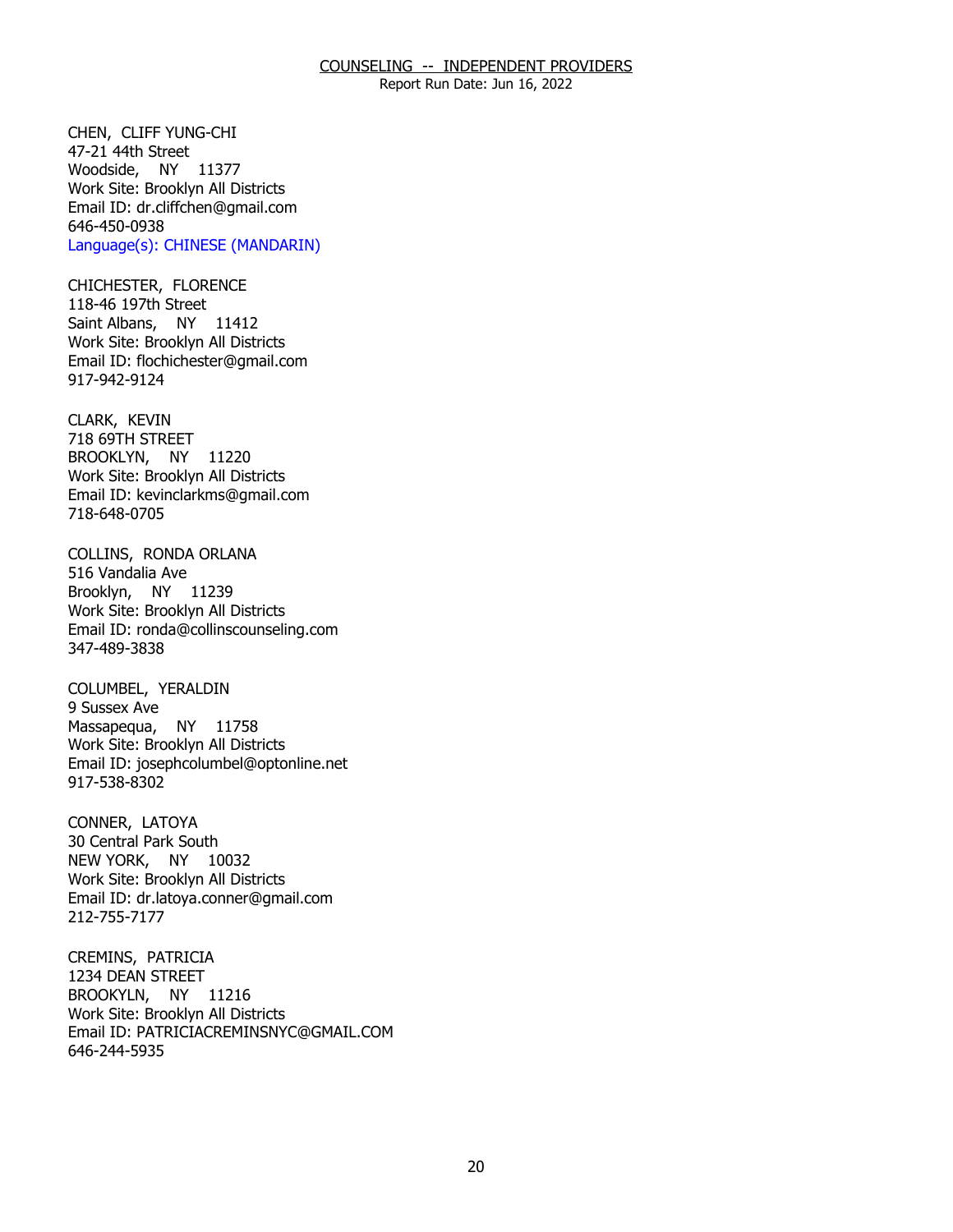Report Run Date: Jun 16, 2022

CRIVERA, ROSE STATEN ISLAND, NY 10312 518 RENSSELAER AVE Work Site: Brooklyn All Districts Email ID: [CSW10@AOL.COM](mailto:CSW10@AOL.COM) 646-220-3090

DA SILVA, ALEXANDRE V<br>414 37th Streeet Brooklyn, NY 11232 Work Site: Brooklyn All Districts Email ID: [avdsnyc@gmail.com](mailto:avdsnyc@gmail.com)  646-425-1162 Language(s): ENGLISH

DAVID, DOREEN BROOKLYN, NY 11229 1820 EAST 26TH STREET Work Site: Brooklyn All Districts Email ID: [DZDNYC@GMAIL.COM](mailto:DZDNYC@GMAIL.COM) 347-245-5739

DAVIS, GERALENE Far Rockaway, NY 10156 20-53 Seagrit Blvd Work Site: Brooklyn All Districts Email ID: [Jeriwdavis@aol.com](mailto:Jeriwdavis@aol.com)  718-866-5279

DEGROAT, JACQUELINE<br>816 Ditmas Avenue BROOKLYN, NY 11218 Work Site: Brooklyn All Districts Email ID: [dr.jackie.degroat@gmail.com](mailto:dr.jackie.degroat@gmail.com)  347-804-8737

EDELSON, DEBORAH Brooklyn, NY 11216 645 Saint Johns Place Work Site: Brooklyn All Districts Email ID: [deborah.edelson@gmail.com](mailto:deborah.edelson@gmail.com) 646-281-5785

EDOUARD, KATHOUCHA<br>3325 90 street Queens, NY 11372 Work Site: Brooklyn All Districts Email ID: [Kjedouard@yahoo.com](mailto:Kjedouard@yahoo.com) 917-757-5616 Language(s): HAITIAN CREOLE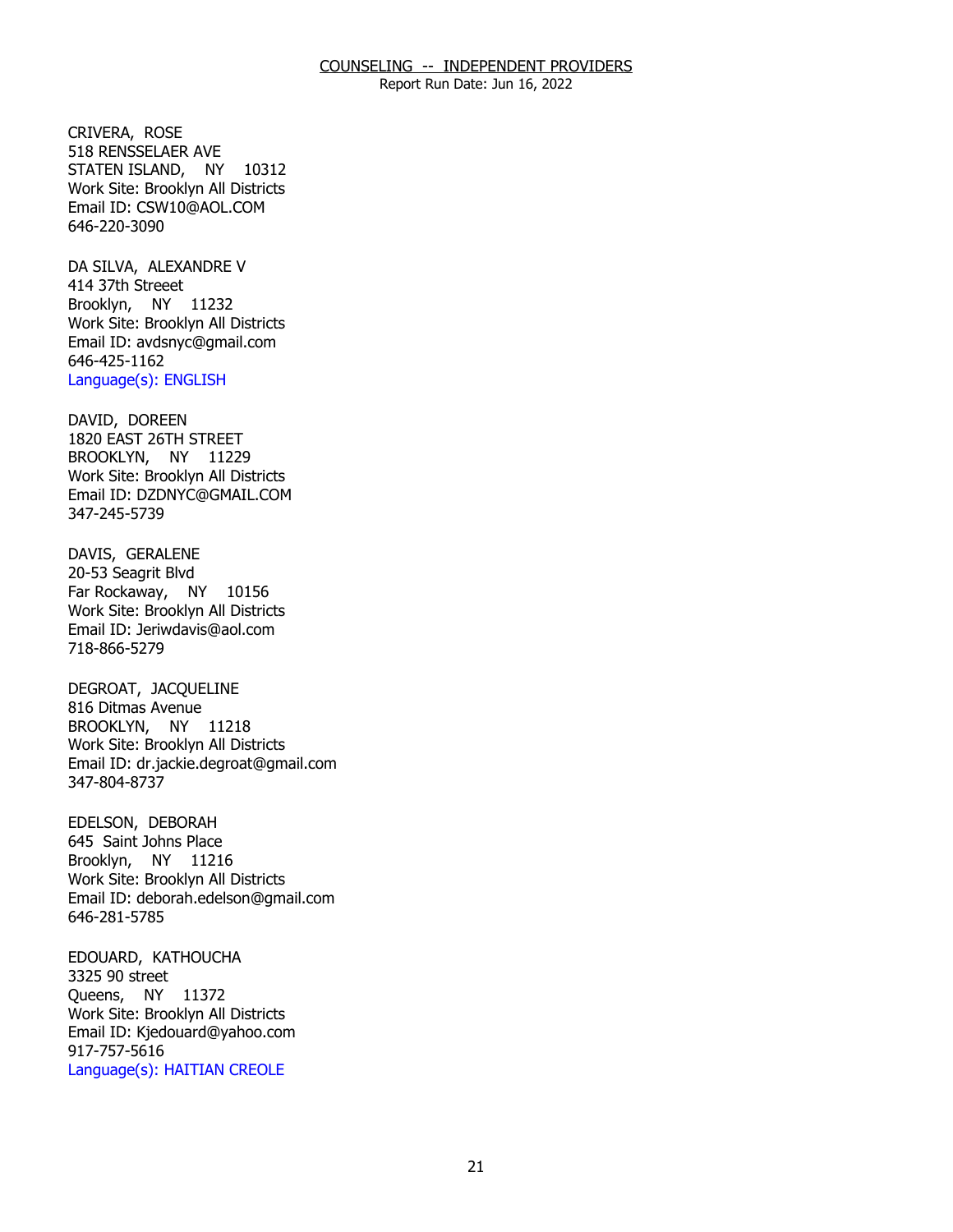Report Run Date: Jun 16, 2022

EPSTEIN, DANIELLE Sunnyside, NY 11104 39 01 46th Street Work Site: Brooklyn All Districts Email ID: [dgdanig@gmail.com](mailto:dgdanig@gmail.com) 646-342-4671

FALDA, EVIE BROOKLYN, NY 11210 1315 EAST 24TH STREET Work Site: Brooklyn All Districts Email ID: [evie1315@aol.com](mailto:evie1315@aol.com) 718-377-7979

FEIGENSON, YOSEF<br>599 Empire Blvd Brooklyn, NY 11213 Work Site: Brooklyn All Districts Email ID: [yossifeigenson@gmail.com](mailto:yossifeigenson@gmail.com) 718-953-2676 Language(s): ENGLISH

FOTI, ANTHONY BROOKLYN, NY 11229 2975 Avenue S Work Site: Brooklyn All Districts Email ID: [AFOTIPHD2@MSN.COM](mailto:AFOTIPHD2@MSN.COM) 718-373-0364

FRIED, CHAIM Brooklyn, NY 11206 157 Wallabout St. Work Site: Brooklyn All Districts Email ID: [chaimyfried@gmail.com](mailto:chaimyfried@gmail.com) 347-482-9164

FRIEDMAN, ELIZABETH<br>1011 avenue o Brooklyn, NY 11230 Work Site: Brooklyn All Districts Email ID: [elizabethfriedman7@gmail.com](mailto:elizabethfriedman7@gmail.com) 347-536-2309

GALLO, MARTHA Rockaway Point, NY 11697 144 Ocean Avenue Work Site: Brooklyn All Districts Email ID: [gallo.martha@gmail.com](mailto:gallo.martha@gmail.com) 347-217-5868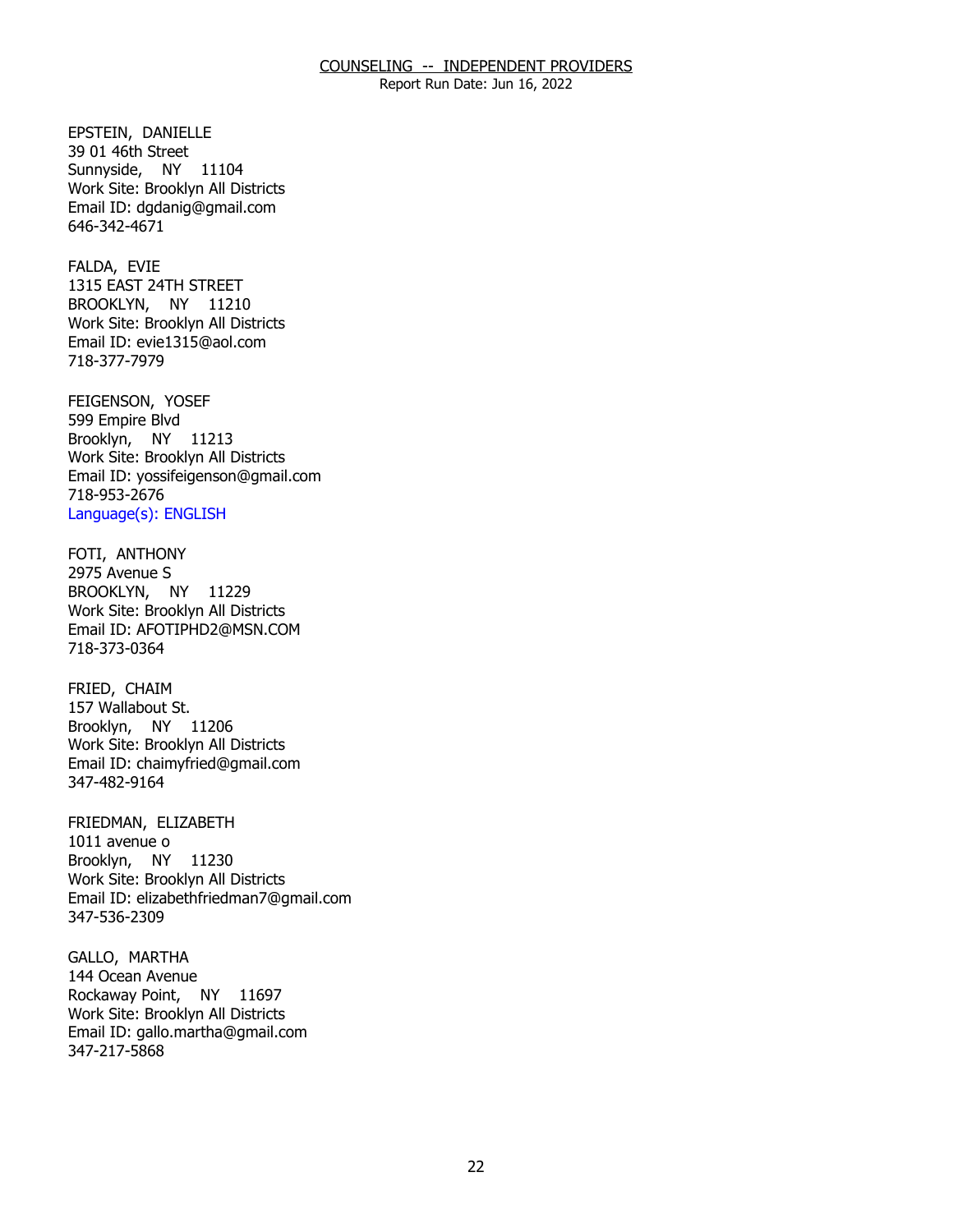Report Run Date: Jun 16, 2022

GARBER, MICHELLE BROOKLYN, NY 11230 1220 EAST 10TH STREET Work Site: Brooklyn All Districts Email ID: [mbmgarber@gmail.com](mailto:mbmgarber@gmail.com) 718-644-8621

GOLDSCHLAG, EVE<br>75 Manor Lane Woodmere, NY 11598 Work Site: Brooklyn All Districts Email ID: [eve@goldschlag.com](mailto:eve@goldschlag.com) 516-232-6655

GOMER, G BROOKLYN, NY 11215 -- 949 PRESIDENT STREET Work Site: Brooklyn All Districts Email ID: [gmgomer@earthlink.net](mailto:gmgomer@earthlink.net) 

GREEN, DAYDRE Brooklyn, NY 11234 1248 East 56 Street Work Site: Brooklyn All Districts Email ID: [dgreen1021@gmail.com](mailto:dgreen1021@gmail.com)  347-512-3546

GROSH, JOSEPH Brooklyn, NY 11225 555 Lefferts Avenue Work Site: Brooklyn All Districts Email ID: [jgroshtherapy@gmail.com](mailto:jgroshtherapy@gmail.com) 347-613-1826

HELBRAUN, ELIZABETH BROOKLYN, NY 11215 180 GARFIELD PALCE Work Site: Brooklyn All Districts Email ID: [EHELBRAUN@HOTMAIL.COM](mailto:EHELBRAUN@HOTMAIL.COM) 718-499-4120

HORN, LAUREN Brooklyn, NY 11231 93 Rapelye Street Apt 4H Work Site: Brooklyn All Districts Email ID: [laurenjhorn@yahoo.com](mailto:laurenjhorn@yahoo.com)  646-552-4861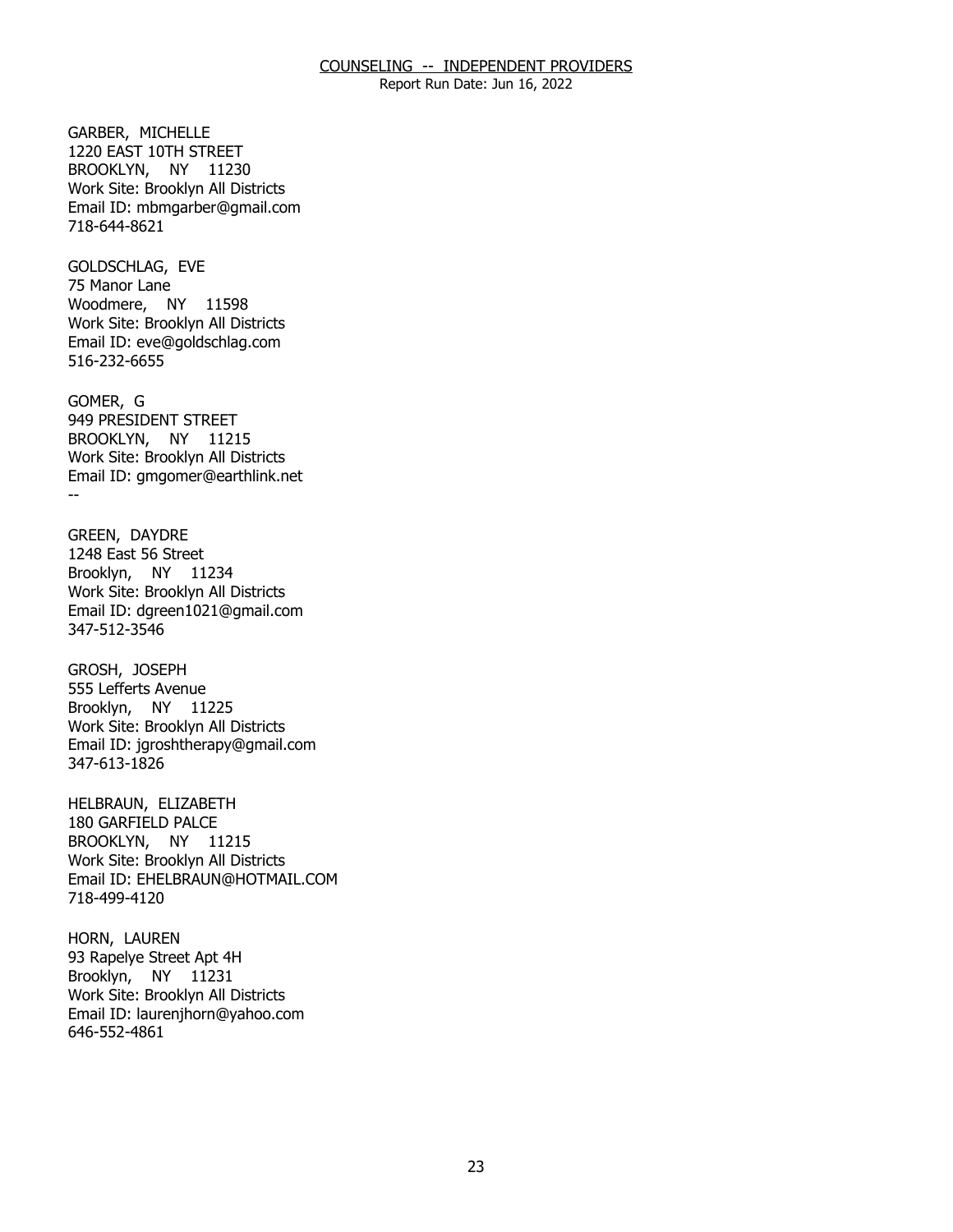Report Run Date: Jun 16, 2022

JACOBS-PINSON, ELIZABETH<br>1398 Carroll Street Brooklyn, NY 11213 Work Site: Brooklyn All Districts Email ID: [dr.elka.pinson@gmail.com](mailto:dr.elka.pinson@gmail.com) 917-324-2386

JEANTY JR, REMY BROOKLYN, NY 11236 714 EAST 89TH STREET Work Site: Brooklyn All Districts Email ID: [JJEANTY@YAHOO.COM](mailto:JJEANTY@YAHOO.COM)  718-483-6480

JOHN, PRESCILLA New York, NY 10025 2472 Broadway Suite 338 Work Site: Brooklyn All Districts Email ID: [pjohn1@fordham.edu](mailto:pjohn1@fordham.edu)  347-276-6932

JOHNSON, MAMIE<br>401 Gates Avenue, Brooklyn, NY 11238 Work Site: Brooklyn All Districts Email ID: [twinmay2@aol.com](mailto:twinmay2@aol.com) 347-405-2139

KAIMAN, CHANA Brooklyn, NY 11210 925 East 29th Street Work Site: Brooklyn All Districts Email ID: [chanakaiman@gmail.com](mailto:chanakaiman@gmail.com) 203-400-3197 Language(s): YIDDISH

KAPLAN, MICHELLE BROOKLYN, NY 11235 2666 BATCHELDER ST Work Site: Brooklyn All Districts Email ID: [mpk71@aol.com](mailto:mpk71@aol.com) 718-332-1029

KATZ, EVE CHAVIE BROOKLYN, NY 11230 860 EAST 16TH STREET Work Site: Brooklyn All Districts Email ID: [ckatzlcsw@gmail.com](mailto:ckatzlcsw@gmail.com)  718-360-3130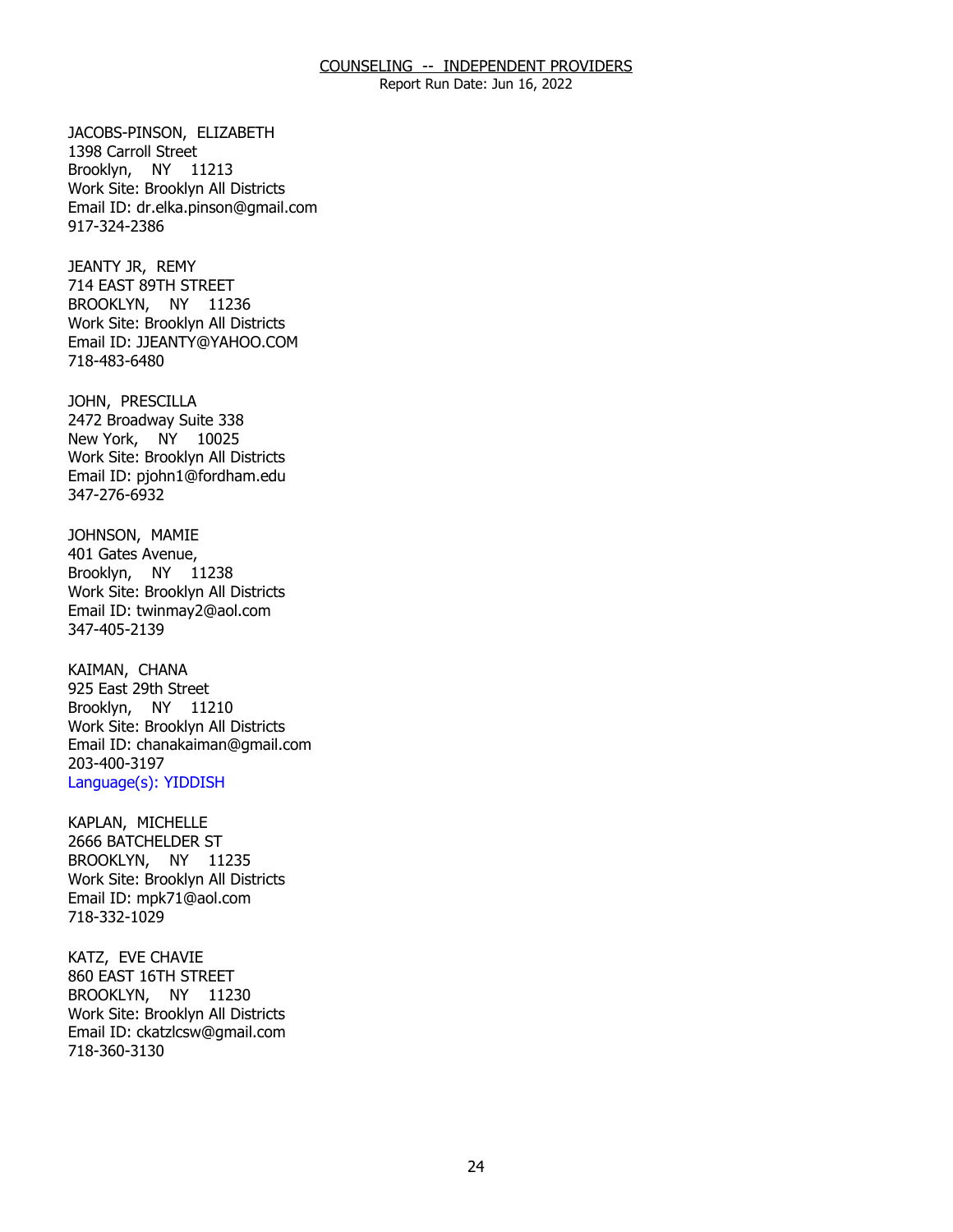Report Run Date: Jun 16, 2022

KLEIN, JACOB BROOKLYN, NY 11219 1555 52nd street Work Site: Brooklyn All Districts Email ID: [jacobklein.mhc@gmail.com](mailto:jacobklein.mhc@gmail.com)  347-256-8009

LEBOVIC, DINA BROOKLYN, NY 11213 718 EMPIRE BLVD. Work Site: Brooklyn All Districts Email ID: [strivetobe@yahoo.com](mailto:strivetobe@yahoo.com)  718-493-0485

LEVI, EFRONIT BROOKLYN, NY 11234 14 72 EAST 37 STREET Work Site: Brooklyn All Districts Email ID: [busymindtherapy@gmail.com](mailto:busymindtherapy@gmail.com) 212-365-4772

LEVINE, DEVORAH<br>1458 president street brooklyn, NY 11213 Work Site: Brooklyn All Districts Email ID: [devorahlevin@hotmail.com](mailto:devorahlevin@hotmail.com) 718-245-0417 Language(s): ENGLISH

LEVY, MARGARET RYE BROOK, NY 10573 173 IVY HILL LANE Work Site: Brooklyn All Districts Email ID: [maggie@maggielevy.com](mailto:maggie@maggielevy.com)  914-329-2688 Language(s): ENGLISH

LEYMAN, SHARI West Hempstead, NY 11552 565 Palm Lane Work Site: Brooklyn All Districts Email ID: [sharileyman@gmail.com](mailto:sharileyman@gmail.com) 516-455-7334

LIEBERMAN, ROBYN BROOKLYN, NY 11210 1438 EAST 26 STREET Work Site: Brooklyn All Districts Email ID: [RL@YLCSW.COM](mailto:RL@YLCSW.COM) 718-258-5134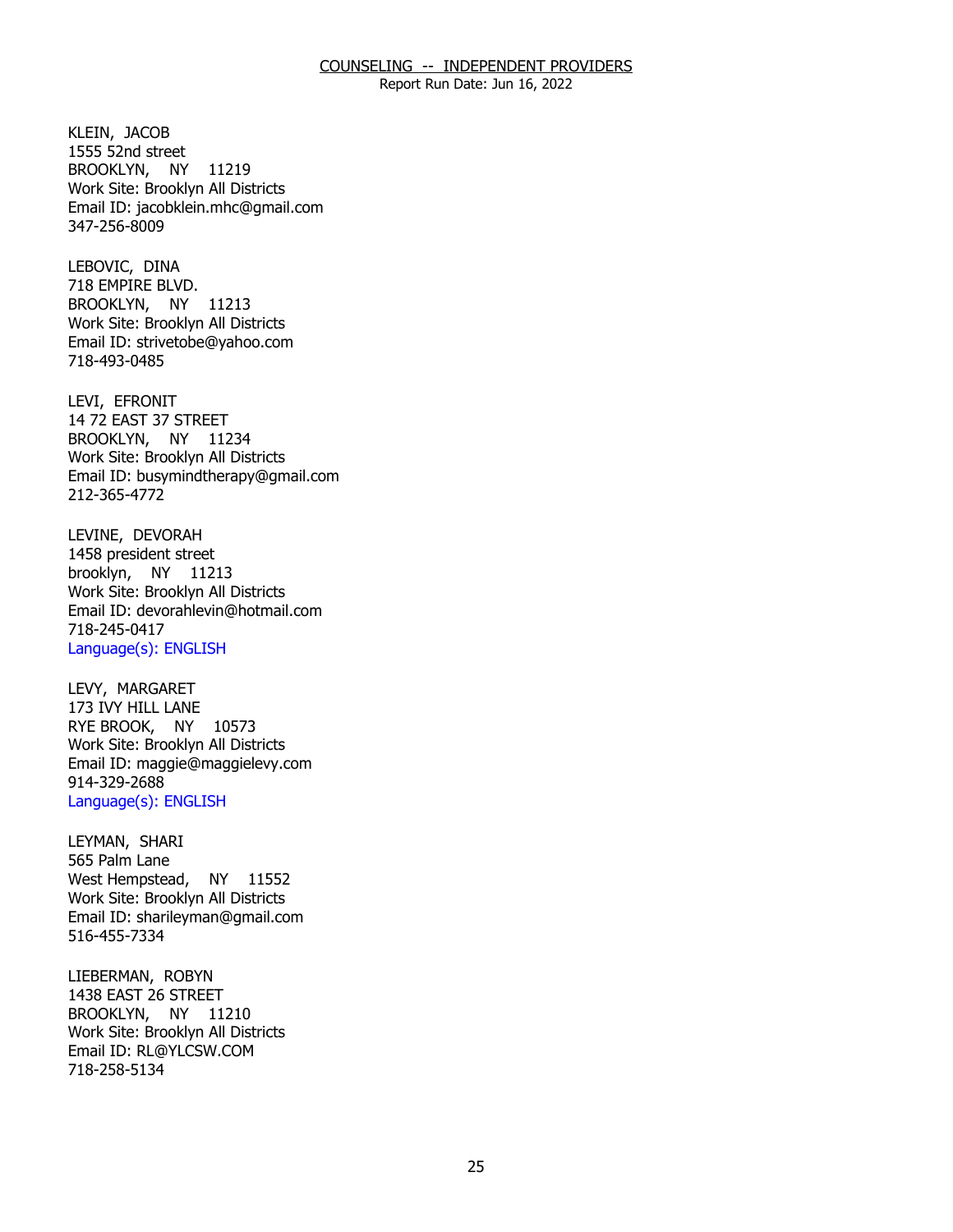Report Run Date: Jun 16, 2022

LLANTON, RICHARD<br>2714 Avenue D Brooklyn, NY 11226 Work Site: Brooklyn All Districts Email ID: [rllanton@gmail.com](mailto:rllanton@gmail.com)  954-798-3230

LUONG, EVA Flushing, NY 11365 5912 160th Street Work Site: Brooklyn All Districts Email ID: [e7wong@gmail.com](mailto:e7wong@gmail.com)  917-891-0969

MARQUEZ, WANDA Bronx, NY 10459 1065 Southern Blvd Work Site: Brooklyn All Districts Email ID: [wmarquez3@verizon.net](mailto:wmarquez3@verizon.net)  917-375-4081 Language(s): SPANISH

MARTIN, MARY SPRINGFIELD GARDEN, NY 11413 221-14 131 AVENUE Work Site: Brooklyn All Districts Email ID: [smartin900@aol.com](mailto:smartin900@aol.com)  718-291-7929

MEVEY, DEBRA BROOKLYN, NY 11216 267 MADISON STREET Work Site: Brooklyn All Districts Email ID: [djmcveycsw@yahoo.com](mailto:djmcveycsw@yahoo.com) 917-371-9286

MIKHLI, MALI BROOKLYN, NY 11229 1553 EAST 26 STREET Work Site: Brooklyn All Districts Email ID: [CSW11229@aol.com](mailto:CSW11229@aol.com) 718-758-1585

MIZOTE, KYOKO Brooklyn, NY 11215 14 Prospect Park SW Work Site: Brooklyn All Districts Email ID: [kyokomizote@yahoo.com](mailto:kyokomizote@yahoo.com) 802-734-9063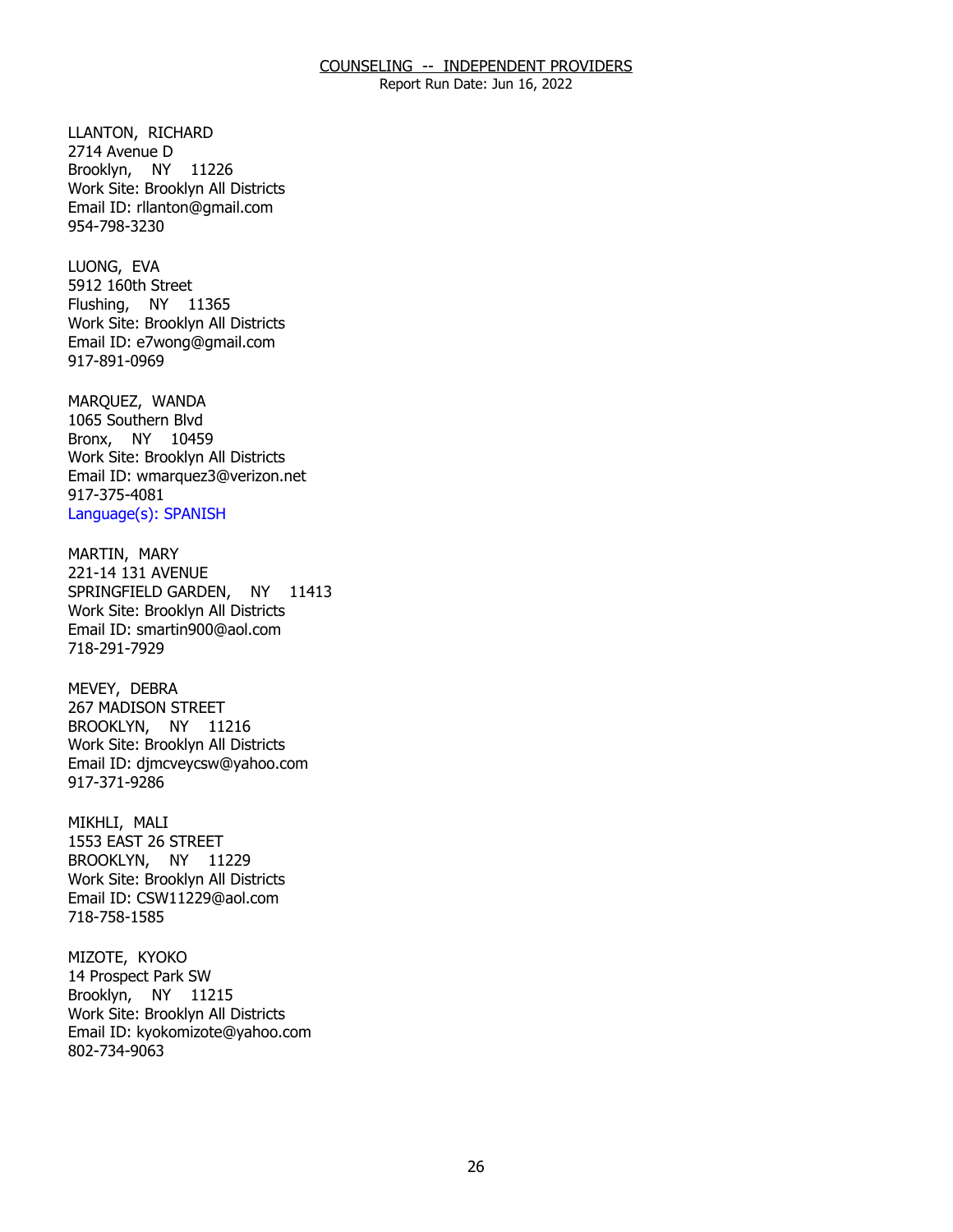Report Run Date: Jun 16, 2022

MURPHY, FRANK Saint Albans, NY 11412 113-05 202 Street Work Site: Brooklyn All Districts Email ID: [fmu3724459@aol.com](mailto:fmu3724459@aol.com)  718-468-1237

O SULLIVAN, RUTH<br>403 Avenue C Brooklyn, NY 11218 Work Site: Brooklyn All Districts Email ID: [osullivanruth@yahoo.com](mailto:osullivanruth@yahoo.com) 646-752-2742

ORTEGA, RICARDO Woodhaven, NY 11421 8622 98th Street Apt 4g Work Site: Brooklyn All Districts Email ID: [ortegadean@gmail.com](mailto:ortegadean@gmail.com) 646-382-4385

PANAYIOTOU, YISBEL Little Neck, NY 11362 250-41 Horace Harding Expway Work Site: Brooklyn All Districts Email ID: [yisbelpanayiotou@gmail.com](mailto:yisbelpanayiotou@gmail.com)  347-400-1330

PIVOVOZ, DOVID Brooklyn, NY 11218 1559 40th Street Work Site: Brooklyn All Districts Email ID: [dpivovoz@gmail.com](mailto:dpivovoz@gmail.com)  347-446-9359

RAHMEY, EDDIE BROOKLYN, NY 11230 1500 East 2 Street Work Site: Brooklyn All Districts Email ID: [erahmey@gmail.com](mailto:erahmey@gmail.com)  917-838-3544

REID, ELAINE Brooklyn, NY 11236 1026 E 100th St Work Site: Brooklyn All Districts Email ID: [elaine.reid1@verizon.net](mailto:elaine.reid1@verizon.net)  347-432-9368 Language(s): ENGLISH

New Listing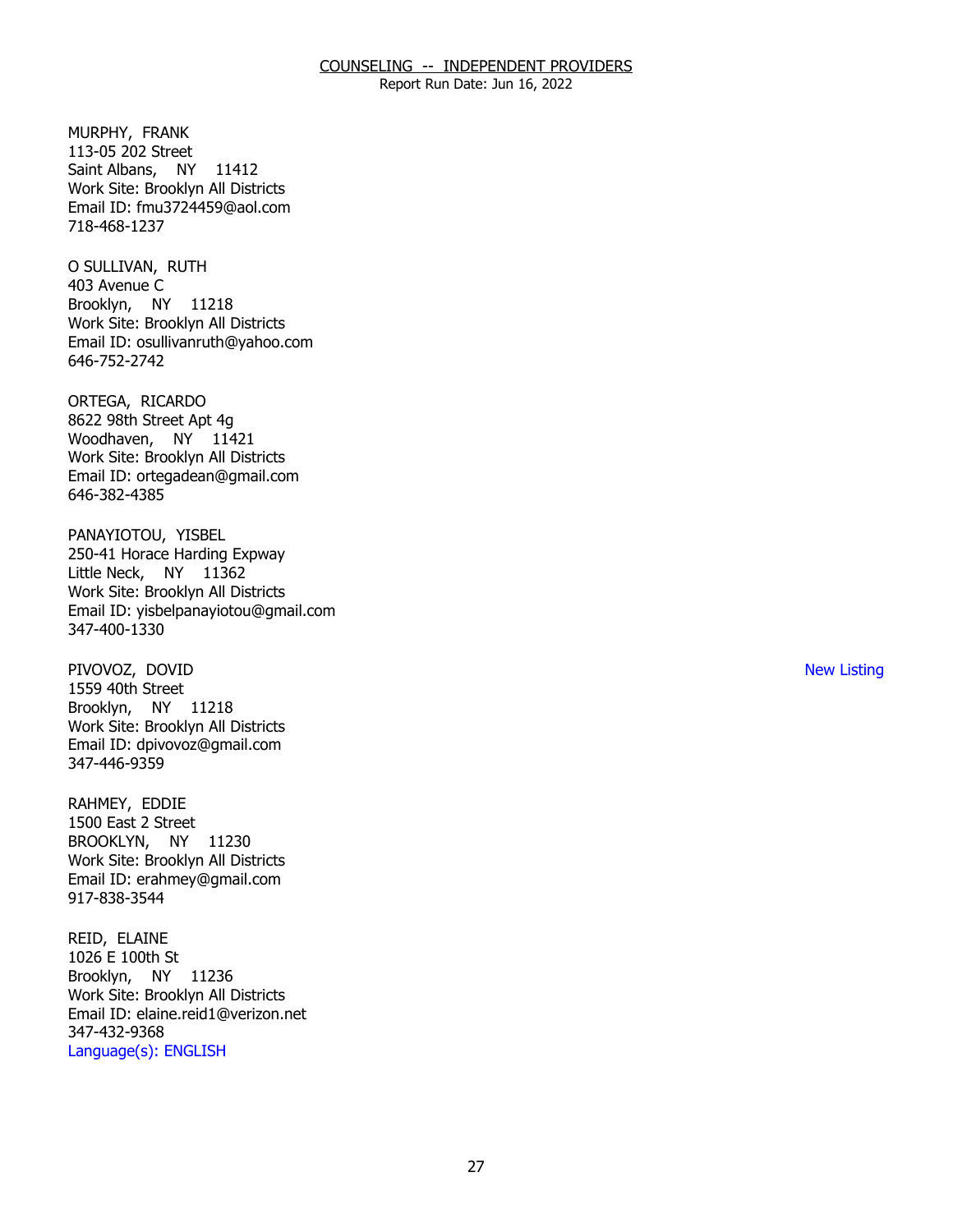Report Run Date: Jun 16, 2022

REID-JOHN, NODEREA Bronx, NY 11691 3205 Hering Avenue Work Site: Brooklyn All Districts Email ID: [nodereareid@yahoo.com](mailto:nodereareid@yahoo.com)  347-742-5511

RODRIGUEZ, CARMEN<br>923 84 Street, PH Brooklyn, NY 11228 Work Site: Brooklyn All Districts Email ID: [Vazquezc793@gmail.com](mailto:Vazquezc793@gmail.com)  917-626-3169

ROSE, ERICKA DANIELLE<br>1629 Eastern Parkway Brooklyn, NY 11233 Work Site: Brooklyn All Districts Email ID: [erickadrose87@gmail.com](mailto:erickadrose87@gmail.com) 518-331-5922

ROZELMAN, HELEN<br>90 West Street NEW YORK, NY 10006 Work Site: Brooklyn All Districts Email ID: [helen.rozelman@gmail.com](mailto:helen.rozelman@gmail.com)  917-597-0140 Language(s): ENGLISH

SANDO, KEISHA<br>26 Court Street Brooklyn, NY 11242 Work Site: Brooklyn All Districts Email ID: [keisha@peacefilledcs.com](mailto:keisha@peacefilledcs.com) 347-493-4812

SCHACHTER, SHAINDY<br>2624 Avenue K Brooklyn, NY 11210 Work Site: Brooklyn All Districts Email ID: [shaindysch@aol.com](mailto:shaindysch@aol.com)  347-256-1055

SCHAEFFER, LORENA<br>333 Pearl Street New York, NY 10038 Work Site: Brooklyn All Districts Email ID: [lorenaschaeffer@gmail.com](mailto:lorenaschaeffer@gmail.com) 917-653-7893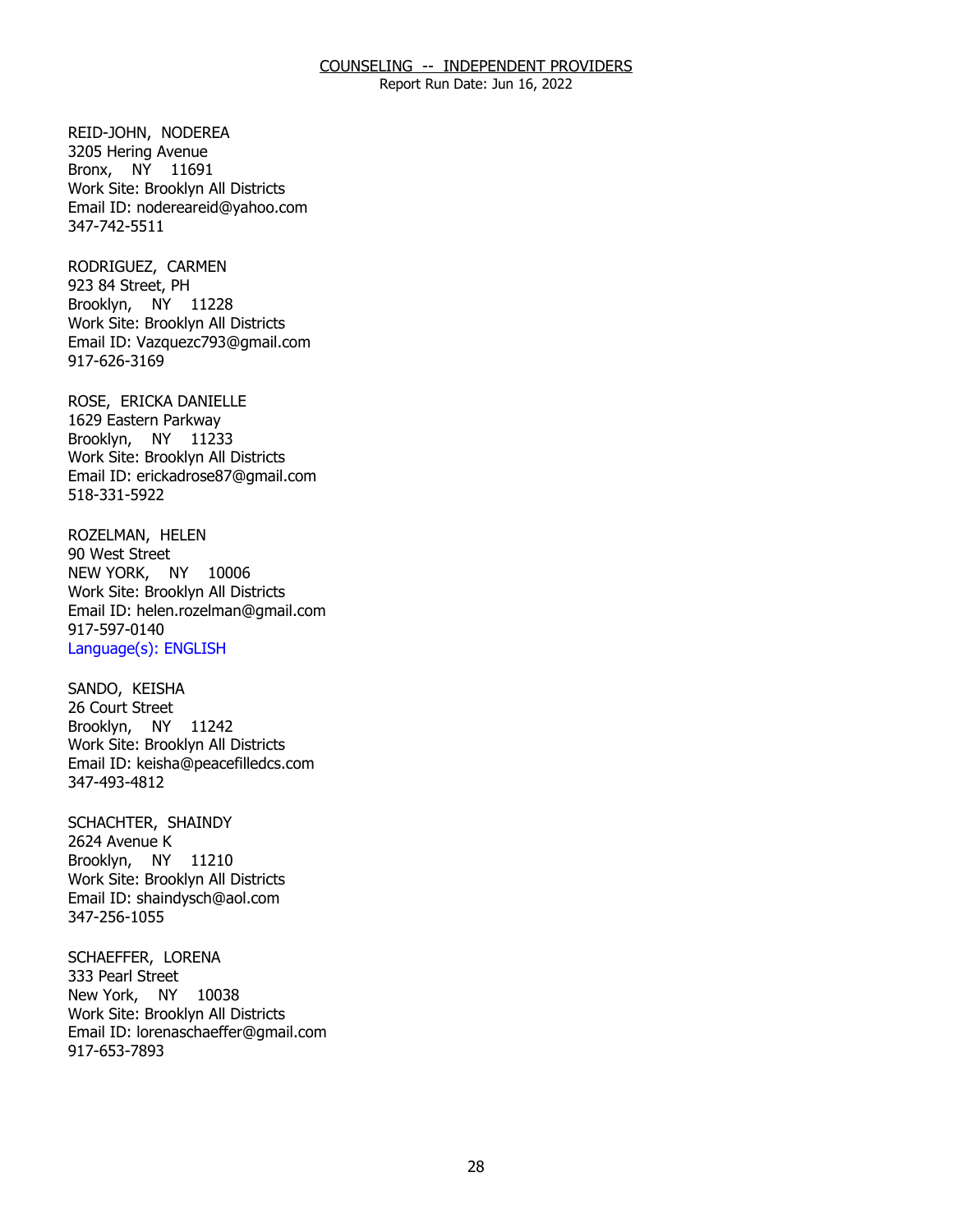Report Run Date: Jun 16, 2022

SCHARF, CHANI Brooklyn, NY 11210 1238 East 24th Street Work Site: Brooklyn All Districts Email ID: [cscharf18@gmail.com](mailto:cscharf18@gmail.com) 917-613-8211

SCHWARCZ, LEONARD BROOKLYN, NY 11210 1229 EAST 35TH STREET Work Site: Brooklyn All Districts Email ID: [THELAZE909@GMAIL.COM](mailto:THELAZE909@GMAIL.COM)  718-258-9325

SELIGMAN, LARA BROOKLYN, NY 11242 26 COURT STREET Work Site: Brooklyn All Districts Email ID: [LARA.SELIGMAN@GMAIL.COM](mailto:LARA.SELIGMAN@GMAIL.COM) 917-982-2602

 SEMEXANT, MARIE-IRVINE 770 Meacham Ave Elmont, NY 11003 Work Site: Brooklyn All Districts Email ID: [cuisinerus@msn.com](mailto:cuisinerus@msn.com)  516-424-6037 Language(s): HAITIAN CREOLE

SHEINFELD, DAVID FLUSHING, NY 11367 137 28 71 AVENUE Work Site: Brooklyn All Districts Email ID: [prushkov@gmail.com](mailto:prushkov@gmail.com) 929-600-4798

SINGER, DAVID NEW YORK, NY 10001 138 West 25th STreet Work Site: Brooklyn All Districts Email ID: [dsinger001@yahoo.com](mailto:dsinger001@yahoo.com)  212-864-0211 Language(s): SPANISH

SKENTZOU, CORINA KYRIAKI<br>1732 1st Avenue New York, NY 10128 Work Site: Brooklyn All Districts Email ID: [contact@positivepsychtherapy.center](mailto:contact@positivepsychtherapy.center) 914-473-1216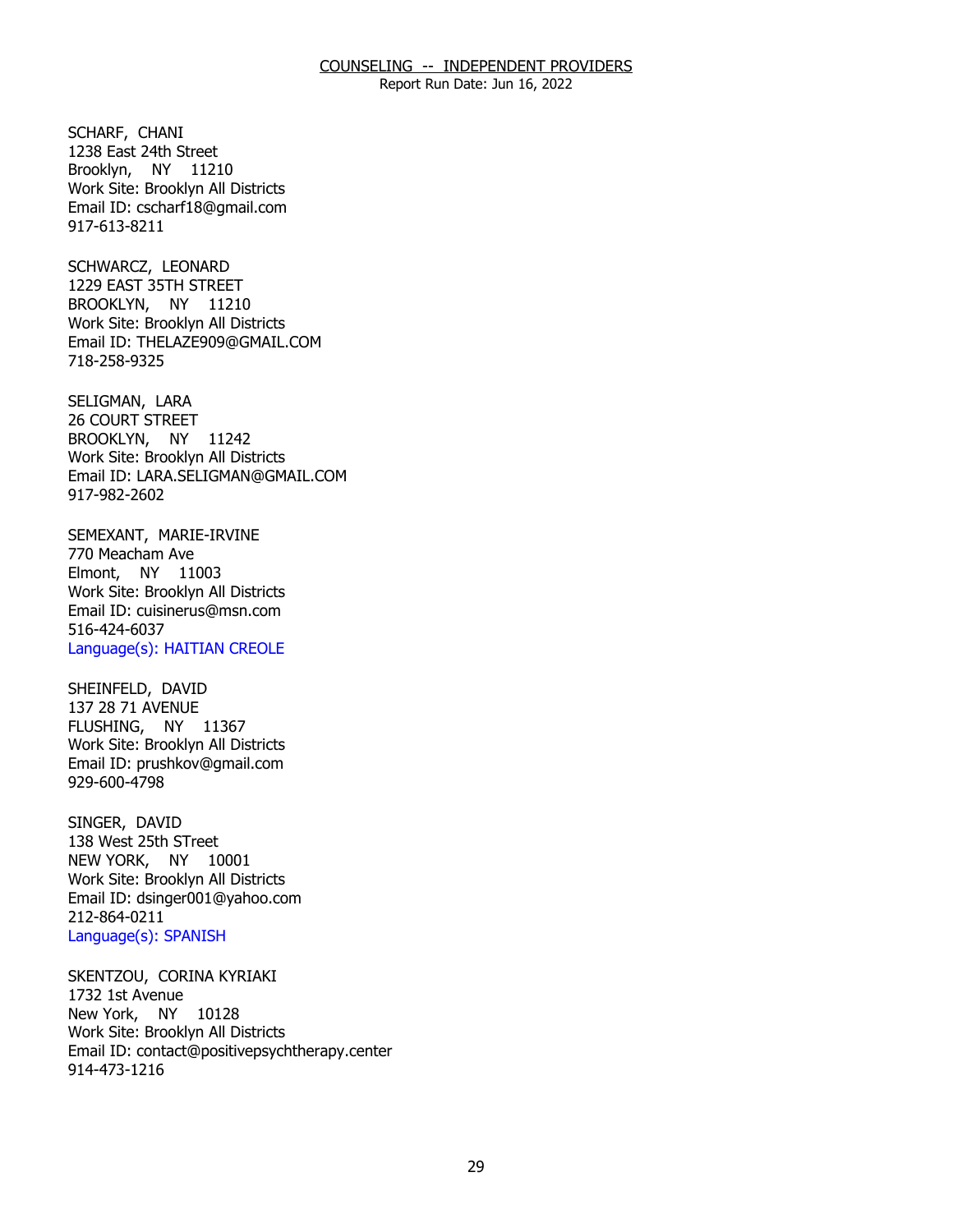Report Run Date: Jun 16, 2022

SOLOMON, ABRAHAM<br>4802 11TH AVE BROOKLYN, NY 11219 Work Site: Brooklyn All Districts Email ID: [MUTTYSOLOMON@GMAIL.COM](mailto:MUTTYSOLOMON@GMAIL.COM)  718-436-4981

SPITZ, RIFKA BROOKLYN, NY 11229 1866 EAST 26 STREET Work Site: Brooklyn All Districts Email ID: [rifkaspitz@yahoo.com](mailto:rifkaspitz@yahoo.com) 718-998-8169

STINSON, DEBORAH<br>207 WEST 98TH ST. NEW YORK, NY 10025 Work Site: Brooklyn All Districts Email ID: [debstin@aol.com](mailto:debstin@aol.com) 212-662-2420

STROHLI, AVRAM<br>101 PARKVILLE AVE BROOKLYN, NY 11230 Work Site: Brooklyn All Districts Email ID: [MSTROHLI@GMAIL.COM](mailto:MSTROHLI@GMAIL.COM)  718-436-2250

TAYLOR, TATIANA Brooklyn, NY 11216 307 Halsey Street Work Site: Brooklyn All Districts Email ID: [tatitaylor721@gmail.com](mailto:tatitaylor721@gmail.com)  347-366-3323

TOBING-PUENTE, LAUREN<br>38-50 Bell Blvd Bayside, NY 11361 Work Site: Brooklyn All Districts Email ID: [services@drtobingpuente.com](mailto:services@drtobingpuente.com)  718-428-2580

TRACHTENBERG, LISA<br>1419 East 26 Street Brooklyn, NY 11210 Work Site: Brooklyn All Districts Email ID: [counselortrak2@yahoo.com](mailto:counselortrak2@yahoo.com) 718-887-5203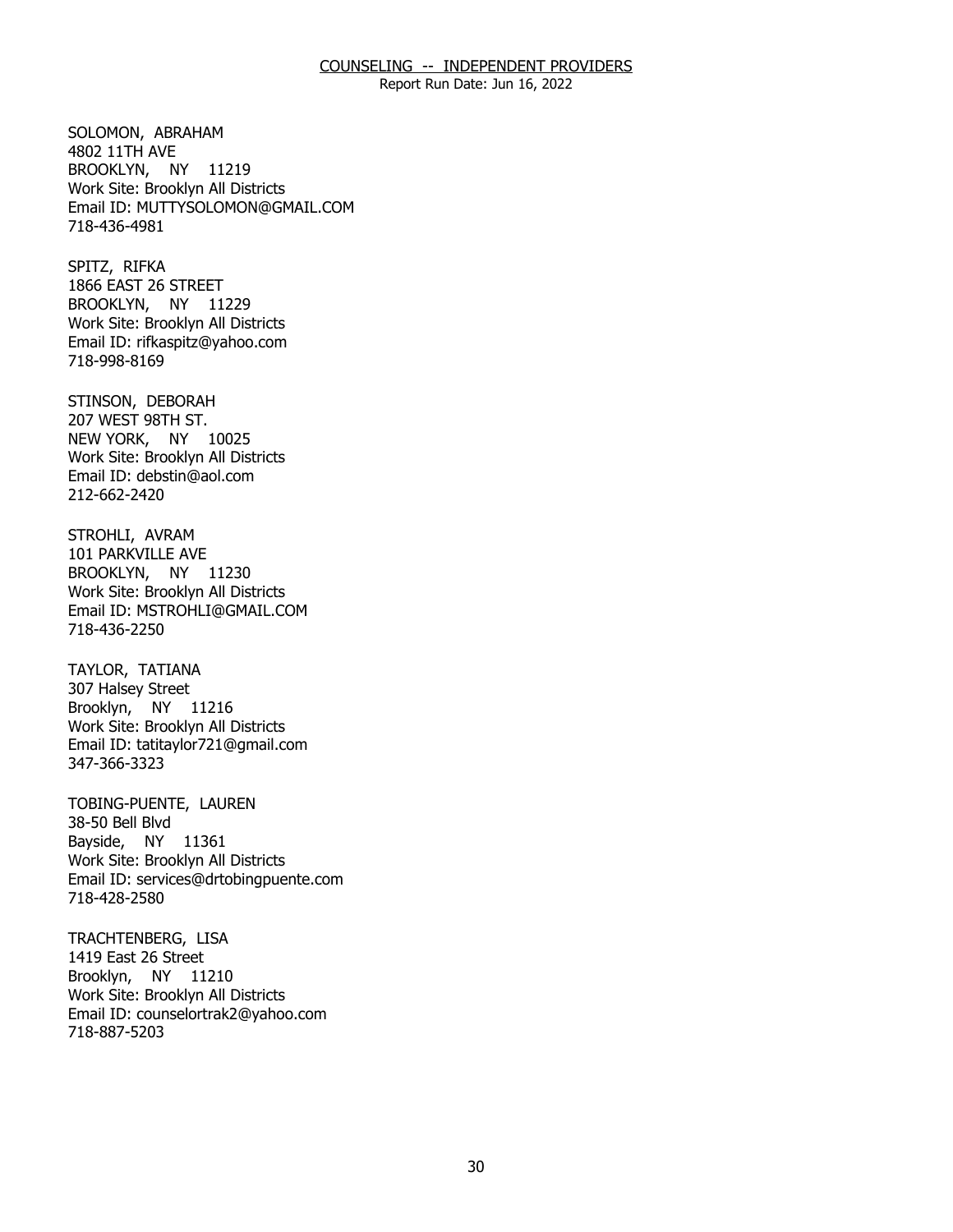Report Run Date: Jun 16, 2022

TULLER, JONATHAN Pomona, NY 10970 80 Overlook Road Work Site: Brooklyn All Districts Email ID: [jonathan.tuller@gmail.com](mailto:jonathan.tuller@gmail.com) 718-290-3269

VAUGHAN, ANDREW<br>3 Greenhills Road Huntington Station, NY 11746 Work Site: Brooklyn All Districts Email ID: [maximumstrengthparenting@gmail.com](mailto:maximumstrengthparenting@gmail.com) 718-626-6161 Language(s): ENGLISH

WEINBERG, MIRIAM<br>2619 Avenue J Brooklyn, NY 11210 Work Site: Brooklyn All Districts Email ID: [miriamweinbergsmt@gmail.com](mailto:miriamweinbergsmt@gmail.com) 929-233-0713

WIESCHAUS, LAURA<br>276 Suydam St Brooklyn, NY 11237 Work Site: Brooklyn All Districts Email ID: [wieschaus@gmail.com](mailto:wieschaus@gmail.com) 609-937-8614

WIESEL, NATHALIE<br>1319 AVENUE L BROOKLYN, NY 11230 Work Site: Brooklyn All Districts Email ID: [lcswnwiesel@yahoo.com](mailto:lcswnwiesel@yahoo.com) 718-377-6314

WINKLER, CHAYA BKLYN, NY 11210 960 EAST 29TH ST Work Site: Brooklyn All Districts Email ID: [chinkyandwinky@gmail.com](mailto:chinkyandwinky@gmail.com)  718-377-1835 Language(s): YIDDISH

YEE, LOUISE Brooklyn, NY 11202 P.O. Box 24622 Work Site: Brooklyn All Districts Email ID: [PEACEFULSPARROWS@AOL.COM](mailto:PEACEFULSPARROWS@AOL.COM)  718-757-8519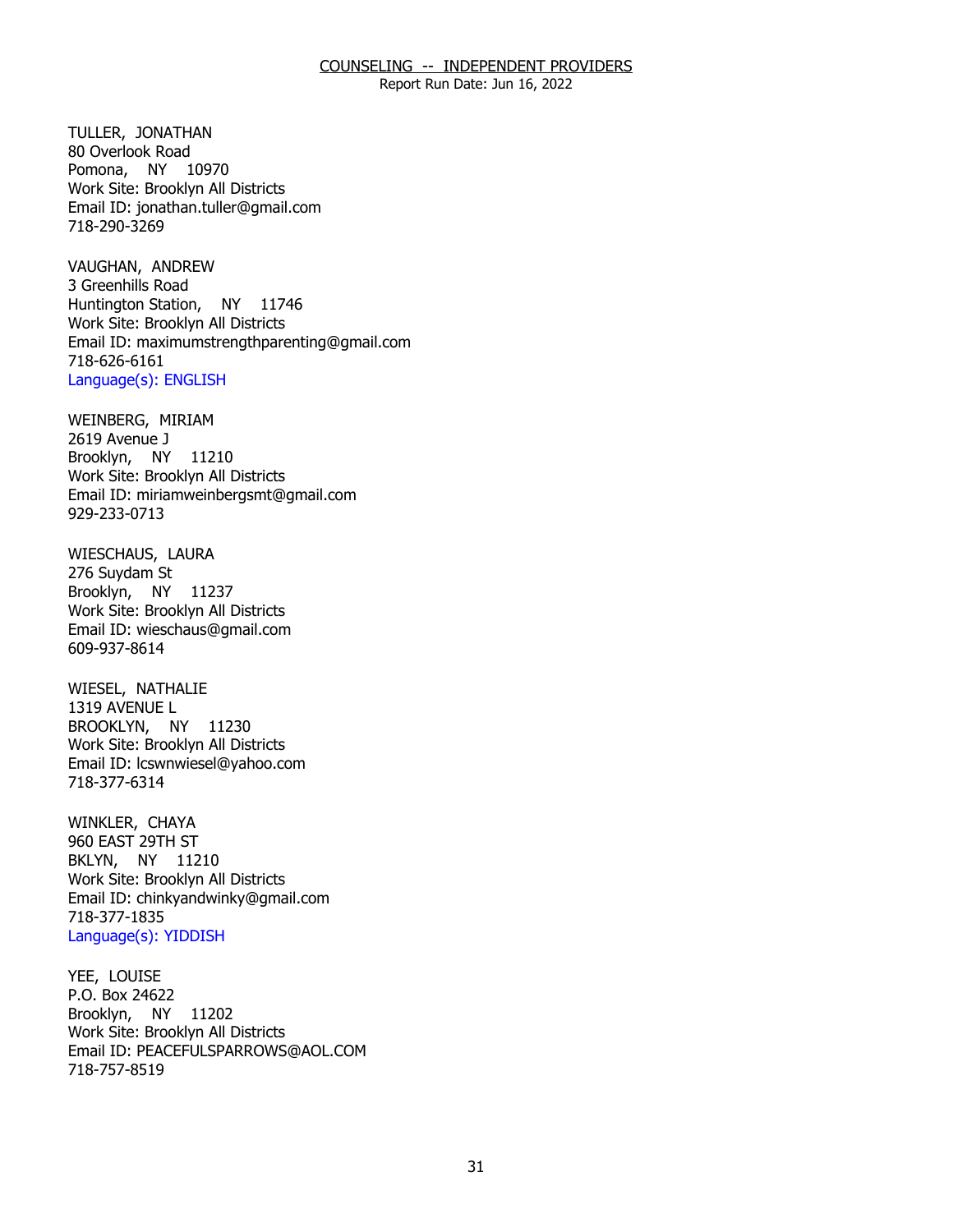Report Run Date: Jun 16, 2022

YUSSEF, MARCELA New York, NY 10001 19 West 134 Street Work Site: Brooklyn All Districts Email ID: [marcela@rocketmail.com](mailto:marcela@rocketmail.com)  347-528-5168 Language(s): SPANISH ENGLISH

ZEFFREN, DOVID<br>3216 Avenue K BROOKLYN, NY 11210 Work Site: Brooklyn All Districts Email ID: [lzeffren1@gmail.com](mailto:lzeffren1@gmail.com) 718-951-9869

ZELLERMAIER, JUDAH<br>612 East 8th Street BROOKLYN, NY 11218 Work Site: Brooklyn All Districts Email ID: [yztherapy@gmail.com](mailto:yztherapy@gmail.com) 718-435-6473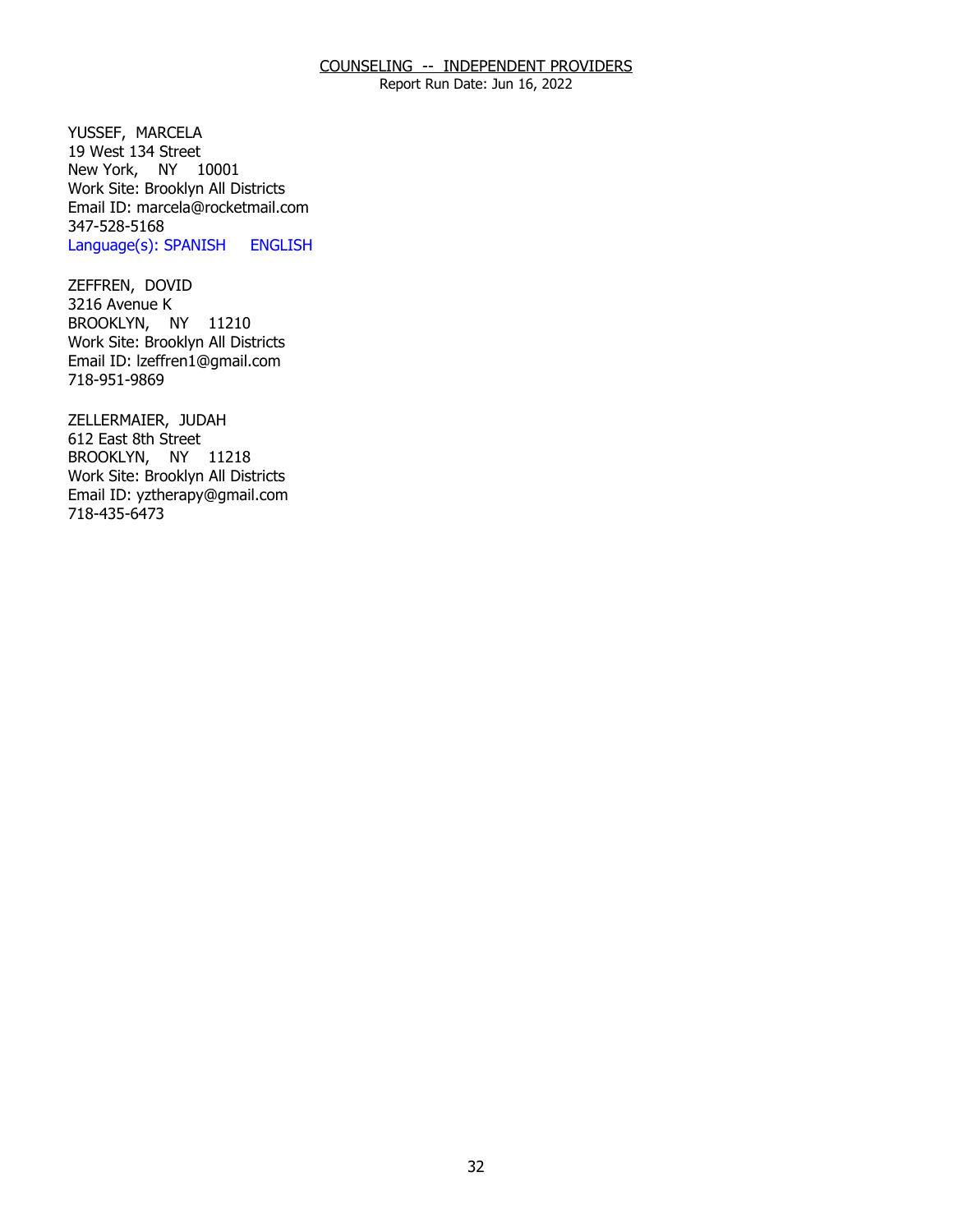Report Run Date: Jun 16, 2022

BARRIOS, ANGELICA<br>50-65 42nd street Sunnyside, NY 11104 Work Site: Brooklyn D13 Email ID: [ABarrios624@gmail.com](mailto:ABarrios624@gmail.com) 917-239-6535

BLANCO, RAYNA<br>144 Newel St Brooklyn, NY 11222 Work Site: Brooklyn D13 Email ID: [rblanco@brooklynprospect.org](mailto:rblanco@brooklynprospect.org) 917-426-5667

COLEMAN, DARIUS New York, NY 10017 315 Madison Avenue Work Site: Brooklyn D13 Email ID: [darius@kinpsychotherapy.com](mailto:darius@kinpsychotherapy.com) 917-806-4024

MCCABE, PAUL Brooklyn, NY 11238 808A Bergen Street Work Site: Brooklyn D13 Email ID: [plarn@hotmail.com](mailto:plarn@hotmail.com) 917-832-0464

ST VICTOR, ROBINSON Brooklyn, NY 11225 901 Washington Avenue Work Site: Brooklyn D13 Email ID: [st.victorx@gmail.com](mailto:st.victorx@gmail.com) 646-415-9016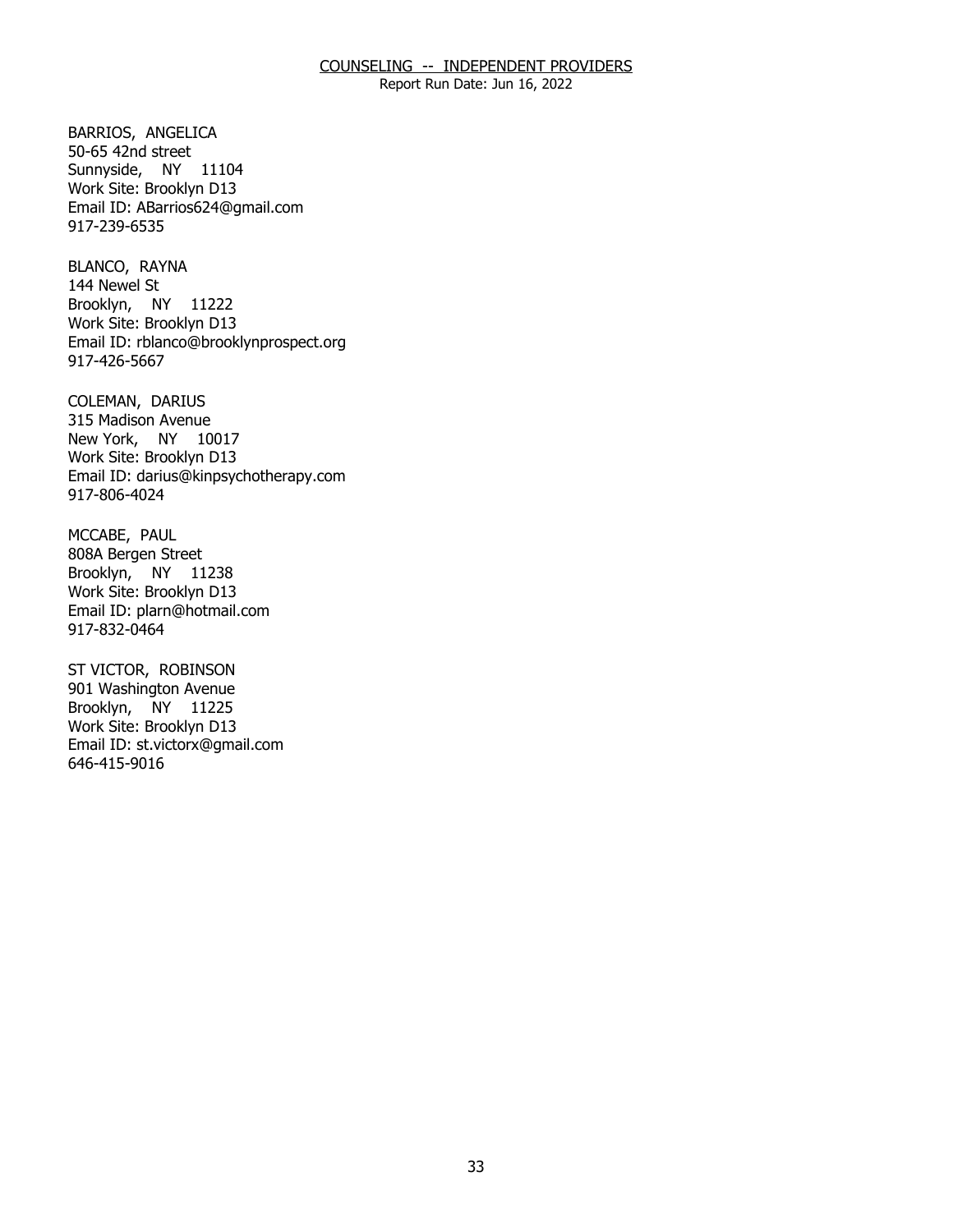Report Run Date: Jun 16, 2022

BARRIOS, ANGELICA<br>50-65 42nd street Sunnyside, NY 11104 Work Site: Brooklyn D14 Email ID: [ABarrios624@gmail.com](mailto:ABarrios624@gmail.com) 917-239-6535

BLANCO, RAYNA Brooklyn, NY 11222 144 Newel St Work Site: Brooklyn D14 Email ID: [rblanco@brooklynprospect.org](mailto:rblanco@brooklynprospect.org) 917-426-5667

COLEMAN, DARIUS New York, NY 10017 315 Madison Avenue Work Site: Brooklyn D14 Email ID: [darius@kinpsychotherapy.com](mailto:darius@kinpsychotherapy.com) 917-806-4024

SPEARS-SMITH, EVA Brooklyn, NY 11233 588 Mac Donough Street Work Site: Brooklyn D14 Email ID: [Evavsmith@yahoo.com](mailto:Evavsmith@yahoo.com) 917-734-7587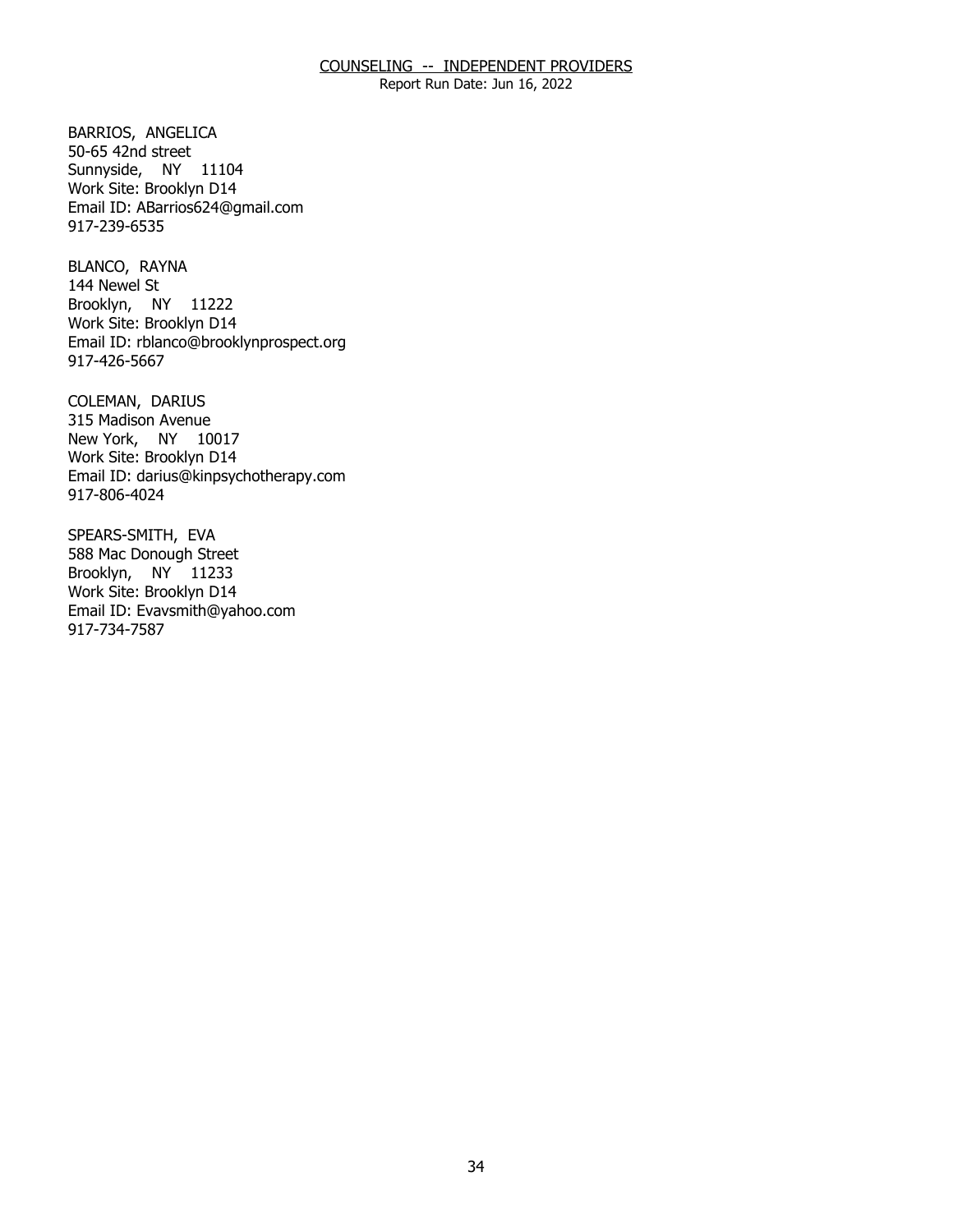Report Run Date: Jun 16, 2022

BLANCO, RAYNA<br>144 Newel St Brooklyn, NY 11222 Work Site: Brooklyn D15 Email ID: [rblanco@brooklynprospect.org](mailto:rblanco@brooklynprospect.org) 917-426-5667

COLEMAN, DARIUS New York, NY 10017 315 Madison Avenue Work Site: Brooklyn D15 Email ID: [darius@kinpsychotherapy.com](mailto:darius@kinpsychotherapy.com) 917-806-4024

DACHS, LAUREY Brooklyn, NY 11215 568 Prospect Ave Work Site: Brooklyn D15 Email ID: [laureydachs@gmail.com](mailto:laureydachs@gmail.com)  917-589-0535

EDELSTEIN JACOBSON, ESTHER<br>6 Vassar St Staten Island, NY 10314 Work Site: Brooklyn D15 Email ID: [esejacobson@gmail.com](mailto:esejacobson@gmail.com) 718-640-3250

**GERSTEN, SUSANNAH**  Brooklyn, NY 11231 158 Sackett Street, #1A Work Site: Brooklyn D15 Email ID: [SGerstenLCSW@gmail.com](mailto:SGerstenLCSW@gmail.com) 347-834-3999 Language(s): ENGLISH

MCCABE, PAUL Brooklyn, NY 11238 808A Bergen Street Work Site: Brooklyn D15 Email ID: [plarn@hotmail.com](mailto:plarn@hotmail.com) 917-832-0464

SPEARS-SMITH, EVA Brooklyn, NY 11233 588 Mac Donough Street Work Site: Brooklyn D15 Email ID: [Evavsmith@yahoo.com](mailto:Evavsmith@yahoo.com) 917-734-7587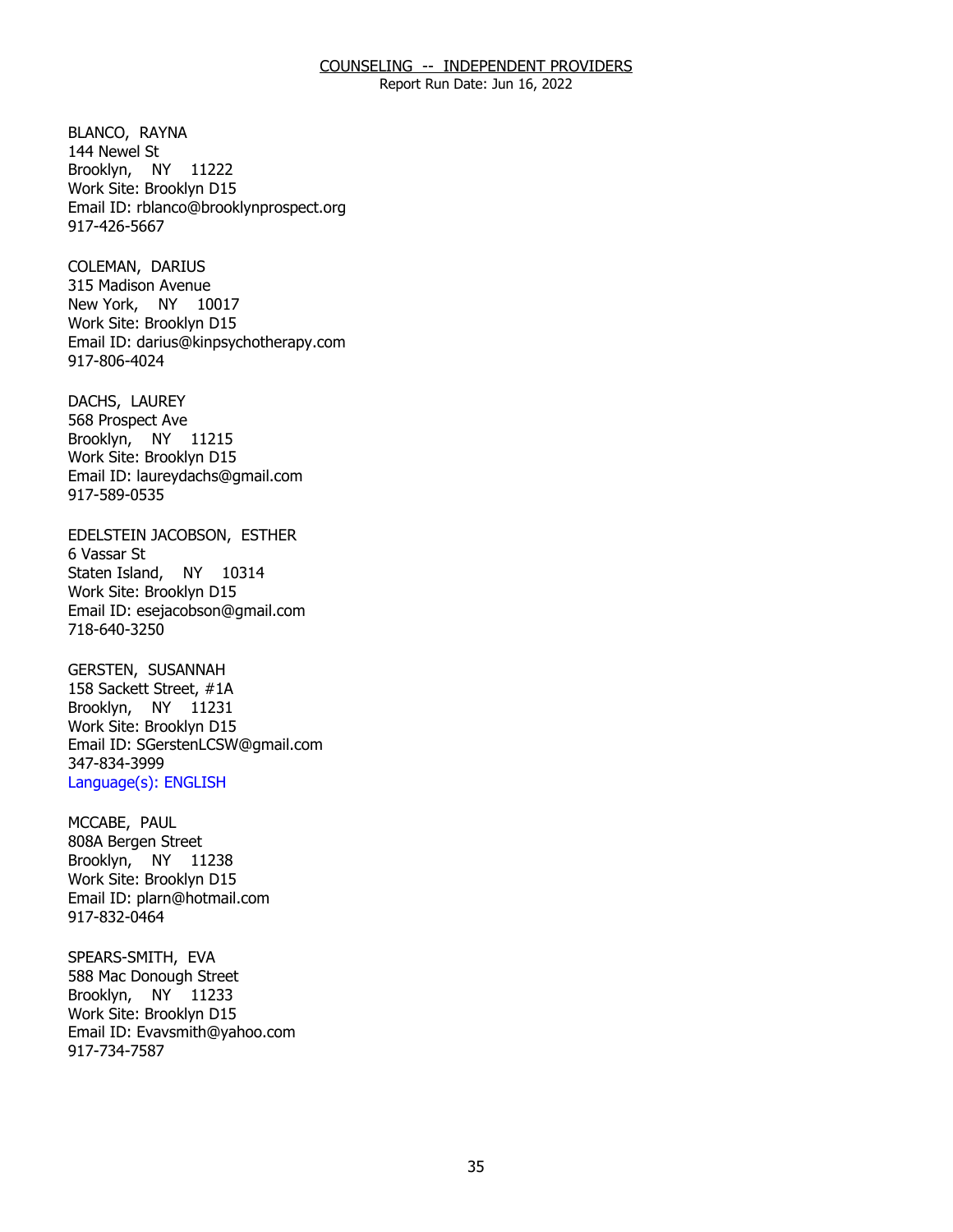Report Run Date: Jun 16, 2022

WEISS, MARGARET BROOKLYN, NY 11231 275 DEGRAW STREET Work Site: Brooklyn D15 Email ID: [margaret.weiss@rivendellnyc.org](mailto:margaret.weiss@rivendellnyc.org)  718-625-5036 Language(s): ENGLISH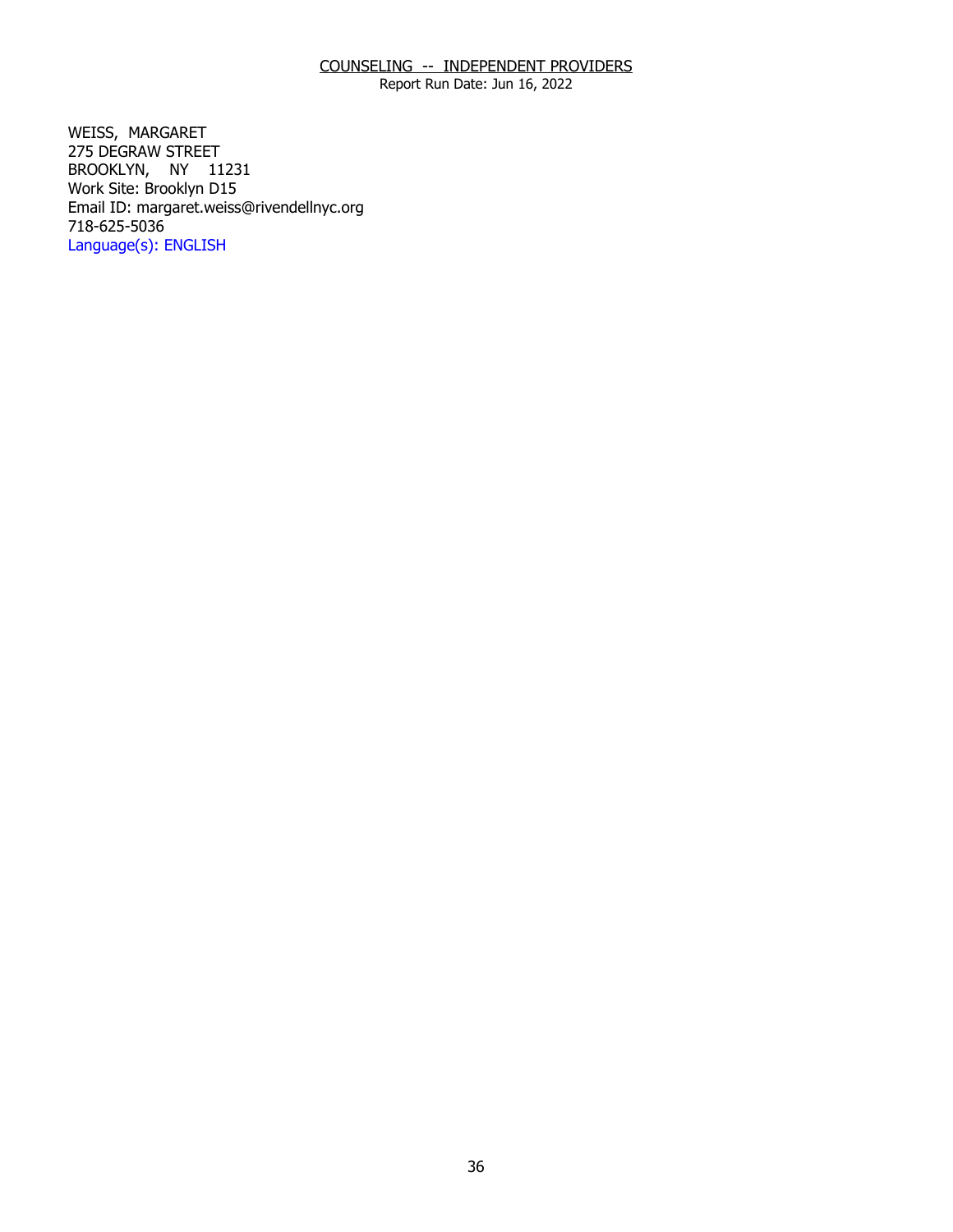Report Run Date: Jun 16, 2022

BLANCO, RAYNA<br>144 Newel St Brooklyn, NY 11222 Work Site: Brooklyn D16 Email ID: [rblanco@brooklynprospect.org](mailto:rblanco@brooklynprospect.org) 917-426-5667

SPEARS-SMITH, EVA Brooklyn, NY 11233 588 Mac Donough Street Work Site: Brooklyn D16 Email ID: [Evavsmith@yahoo.com](mailto:Evavsmith@yahoo.com) 917-734-7587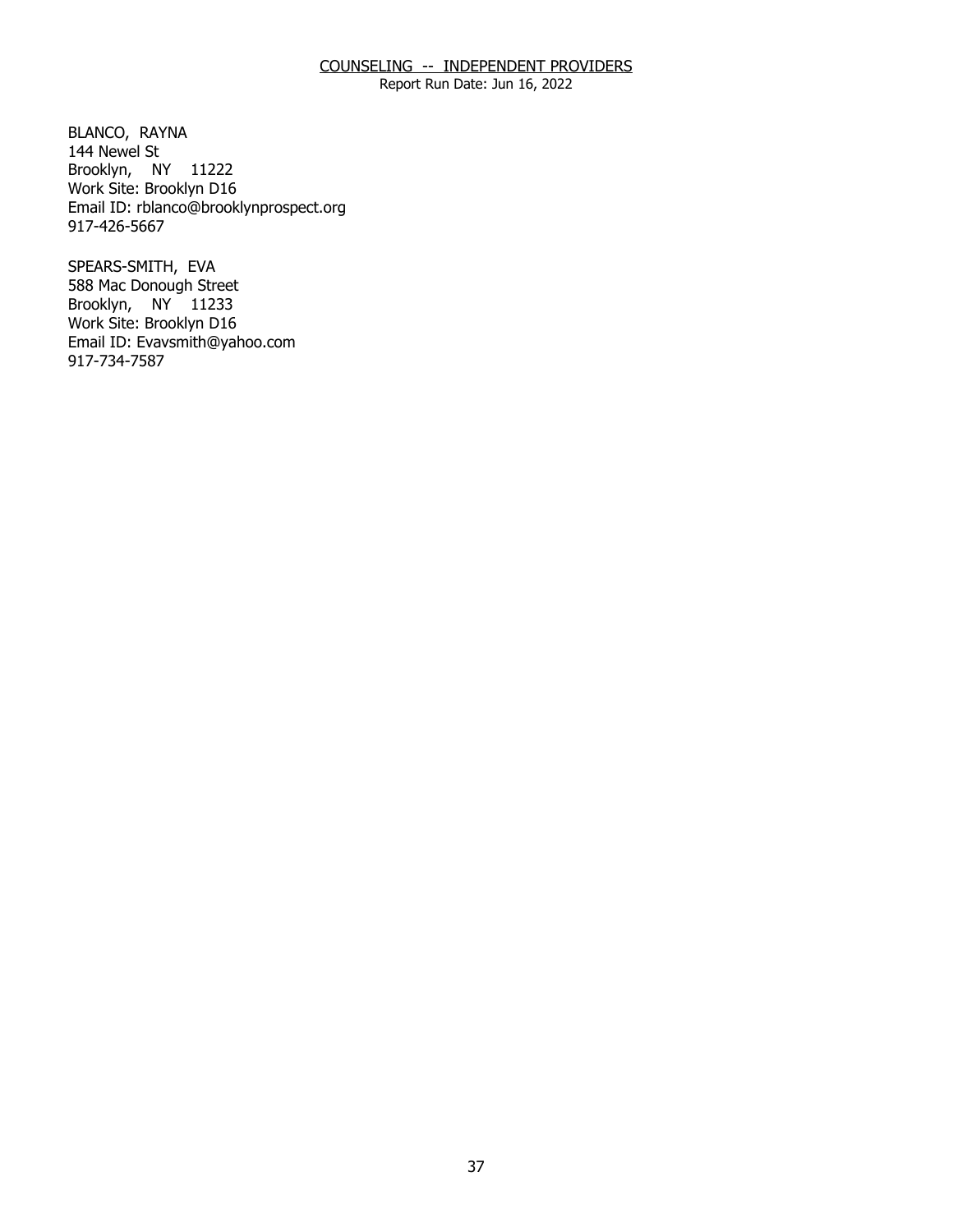Report Run Date: Jun 16, 2022

BARRY, DIANNE<br>920 E 89th St Brooklyn, NY 11236 Work Site: Brooklyn D17 Email ID: [LADID02@YAHOO.COM](mailto:LADID02@YAHOO.COM)  929-417-3711

FINESTONE, EVELYN BROOKLYN, NY 11210 951 EAST 23RD STREET Work Site: Brooklyn D17 Email ID: [cfinest1@aol.com](mailto:cfinest1@aol.com)  718-338-8855 Language(s): YIDDISH

GALPERIN, SHMUEL Brooklyn, NY 11213 742 Montgomery St Work Site: Brooklyn D17 Email ID: [sgalperinmhc@gmail.com](mailto:sgalperinmhc@gmail.com)  323-762-3538

MCCABE, PAUL Brooklyn, NY 11238 808A Bergen Street Work Site: Brooklyn D17 Email ID: [plarn@hotmail.com](mailto:plarn@hotmail.com) 917-832-0464

SPEARS-SMITH, EVA Brooklyn, NY 11233 588 Mac Donough Street Work Site: Brooklyn D17 Email ID: [Evavsmith@yahoo.com](mailto:Evavsmith@yahoo.com) 917-734-7587

ST VICTOR, ROBINSON Brooklyn, NY 11225 901 Washington Avenue Work Site: Brooklyn D17 Email ID: [st.victorx@gmail.com](mailto:st.victorx@gmail.com) 646-415-9016

ZEITLIN, AVIGDOR Brooklyn, NY 11213 1310 Union Street Work Site: Brooklyn D17 Email ID: [tgvzg@yahoo.com](mailto:tgvzg@yahoo.com)  347-661-3850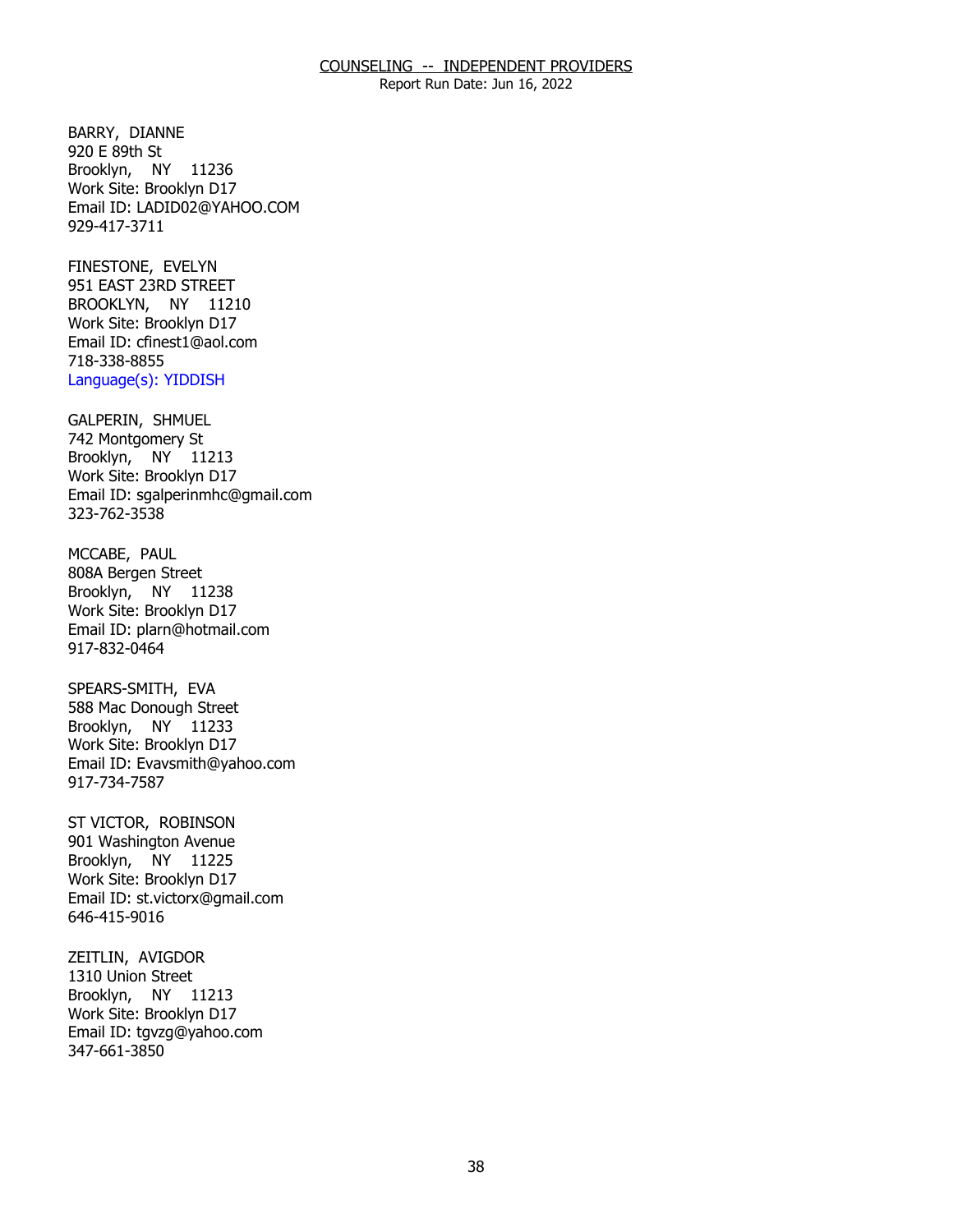Report Run Date: Jun 16, 2022

BARRY, DIANNE<br>920 E 89th St Brooklyn, NY 11236 Work Site: Brooklyn D18 Email ID: [LADID02@YAHOO.COM](mailto:LADID02@YAHOO.COM)  929-417-3711

SPEARS-SMITH, EVA Brooklyn, NY 11233 588 Mac Donough Street Work Site: Brooklyn D18 Email ID: [Evavsmith@yahoo.com](mailto:Evavsmith@yahoo.com) 917-734-7587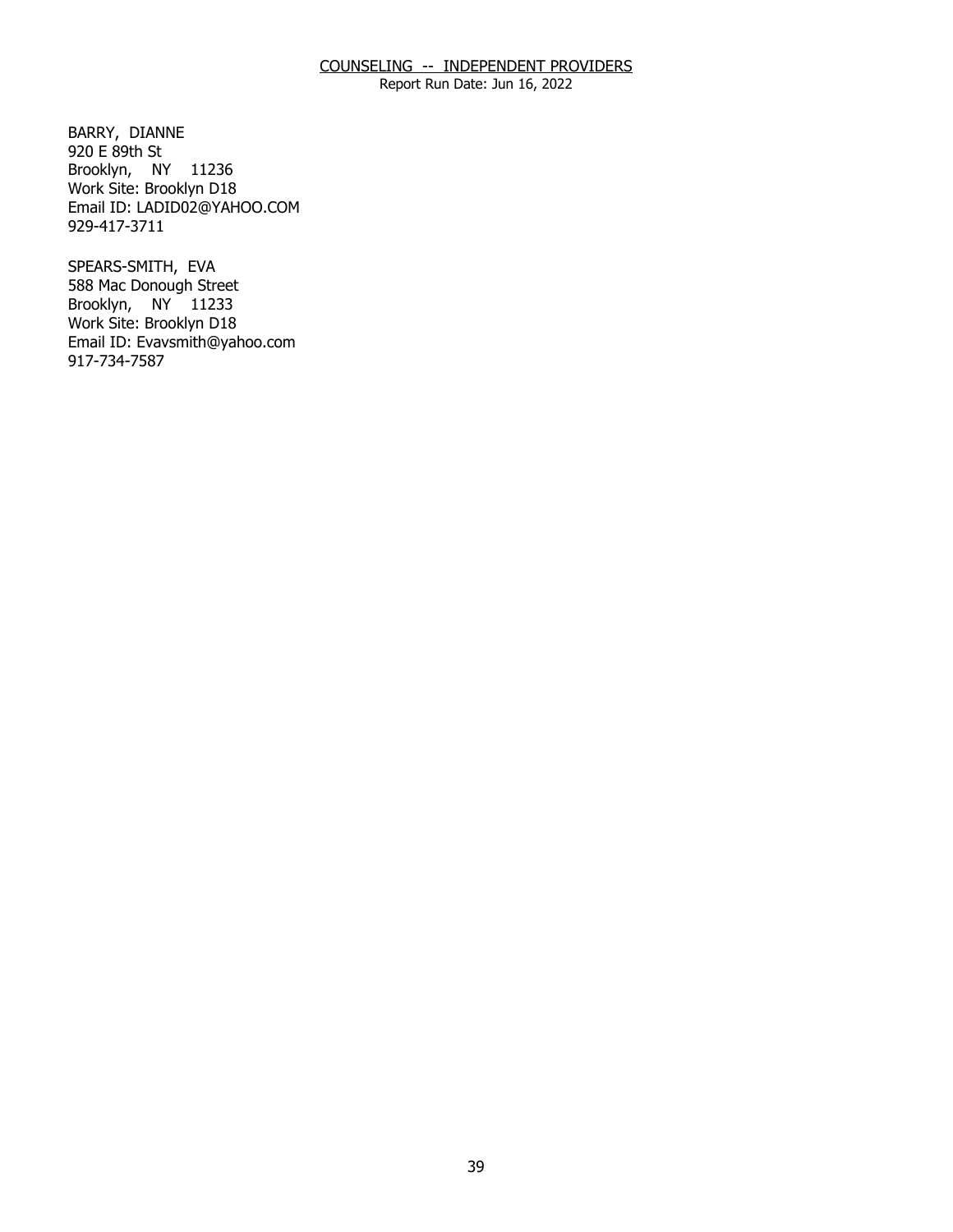Report Run Date: Jun 16, 2022

BARRY, DIANNE<br>920 E 89th St Brooklyn, NY 11236 Work Site: Brooklyn D19 Email ID: [LADID02@YAHOO.COM](mailto:LADID02@YAHOO.COM)  929-417-3711

SPEARS-SMITH, EVA Brooklyn, NY 11233 588 Mac Donough Street Work Site: Brooklyn D19 Email ID: [Evavsmith@yahoo.com](mailto:Evavsmith@yahoo.com) 917-734-7587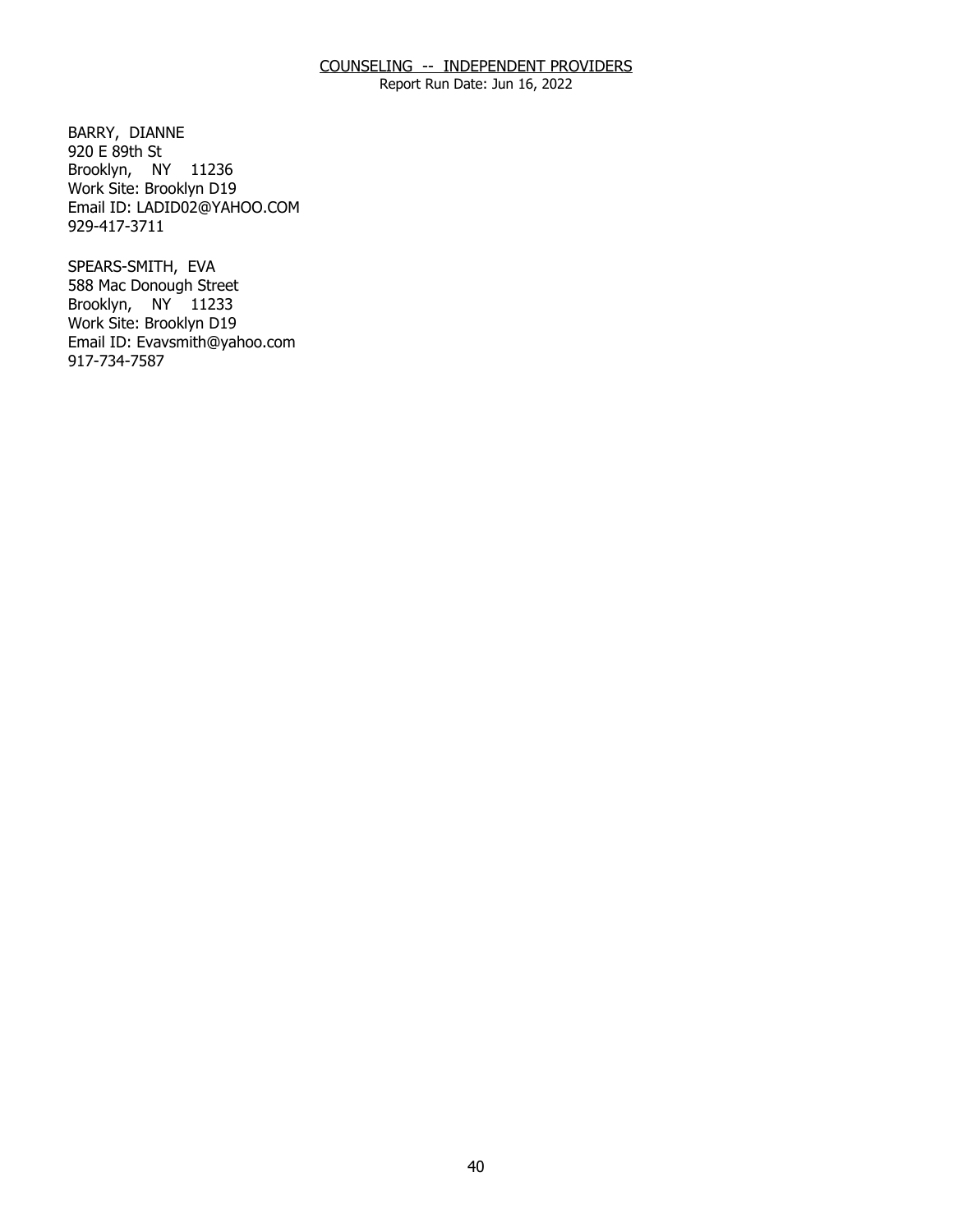Report Run Date: Jun 16, 2022

 EDELSTEIN JACOBSON, ESTHER 6 Vassar St Staten Island, NY 10314 Work Site: Brooklyn D20 Email ID: [esejacobson@gmail.com](mailto:esejacobson@gmail.com) 718-640-3250

FEINERMAN, AVIGAH<br>1668 59th Street Brooklyn, NY 11204 Work Site: Brooklyn D20 Email ID: [avigalf@gmail.com](mailto:avigalf@gmail.com)  718-213-8587 Language(s): ENGLISH

FINESTONE, EVELYN BROOKLYN, NY 11210 951 EAST 23RD STREET Work Site: Brooklyn D20 Email ID: [cfinest1@aol.com](mailto:cfinest1@aol.com)  718-338-8855 Language(s): YIDDISH

GOLDZWEIG, ELLIOT BROOKLYN, NY 11230 57 WELLINGTON COURT Work Site: Brooklyn D20 Email ID: [YGOLDZWEIG@YAHOO.COM](mailto:YGOLDZWEIG@YAHOO.COM) 917-620-4456

GRANDE, SUSAN<br>7316 10TH AVE BROOKLYN, NY 11228 Work Site: Brooklyn D20 Email ID: [SUSAN.GRANDE@ATT.NET](mailto:SUSAN.GRANDE@ATT.NET) 718-836-4073

NEUHOFF, CHARLES BROOKLYN, NY 11210 1339 East 31st Street Work Site: Brooklyn D20 Email ID: [cneu67@gmail.com](mailto:cneu67@gmail.com) 718-338-2958

SCHMERZ, LISA BROOKLYN, NY 11229 3171 Whitney Avenue Work Site: Brooklyn D20 Email ID: [lrschmerz@gmail.com](mailto:lrschmerz@gmail.com) 917-648-5126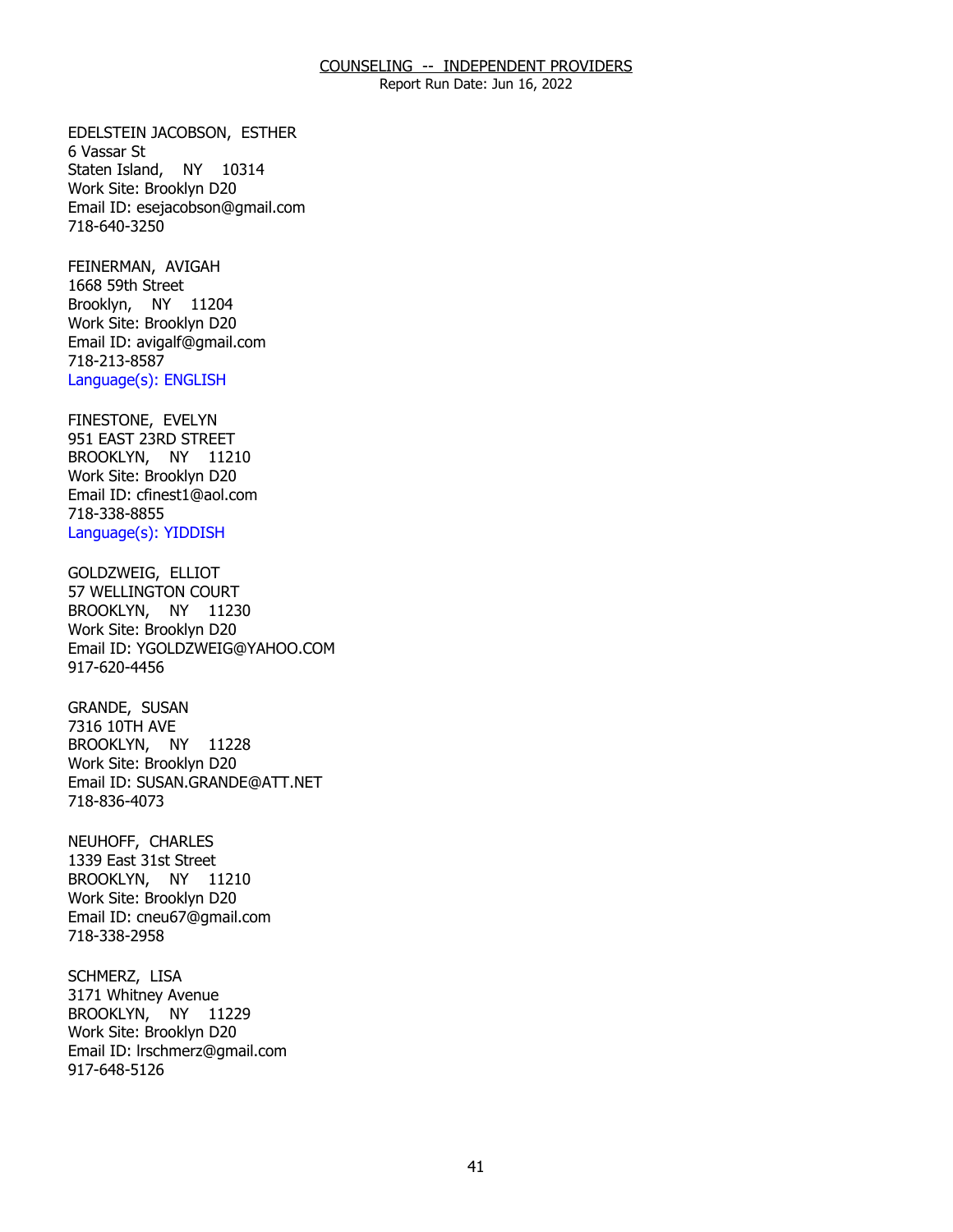Report Run Date: Jun 16, 2022

SHAPIRO, FEIGE BROOKLYN, NY 11229 1824 AVENUE S Work Site: Brooklyn D20 Email ID: [fshapiro2@gmail.com](mailto:fshapiro2@gmail.com) 718-743-1344 Language(s): YIDDISH HEBREW

SULTAN, JUDITH BROOKLYN, NY 11229 1889 East 29th Street Work Site: Brooklyn D20 Email ID: [Judith.Sultan123@yahoo.com](mailto:Judith.Sultan123@yahoo.com)  646-331-5342

 VOUGIOUKAS, DESPINA 7803 4th Avenue BROOKLYN, NY 11209 Work Site: Brooklyn D20 Email ID: [desvougi@gmail.com](mailto:desvougi@gmail.com) 646-479-7504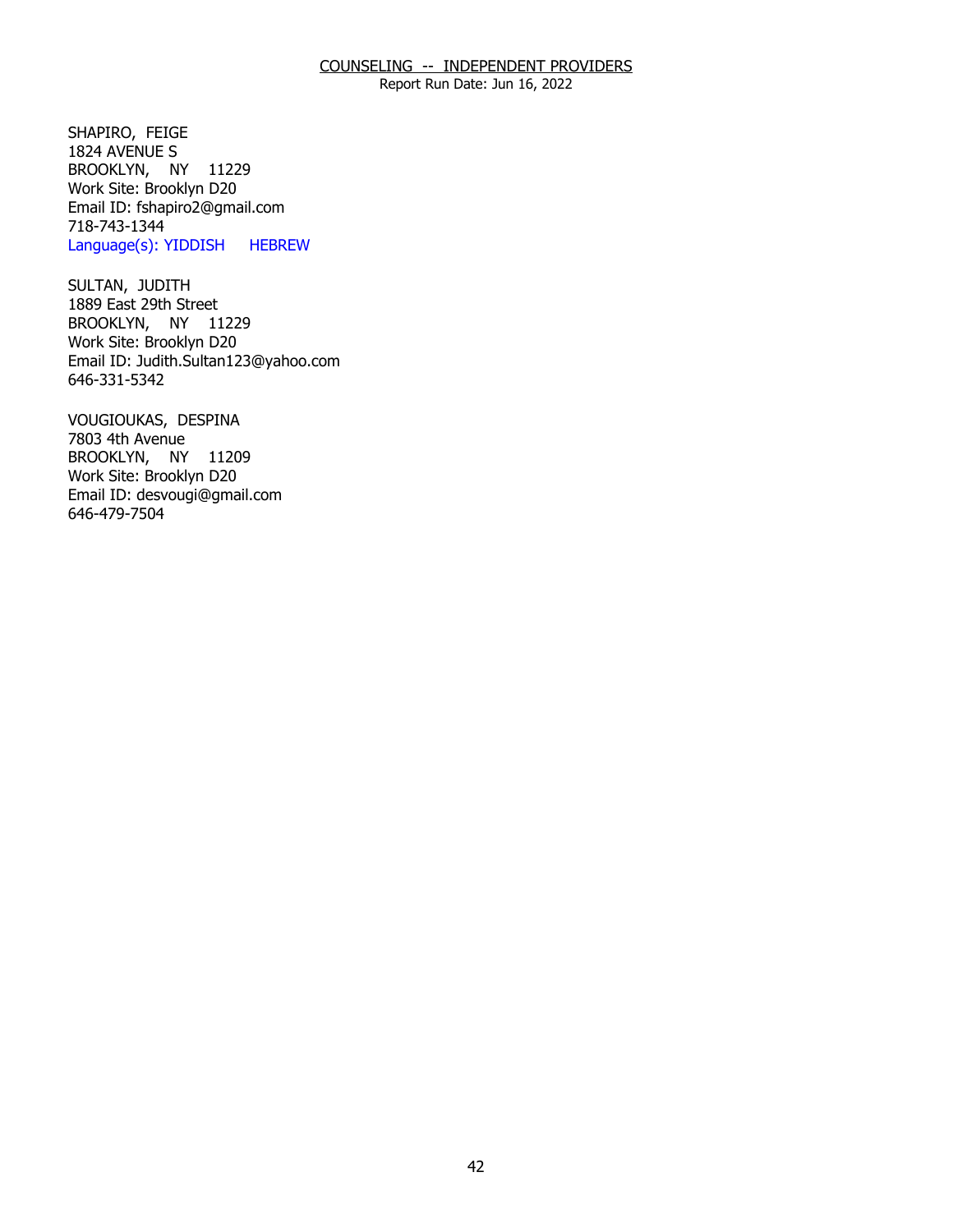Report Run Date: Jun 16, 2022

FINESTONE, EVELYN BROOKLYN, NY 11210 951 EAST 23RD STREET Work Site: Brooklyn D21 Email ID: [cfinest1@aol.com](mailto:cfinest1@aol.com)  718-338-8855 Language(s): YIDDISH

GOLDZWEIG, ELLIOT BROOKLYN, NY 11230 57 WELLINGTON COURT Work Site: Brooklyn D21 Email ID: [YGOLDZWEIG@YAHOO.COM](mailto:YGOLDZWEIG@YAHOO.COM) 917-620-4456

HIRTZ, SUSAN<br>9 Sealy Court Lawrence, NY 11559 Work Site: Brooklyn D21 Email ID: [sghirtz@yahoo.com](mailto:sghirtz@yahoo.com) 516-569-1487

SCHMERZ, LISA BROOKLYN, NY 11229 3171 Whitney Avenue Work Site: Brooklyn D21 Email ID: [lrschmerz@gmail.com](mailto:lrschmerz@gmail.com) 917-648-5126

SHAPIRO, FEIGE<br>1824 AVENUE S BROOKLYN, NY 11229 Work Site: Brooklyn D21 Email ID: [fshapiro2@gmail.com](mailto:fshapiro2@gmail.com) 718-743-1344 Language(s): YIDDISH HEBREW

SULTAN, JUDITH BROOKLYN, NY 11229 1889 East 29th Street Work Site: Brooklyn D21 Email ID: [Judith.Sultan123@yahoo.com](mailto:Judith.Sultan123@yahoo.com)  646-331-5342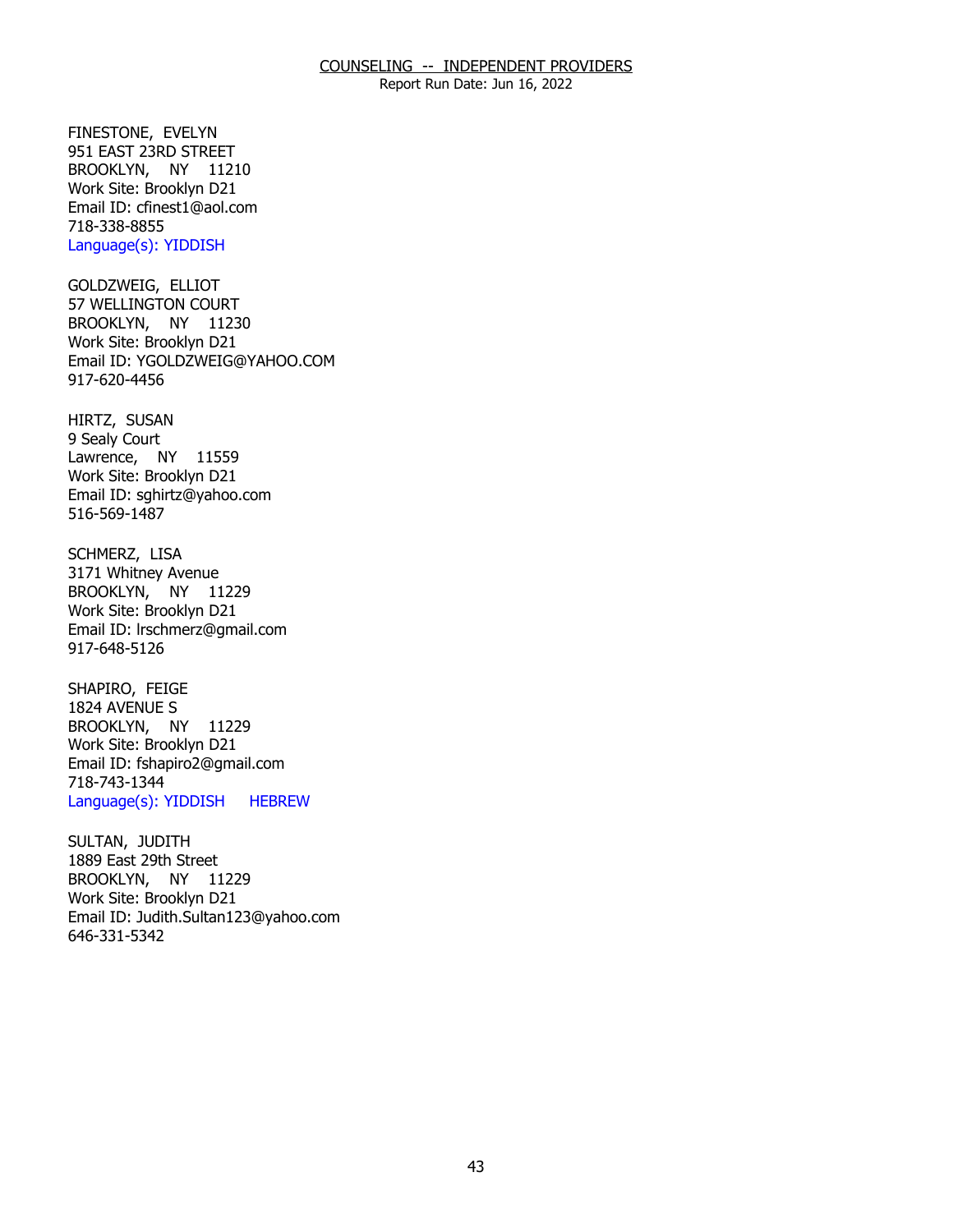Report Run Date: Jun 16, 2022

FINESTONE, EVELYN BROOKLYN, NY 11210 951 EAST 23RD STREET Work Site: Brooklyn D22 Email ID: [cfinest1@aol.com](mailto:cfinest1@aol.com)  718-338-8855 Language(s): YIDDISH

GOLDZWEIG, ELLIOT BROOKLYN, NY 11230 57 WELLINGTON COURT Work Site: Brooklyn D22 Email ID: [YGOLDZWEIG@YAHOO.COM](mailto:YGOLDZWEIG@YAHOO.COM) 917-620-4456

SCHMERZ, LISA BROOKLYN, NY 11229 3171 Whitney Avenue Work Site: Brooklyn D22 Email ID: [lrschmerz@gmail.com](mailto:lrschmerz@gmail.com) 917-648-5126

SCHULMAN, SARA Brooklyn, NY 11230 1331 East 16th Street Work Site: Brooklyn D22 Email ID: [saraschulmanlcsw@gmail.com](mailto:saraschulmanlcsw@gmail.com) 917-886-8097

SHAPIRO, FEIGE<br>1824 AVENUE S BROOKLYN, NY 11229 Work Site: Brooklyn D22 Email ID: [fshapiro2@gmail.com](mailto:fshapiro2@gmail.com) 718-743-1344 Language(s): YIDDISH HEBREW

SULTAN, JUDITH BROOKLYN, NY 11229 1889 East 29th Street Work Site: Brooklyn D22 Email ID: [Judith.Sultan123@yahoo.com](mailto:Judith.Sultan123@yahoo.com)  646-331-5342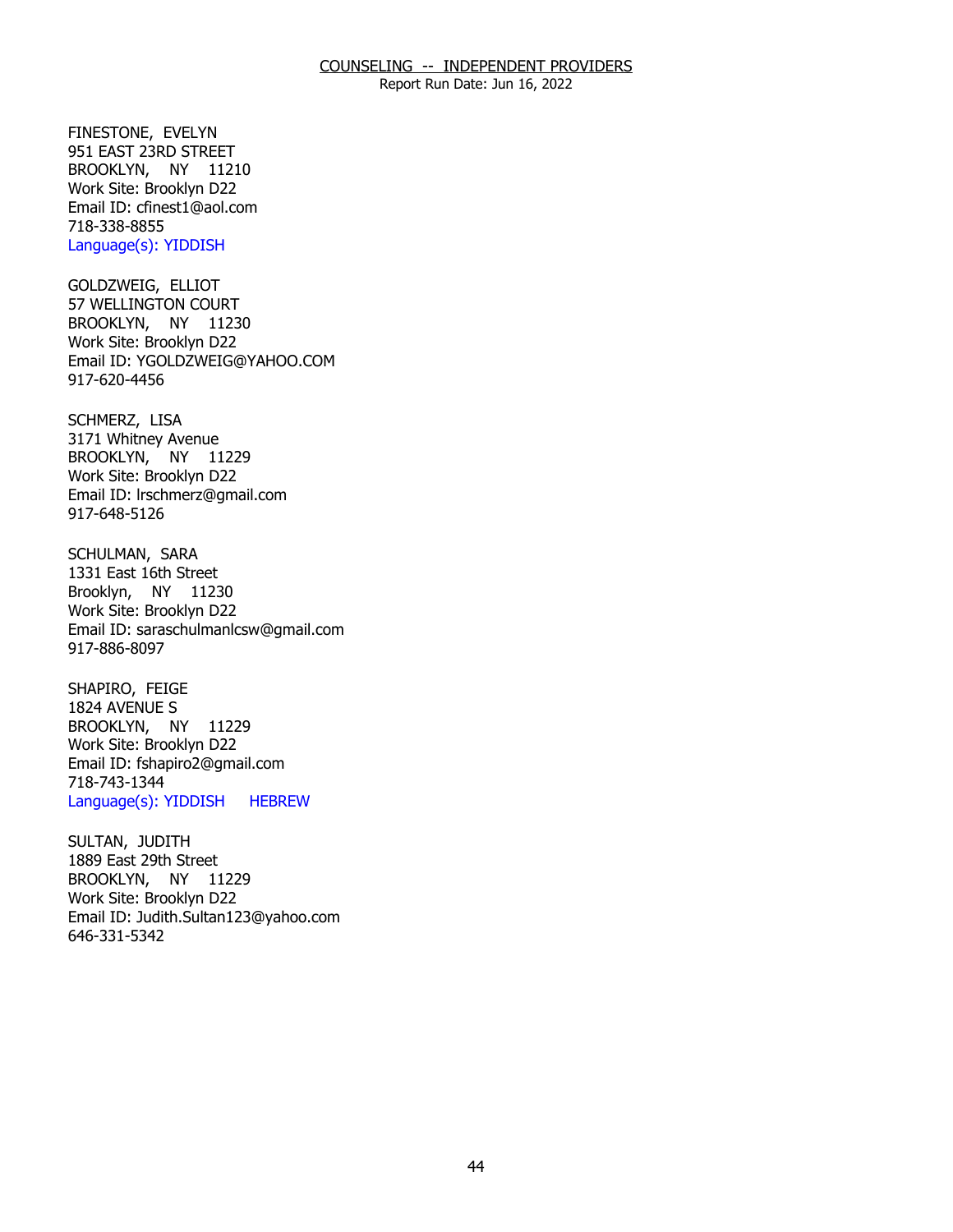Report Run Date: Jun 16, 2022

FINESTONE, EVELYN BROOKLYN, NY 11210 951 EAST 23RD STREET Work Site: Brooklyn D23 Email ID: [cfinest1@aol.com](mailto:cfinest1@aol.com)  718-338-8855 Language(s): YIDDISH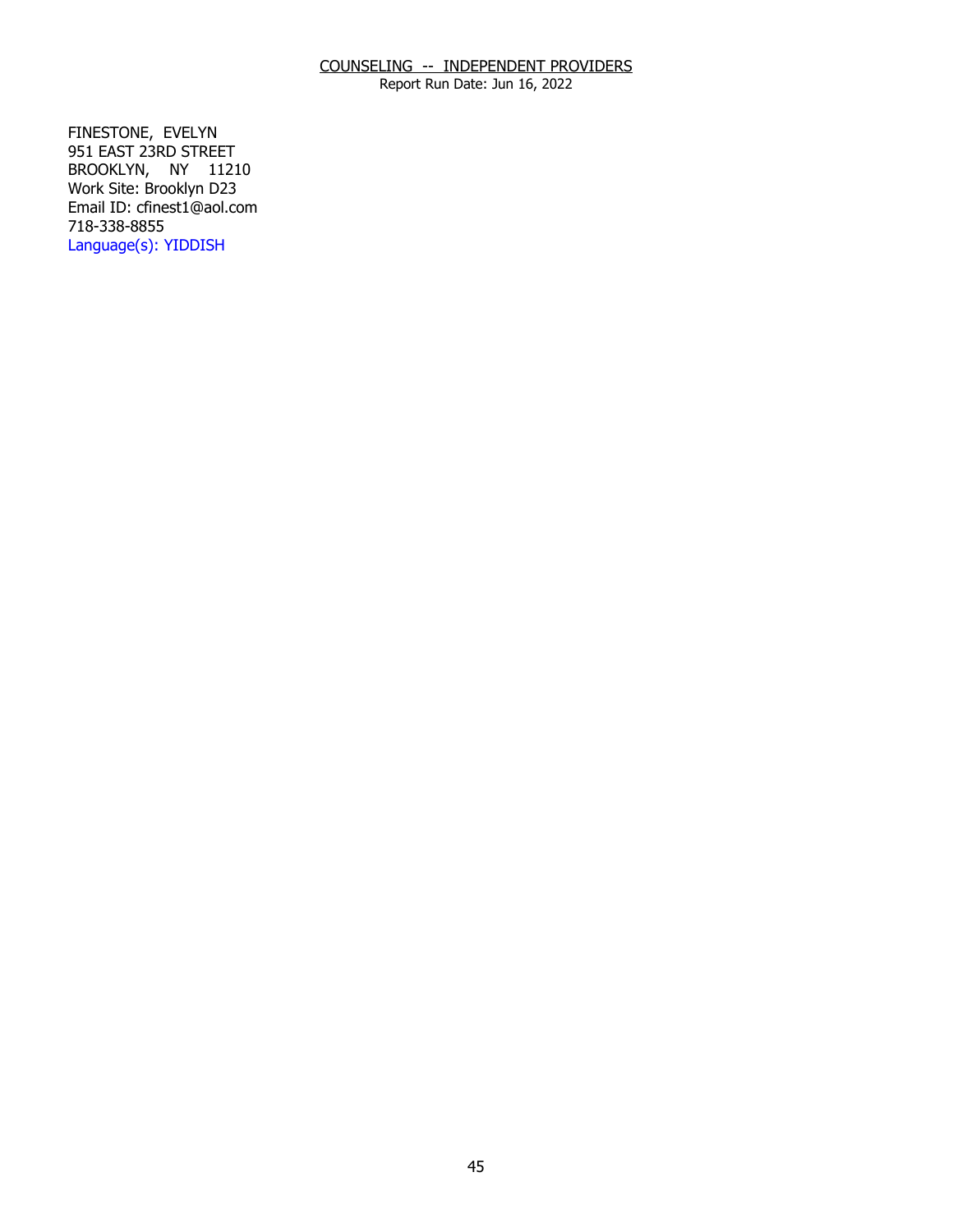Report Run Date: Jun 16, 2022

BARRIOS, ANGELICA<br>50-65 42nd street Sunnyside, NY 11104 Work Site: Brooklyn D32 Email ID: [ABarrios624@gmail.com](mailto:ABarrios624@gmail.com) 917-239-6535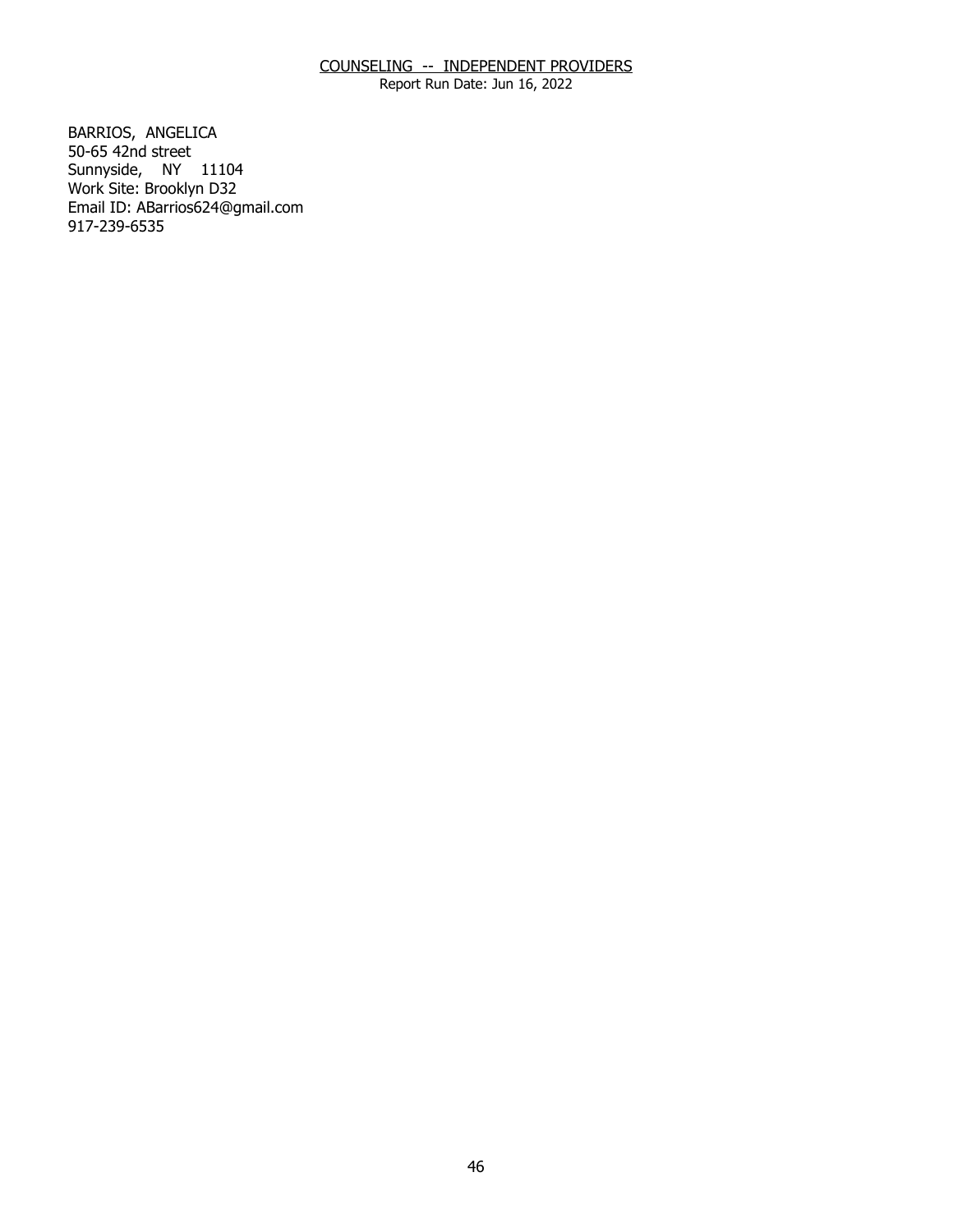Report Run Date: Jun 16, 2022

AKINTUNDE, TRACY Bronx, NY 10462 2130 East Tremont Ave. Work Site: Manhattan All Districts Email ID: [trace.akin@gmail.com](mailto:trace.akin@gmail.com) 646-732-7584

ALLEN, AMANDA Bloomfield, NJ 07003 319 Sylvan Road Work Site: Manhattan All Districts Email ID: [aallen1021@gmail.com](mailto:aallen1021@gmail.com)  732-236-3846

ANTOINE, MERVILLE<br>1373 Sterling Place Brooklyn, NY 11213 Work Site: Manhattan All Districts Email ID: [shawnee0515@aol.com](mailto:shawnee0515@aol.com) 917-202-3217

BAKER, KIMBERLY<br>2687 Wende Road Alden, NY 14004 Work Site: Manhattan All Districts Email ID: [kfbaker101@gmail.com](mailto:kfbaker101@gmail.com) 716-983-0053

**BAPTIST, RUSSELL**  New York, NY 10027 41 Saint Nicholas Terrace Work Site: Manhattan All Districts Email ID: [rbaptist@yahoo.com](mailto:rbaptist@yahoo.com) 917-417-3762

 BARNES-PATTERSON, STEPHORNA 129 Woodland Ave. 1st Floor Maywood, NJ 07607 Work Site: Manhattan All Districts Email ID: [stephorna@yahoo.com](mailto:stephorna@yahoo.com) 631-624-7449

BAROUKHIAN, JASMINE<br>525 East 80th Street New York, NY 10075 Work Site: Manhattan All Districts Email ID: [jasbarlcsw@gmail.com](mailto:jasbarlcsw@gmail.com)  516-359-6124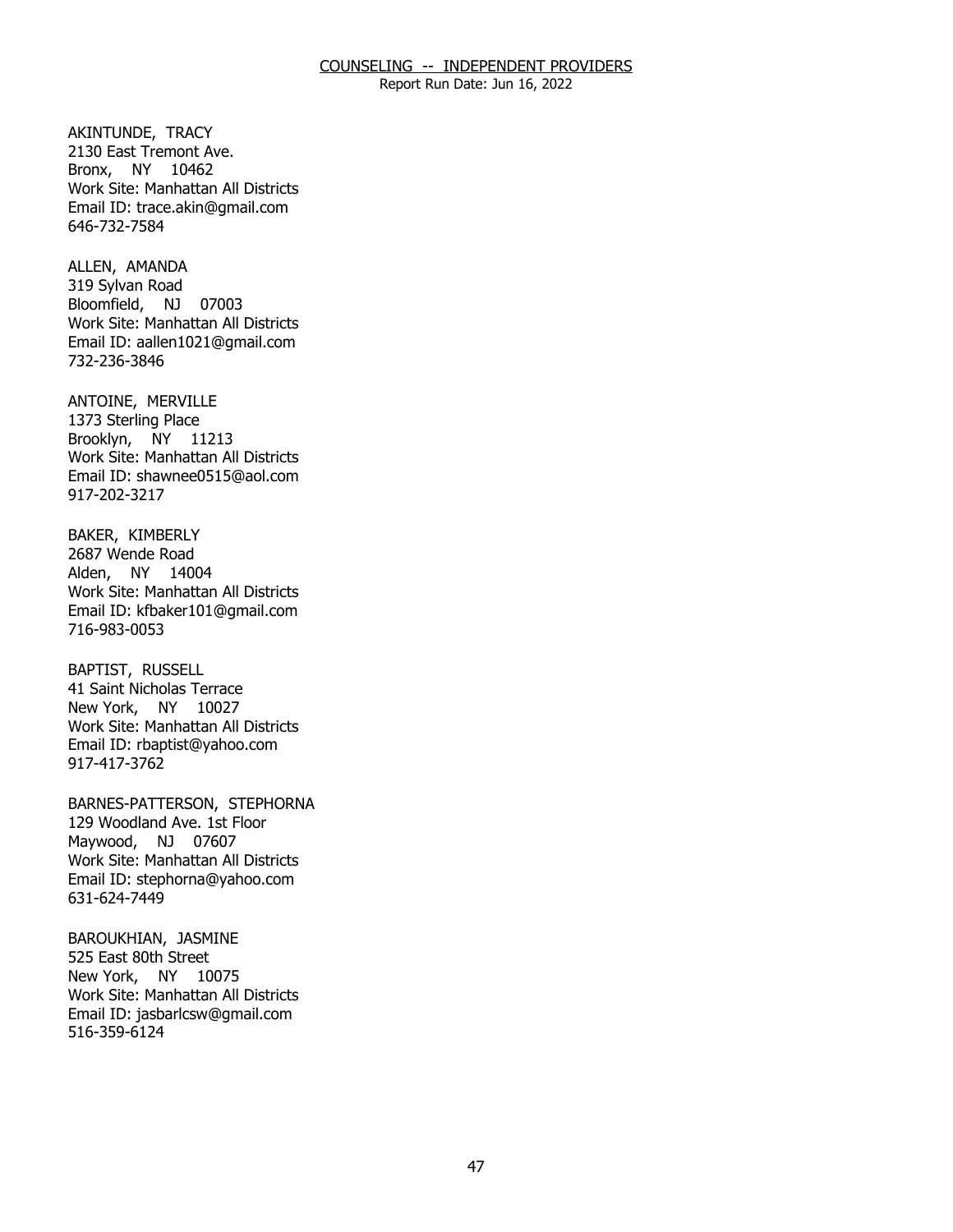Report Run Date: Jun 16, 2022

BASIUK, NATALIE<br>1675 York AVe New York, NY 10128 Work Site: Manhattan All Districts Email ID: [nataliebas29@gmail.com](mailto:nataliebas29@gmail.com)  212-689-8246

**BECKER, ELLIE**  New York, NY 10011 101 West 12th Street Work Site: Manhattan All Districts Email ID: [elliebeckerlcsw@gmail.com](mailto:elliebeckerlcsw@gmail.com)  917-588-4706

BELENKY, DMITRY<br>12 Station Square Forest Hills, NY 11375 Work Site: Manhattan All Districts Email ID: [dbelenkylmhc@gmail.com](mailto:dbelenkylmhc@gmail.com)  917-371-8655

BIELORY, AMY New York, NY 10024 600 Columbus ave Work Site: Manhattan All Districts Email ID: [amybielory@gmail.com](mailto:amybielory@gmail.com) 201-463-3954

**BILLINGTON, CHAD**  Hempstead, NY 11550 65 Cruickshank Avenue Work Site: Manhattan All Districts Email ID: [chadwbillington@gmail.com](mailto:chadwbillington@gmail.com)  386-855-4293

BOJKOVA, ELIANA<br>57 Evelyn Place Staten Island, NY 10305 Work Site: Manhattan All Districts Email ID: [ebojkova@yahoo.com](mailto:ebojkova@yahoo.com)  617-435-5667

BURAK, JANET NEW YORK, NY 10024 545 West End Ave Work Site: Manhattan All Districts Email ID: [janetburak8@gmail.com](mailto:janetburak8@gmail.com)  917-596-2571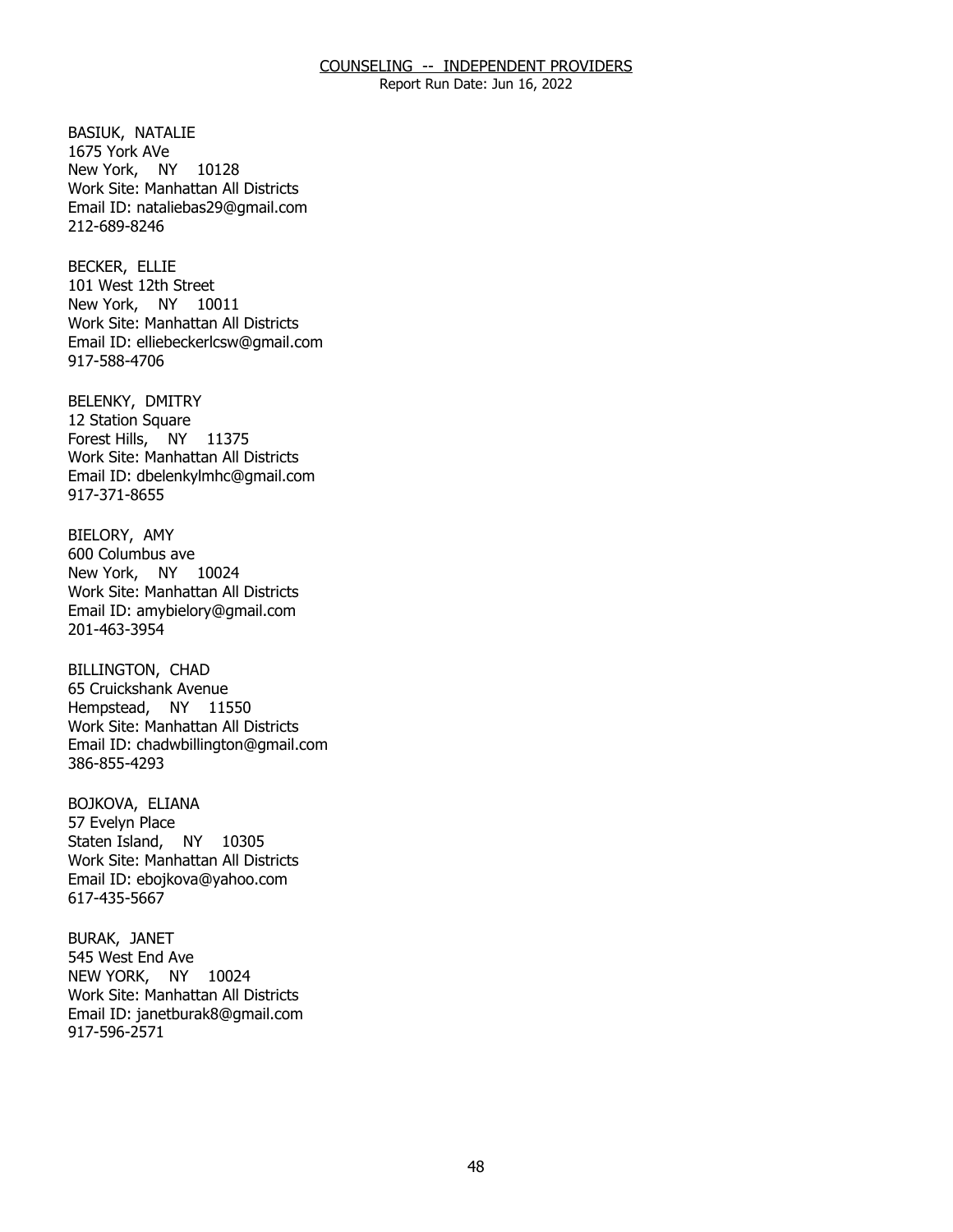Report Run Date: Jun 16, 2022

CAMACHO, ALIDA NEW JERSEY, NJ 07018 100SOUTH MUNN Work Site: Manhattan All Districts Email ID: [alidacam@aol.com](mailto:alidacam@aol.com) 973-677-7419

CARROLL, DEBORAH New York, NY 10128 175 East 96th Street Work Site: Manhattan All Districts Email ID: [dmcarroll8@gmail.com](mailto:dmcarroll8@gmail.com)  917-734-7238

CHEN, CLIFF YUNG-CHI<br>47-21 44th Street Woodside, NY 11377 Work Site: Manhattan All Districts Email ID: [dr.cliffchen@gmail.com](mailto:dr.cliffchen@gmail.com)  646-450-0938 Language(s): CHINESE (MANDARIN)

CHICHESTER, FLORENCE<br>118-46 197th Street Saint Albans, NY 11412 Work Site: Manhattan All Districts Email ID: [flochichester@gmail.com](mailto:flochichester@gmail.com)  917-942-9124

CHUBAK, REBECCA Scarsdale, NY 10024 31 Candlewood Road Work Site: Manhattan All Districts Email ID: [rlchubak@gmail.com](mailto:rlchubak@gmail.com)  901-219-4700

COLUMBEL, YERALDIN<br>9 Sussex Ave Massapequa, NY 11758 Work Site: Manhattan All Districts Email ID: [josephcolumbel@optonline.net](mailto:josephcolumbel@optonline.net) 917-538-8302

CONNER, LATOYA NEW YORK, NY 10032 30 Central Park South Work Site: Manhattan All Districts Email ID: [dr.latoya.conner@gmail.com](mailto:dr.latoya.conner@gmail.com) 212-755-7177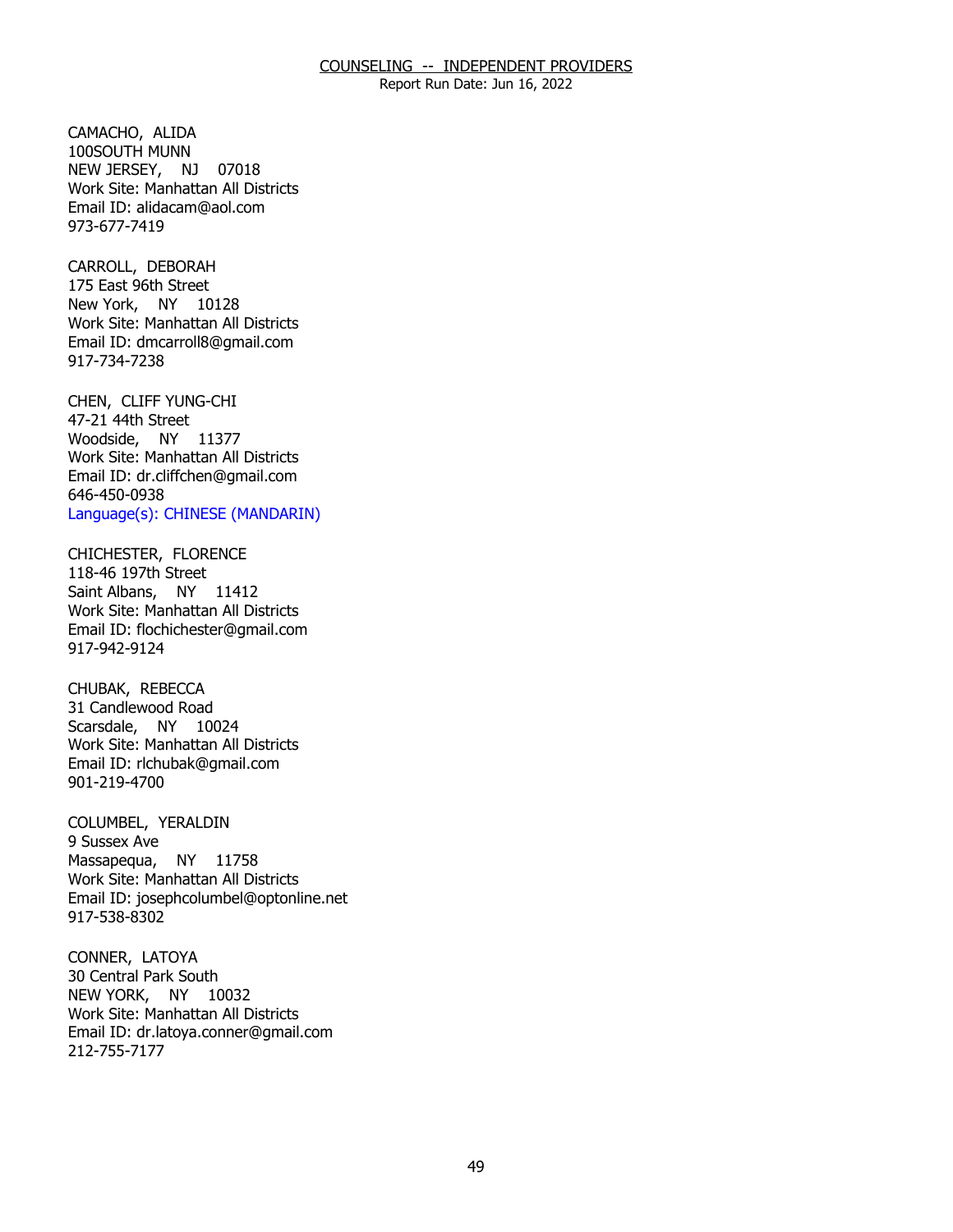Report Run Date: Jun 16, 2022

DA SILVA, ALEXANDRE V<br>414 37th Streeet Brooklyn, NY 11232 Work Site: Manhattan All Districts Email ID: [avdsnyc@gmail.com](mailto:avdsnyc@gmail.com)  646-425-1162 Language(s): ENGLISH

DAUGHERTY, MARCUS Bronx, NY 10458 340 East Mosholu Pkwy So Work Site: Manhattan All Districts Email ID: [mvd60@aol.com](mailto:mvd60@aol.com) 917-251-0109

DAVIDSON, JANE new York, NY 10010 305 E 24th Street Work Site: Manhattan All Districts Email ID: [Janeadav@aol.com](mailto:Janeadav@aol.com)  917-991-4065

DAVIS, GERALENE Far Rockaway, NY 10156 20-53 Seagrit Blvd Work Site: Manhattan All Districts Email ID: [Jeriwdavis@aol.com](mailto:Jeriwdavis@aol.com)  718-866-5279

EPSTEIN, DANIELLE<br>39 01 46th Street Sunnyside, NY 11104 Work Site: Manhattan All Districts Email ID: [dgdanig@gmail.com](mailto:dgdanig@gmail.com) 646-342-4671

FALLAS, STACY New York, NY 10021 242 East 72nd Street Work Site: Manhattan All Districts Email ID: [stacy.haimes@gmail.com](mailto:stacy.haimes@gmail.com) 917-532-0875

FERNANDEZ, MADELINE CLIFFSIDE PARK, NJ 07010 289 WAYNE AVENUE Work Site: Manhattan All Districts Email ID: [dr.madeline.fernandez@gmail.com](mailto:dr.madeline.fernandez@gmail.com)  201-233-4050 Language(s): SPANISH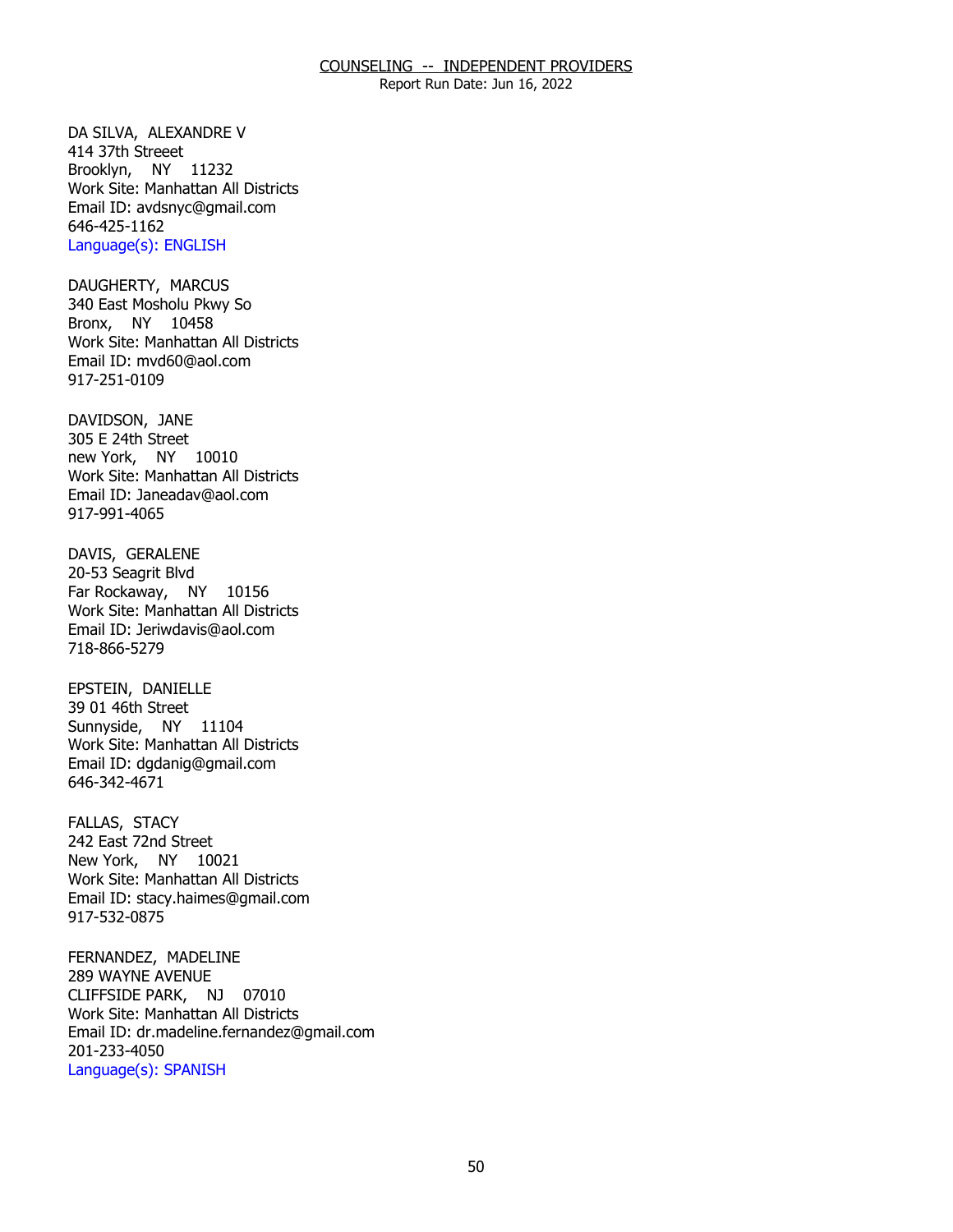Report Run Date: Jun 16, 2022

GATTEGNO, ROBIN NEW YORK, NY 10014 144 West 10th Street Work Site: Manhattan All Districts Email ID: [rgattegno@aol.com](mailto:rgattegno@aol.com) 917-328-9155

GOLDSCHLAG, EVE<br>75 Manor Lane Woodmere, NY 11598 Work Site: Manhattan All Districts Email ID: [eve@goldschlag.com](mailto:eve@goldschlag.com) 516-232-6655

GU, WEN New York, NY 10003 18 East 16th Street Work Site: Manhattan All Districts Email ID: [wenguphd@gmail.com](mailto:wenguphd@gmail.com) 646-251-6715

HANDWERK, MAYA NEW YORK, NY 10024 203 WEST 81ST STREET Work Site: Manhattan All Districts Email ID: [mayamac63@gmail.com](mailto:mayamac63@gmail.com) 212-595-9123

HARVIN, APRIL RENEE Bronx, NY 10461 1028 Rhinelander Ave Work Site: Manhattan All Districts Email ID: [aprilharvin.lcsw@gmail.com](mailto:aprilharvin.lcsw@gmail.com) 917-498-5898

HOCH, HANNAH<br>137-49 75 Rd FLUSHING, NY 11367 Work Site: Manhattan All Districts Email ID: [hh@dppofqueens.com](mailto:hh@dppofqueens.com) 347-644-0262

HOLLANDER, MARGOT<br>341 West 24th Street New York, NY 10011 Work Site: Manhattan All Districts Email ID: [jaffe1@rcn.com](mailto:jaffe1@rcn.com) 917-626-4235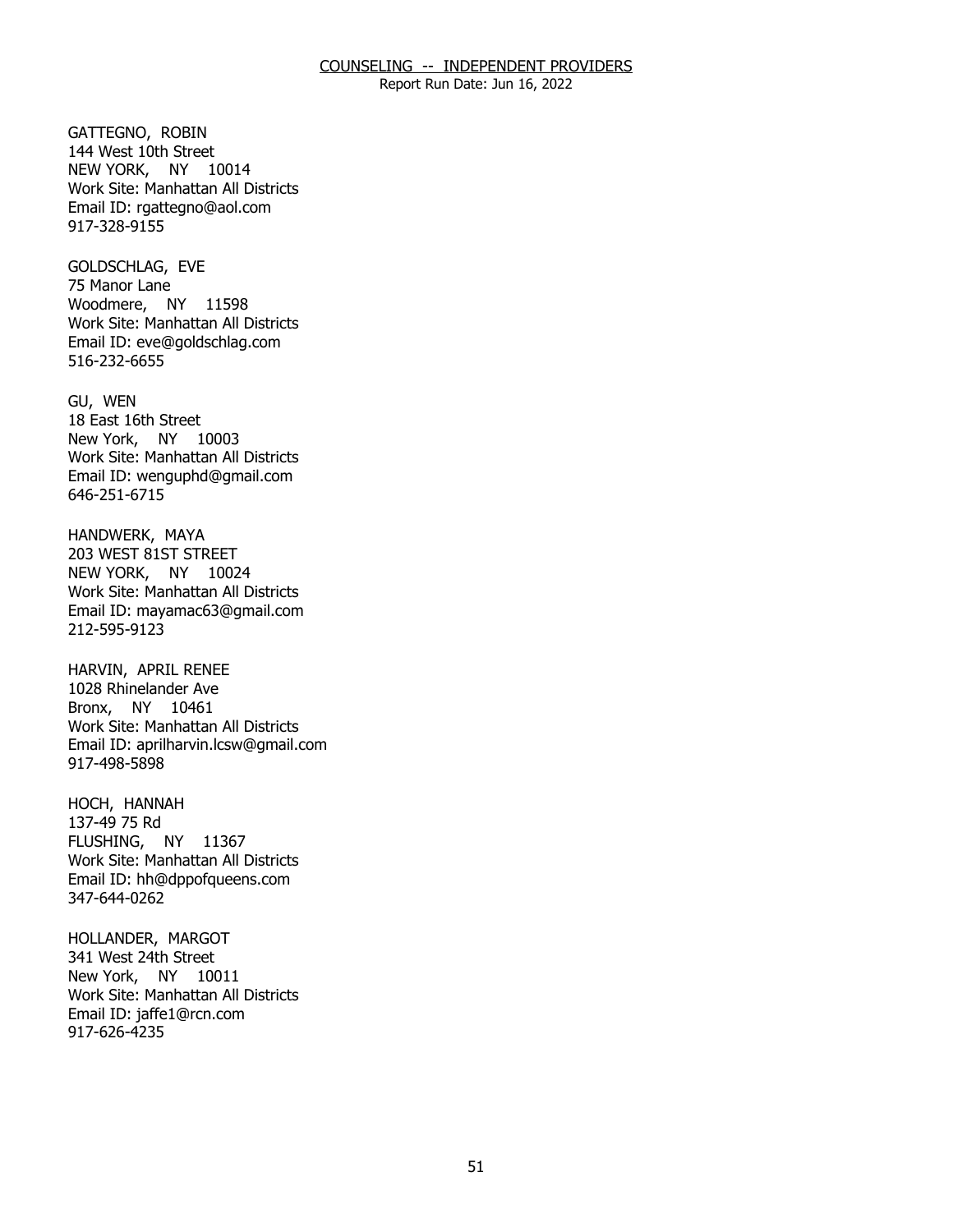Report Run Date: Jun 16, 2022

ISSENDORF, ELENA New York, NY 10036 516 West 47th Street Work Site: Manhattan All Districts Email ID: [elena.issendorflcsw@gmail.com](mailto:elena.issendorflcsw@gmail.com) 917-650-6325

JOHN, PRESCILLA New York, NY 10025 2472 Broadway Suite 338 Work Site: Manhattan All Districts Email ID: [pjohn1@fordham.edu](mailto:pjohn1@fordham.edu)  347-276-6932

JONES, PAULETTE NEW YORK, NY 10185 BOX 2328 ROCKFELLER CT Work Site: Manhattan All Districts Email ID: [pauletteju@aol.com](mailto:pauletteju@aol.com)  212-297-0219

 KAHN, JUDITH NEW YORK, NY 10128 1735 York Ave Work Site: Manhattan All Districts Email ID: [jmkahn64@gmail.com](mailto:jmkahn64@gmail.com)  917-517-9227

KAIMAN, CHANA Brooklyn, NY 11210 925 East 29th Street Work Site: Manhattan All Districts Email ID: [chanakaiman@gmail.com](mailto:chanakaiman@gmail.com) 203-400-3197 Language(s): YIDDISH

KLEIN, JACOB BROOKLYN, NY 11219  $1555$  52nd street Work Site: Manhattan All Districts Email ID: [jacobklein.mhc@gmail.com](mailto:jacobklein.mhc@gmail.com)  347-256-8009

KLEINMAN-FRIED, MARNI<br>86 Kent Avenue Hastings on Hudson, NY 10706 Work Site: Manhattan All Districts Email ID: [MAKFRIED@YAHOO.COM](mailto:MAKFRIED@YAHOO.COM)  718-710-9928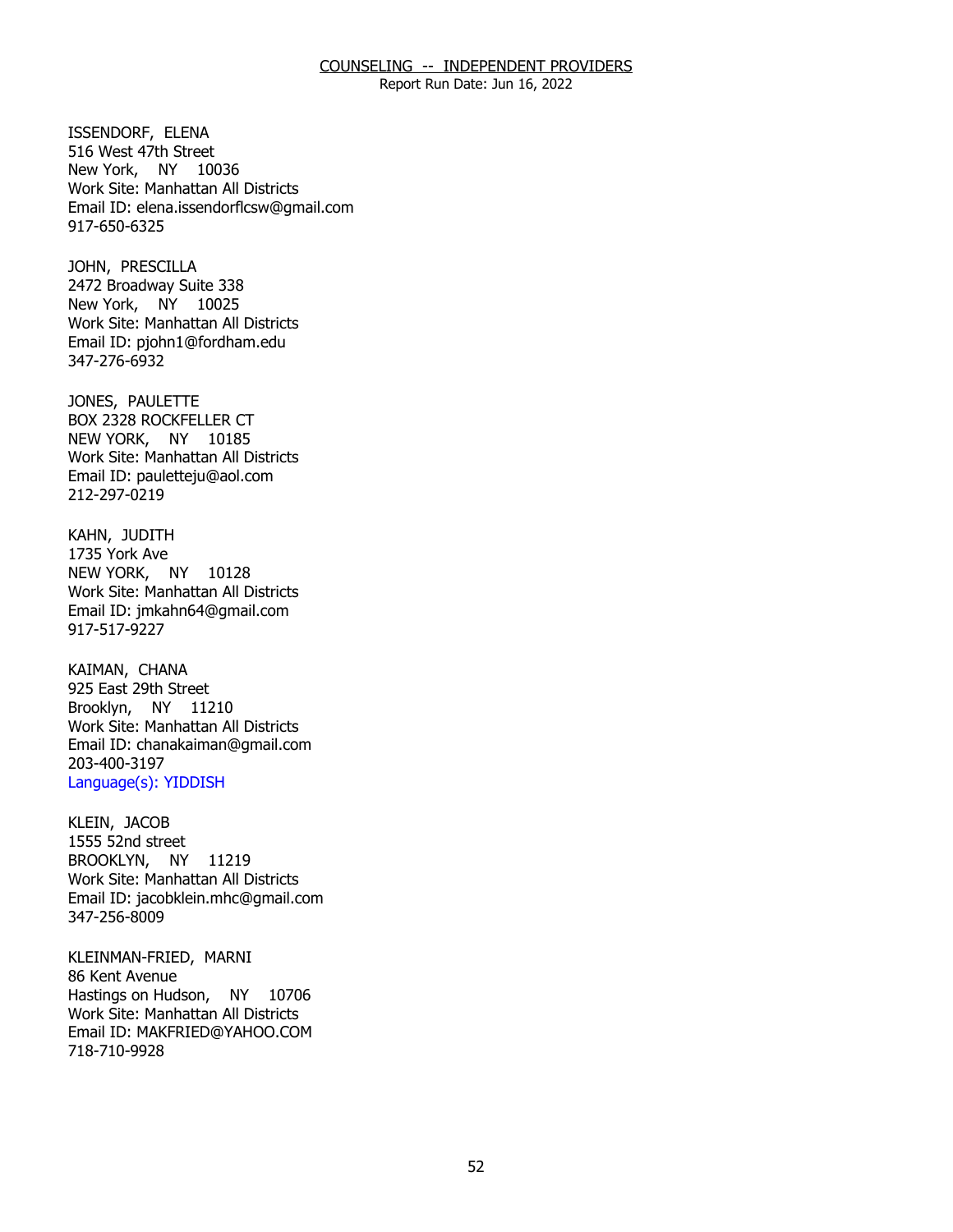Report Run Date: Jun 16, 2022

KOSTYNYUK, ANDRIY<br>470 Liberty Street Little Ferry, NJ 07643 Work Site: Manhattan All Districts Email ID: [AK1883@nyu.edu](mailto:AK1883@nyu.edu) 201-694-6245

 KRISTEVA, JOANNA VANYA 180-16 Wexford Terrace Jamaica, NY 11432 Work Site: Manhattan All Districts Email ID: [doctorjkristeva@gmail.com](mailto:doctorjkristeva@gmail.com) 646-508-0086

KUTIS, BETH NEW YORK, NY 10013 311 GREENWICH STREET Work Site: Manhattan All Districts Email ID: [bethkutis@gmail.com](mailto:bethkutis@gmail.com)  212-571-5592

KUYKENDALL-BOWEN, ZAYA Pleasanton, CA 94566 3020 Bernal Avenue, Suite 110 Work Site: Manhattan All Districts Email ID: [zk.therapist@gmail.com](mailto:zk.therapist@gmail.com) 917-409-8190

LARA, SUGEY Bronx, NY 10469 2729 Westervelt Avenue Work Site: Manhattan All Districts Email ID: [alara\\_23@yahoo.com](mailto:alara_23@yahoo.com) 917-922-3370

LAZAR, DEVORAH Pomona, NY 10970 95 Overlook Road Work Site: Manhattan All Districts Email ID: [devorahlazar@gmail.com](mailto:devorahlazar@gmail.com)  718-208-8499

LEVY, MARGARET<br>173 IVY HILL LANE RYE BROOK, NY 10573 Work Site: Manhattan All Districts Email ID: [maggie@maggielevy.com](mailto:maggie@maggielevy.com)  914-329-2688 Language(s): ENGLISH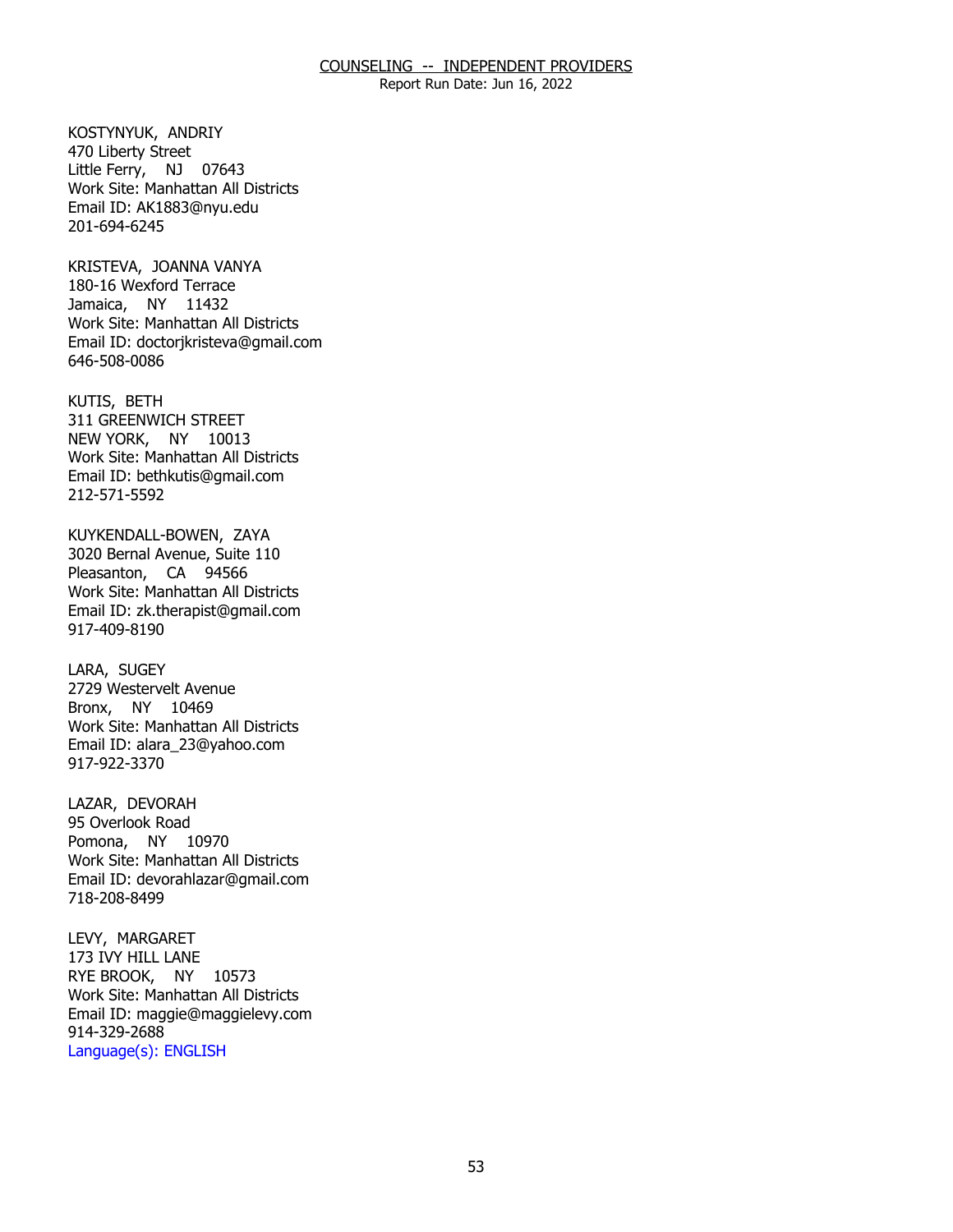Report Run Date: Jun 16, 2022

LIEBMAN, RACHEL<br>50 Secor Road Scarsdale, NY 10583 Work Site: Manhattan All Districts Email ID: [rachelkliebman@gmail.com](mailto:rachelkliebman@gmail.com) 917-279-8177

LUBORSKY, ELLEN<br>255 Broadway Dobbs Ferry, NY 10522 Work Site: Manhattan All Districts Email ID: [drellenluborsky@gmail.com](mailto:drellenluborsky@gmail.com)  212-475-2002

LUONG, EVA Flushing, NY 11365 5912 160th Street Work Site: Manhattan All Districts Email ID: [e7wong@gmail.com](mailto:e7wong@gmail.com)  917-891-0969

MACCHIO, LAUREN NEW YORK, NY 10016 250 EAST 39TH STREET Work Site: Manhattan All Districts Email ID: [lmacchio@gmail.com](mailto:lmacchio@gmail.com)  646-483-6626

MAROUEZ, WANDA Bronx, NY 10459 1065 Southern Blvd Work Site: Manhattan All Districts Email ID: [wmarquez3@verizon.net](mailto:wmarquez3@verizon.net)  917-375-4081 Language(s): SPANISH

MCCORMICK, TOSIA NEW YORK, NY 10128 519 EAST 88TH STREET Work Site: Manhattan All Districts Email ID: [tosia.mccormick@gmail.com](mailto:tosia.mccormick@gmail.com)  212-535-1506

MCKENZIE, PRUDENCE New York, NY 10009 12 Stuyvesant Oval Work Site: Manhattan All Districts Email ID: [ancheta22p@aol.com](mailto:ancheta22p@aol.com)  212-673-5440 Language(s): ENGLISH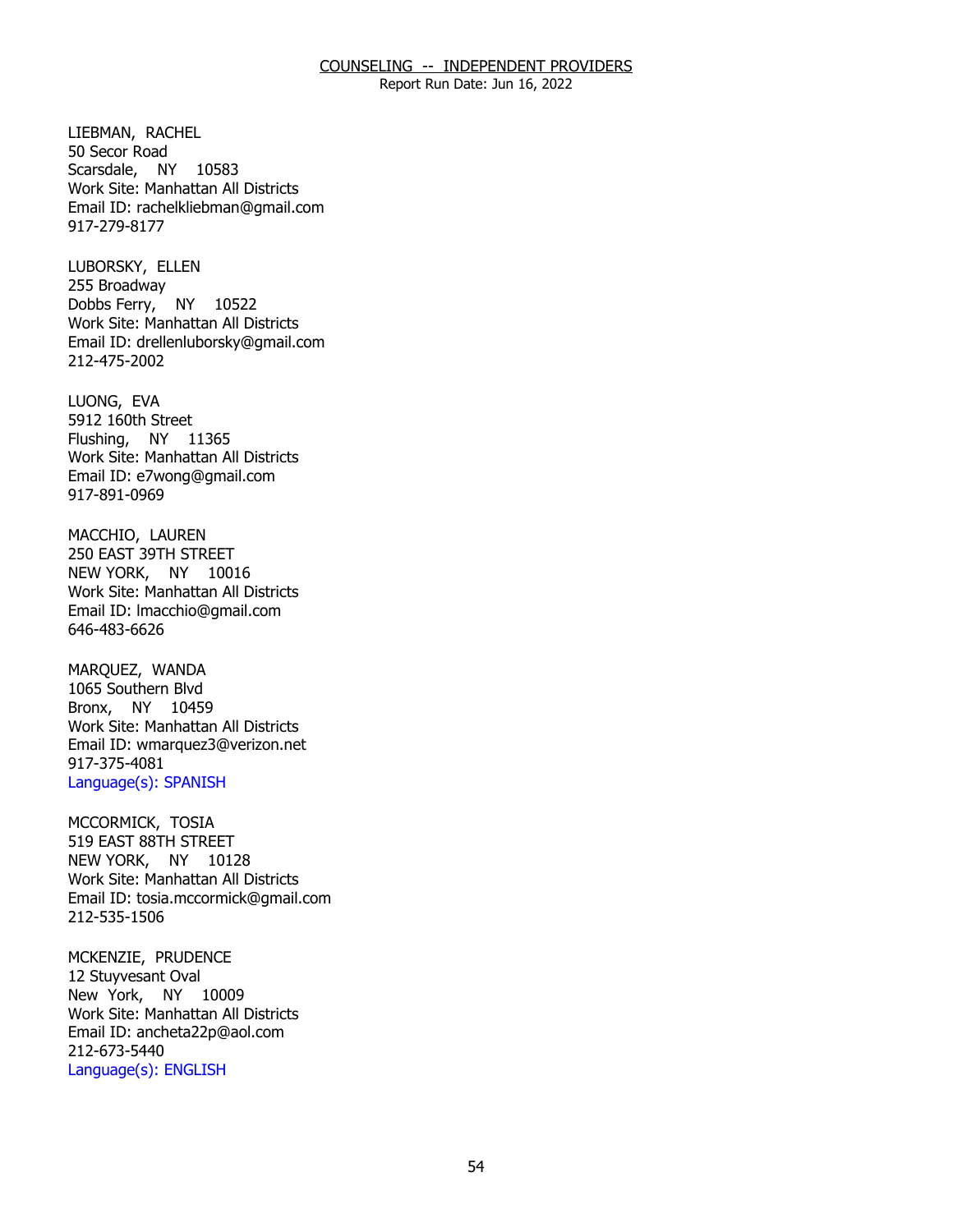Report Run Date: Jun 16, 2022

MIKHLI, MALI BROOKLYN, NY 11229 1553 EAST 26 STREET Work Site: Manhattan All Districts Email ID: [CSW11229@aol.com](mailto:CSW11229@aol.com) 718-758-1585

 MITTMAN, TRICIA New Listing Commack, NY 11725 114 Fairveiw Way Drive Apt 7G Work Site: Manhattan All Districts Email ID: [triciamittman@gmail.com](mailto:triciamittman@gmail.com) 914-414-1334

MIZOTE, KYOKO Brooklyn, NY 11215 14 Prospect Park SW Work Site: Manhattan All Districts Email ID: [kyokomizote@yahoo.com](mailto:kyokomizote@yahoo.com) 802-734-9063

 MORGENTHAU, SUSANNA NEW YORK, NY 10025 838 WEST END AVE Work Site: Manhattan All Districts Email ID: [susanna.morgenthau@gmail.com](mailto:susanna.morgenthau@gmail.com)  212-666-0535

MORIK, AMY TENAFLY, NJ 07670 32 Standish Court Work Site: Manhattan All Districts Email ID: [AMYRUTHMORIK@GMAIL.COM](mailto:AMYRUTHMORIK@GMAIL.COM) 917-535-4398

MORPHOPOULOS, LISA NEW YORK, NY 10024 51 West 86th Street Work Site: Manhattan All Districts Email ID: [lisamorphopoulos@aol.com](mailto:lisamorphopoulos@aol.com) 646-285-2476

MORRISON, NICOLE<br>210 CLINTON AVE BROOKLYN, NY 11205 Work Site: Manhattan All Districts Email ID: [nmorrison3@yahoo.com](mailto:nmorrison3@yahoo.com)  718-827-4613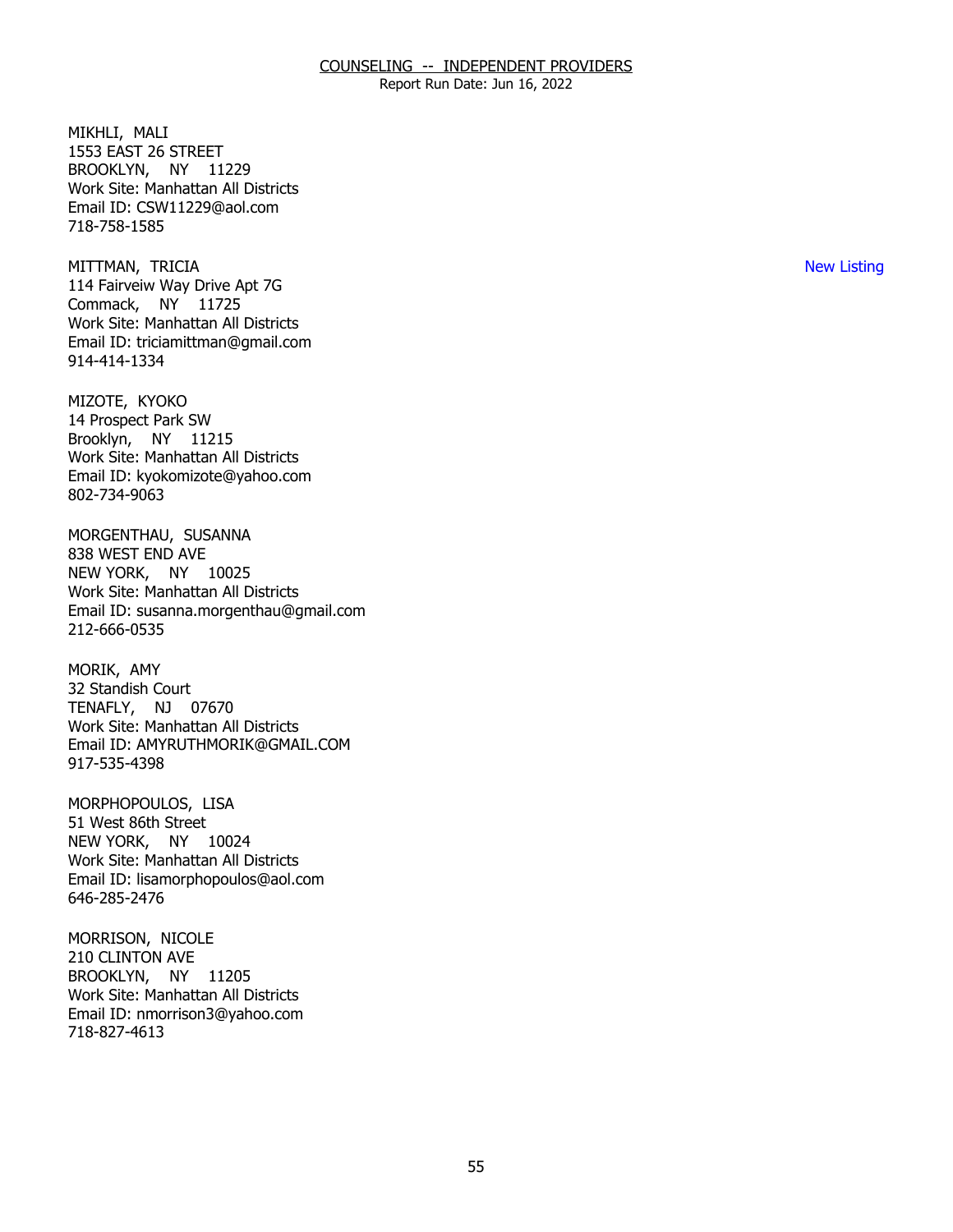Report Run Date: Jun 16, 2022

MOULDOVAN, DINA NY, NY 10033 160 Cabrini Blvd. Apt 136 Work Site: Manhattan All Districts Email ID: [dinamouldovan@gmail.com](mailto:dinamouldovan@gmail.com) 201-230-2113

MURPHY, CHRISTA SUNNYSIDE, NY 11104 39-22 47TH STREET Work Site: Manhattan All Districts Email ID: [cmurphymuir@me.com](mailto:cmurphymuir@me.com) 718-472-2733

MURPHY, FRANK Saint Albans, NY 11412 113-05 202 Street Work Site: Manhattan All Districts Email ID: [fmu3724459@aol.com](mailto:fmu3724459@aol.com)  718-468-1237

NEISS, VIVIAN BRONX, NY 10471 **4619 LIVINGSTON AVENUE** Work Site: Manhattan All Districts Email ID: [vjn24@aol.com](mailto:vjn24@aol.com)  917-607-7892

 NERESTAN, DOMINIQUE Brewster, NY 10509 319 Tonetta Lake Rd Work Site: Manhattan All Districts Email ID: [dnerestan@yahoo.com](mailto:dnerestan@yahoo.com)  845-893-4948

ORENSTEIN, MICHELLE<br>56 Avon Road New Rochelle, NY 10804 Work Site: Manhattan All Districts Email ID: [michelle.orgel@gmail.com](mailto:michelle.orgel@gmail.com) 917-797-3532

ORTEGA, RICARDO Woodhaven, NY 11421 8622 98th Street Apt 4g Work Site: Manhattan All Districts Email ID: [ortegadean@gmail.com](mailto:ortegadean@gmail.com) 646-382-4385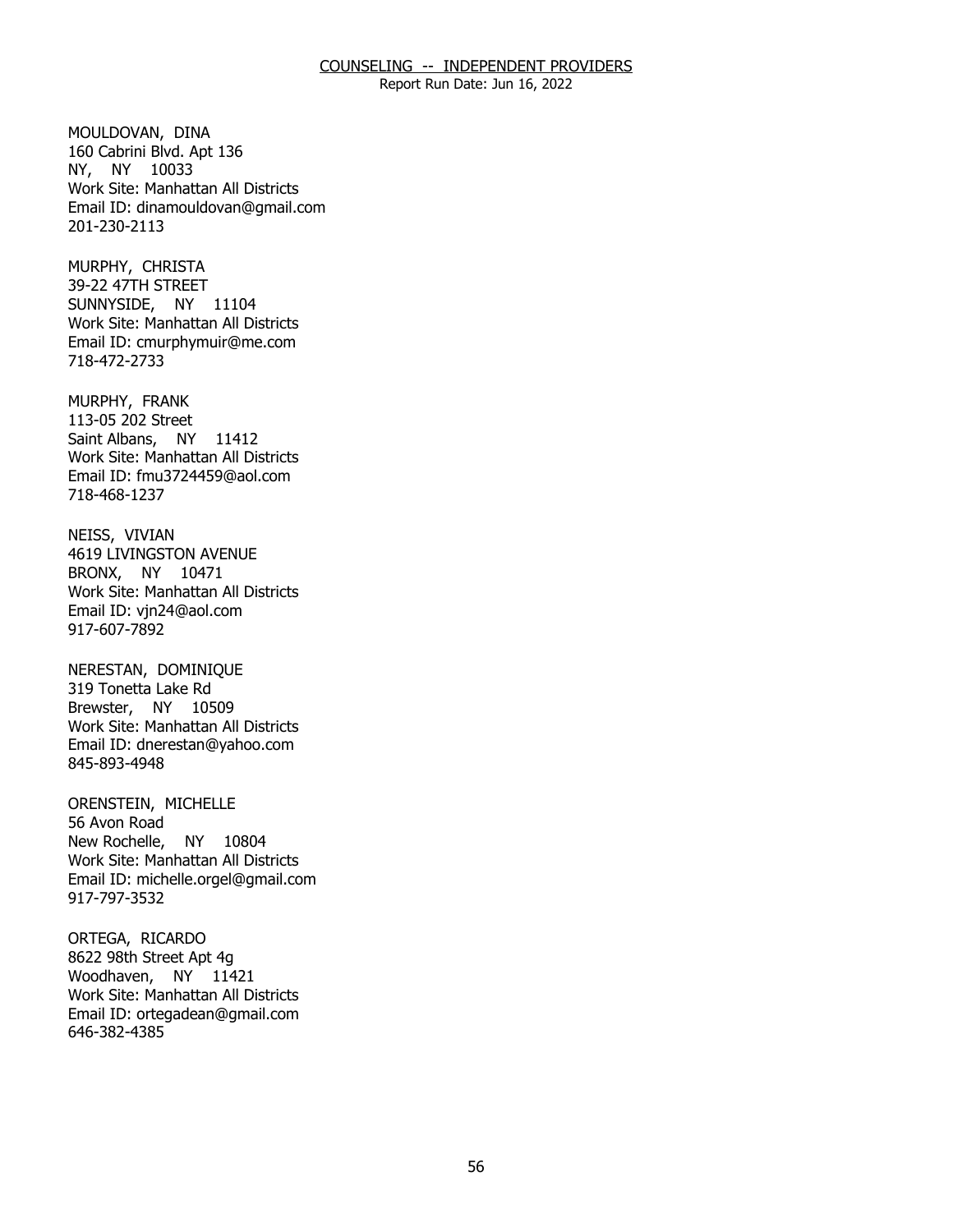Report Run Date: Jun 16, 2022

PANAYIOTOU, YISBEL Little Neck, NY 11362 250-41 Horace Harding Expway Work Site: Manhattan All Districts Email ID: [yisbelpanayiotou@gmail.com](mailto:yisbelpanayiotou@gmail.com)  347-400-1330

PATTERSON, ALLISON<br>345 East 81st Street New York, NY 10028 Work Site: Manhattan All Districts Email ID: [allisonpatterson@gmail.com](mailto:allisonpatterson@gmail.com)  917-881-8620

PAYNE, MICHELLE Bronx, NY 10452 136 West 168th Street Work Site: Manhattan All Districts Email ID: [mapwaed@gmail.com](mailto:mapwaed@gmail.com)  917-297-8631

PEREPICZKA, MICHELLE<br>260 Madison Avenue New York, NY 10016 Work Site: Manhattan All Districts Email ID: [dr.perepiczka@gmail.com](mailto:dr.perepiczka@gmail.com) 212-470-7264

PINEL, KARLA patterson, NY 12563 10 sanborn road Work Site: Manhattan All Districts Email ID: [kjpny21@aol.com](mailto:kjpny21@aol.com) 914-557-1718

PLASKO, ANDREA New York, NY 10031 750 Riverside Drive, Apt 6G Work Site: Manhattan All Districts Email ID: [andreaxcarolyn@gmail.com](mailto:andreaxcarolyn@gmail.com) 609-933-7709

PRASANNAKUMAR, SUNITHA<br>63 Lockwood Road Riverside, CT 06878 Work Site: Manhattan All Districts Email ID: [neethupkumar@yahoo.com](mailto:neethupkumar@yahoo.com) 630-745-1532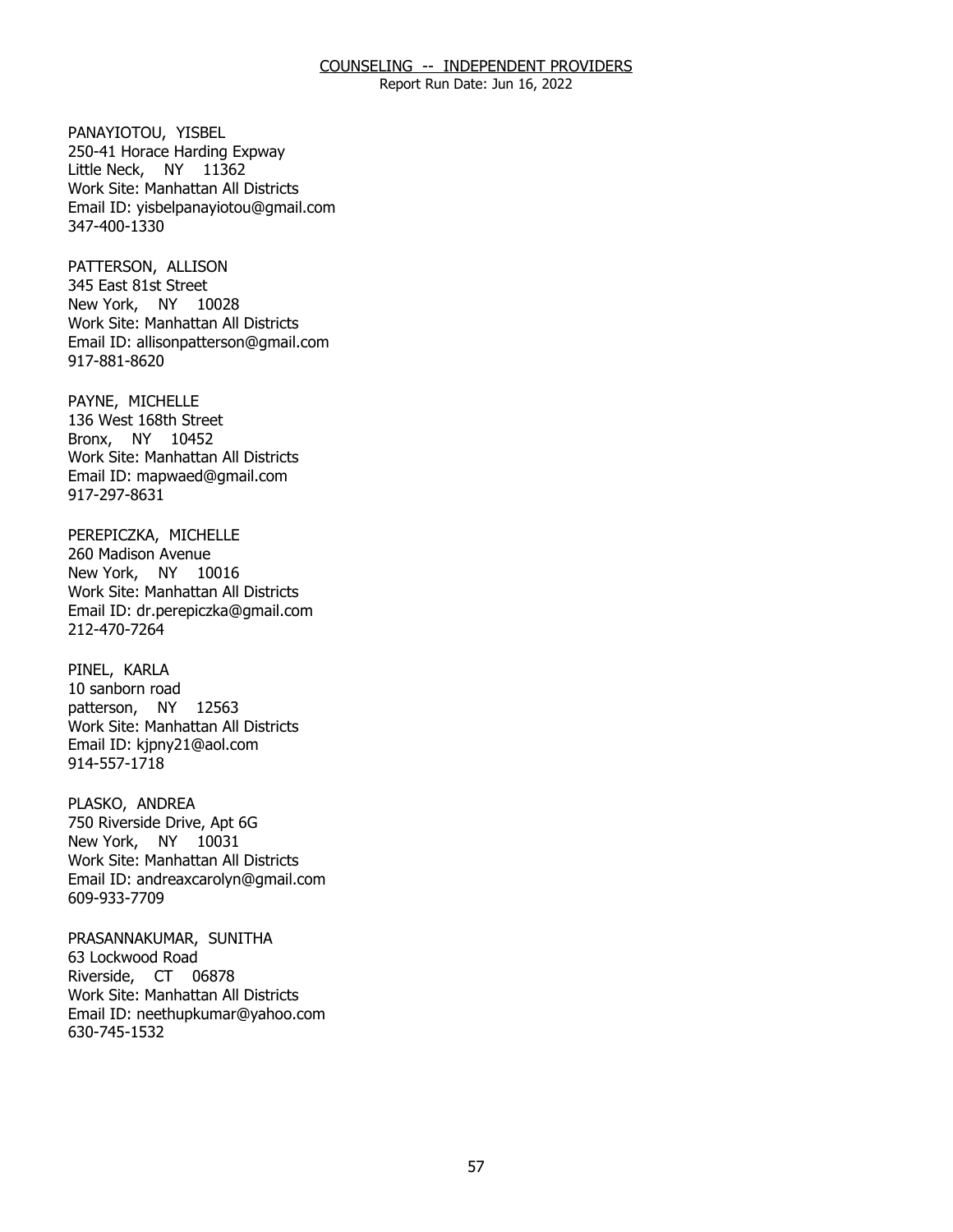Report Run Date: Jun 16, 2022

RANDALL, STARLITE<br>35 East 64th Street NEW YORK, NY 10065 Work Site: Manhattan All Districts Email ID: [srandall02@gmail.com](mailto:srandall02@gmail.com) 714-305-9201

REID-JOHN, NODEREA Bronx, NY 11691 3205 Hering Avenue Work Site: Manhattan All Districts Email ID: [nodereareid@yahoo.com](mailto:nodereareid@yahoo.com)  347-742-5511

RINGELL, KASSIA New York, NY 10033 220 Cabrini Boulevard Work Site: Manhattan All Districts Email ID: [ringellkassia@gmail.com](mailto:ringellkassia@gmail.com)  646-673-5491

RIVERA KUO, ABIGAIL NEW YORK, NY 10025 305 WEST 98TH STREET Work Site: Manhattan All Districts Email ID: [kuoriveraabby@aol.com](mailto:kuoriveraabby@aol.com)  917-584-2125 Language(s): SPANISH

ROSEN, BAILEY New York, NY 10025 605 West 112th St. Work Site: Manhattan All Districts Email ID: [bailarts@earthlink.net](mailto:bailarts@earthlink.net) 202-427-3974

ROSENBAUM, LISA<br>550 West 45th St New York, NY 10036 Work Site: Manhattan All Districts Email ID: [lisa.nyc64@gmail.com](mailto:lisa.nyc64@gmail.com)  212-247-1924 Language(s): ENGLISH

ROZELMAN, HELEN<br>90 West Street NEW YORK, NY 10006 Work Site: Manhattan All Districts Email ID: [helen.rozelman@gmail.com](mailto:helen.rozelman@gmail.com)  917-597-0140 Language(s): ENGLISH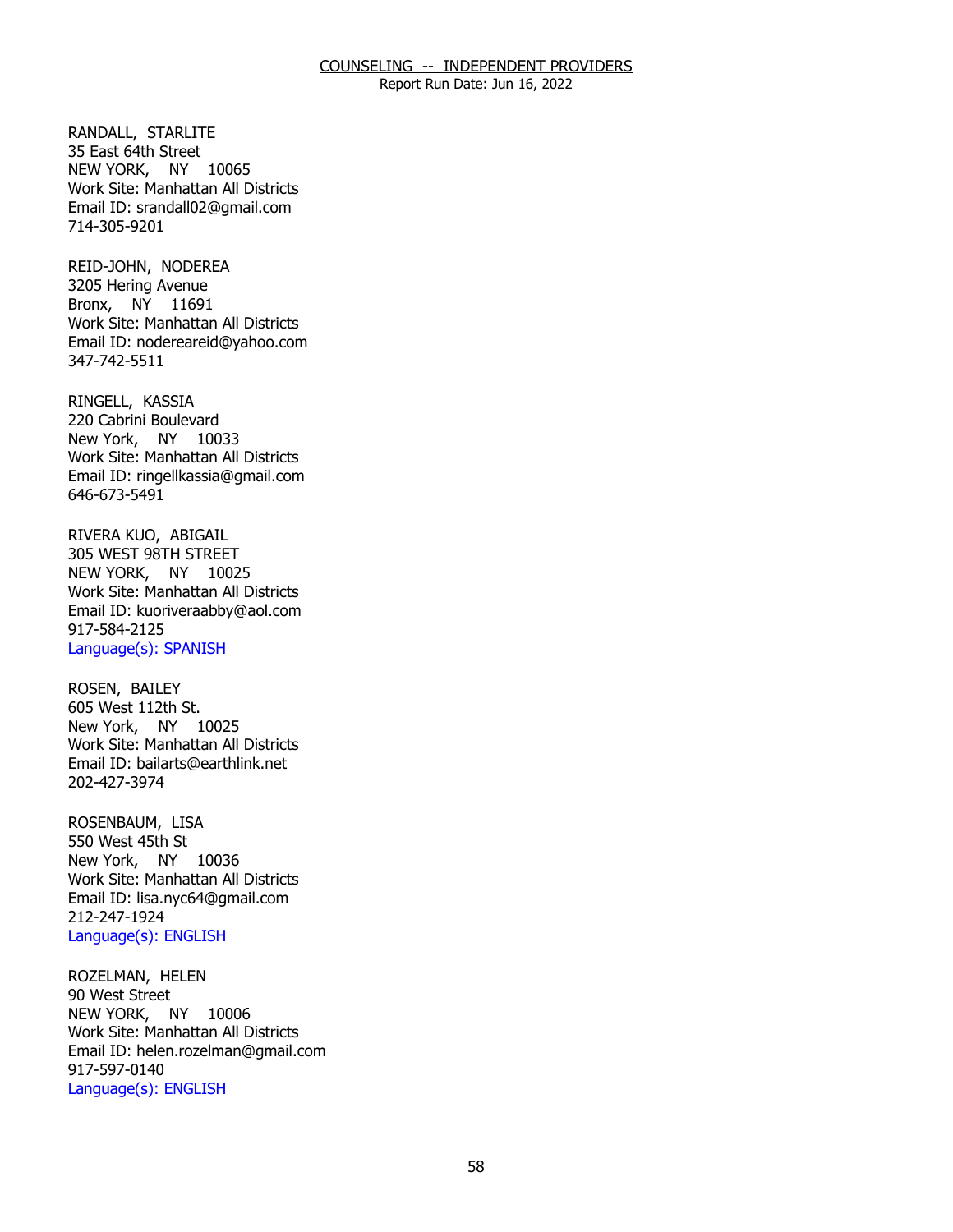Report Run Date: Jun 16, 2022

RYAN, CAROLYN OAKLAND GARDENS, NY 11364 78-22 CLOVERDALE BLVD Work Site: Manhattan All Districts Email ID: [carolyn.ryan@verizon.net](mailto:carolyn.ryan@verizon.net)  718-445-4851

SCHAEFFER, LORENA<br>333 Pearl Street New York, NY 10038 Work Site: Manhattan All Districts Email ID: [lorenaschaeffer@gmail.com](mailto:lorenaschaeffer@gmail.com) 917-653-7893

SCHATTNER, VICTORIA<br>1161 York Ave New York, NY 10065 Work Site: Manhattan All Districts Email ID: [SchattnerV@hotmail.com](mailto:SchattnerV@hotmail.com) 917-415-2267

SHOKRIAN, SIMONA<br>62 East 1st Street New York, NY 10003 Work Site: Manhattan All Districts Email ID: [simonashokrian@gmail.com](mailto:simonashokrian@gmail.com)  310-963-8349

SHORT, KRISTIN New York, NY 10025 210 west 94th st Apt 6e Work Site: Manhattan All Districts Email ID: [Kristinshort14@gmail.com](mailto:Kristinshort14@gmail.com)  410-804-5634

SIGAL, WOLF MONSEY, NY 10952 2 HORIZON COURT Work Site: Manhattan All Districts Email ID: [WOLFSIGAL@GMAIL.COM](mailto:WOLFSIGAL@GMAIL.COM) 845-371-1433

SINDIN KAMINSKY, KAREN<br>345 WEST 58TH ST NEW YORK, NY 10019 Work Site: Manhattan All Districts Email ID: [karen.sindin@gmail.com](mailto:karen.sindin@gmail.com)  917-657-3647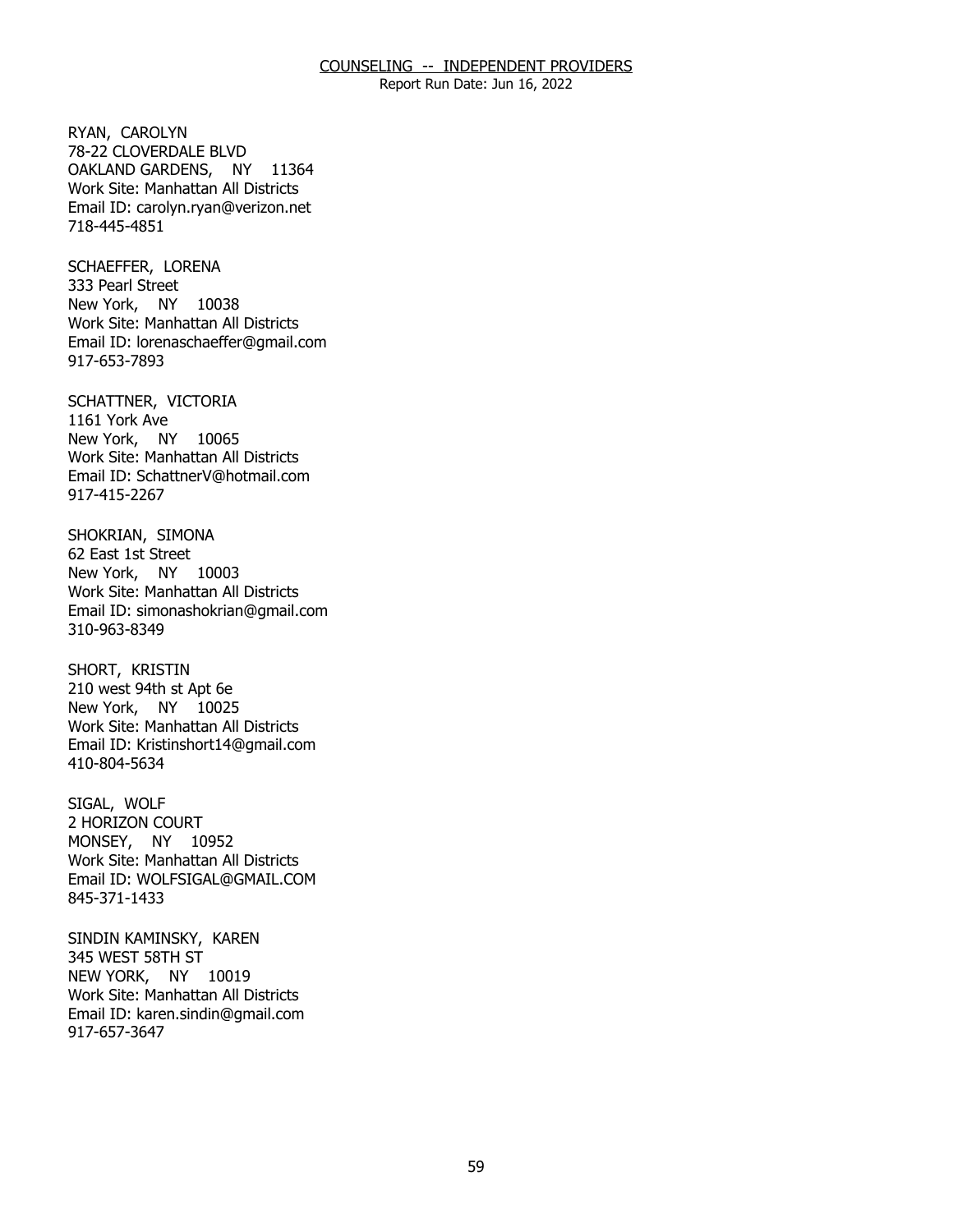Report Run Date: Jun 16, 2022

SINGER, DAVID NEW YORK, NY 10001 138 West 25th STreet Work Site: Manhattan All Districts Email ID: [dsinger001@yahoo.com](mailto:dsinger001@yahoo.com)  212-864-0211 Language(s): SPANISH

SKENTZOU, CORINA KYRIAKI<br>1732 1st Avenue New York, NY 10128 Work Site: Manhattan All Districts Email ID: [contact@positivepsychtherapy.center](mailto:contact@positivepsychtherapy.center) 914-473-1216

STINSON, DEBORAH<br>207 WEST 98TH ST. NEW YORK, NY 10025 Work Site: Manhattan All Districts Email ID: [debstin@aol.com](mailto:debstin@aol.com) 212-662-2420

STROHLI, AVRAM BROOKLYN, NY 11230 101 PARKVILLE AVE Work Site: Manhattan All Districts Email ID: [MSTROHLI@GMAIL.COM](mailto:MSTROHLI@GMAIL.COM)  718-436-2250

TAUB, ELIZABETH<br>280 9th Avenue NEW YORK, NY 10009 Work Site: Manhattan All Districts Email ID: [liztaub7@gmail.com](mailto:liztaub7@gmail.com) 917-539-2037

TAUSIG EDWARDS, JEPHTHA<br>135CENTRAL PARK WEST NEW YORK, NY 10023 Work Site: Manhattan All Districts Email ID: [jeph@DrJeph.com](mailto:jeph@DrJeph.com)  917-562-9639

TOBING-PUENTE, LAUREN<br>38-50 Bell Blvd Bayside, NY 11361 Work Site: Manhattan All Districts Email ID: [services@drtobingpuente.com](mailto:services@drtobingpuente.com)  718-428-2580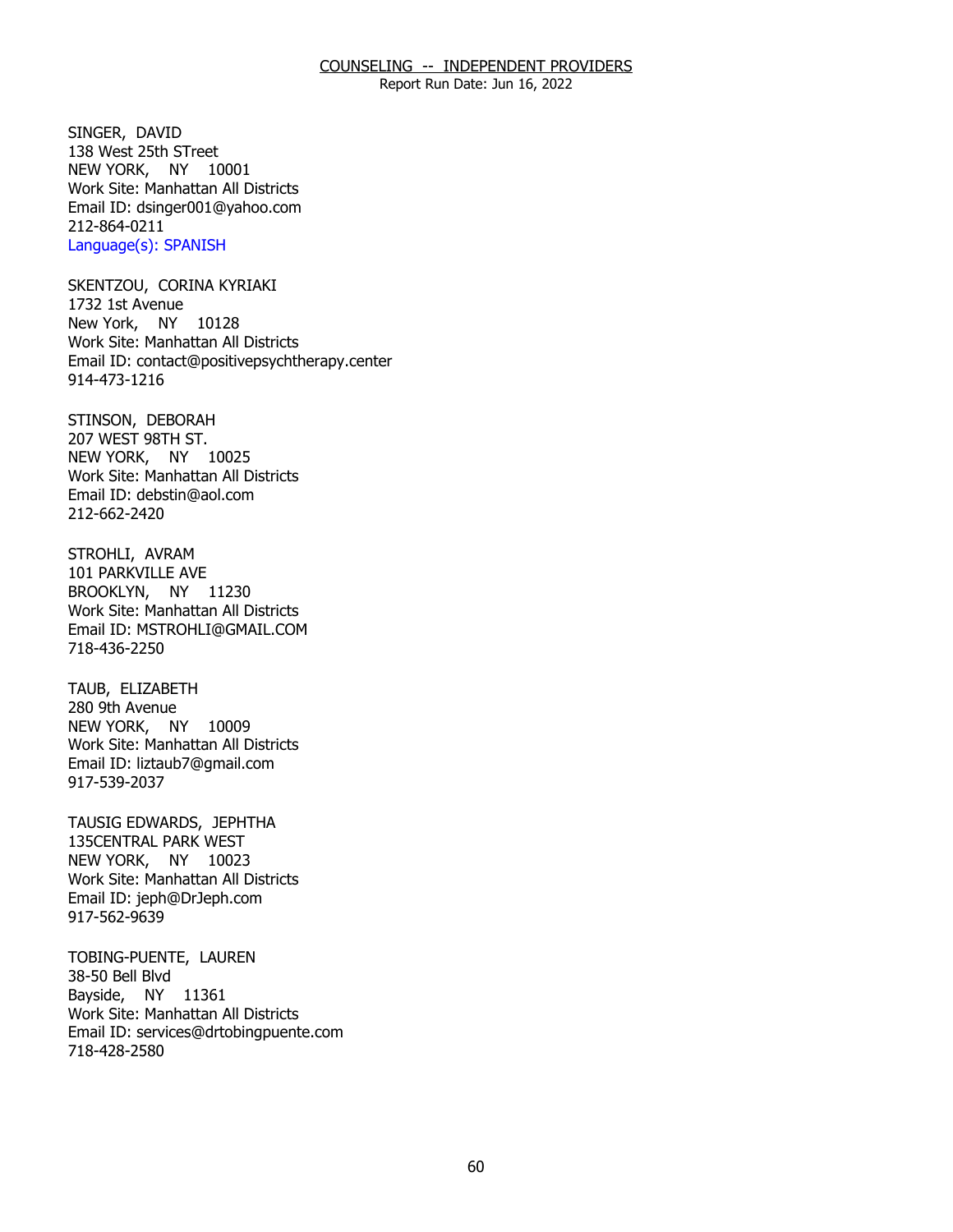Report Run Date: Jun 16, 2022

TRACHTENBERG, LISA Brooklyn, NY 11210 1419 East 26 Street Work Site: Manhattan All Districts Email ID: [counselortrak2@yahoo.com](mailto:counselortrak2@yahoo.com) 718-887-5203

VALENTIN, ANGELINA North Bergen, NJ 07047 8200 Boulevard East Work Site: Manhattan All Districts Email ID: [angelinavalentin@gmail.com](mailto:angelinavalentin@gmail.com)  201-598-4872

VAUGHAN, ANDREW<br>3 Greenhills Road Huntington Station, NY 11746 Work Site: Manhattan All Districts Email ID: [maximumstrengthparenting@gmail.com](mailto:maximumstrengthparenting@gmail.com) 718-626-6161 Language(s): ENGLISH

VAUGHAN, JAMES New York, NY 10035 1901 Madison Avenue, Work Site: Manhattan All Districts Email ID: [info@nosconsulting.com](mailto:info@nosconsulting.com) 917-597-3651

WEINBERG, MIRIAM<br>2619 Avenue J Brooklyn, NY 11210 Work Site: Manhattan All Districts Email ID: [miriamweinbergsmt@gmail.com](mailto:miriamweinbergsmt@gmail.com) 929-233-0713

WIESCHAUS, LAURA<br>276 Suydam St Brooklyn, NY 11237 Work Site: Manhattan All Districts Email ID: [wieschaus@gmail.com](mailto:wieschaus@gmail.com) 609-937-8614

WILLIAMS, CLAUDIA NEW YORK, NY 10017 45 TUDOR CITY PLACE Work Site: Manhattan All Districts Email ID: [cywil217@gmail.com](mailto:cywil217@gmail.com) 212-557-4652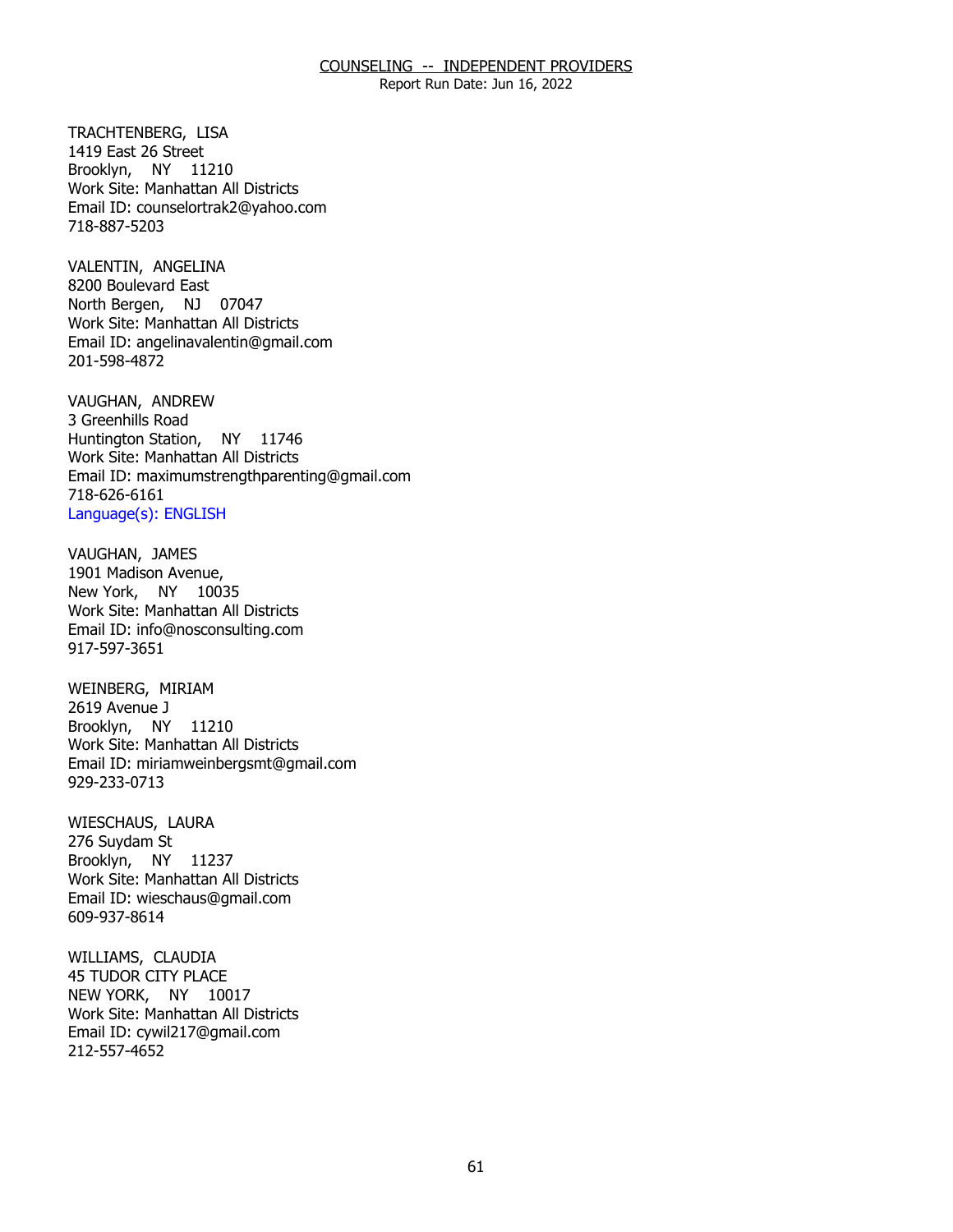Report Run Date: Jun 16, 2022

YEE, LOUISE Brooklyn, NY 11202 P.O. Box 24622 Work Site: Manhattan All Districts Email ID: [PEACEFULSPARROWS@AOL.COM](mailto:PEACEFULSPARROWS@AOL.COM)  718-757-8519

YUSSEF, MARCELA New York, NY 10001 19 West 134 Street Work Site: Manhattan All Districts Email ID: [marcela@rocketmail.com](mailto:marcela@rocketmail.com)  347-528-5168 Language(s): SPANISH ENGLISH

ZEITLIN, DIANE New York, NY 10024 322 West 88th Street Work Site: Manhattan All Districts Email ID: [dianeczzz@gmail.com](mailto:dianeczzz@gmail.com) 646-752-7667

ZIKA, VALERIE New York, NY 10026 120 West 116th Street Work Site: Manhattan All Districts Email ID: [valeriezika@gmail.com](mailto:valeriezika@gmail.com) 347-853-0903

 ZINBARG ROSENTHAL, JOYCE 65 East 11th Street New York, NY 10003 Work Site: Manhattan All Districts Email ID: [sjrosezin@gmail.com](mailto:sjrosezin@gmail.com)  917-656-7435

ZUBAROGLU, SUHEYLA<br>35 West 110th Street New York, NY 10026 Work Site: Manhattan All Districts Email ID: [suzubaroglu@gmail.com](mailto:suzubaroglu@gmail.com) 917-499-4967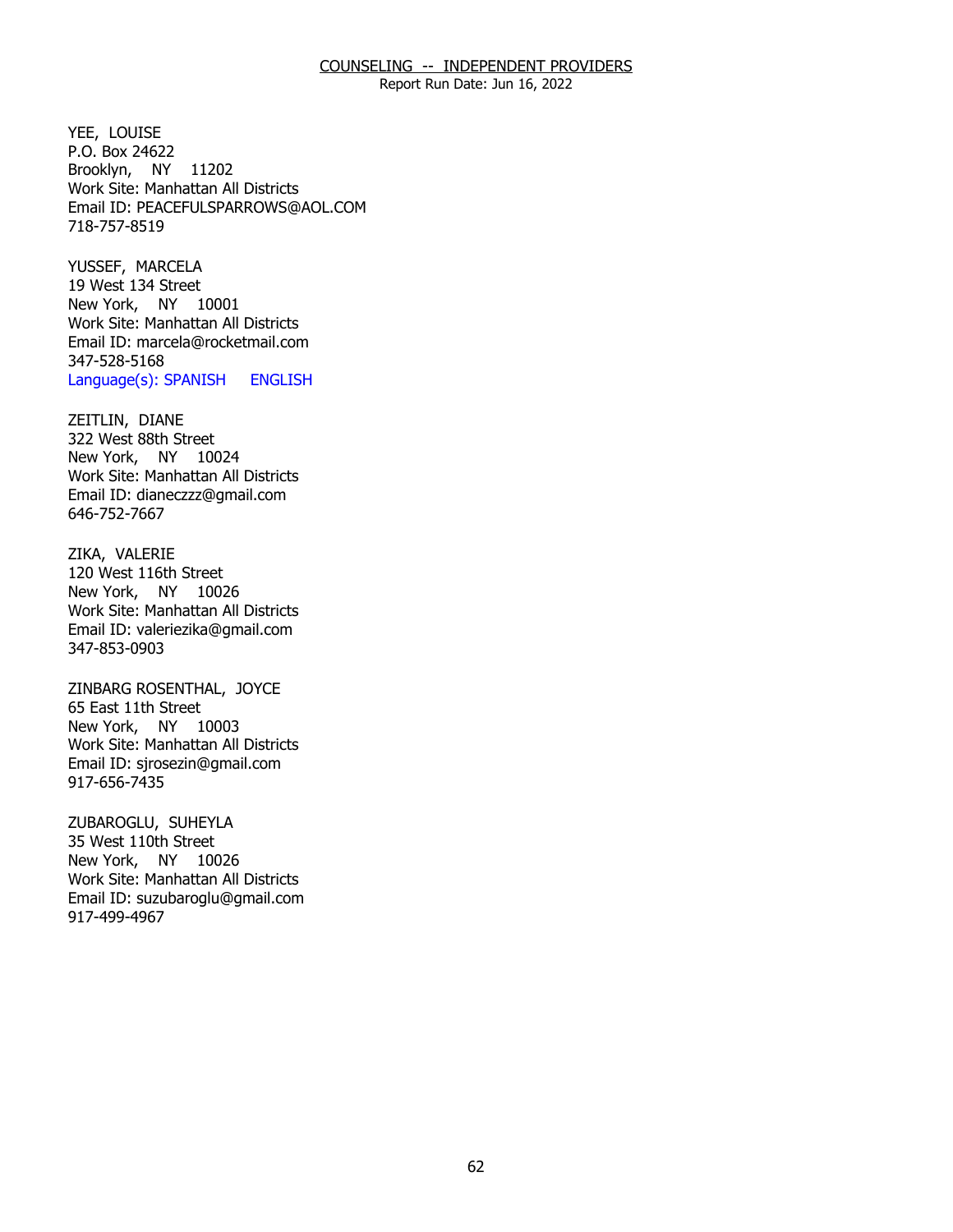Report Run Date: Jun 16, 2022

BARRIOS, ANGELICA<br>50-65 42nd street Sunnyside, NY 11104 Work Site: Manhattan D1 Email ID: [ABarrios624@gmail.com](mailto:ABarrios624@gmail.com) 917-239-6535

HIRTZ, SUSAN Lawrence, NY 11559 9 Sealy Court Work Site: Manhattan D1 Email ID: [sghirtz@yahoo.com](mailto:sghirtz@yahoo.com) 516-569-1487

PERALTA, MARIANA<br>698 Tilden Avenue Teaneck, NJ 07666 Work Site: Manhattan D1 Email ID: [mariana@sanarpractice.com](mailto:mariana@sanarpractice.com)  347-786-8900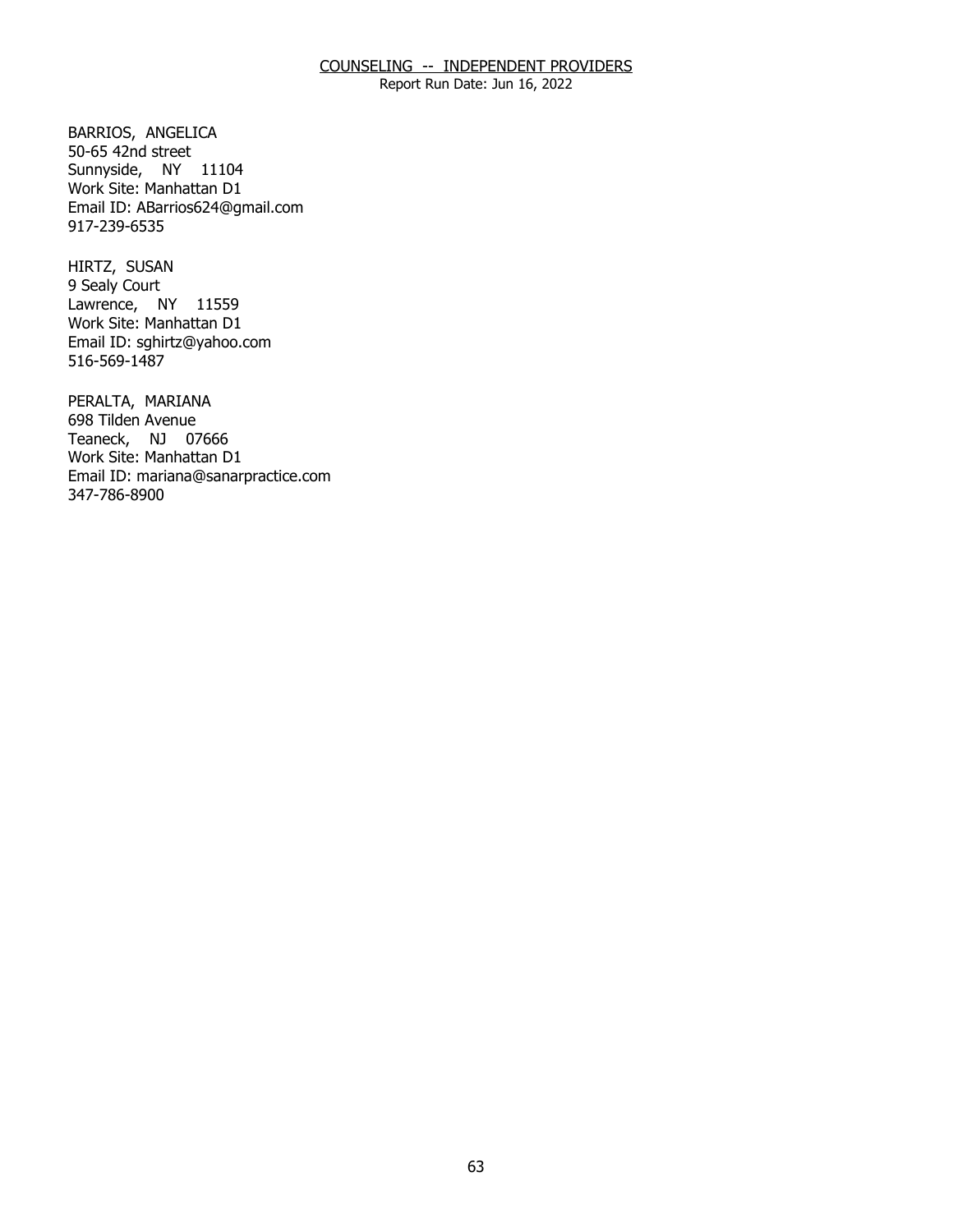Report Run Date: Jun 16, 2022

BARRIOS, ANGELICA<br>50-65 42nd street Sunnyside, NY 11104 Work Site: Manhattan D2 Email ID: [ABarrios624@gmail.com](mailto:ABarrios624@gmail.com) 917-239-6535

COLEMAN, DARIUS New York, NY 10017 315 Madison Avenue Work Site: Manhattan D2 Email ID: [darius@kinpsychotherapy.com](mailto:darius@kinpsychotherapy.com) 917-806-4024

GUITER MAZER, IRENE NEW YORK, NY 10024 140 WEST 79TH STREET Work Site: Manhattan D2 Email ID: [IGMAZER@gmail.com](mailto:IGMAZER@gmail.com)  212-787-5107

HIRTZ, SUSAN<br>9 Sealy Court Lawrence, NY 11559 Work Site: Manhattan D2 Email ID: [sghirtz@yahoo.com](mailto:sghirtz@yahoo.com) 516-569-1487

SHEFF-RADOMISLI, ROBIN<br>300 E 85th Street New York, NY 10028 Work Site: Manhattan D2 Email ID: [robinradomisli@rcn.com](mailto:robinradomisli@rcn.com) 917-449-3678

SITRIN, ALLISON New York, NY 11215 138 West 25th Street Work Site: Manhattan D2 Email ID: [agsitrin@optonline.net](mailto:agsitrin@optonline.net) 917-743-8204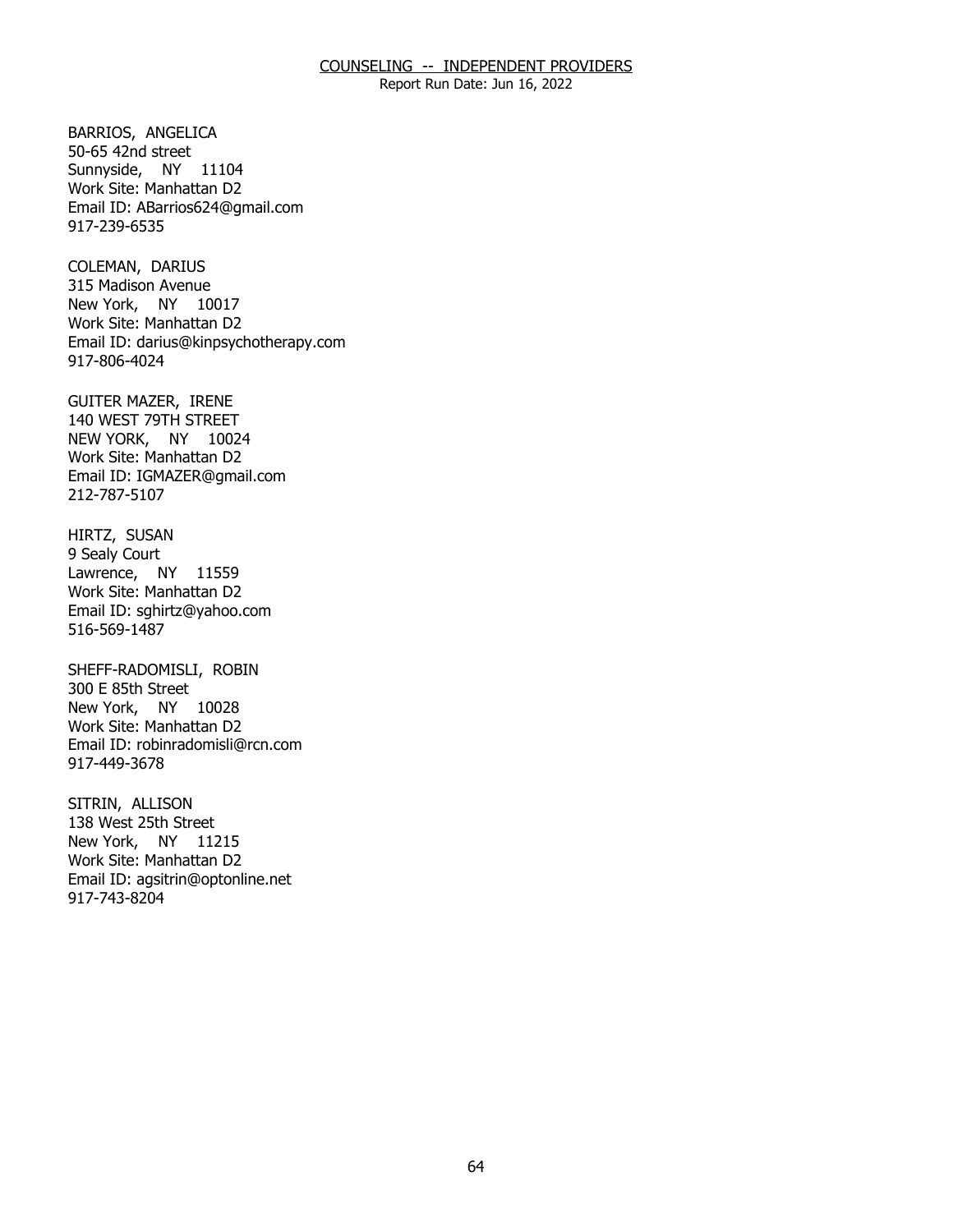Report Run Date: Jun 16, 2022

BARRIOS, ANGELICA<br>50-65 42nd street Sunnyside, NY 11104 Work Site: Manhattan D3 Email ID: [ABarrios624@gmail.com](mailto:ABarrios624@gmail.com) 917-239-6535

COHEN, URI New York, NY 10033 44 Bennett Ave Apt. 5i Work Site: Manhattan D3 Email ID: [ucfeinberg@gmail.com](mailto:ucfeinberg@gmail.com)  347-420-2560

COLEMAN, DARIUS New York, NY 10017 315 Madison Avenue Work Site: Manhattan D3 Email ID: [darius@kinpsychotherapy.com](mailto:darius@kinpsychotherapy.com) 917-806-4024

**GUITER MAZER, IRENE**  NEW YORK, NY 10024 140 WEST 79TH STREET Work Site: Manhattan D3 Email ID: [IGMAZER@gmail.com](mailto:IGMAZER@gmail.com)  212-787-5107

**OSCAR, SWEENE**  New York, NY 10032 157-10 Riverside Dr West Work Site: Manhattan D3 Email ID: [sweeneoscar@yahoo.com](mailto:sweeneoscar@yahoo.com)  212-368-4641

SALGADO, HILDA NEW YORK, NY 10027 192 CLAREMONT AVE Work Site: Manhattan D3 Email ID: [hildasalgado@gmail.com](mailto:hildasalgado@gmail.com)  917-747-9179

SITRIN, ALLISON New York, NY 11215 138 West 25th Street Work Site: Manhattan D3 Email ID: [agsitrin@optonline.net](mailto:agsitrin@optonline.net) 917-743-8204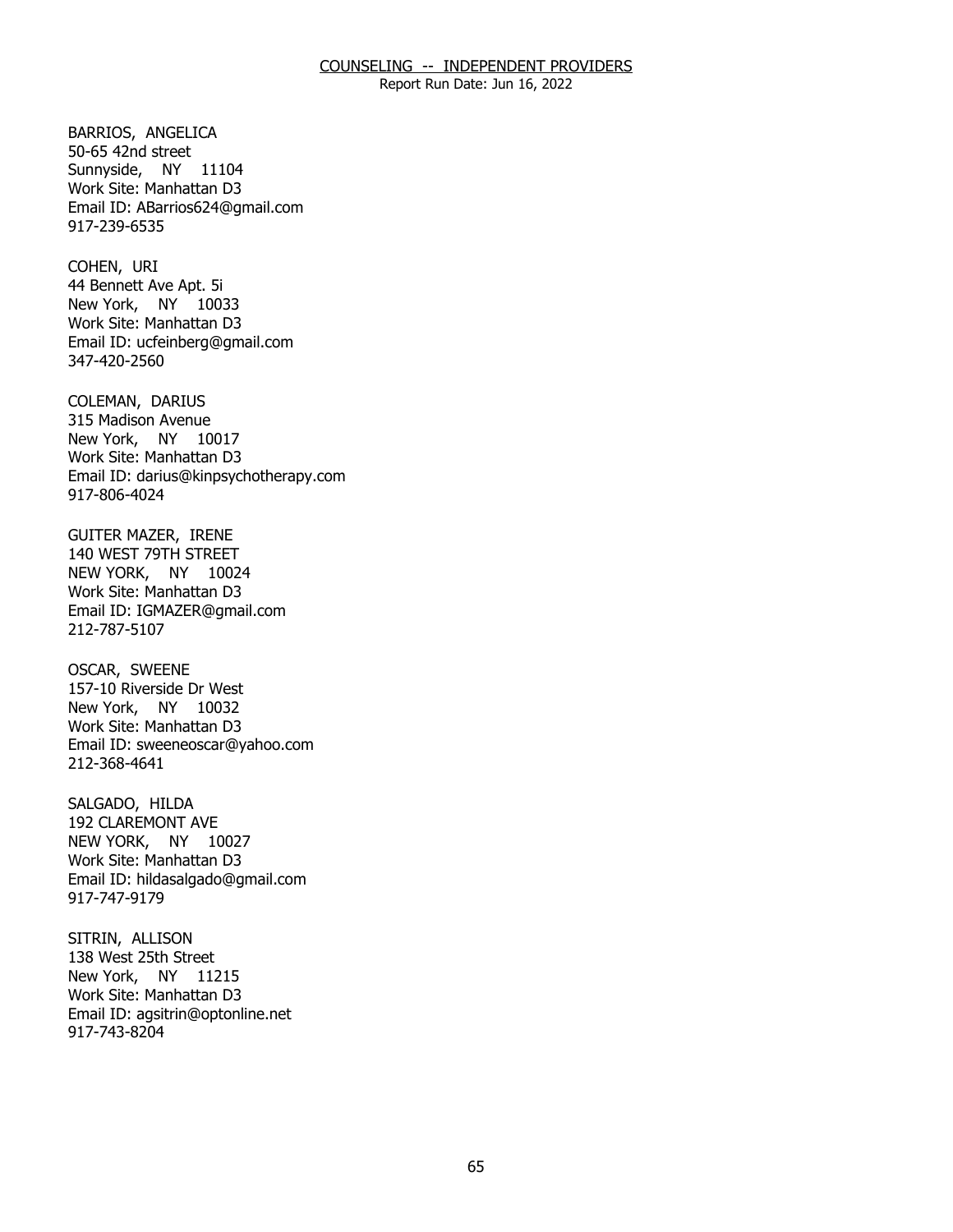Report Run Date: Jun 16, 2022

ZYGMUNT, ANNETTE New York, NY 10031 710 Riverside Drive Work Site: Manhattan D3 Email ID: [apz3@yahoo.com](mailto:apz3@yahoo.com)  646-338-6634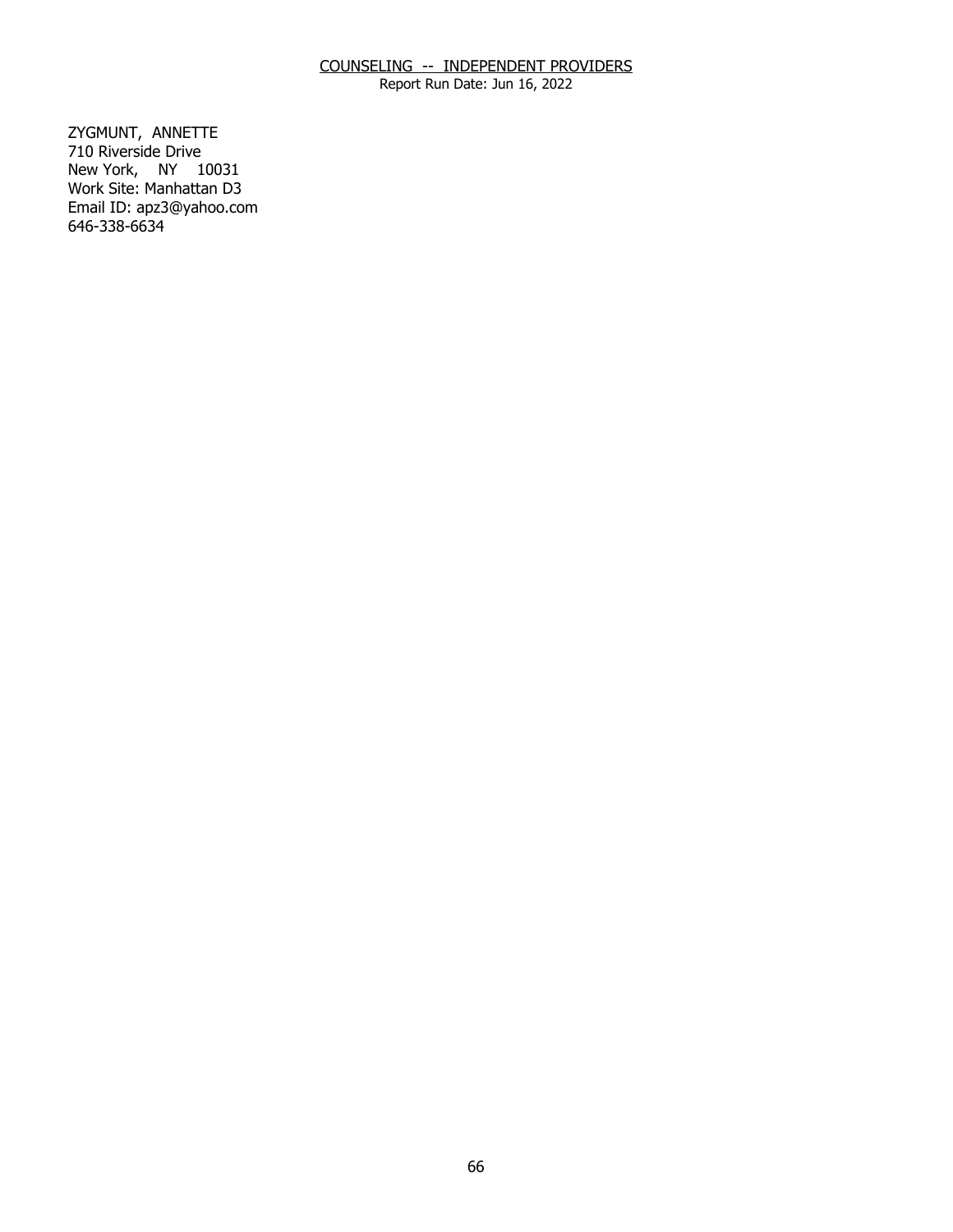Report Run Date: Jun 16, 2022

COLEMAN, DARIUS New York, NY 10017 315 Madison Avenue Work Site: Manhattan D4 Email ID: [darius@kinpsychotherapy.com](mailto:darius@kinpsychotherapy.com) 917-806-4024

OSCAR, SWEENE New York, NY 10032 157-10 Riverside Dr West Work Site: Manhattan D4 Email ID: [sweeneoscar@yahoo.com](mailto:sweeneoscar@yahoo.com)  212-368-4641

ST VICTOR, ROBINSON Brooklyn, NY 11225 901 Washington Avenue Work Site: Manhattan D4 Email ID: [st.victorx@gmail.com](mailto:st.victorx@gmail.com) 646-415-9016

ZYGMUNT, ANNETTE<br>710 Riverside Drive New York, NY 10031 Work Site: Manhattan D4 Email ID: [apz3@yahoo.com](mailto:apz3@yahoo.com)  646-338-6634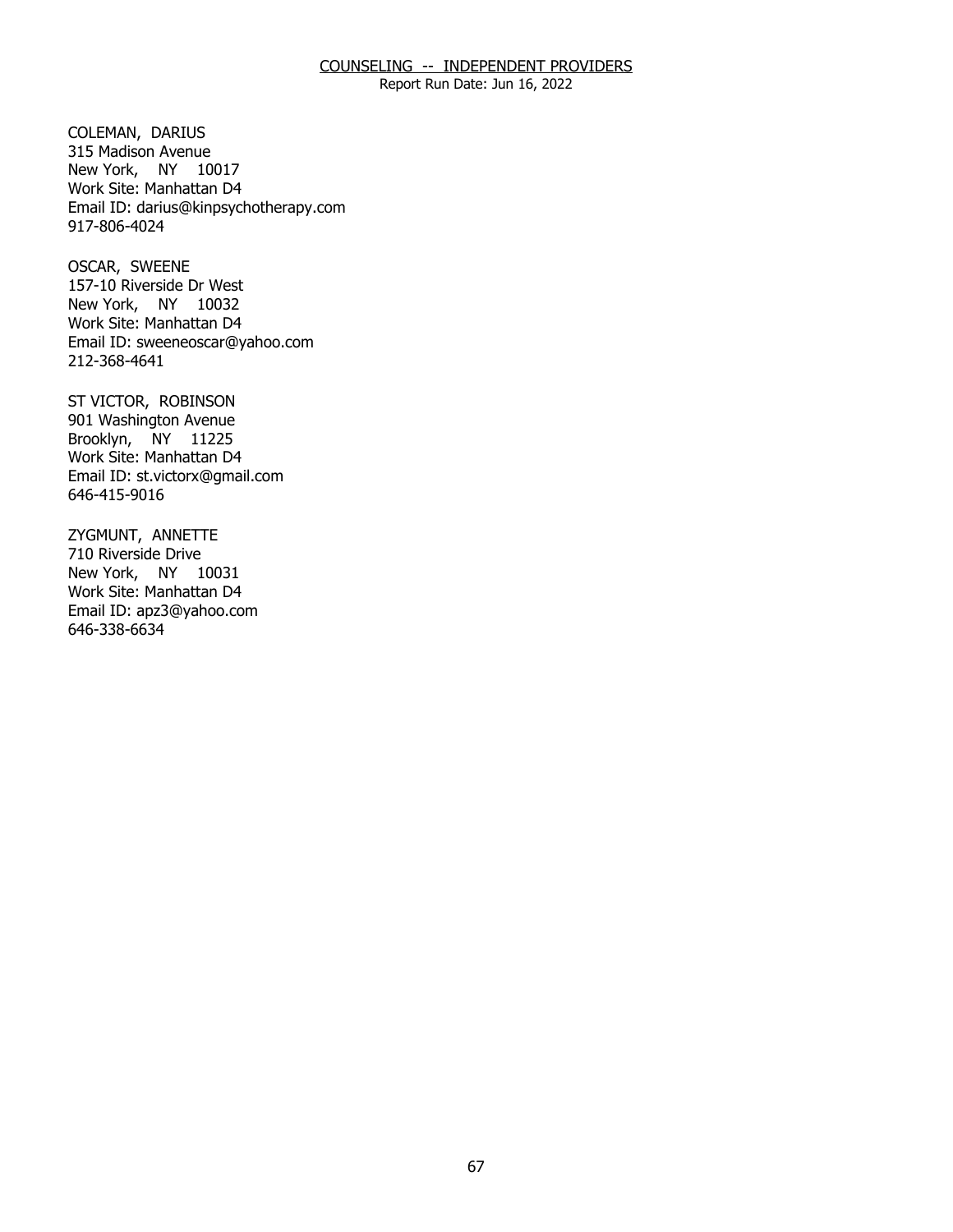Report Run Date: Jun 16, 2022

COLEMAN, DARIUS New York, NY 10017 315 Madison Avenue Work Site: Manhattan D5 Email ID: [darius@kinpsychotherapy.com](mailto:darius@kinpsychotherapy.com) 917-806-4024

OSCAR, SWEENE New York, NY 10032 157-10 Riverside Dr West Work Site: Manhattan D5 Email ID: [sweeneoscar@yahoo.com](mailto:sweeneoscar@yahoo.com)  212-368-4641

SALGADO, HILDA NEW YORK, NY 10027 192 CLAREMONT AVE Work Site: Manhattan D5 Email ID: [hildasalgado@gmail.com](mailto:hildasalgado@gmail.com)  917-747-9179

ZYGMUNT, ANNETTE<br>710 Riverside Drive New York, NY 10031 Work Site: Manhattan D5 Email ID: [apz3@yahoo.com](mailto:apz3@yahoo.com)  646-338-6634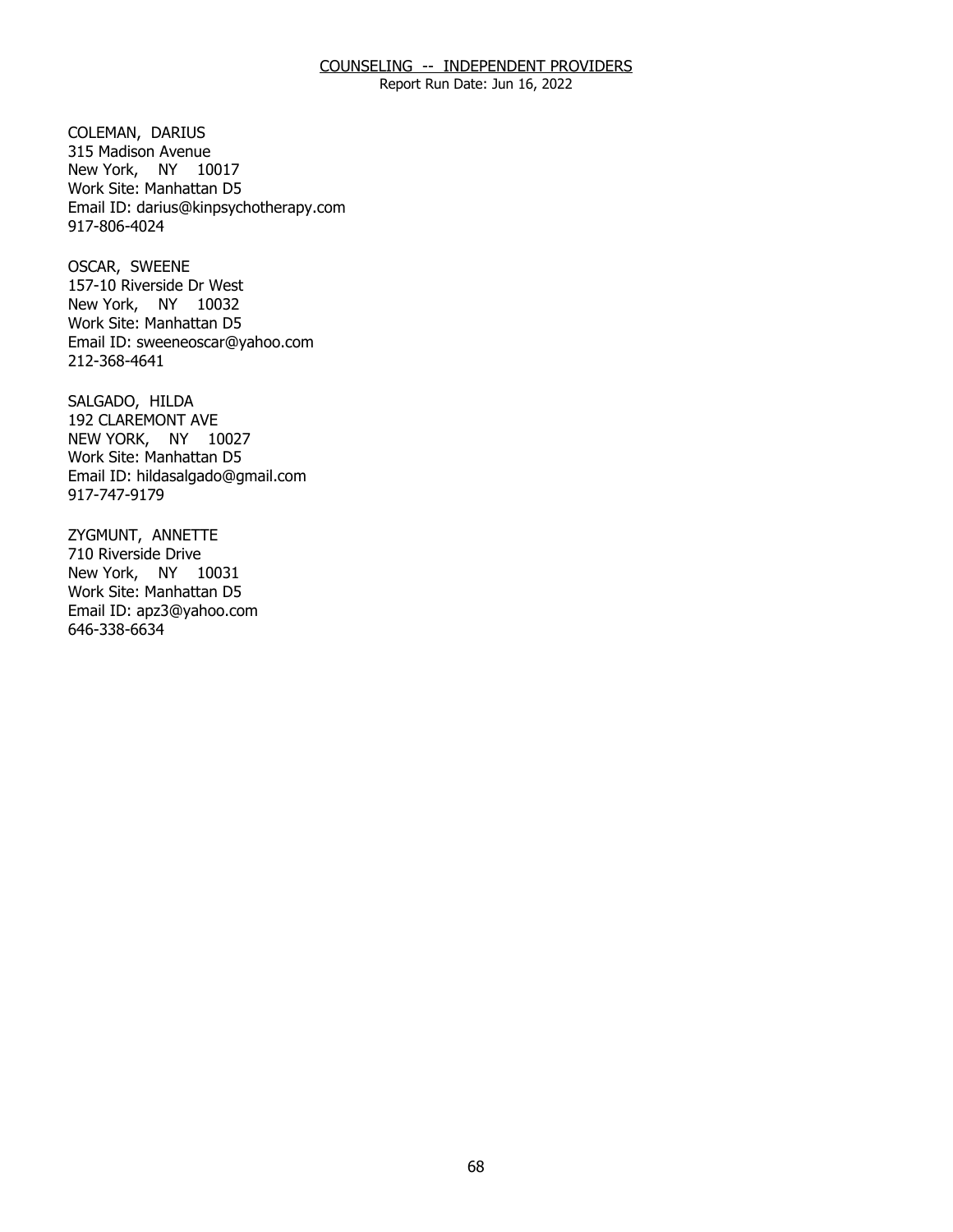Report Run Date: Jun 16, 2022

COHEN, URI New York, NY 10033 44 Bennett Ave Apt. 5i Work Site: Manhattan D6 Email ID: [ucfeinberg@gmail.com](mailto:ucfeinberg@gmail.com)  347-420-2560

COLEMAN, DARIUS New York, NY 10017 315 Madison Avenue Work Site: Manhattan D6 Email ID: [darius@kinpsychotherapy.com](mailto:darius@kinpsychotherapy.com) 917-806-4024

OSCAR, SWEENE New York, NY 10032 157-10 Riverside Dr West Work Site: Manhattan D6 Email ID: [sweeneoscar@yahoo.com](mailto:sweeneoscar@yahoo.com)  212-368-4641

SALGADO, HILDA NEW YORK, NY 10027 192 CLAREMONT AVE Work Site: Manhattan D6 Email ID: [hildasalgado@gmail.com](mailto:hildasalgado@gmail.com)  917-747-9179

ST VICTOR, ROBINSON Brooklyn, NY 11225 901 Washington Avenue Work Site: Manhattan D6 Email ID: [st.victorx@gmail.com](mailto:st.victorx@gmail.com) 646-415-9016

ZYGMUNT, ANNETTE New York, NY 10031 710 Riverside Drive Work Site: Manhattan D6 Email ID: [apz3@yahoo.com](mailto:apz3@yahoo.com)  646-338-6634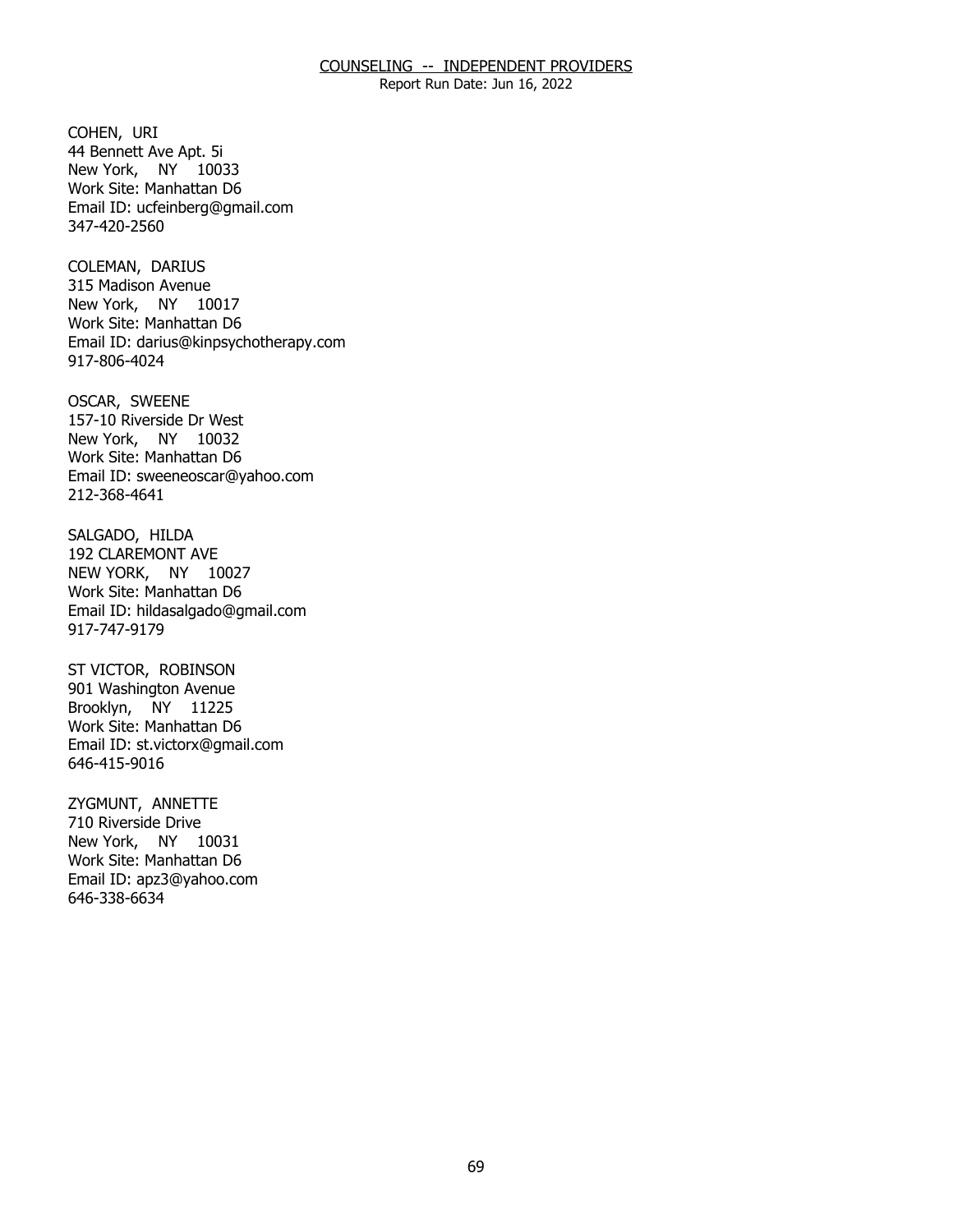Report Run Date: Jun 16, 2022

 ADAMS, NICOLE Valley Stream, NY 11580 1054 Stafford Road Work Site: Queens All Districts Email ID: [nadams8610@aol.com](mailto:nadams8610@aol.com)  516-263-3996

AHMED, NADINE Oakland Gardens, NY 11364 5047 207 Street Work Site: Queens All Districts Email ID: [nadineahmed@hotmail.com](mailto:nadineahmed@hotmail.com)  646-689-2506

ANDREATOS, MARIA<br>42-25 249th Street Little Neck, NY 11363 Work Site: Queens All Districts Email ID: [nypsychotherapy@yahoo.com](mailto:nypsychotherapy@yahoo.com)  718-224-5070

AUM, SANGWEON<br>123 Mcveigh Ave Staten Island, NY 10314 Work Site: Queens All Districts Email ID: [aumbehavioranalysis@yahoo.com](mailto:aumbehavioranalysis@yahoo.com)  718-477-0945

**BAIRD, SHERRY LEE**  BROOKLYN, NY 11203 67 EAST 42ND STREET Work Site: Queens All Districts Email ID: [SLGBAIRD@aol.com](mailto:SLGBAIRD@aol.com) 646-258-5447

BAKER, KIMBERLY Alden, NY 14004 2687 Wende Road Work Site: Queens All Districts Email ID: [kfbaker101@gmail.com](mailto:kfbaker101@gmail.com) 716-983-0053

BANTILESKAS, DANIELLE<br>249 Bellerose Ave E. Northport, NY 11731 Work Site: Queens All Districts Email ID: [daniellegalinab@gmail.com](mailto:daniellegalinab@gmail.com)  516-761-4930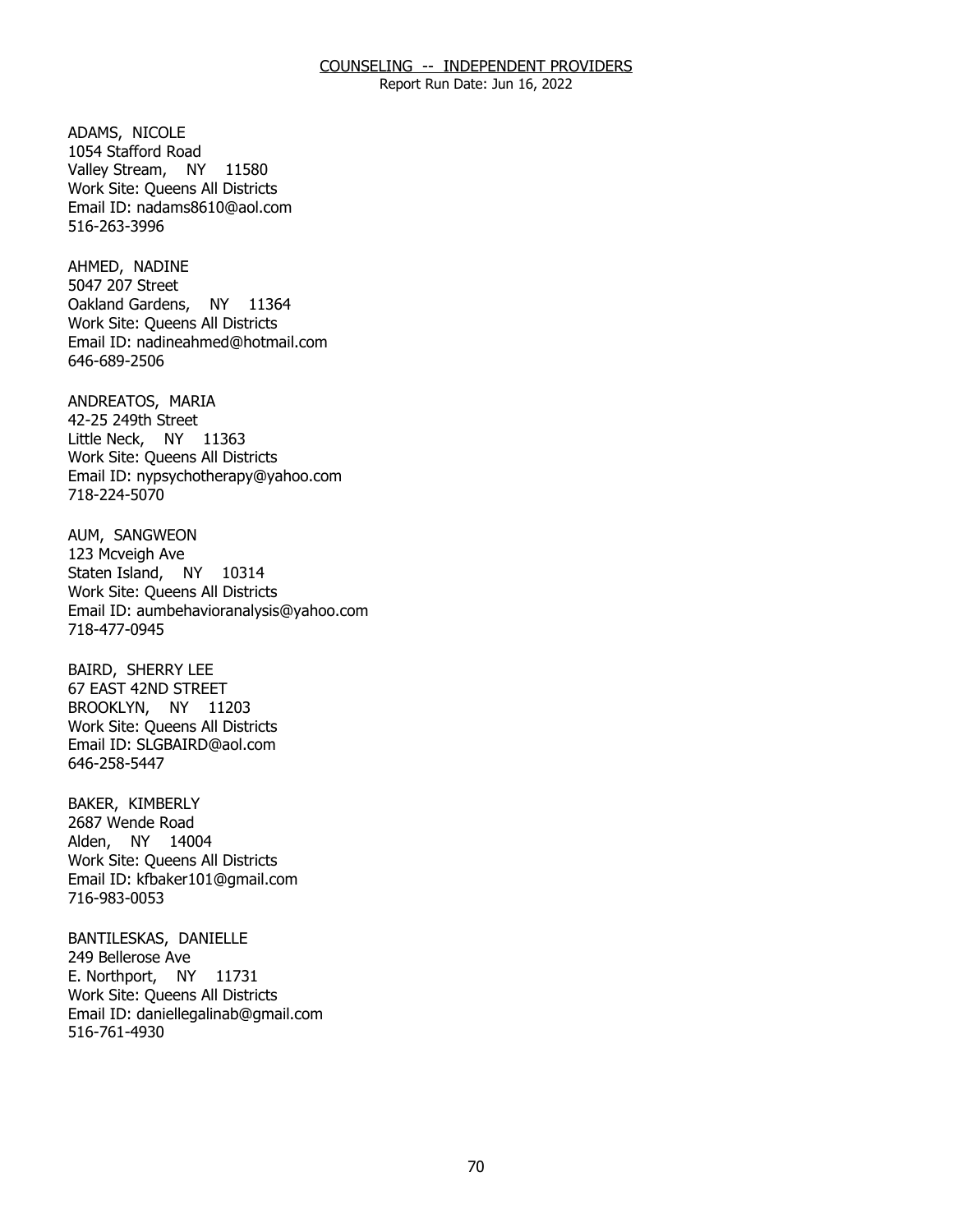Report Run Date: Jun 16, 2022

BARNES-PATTERSON, STEPHORNA Maywood, NJ 07607 129 Woodland Ave. 1st Floor Work Site: Queens All Districts Email ID: [stephorna@yahoo.com](mailto:stephorna@yahoo.com) 631-624-7449

BELENKY, DMITRY Forest Hills, NY 11375 12 Station Square Work Site: Queens All Districts Email ID: [dbelenkylmhc@gmail.com](mailto:dbelenkylmhc@gmail.com)  917-371-8655

BILLINGTON, CHAD Hempstead, NY 11550 65 Cruickshank Avenue Work Site: Queens All Districts Email ID: [chadwbillington@gmail.com](mailto:chadwbillington@gmail.com)  386-855-4293

BURSTEIN, YAKOV Jamaica, NY 11432 184 63 ABERDEEN ROAD Work Site: Queens All Districts Email ID: [YAK6@AOL.COM](mailto:YAK6@AOL.COM)  718-380-3032 Language(s): ENGLISH

CAPELL, RENEE Forest Hills, NY 11375 6820 Selfridge Street Work Site: Queens All Districts Email ID: [rcap66@hotmail.com](mailto:rcap66@hotmail.com)  917-868-3051

CARABALLO, DANA Laurelton, NY 11413 133-11 224th Street Work Site: Queens All Districts Email ID: [danac1010@gmail.com](mailto:danac1010@gmail.com) 347-647-0109

CASSEL, GRACIELA<br>600 Hart Street Brooklyn, NY 11221 Work Site: Queens All Districts Email ID: [gcgracielacassel@gmail.com](mailto:gcgracielacassel@gmail.com)  347-408-6500 Language(s): ENGLISH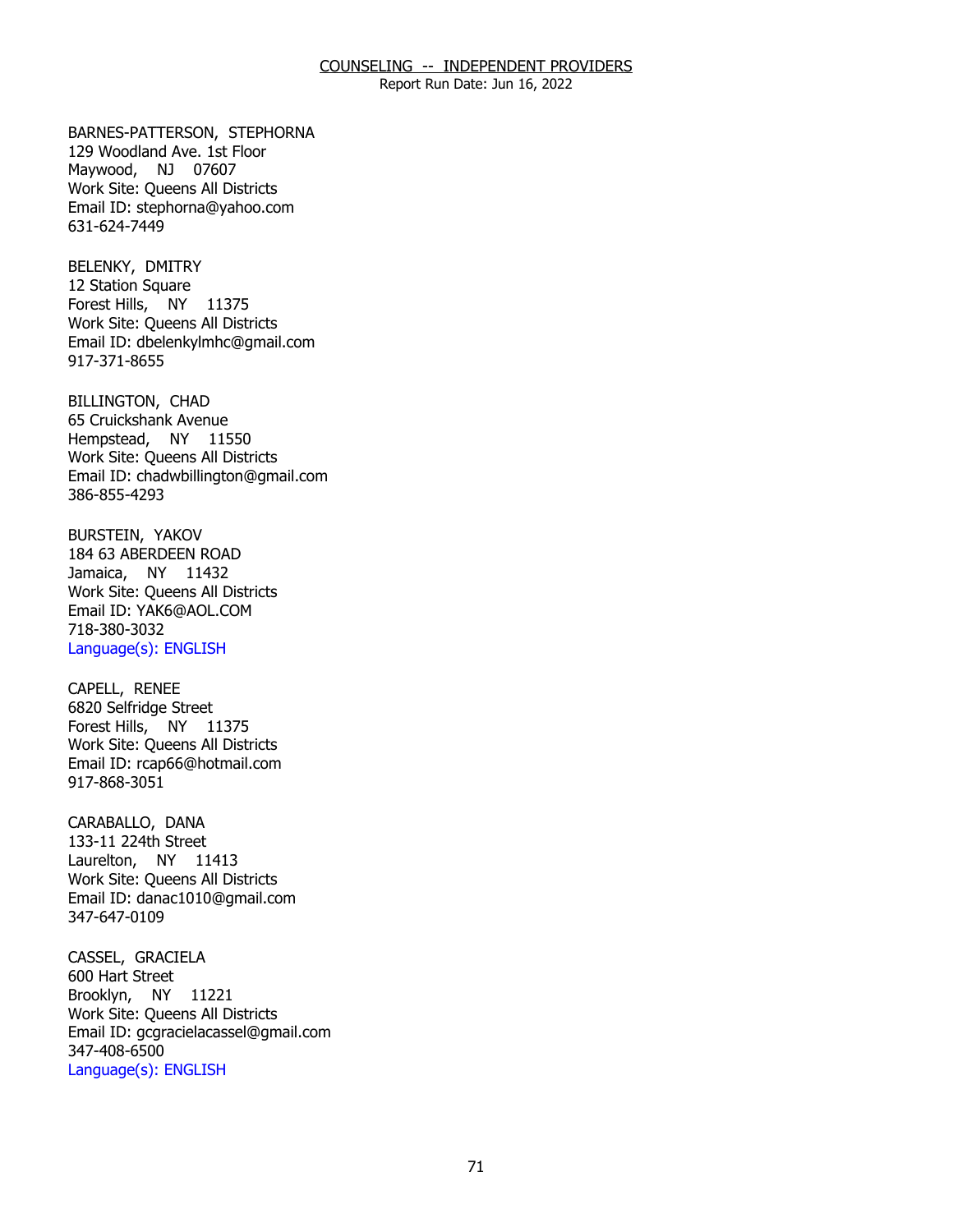Report Run Date: Jun 16, 2022

CHEN, CLIFF YUNG-CHI<br>47-21 44th Street Woodside, NY 11377 Work Site: Queens All Districts Email ID: [dr.cliffchen@gmail.com](mailto:dr.cliffchen@gmail.com)  646-450-0938 Language(s): CHINESE (MANDARIN)

CHICHESTER, FLORENCE<br>118-46 197th Street Saint Albans, NY 11412 Work Site: Queens All Districts Email ID: [flochichester@gmail.com](mailto:flochichester@gmail.com)  917-942-9124

COHEN, ABBA Flushing, NY 11367 144-26 68 Drive Work Site: Queens All Districts Email ID: [aycohen@yahoo.com](mailto:aycohen@yahoo.com)  646-872-5927

 COLLINS, RONDA ORLANA 516 Vandalia Ave Brooklyn, NY 11239 Work Site: Queens All Districts Email ID: [ronda@collinscounseling.com](mailto:ronda@collinscounseling.com) 347-489-3838

COLUMBEL, YERALDIN<br>9 Sussex Ave Massapequa, NY 11758 Work Site: Queens All Districts Email ID: [josephcolumbel@optonline.net](mailto:josephcolumbel@optonline.net) 917-538-8302

CONNER, LATOYA NEW YORK, NY 10032 30 Central Park South Work Site: Queens All Districts Email ID: [dr.latoya.conner@gmail.com](mailto:dr.latoya.conner@gmail.com) 212-755-7177

DARMIENTO, ELLIE Kew Gardens, NY 11415 125-16 83rd. Dr. Apt. IB Work Site: Queens All Districts Email ID: [monamicsw@aol.com](mailto:monamicsw@aol.com) 718-441-2247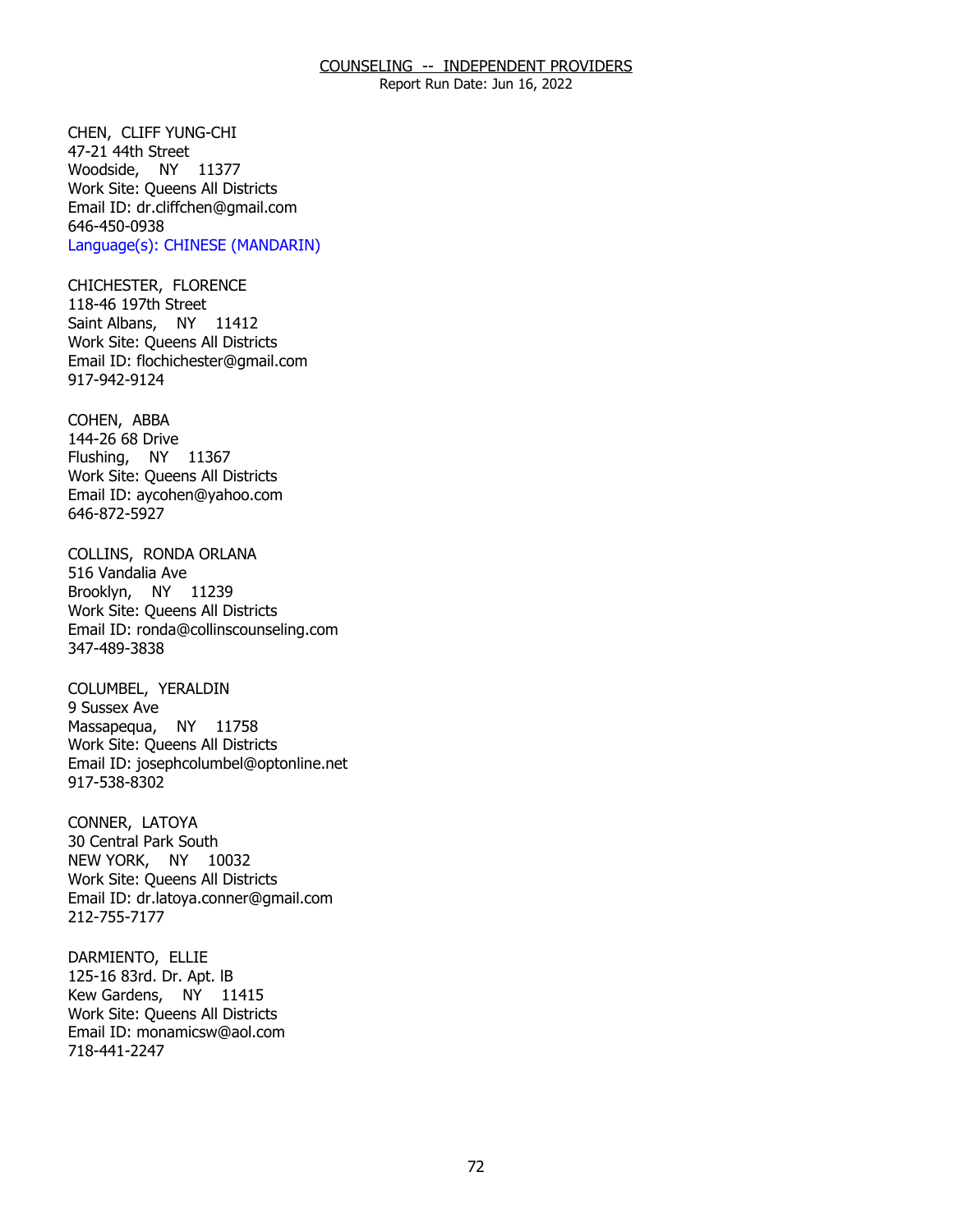Report Run Date: Jun 16, 2022

DAVIS, GERALENE Far Rockaway, NY 10156 20-53 Seagrit Blvd Work Site: Queens All Districts Email ID: [Jeriwdavis@aol.com](mailto:Jeriwdavis@aol.com)  718-866-5279

DELIDIMITROPULU, VAIA<br>31-09 37th Street ASTORIA, NY 11103 Work Site: Queens All Districts Email ID: [aristolesny@gmail.com](mailto:aristolesny@gmail.com) 718-721-5600

EDOUARD, KATHOUCHA<br>3325 90 street Queens, NY 11372 Work Site: Queens All Districts Email ID: [Kjedouard@yahoo.com](mailto:Kjedouard@yahoo.com) 917-757-5616 Language(s): HAITIAN CREOLE

EPSTEIN, DANIELLE Sunnyside, NY 11104 39 01 46th Street Work Site: Queens All Districts Email ID: [dgdanig@gmail.com](mailto:dgdanig@gmail.com) 646-342-4671

GILDE BAROSIN, ALISSA Plainview, NY 11803 100 Manetto Hill Road Work Site: Queens All Districts Email ID: [drliss@optonline.net](mailto:drliss@optonline.net)  516-741-8299 Language(s): SPANISH

GOLDSCHLAG, EVE<br>75 Manor Lane Woodmere, NY 11598 Work Site: Queens All Districts Email ID: [eve@goldschlag.com](mailto:eve@goldschlag.com) 516-232-6655

GRUBMAN, MARTHA<br>35-51 85 STREET JACKSON HEIGHTS, NY 11372 Work Site: Queens All Districts Email ID: [mgrubman@yahoo.com](mailto:mgrubman@yahoo.com) 718-457-2972 Language(s): SPANISH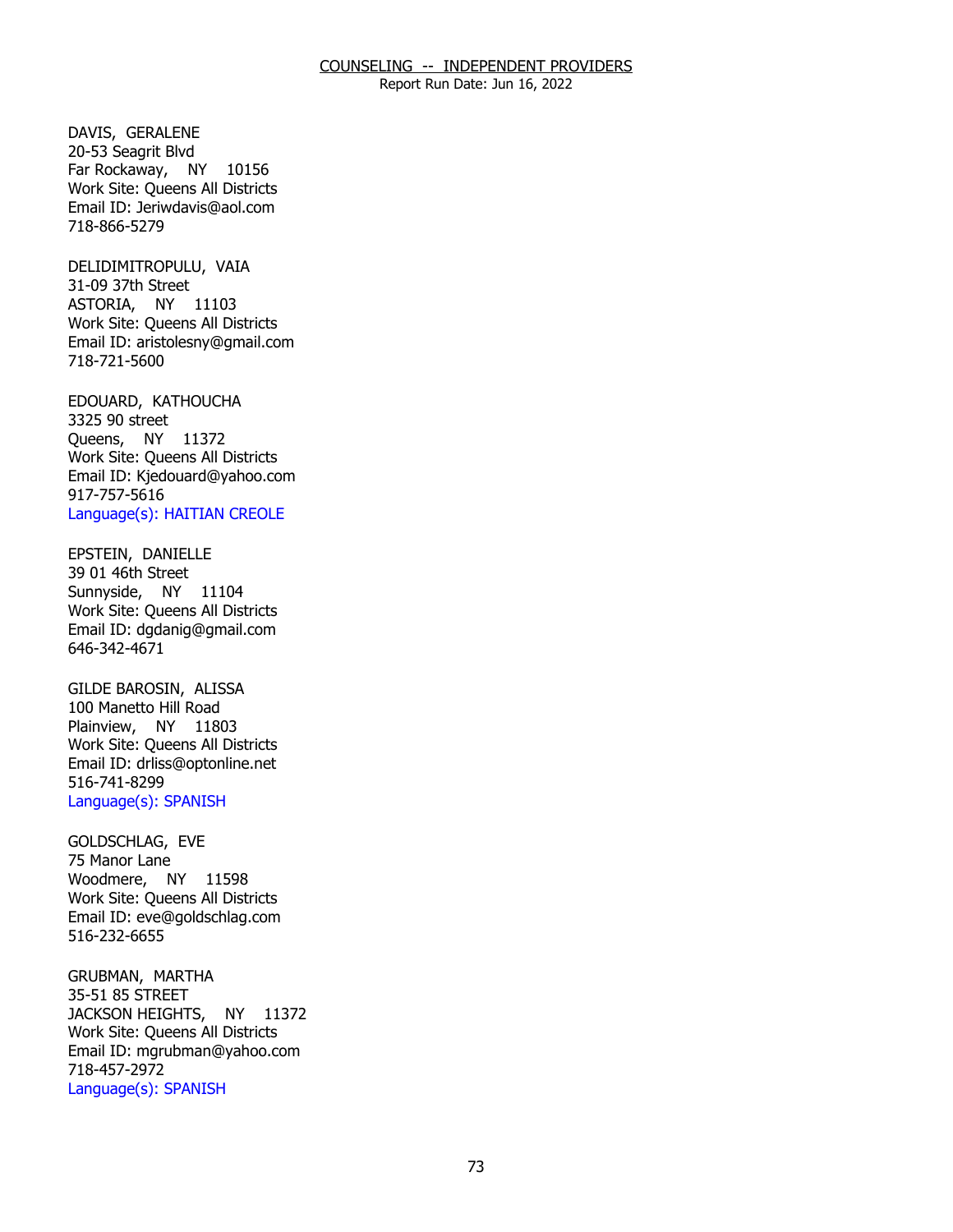Report Run Date: Jun 16, 2022

GRYSMAN, BENJAMIN Flushing, NY 11367 141-08 Jewel Avenue Work Site: Queens All Districts Email ID: [bengrys@gmail.com](mailto:bengrys@gmail.com) 347-815-4228

HOCH, HANNAH<br>137-49 75 Rd FLUSHING, NY 11367 Work Site: Queens All Districts Email ID: [hh@dppofqueens.com](mailto:hh@dppofqueens.com) 347-644-0262

JEAN, WOOSELYNE<br>111 colonial road west babylon, NY 11704 Work Site: Queens All Districts Email ID: [wooselyne@aol.com](mailto:wooselyne@aol.com) 631-704-6397

JEAN-BAPTISTE, PHARA<br>214-12 Hillside Ave Queens Village, NY 11427 Work Site: Queens All Districts Email ID: [pjb@compasspointmhc.com](mailto:pjb@compasspointmhc.com) 917-225-8964

KAIMAN, CHANA Brooklyn, NY 11210 925 East 29th Street Work Site: Queens All Districts Email ID: [chanakaiman@gmail.com](mailto:chanakaiman@gmail.com) 203-400-3197 Language(s): YIDDISH

KRISTEVA, JOANNA VANYA<br>180-16 Wexford Terrace Jamaica, NY 11432 Work Site: Queens All Districts Email ID: [doctorjkristeva@gmail.com](mailto:doctorjkristeva@gmail.com) 646-508-0086

LEBOR, ANNETTE LAWRENCE, NY 11559 58 SEALY DRIVE Work Site: Queens All Districts Email ID: [NN5151@AOL.COM](mailto:NN5151@AOL.COM) 516-374-6210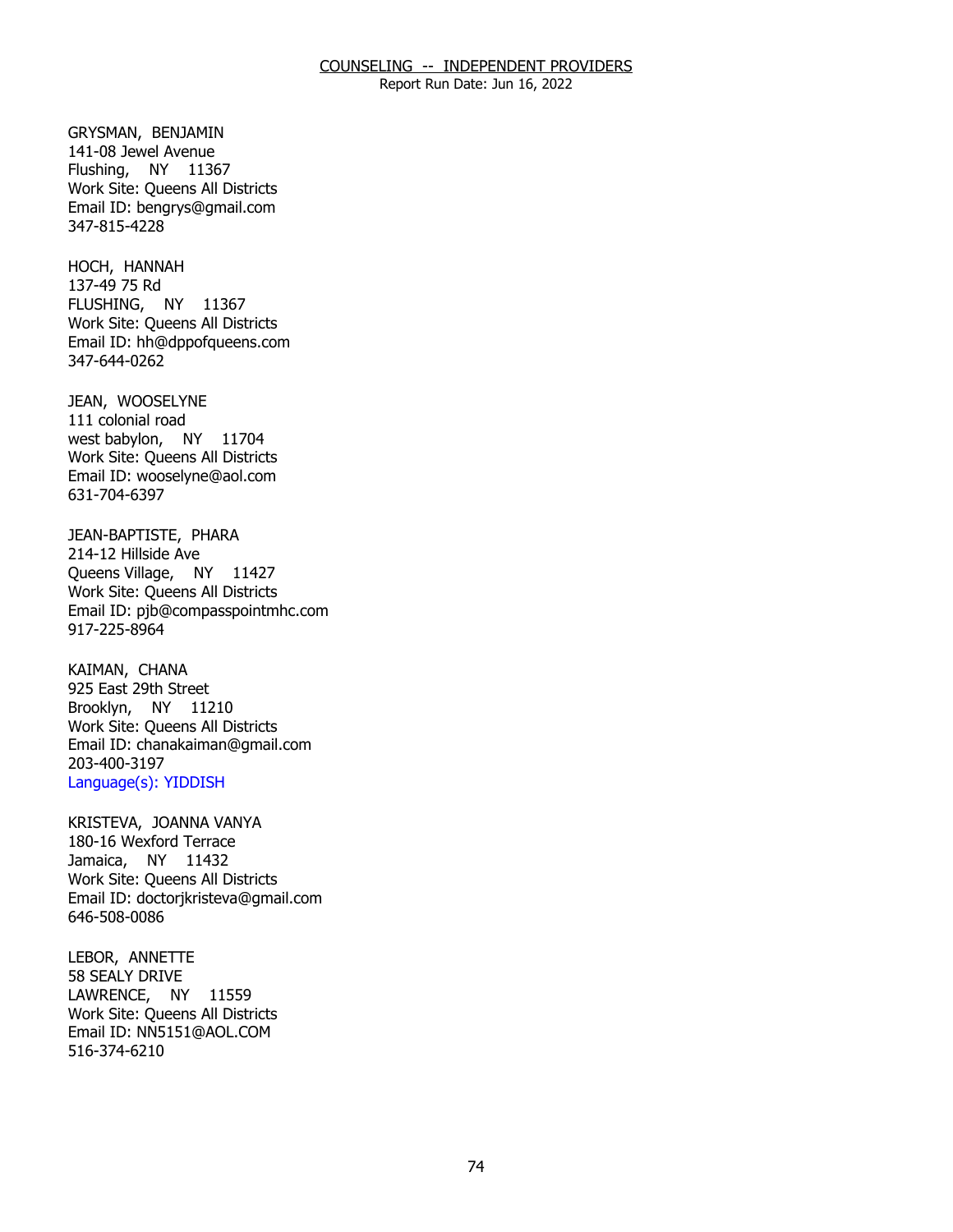Report Run Date: Jun 16, 2022

LEVY, MARGARET RYE BROOK, NY 10573 173 IVY HILL LANE Work Site: Queens All Districts Email ID: [maggie@maggielevy.com](mailto:maggie@maggielevy.com)  914-329-2688 Language(s): ENGLISH

LEYMAN, SHARI<br>565 Palm Lane West Hempstead, NY 11552 Work Site: Queens All Districts Email ID: [sharileyman@gmail.com](mailto:sharileyman@gmail.com) 516-455-7334

LIEBERMAN, ROBYN BROOKLYN, NY 11210 1438 EAST 26 STREET Work Site: Queens All Districts Email ID: [RL@YLCSW.COM](mailto:RL@YLCSW.COM) 718-258-5134

LORENZO, SANDRA<br>113-14 72 Road FOREST HILLS, NY 11375 Work Site: Queens All Districts Email ID: [sandylorenzo3@gmail.com](mailto:sandylorenzo3@gmail.com)  917-697-6503

LUONG, EVA Flushing, NY 11365 5912 160th Street Work Site: Queens All Districts Email ID: [e7wong@gmail.com](mailto:e7wong@gmail.com)  917-891-0969

MALLIN, SHARON<br>381 Forest Ave Woodmere, NY 11598 Work Site: Queens All Districts Email ID: [ginamall381@aol.com](mailto:ginamall381@aol.com)  516-205-0108

MARQUEZ BANTZ, VILMA<br>35-11 85th street Jackson Heights, NY 11372 Work Site: Queens All Districts Email ID: [uprgrad@aol.com](mailto:uprgrad@aol.com) 347-210-4859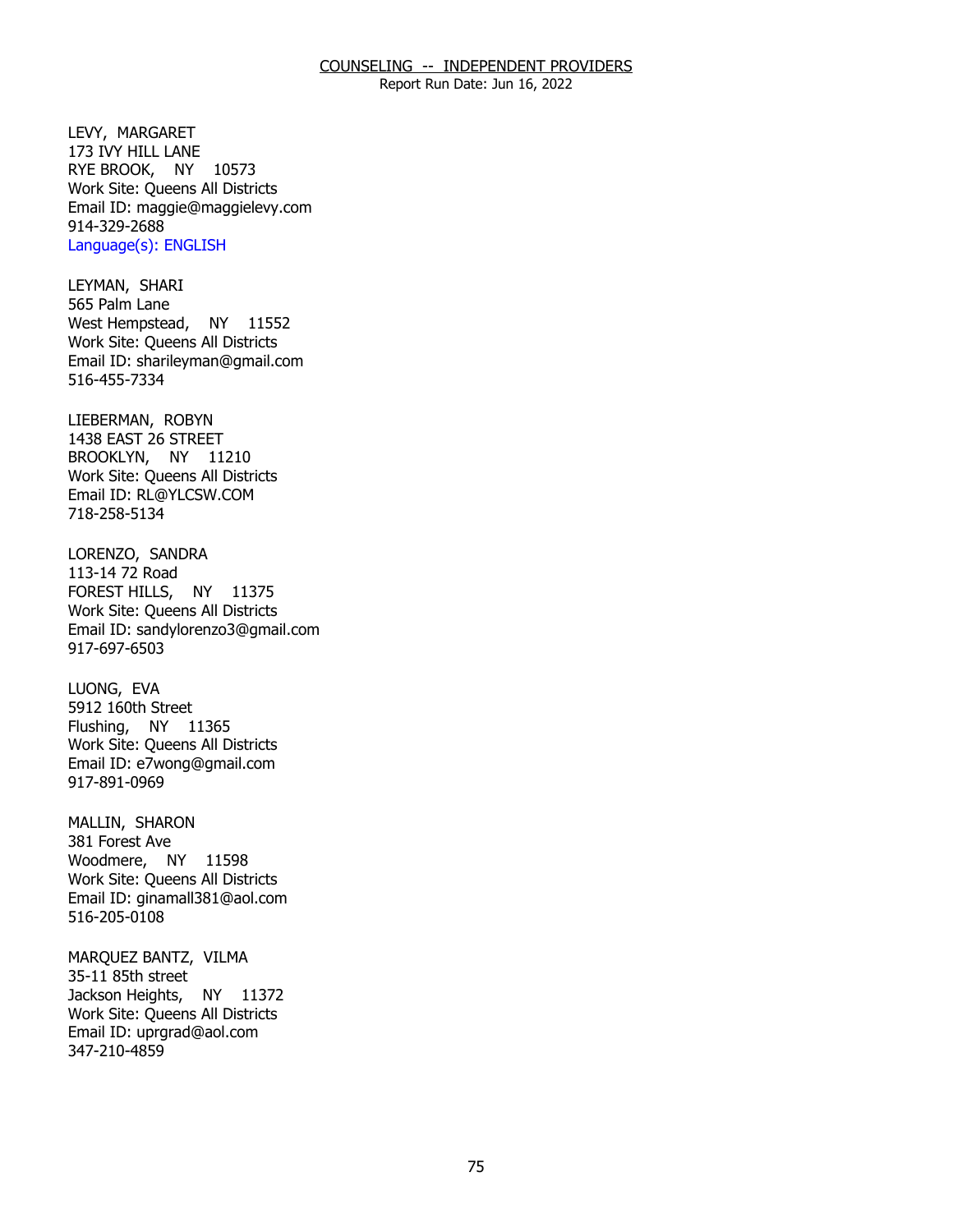Report Run Date: Jun 16, 2022

MARTIN, MARY SPRINGFIELD GARDEN, NY 11413 221-14 131 AVENUE Work Site: Queens All Districts Email ID: [smartin900@aol.com](mailto:smartin900@aol.com)  718-291-7929

MIZOTE, KYOKO Brooklyn, NY 11215 14 Prospect Park SW Work Site: Queens All Districts Email ID: [kyokomizote@yahoo.com](mailto:kyokomizote@yahoo.com) 802-734-9063

MOSER, DARYA Kew Gardens, NY 11415 83-09 Talbot Street Work Site: Queens All Districts Email ID: [db.barshay@gmail.com](mailto:db.barshay@gmail.com)  646-373-4785

MURATOV, OLGA FOREST HILLS, NY 11375 102-16 65TH ROAD Work Site: Queens All Districts Email ID: [omuratov@gmail.com](mailto:omuratov@gmail.com) 718-208-5487

MURPHY, FRANK Saint Albans, NY 11412 113-05 202 Street Work Site: Queens All Districts Email ID: [fmu3724459@aol.com](mailto:fmu3724459@aol.com)  718-468-1237

NEISS, VIVIAN BRONX, NY 10471 4619 LIVINGSTON AVENUE Work Site: Queens All Districts Email ID: [vjn24@aol.com](mailto:vjn24@aol.com)  917-607-7892

NEWMARK CARREN, PATRICIA<br>ONE ELLIOT ROAD GREAT NECK, NY 11021 Work Site: Queens All Districts Email ID: [patriciasocwkr@yahoo.com](mailto:patriciasocwkr@yahoo.com)  516-770-7787 Language(s): ENGLISH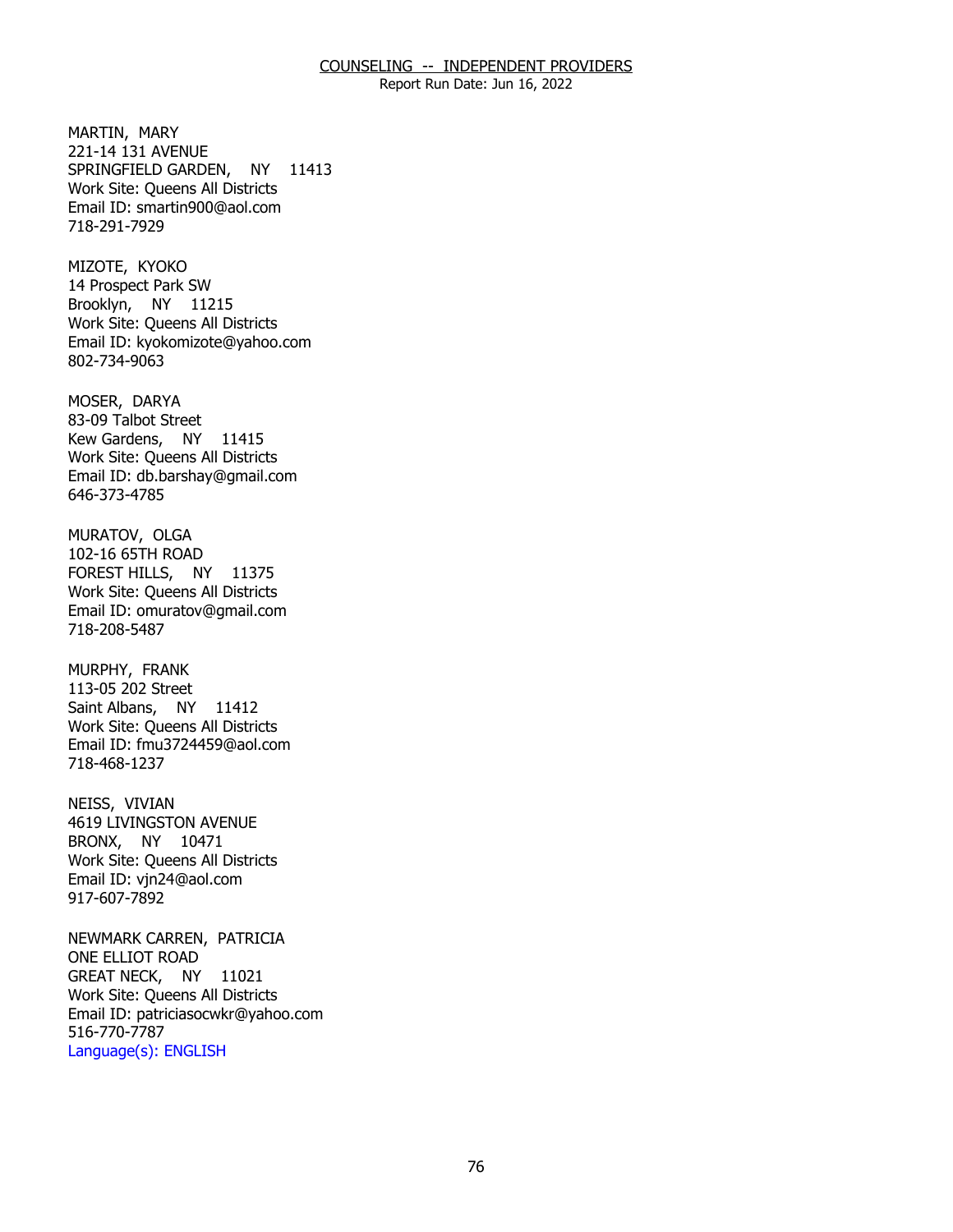Report Run Date: Jun 16, 2022

ORTEGA, RICARDO Woodhaven, NY 11421 8622 98th Street Apt 4g Work Site: Queens All Districts Email ID: [ortegadean@gmail.com](mailto:ortegadean@gmail.com) 646-382-4385

PANAYIOTOU, YISBEL Little Neck, NY 11362 250-41 Horace Harding Expway Work Site: Queens All Districts Email ID: [yisbelpanayiotou@gmail.com](mailto:yisbelpanayiotou@gmail.com)  347-400-1330

POLSKY FINE, EILEEN<br>741 Cornaga Court Far Rockaway, NY 11691 Work Site: Queens All Districts Email ID: [eileenfinelmhc@gmail.com](mailto:eileenfinelmhc@gmail.com) 516-439-3673

REID-JOHN, NODEREA<br>3205 Hering Avenue Bronx, NY 11691 Work Site: Queens All Districts Email ID: [nodereareid@yahoo.com](mailto:nodereareid@yahoo.com)  347-742-5511

ROSEN, LEVI Brooklyn, NY 11213 662 Crown street Work Site: Queens All Districts Email ID: [lev32@aol.com](mailto:lev32@aol.com)  917-912-1892 Language(s): YIDDISH

ROZELMAN, HELEN<br>90 West Street NEW YORK, NY 10006 Work Site: Queens All Districts Email ID: [helen.rozelman@gmail.com](mailto:helen.rozelman@gmail.com)  917-597-0140 Language(s): ENGLISH

RYAN, CAROLYN OAKLAND GARDENS, NY 11364 78-22 CLOVERDALE BLVD Work Site: Queens All Districts Email ID: [carolyn.ryan@verizon.net](mailto:carolyn.ryan@verizon.net)  718-445-4851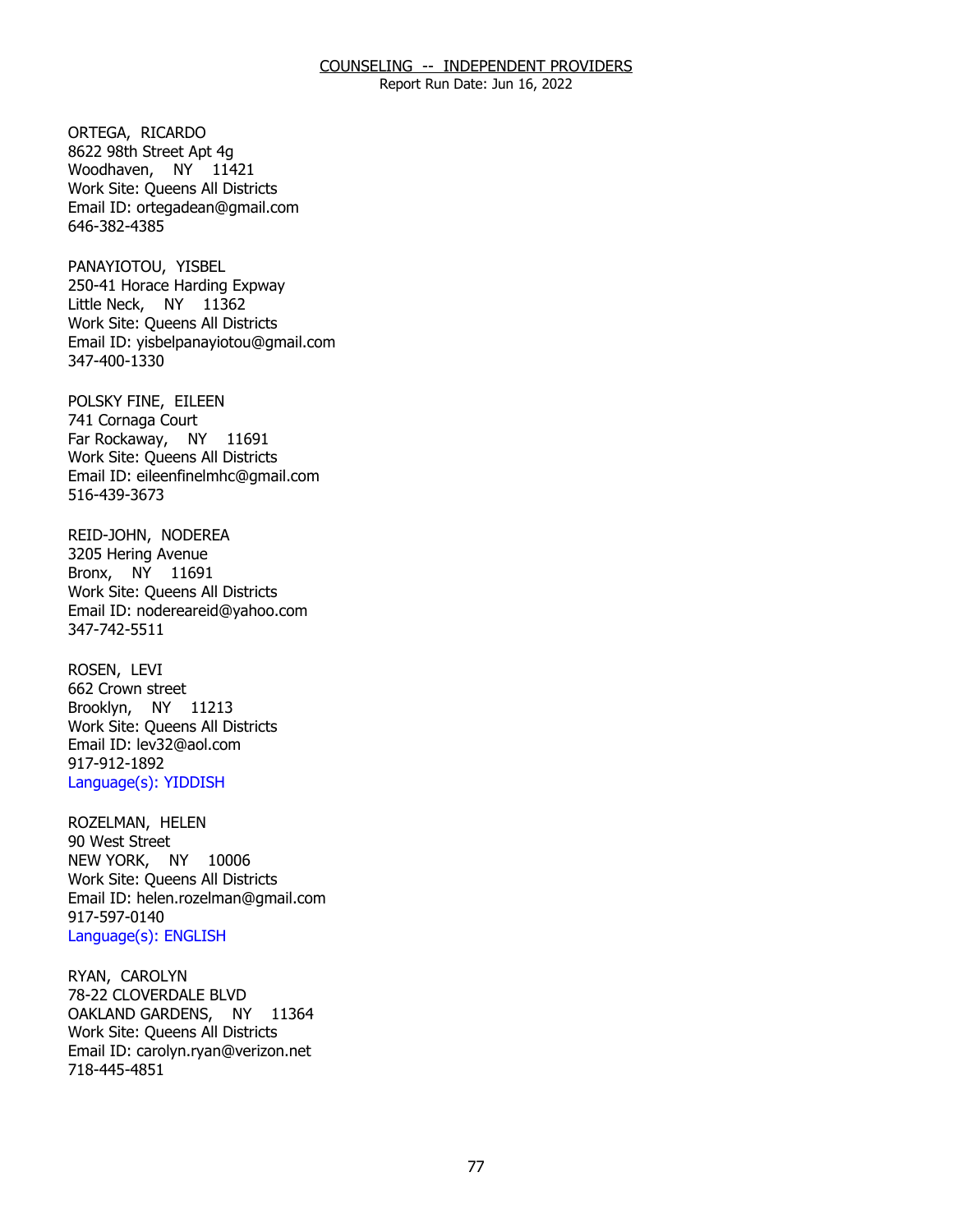Report Run Date: Jun 16, 2022

SALVIA, DAISY Forest Hills, NY 11375 70-50 Austin Street, Lower Level Work Site: Queens All Districts Email ID: [DAISLIZ@YAHOO.COM](mailto:DAISLIZ@YAHOO.COM)  347-449-0165 Language(s): SPANISH

 SEMEXANT, MARIE-IRVINE 770 Meacham Ave Elmont, NY 11003 Work Site: Queens All Districts Email ID: [cuisinerus@msn.com](mailto:cuisinerus@msn.com)  516-424-6037 Language(s): HAITIAN CREOLE

SHEINFELD, DAVID FLUSHING, NY 11367 137 28 71 AVENUE Work Site: Queens All Districts Email ID: [prushkov@gmail.com](mailto:prushkov@gmail.com) 929-600-4798

STINSON, DEBORAH NEW YORK, NY 10025 207 WEST 98TH ST. Work Site: Queens All Districts Email ID: [debstin@aol.com](mailto:debstin@aol.com) 212-662-2420

STOYANOVA, VICTORIA<br>9850 63RD DRIVE REGO PARK, NY 11374 Work Site: Queens All Districts Email ID: [VIKTORIASTO@GMAIL.COM](mailto:VIKTORIASTO@GMAIL.COM)  917-385-0124

TOBING-PUENTE, LAUREN<br>38-50 Bell Blvd Bayside, NY 11361 Work Site: Queens All Districts Email ID: [services@drtobingpuente.com](mailto:services@drtobingpuente.com)  718-428-2580

TRACHTENBERG, LISA<br>1419 East 26 Street Brooklyn, NY 11210 Work Site: Queens All Districts Email ID: [counselortrak2@yahoo.com](mailto:counselortrak2@yahoo.com) 718-887-5203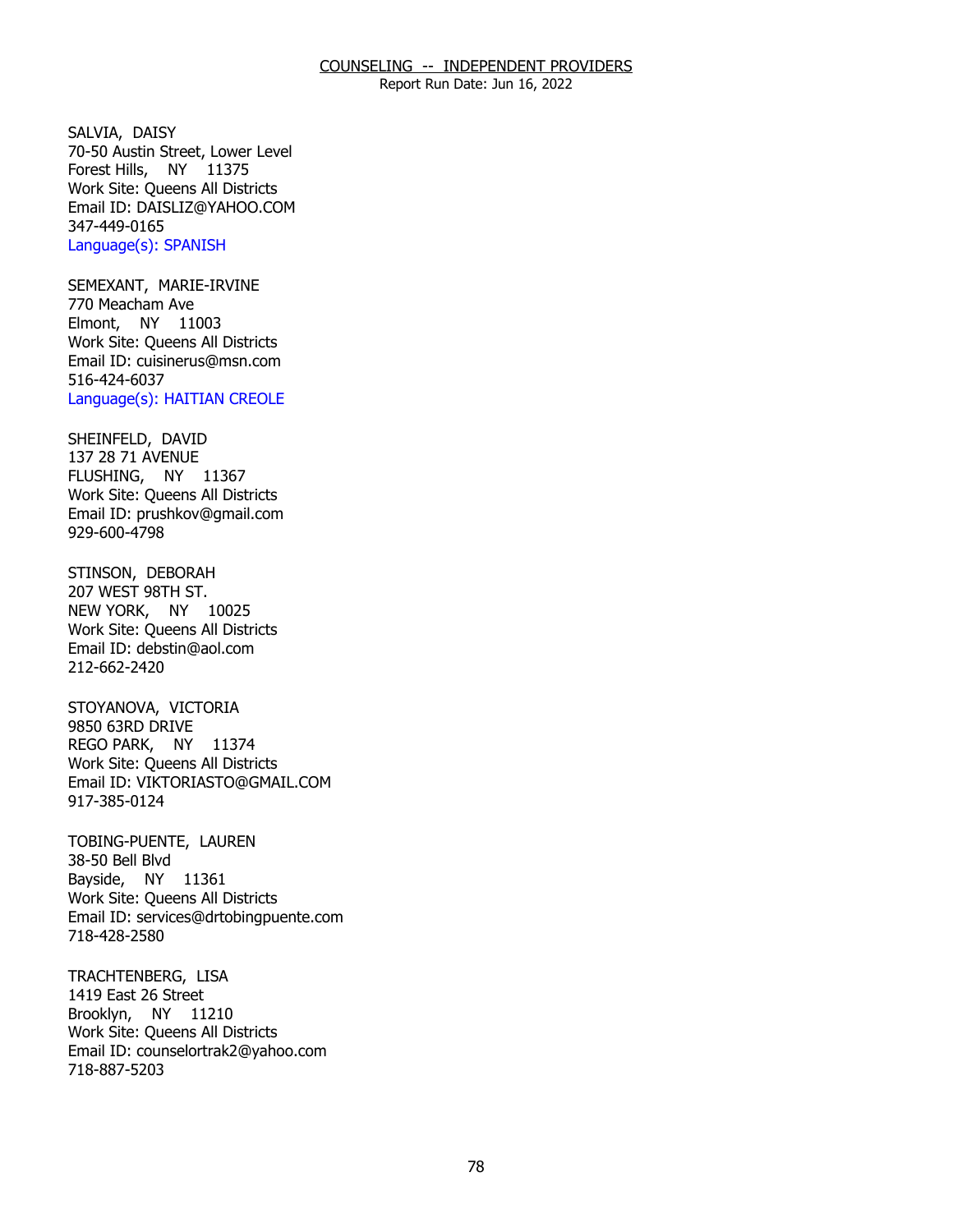Report Run Date: Jun 16, 2022

VAUGHAN, ANDREW<br>3 Greenhills Road Huntington Station, NY 11746 Work Site: Queens All Districts Email ID: [maximumstrengthparenting@gmail.com](mailto:maximumstrengthparenting@gmail.com) 718-626-6161 Language(s): ENGLISH

VAUGHAN, JAMES New York, NY 10035 1901 Madison Avenue, Work Site: Queens All Districts Email ID: [info@nosconsulting.com](mailto:info@nosconsulting.com) 917-597-3651

WEINBERG, MIRIAM<br>2619 Avenue J Brooklyn, NY 11210 Work Site: Queens All Districts Email ID: [miriamweinbergsmt@gmail.com](mailto:miriamweinbergsmt@gmail.com) 929-233-0713

WEINBLATT, ALAN Little Neck, NY 11362 255-17 Northern Blvd Work Site: Queens All Districts Email ID: [asweinblatt@gmail.com](mailto:asweinblatt@gmail.com) 718-279-4808

YUSSEF, MARCELA New York, NY 10001 19 West 134 Street Work Site: Queens All Districts Email ID: [marcela@rocketmail.com](mailto:marcela@rocketmail.com)  347-528-5168 Language(s): SPANISH ENGLISH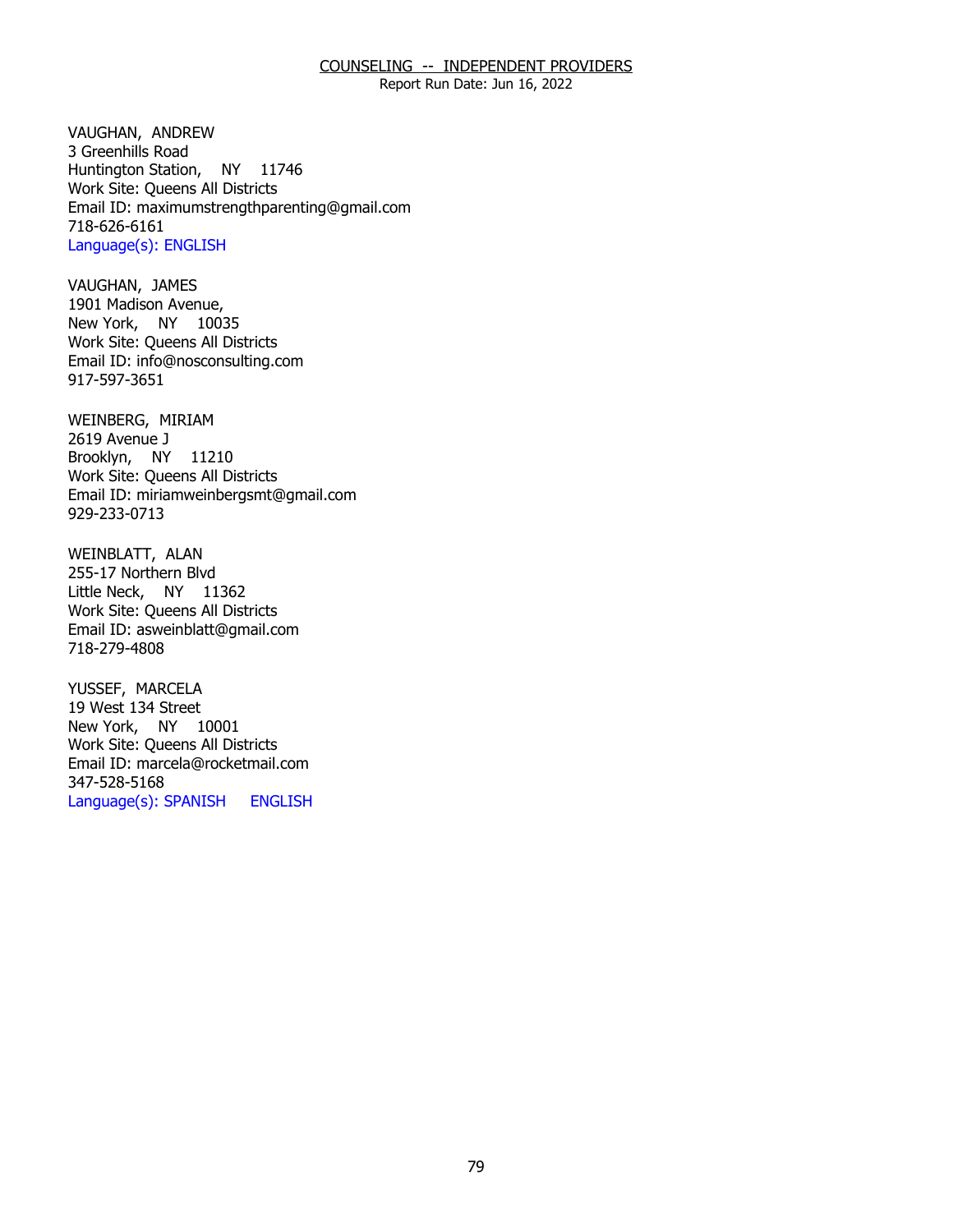Report Run Date: Jun 16, 2022

BARRIOS, ANGELICA<br>50-65 42nd street Sunnyside, NY 11104 Work Site: Queens D24 Email ID: [ABarrios624@gmail.com](mailto:ABarrios624@gmail.com) 917-239-6535

GIUSTI, IRENE ASTORIA, NY 11102 26-15 9TH STREET Work Site: Queens D24 Email ID: [drgiusti@hotmail.com](mailto:drgiusti@hotmail.com)  718-791-4850 Language(s): SPANISH

GOMEZ, CONRAD Queens, NY 11104 45-10 SKILLMAN AVENUE Work Site: Queens D24 Email ID: [gomez.conradophd@verizon.net](mailto:gomez.conradophd@verizon.net)  718-433-3735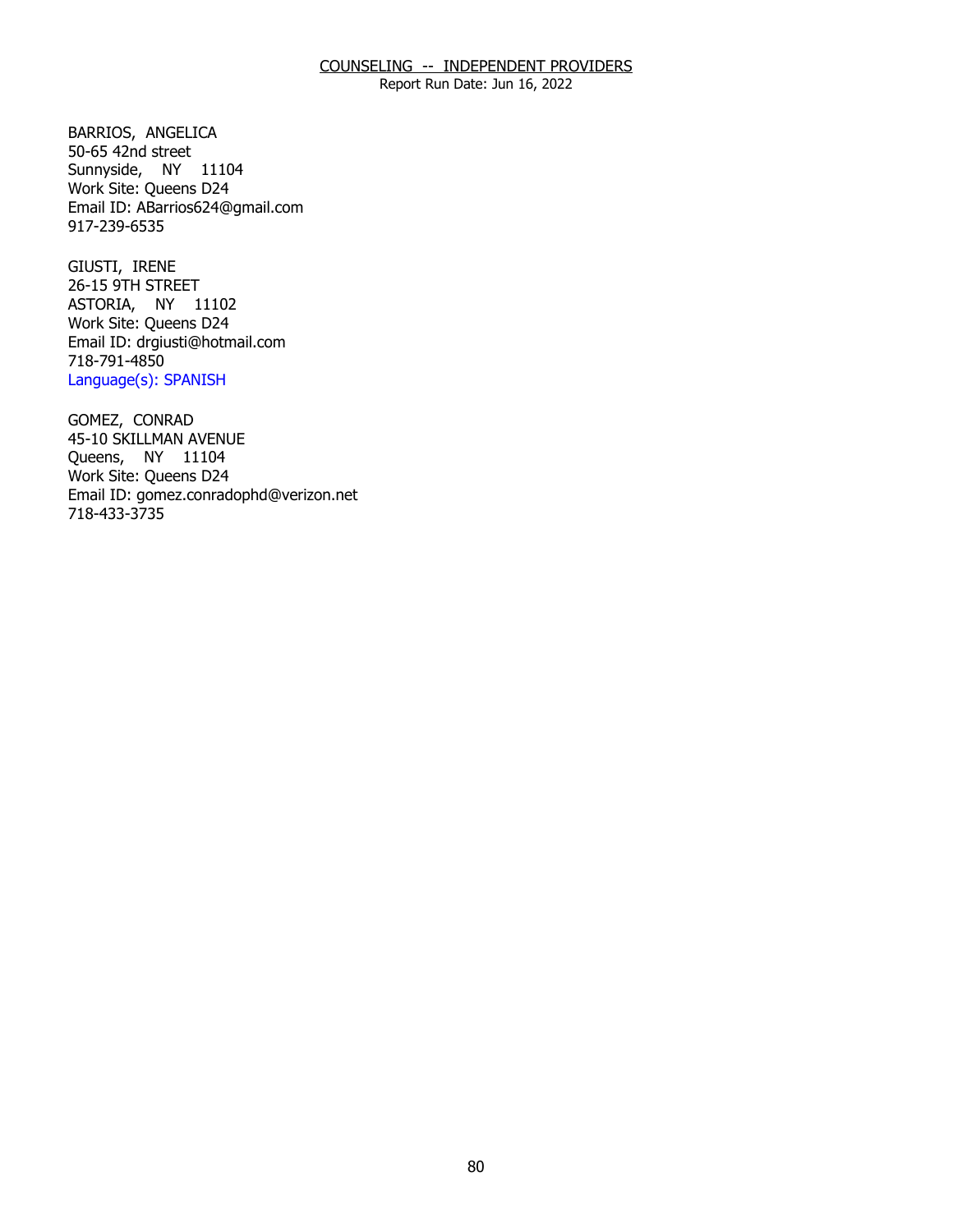Report Run Date: Jun 16, 2022

NADBOY, ANNETTE WEST HEMPSTEAD, NY 11552 753 WILWOOD ROAD Work Site: Queens D25 Email ID: [Cnadboy@gmail.com](mailto:Cnadboy@gmail.com) 516-481-0412

ROTH, AMY Port Washington, NY 11050 11 Orchard Farm Road Work Site: Queens D25 Email ID: [amy.lynn.roth@gmail.com](mailto:amy.lynn.roth@gmail.com) 646-761-6949 Language(s): ENGLISH

SANTIAGO, LINDA BAYSIDE, NY 11360 16-44 212 STREET Work Site: Queens D25 Email ID: [lindalee033@yahoo.com](mailto:lindalee033@yahoo.com) 718-710-1516

SWEARINGEN, LINDA Kew Gardens, NY 11415 124-16 84th Road Work Site: Queens D25 Email ID: [swearinlin@yahoo.com](mailto:swearinlin@yahoo.com) 646-932-5433

WU, CHO-YUNG Hauppauge, NY 11788 19 Barnaby Ct East Work Site: Queens D25 Email ID: [cycwu88@gmail.com](mailto:cycwu88@gmail.com) 631-532-7495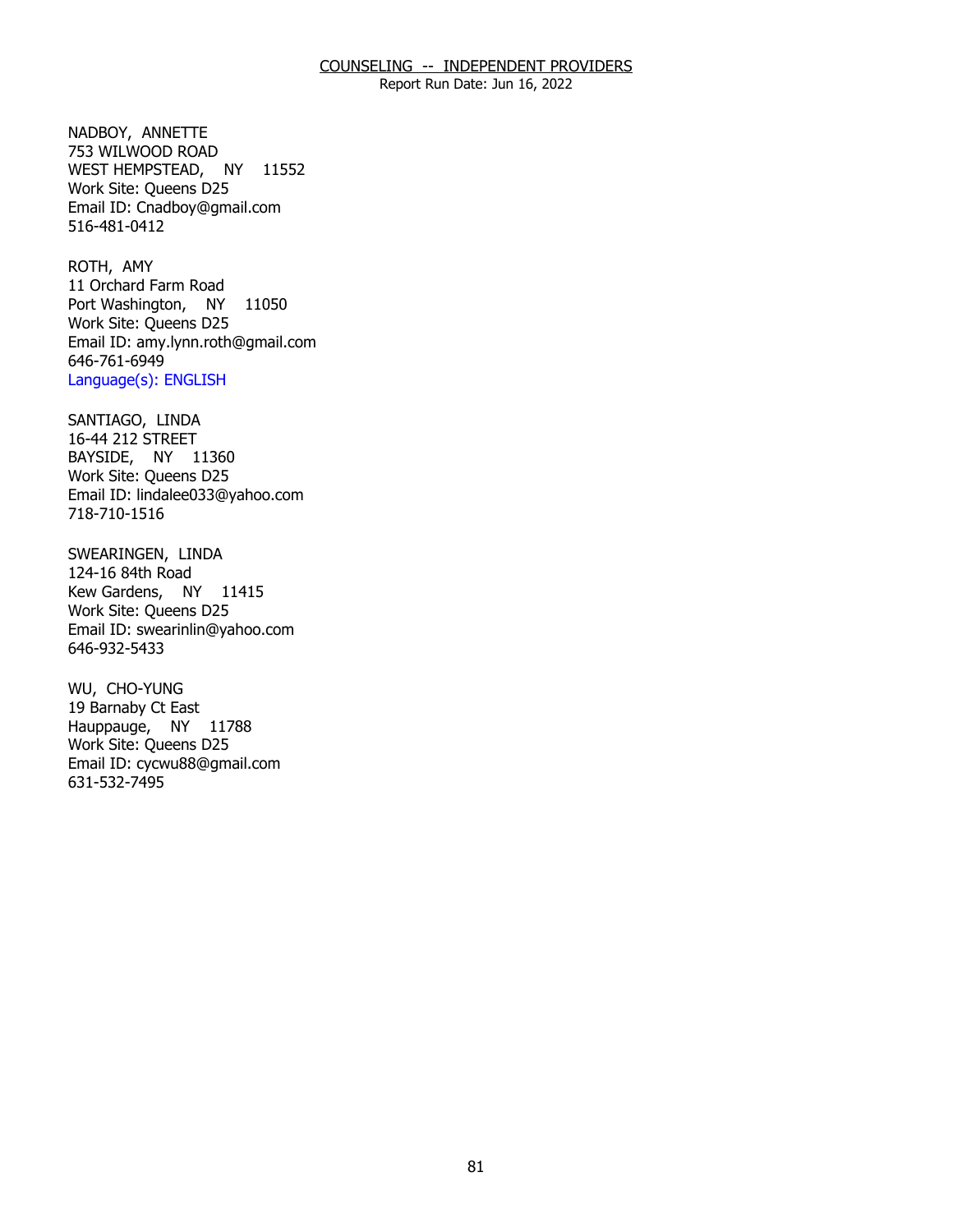Report Run Date: Jun 16, 2022

NADBOY, ANNETTE WEST HEMPSTEAD, NY 11552 753 WILWOOD ROAD Work Site: Queens D26 Email ID: [Cnadboy@gmail.com](mailto:Cnadboy@gmail.com) 516-481-0412

ROTH, AMY Port Washington, NY 11050 11 Orchard Farm Road Work Site: Queens D26 Email ID: [amy.lynn.roth@gmail.com](mailto:amy.lynn.roth@gmail.com) 646-761-6949 Language(s): ENGLISH

SANTIAGO, LINDA BAYSIDE, NY 11360 16-44 212 STREET Work Site: Queens D26 Email ID: [lindalee033@yahoo.com](mailto:lindalee033@yahoo.com) 718-710-1516

WU, CHO-YUNG Hauppauge, NY 11788 19 Barnaby Ct East Work Site: Queens D26 Email ID: [cycwu88@gmail.com](mailto:cycwu88@gmail.com) 631-532-7495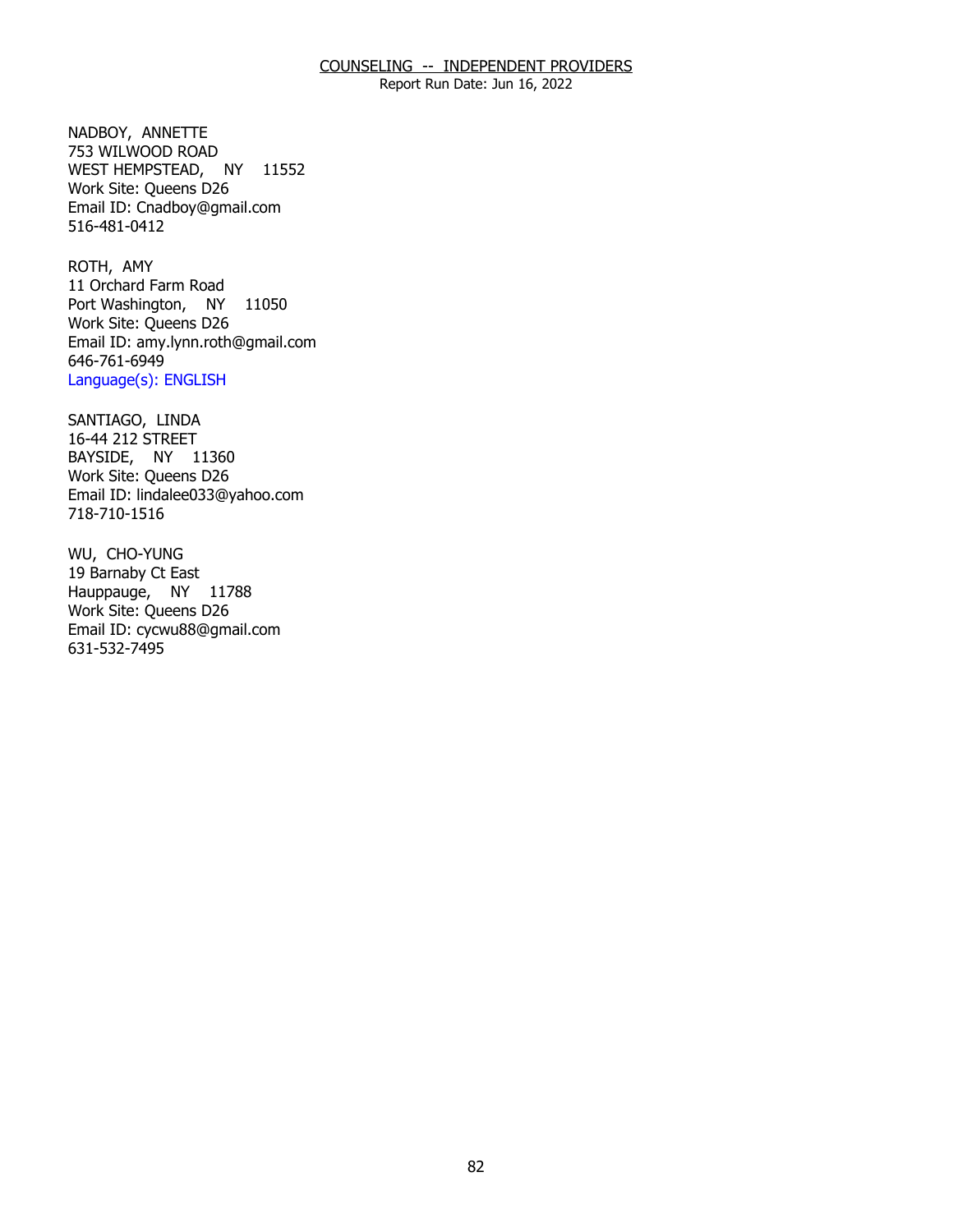Report Run Date: Jun 16, 2022

NADBOY, ANNETTE WEST HEMPSTEAD, NY 11552 753 WILWOOD ROAD Work Site: Queens D27 Email ID: [Cnadboy@gmail.com](mailto:Cnadboy@gmail.com) 516-481-0412

RICHARDSON, DENISE Rockaway Beach, NY 11693 8400 Shore Front Parkway Work Site: Queens D27 Email ID: [deniserichardson@seasideharmonies.com](mailto:deniserichardson@seasideharmonies.com) 646-436-6481

ROTH, AMY Port Washington, NY 11050 11 Orchard Farm Road Work Site: Queens D27 Email ID: [amy.lynn.roth@gmail.com](mailto:amy.lynn.roth@gmail.com) 646-761-6949 Language(s): ENGLISH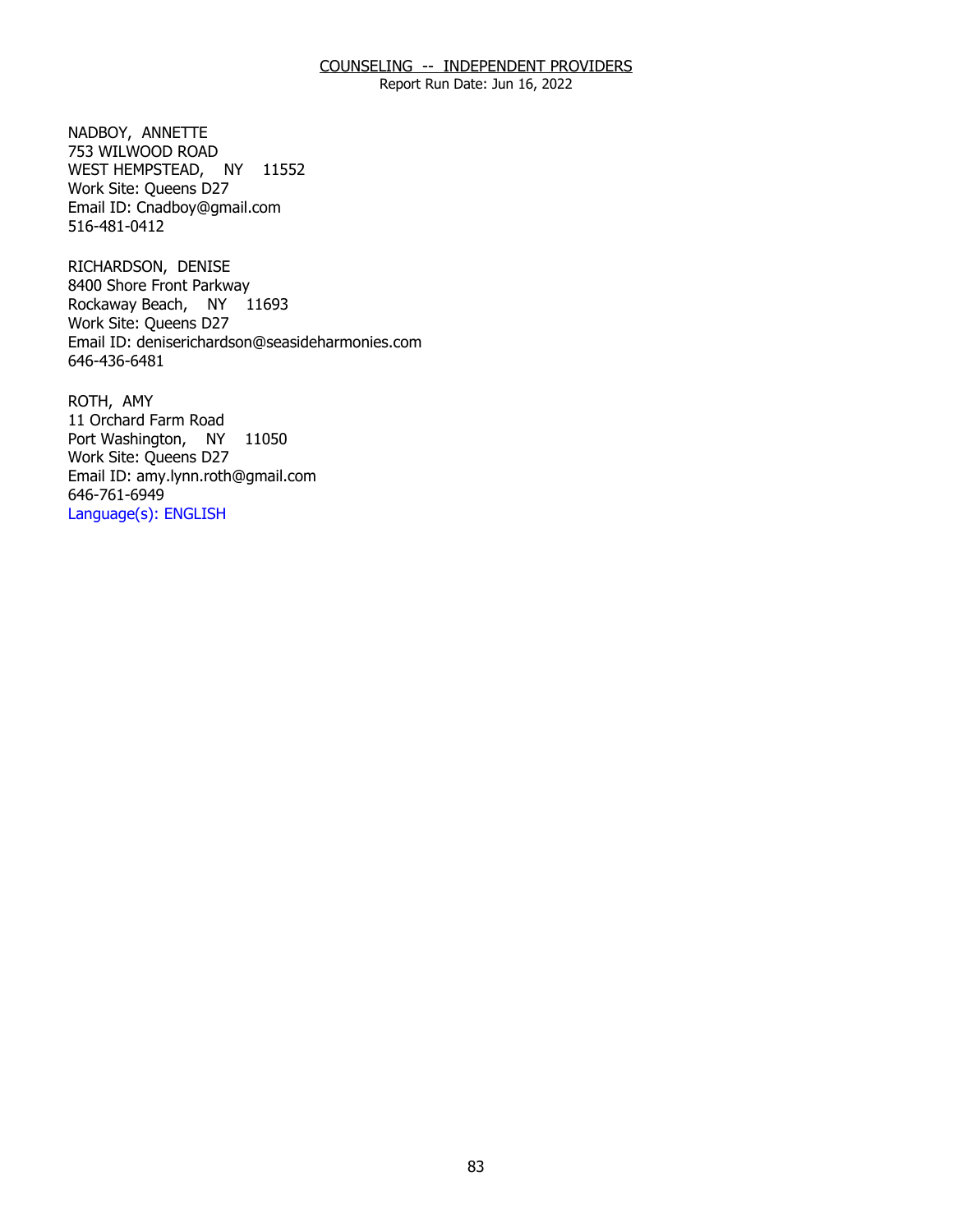Report Run Date: Jun 16, 2022

BARRIOS, ANGELICA Sunnyside, NY 11104  $50-65$  42nd street Work Site: Queens D28 Email ID: [ABarrios624@gmail.com](mailto:ABarrios624@gmail.com) 917-239-6535

ROTH, AMY Port Washington, NY 11050 11 Orchard Farm Road Work Site: Queens D28 Email ID: [amy.lynn.roth@gmail.com](mailto:amy.lynn.roth@gmail.com) 646-761-6949 Language(s): ENGLISH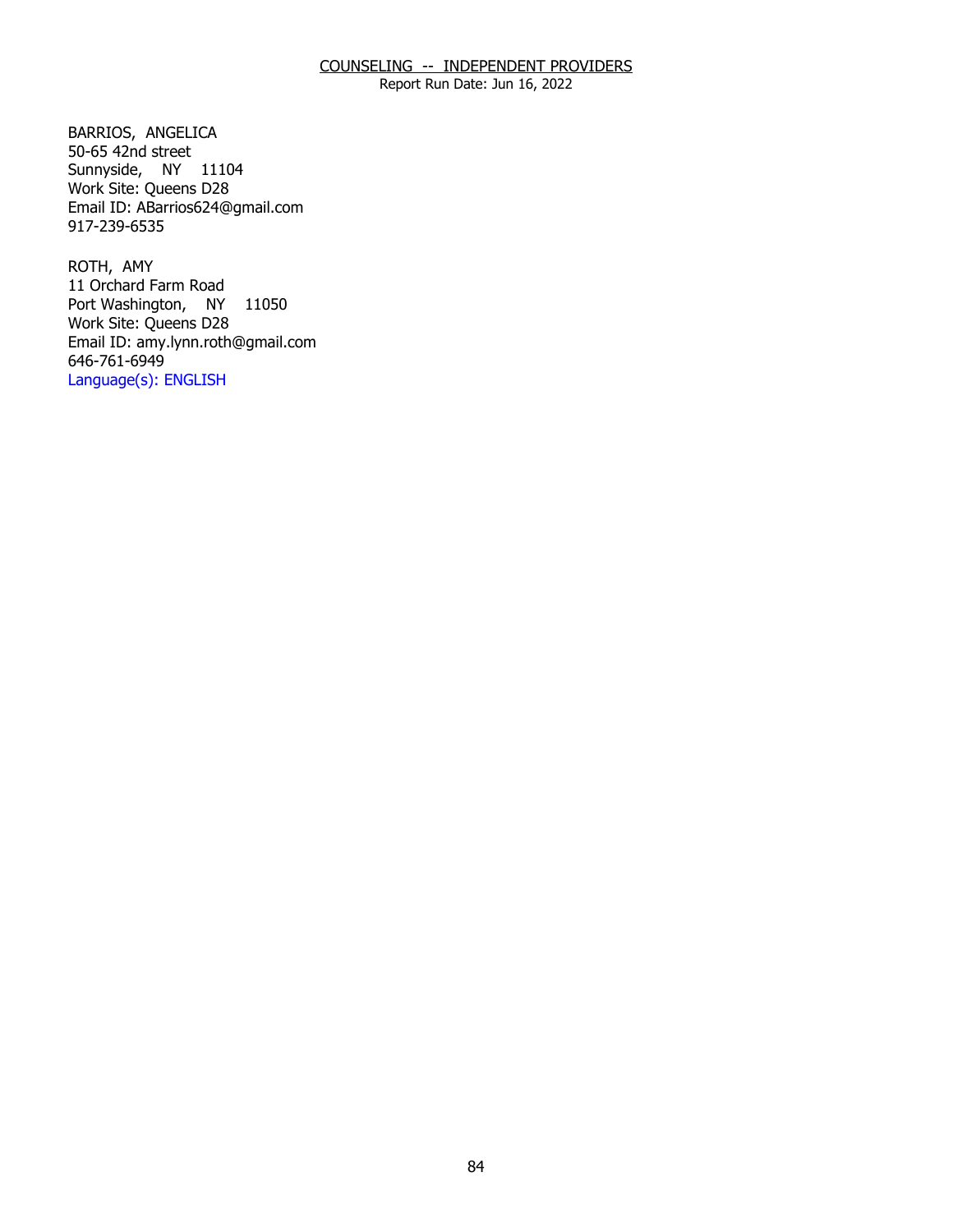Report Run Date: Jun 16, 2022

BRECHER, FAIGA BROOKLYN, NY 11210 109 East 24th Street Work Site: Queens D29 Email ID: [frbresh@aol.com](mailto:frbresh@aol.com)  718-473-5817

ROTH, AMY Port Washington, NY 11050 11 Orchard Farm Road Work Site: Queens D29 Email ID: [amy.lynn.roth@gmail.com](mailto:amy.lynn.roth@gmail.com) 646-761-6949 Language(s): ENGLISH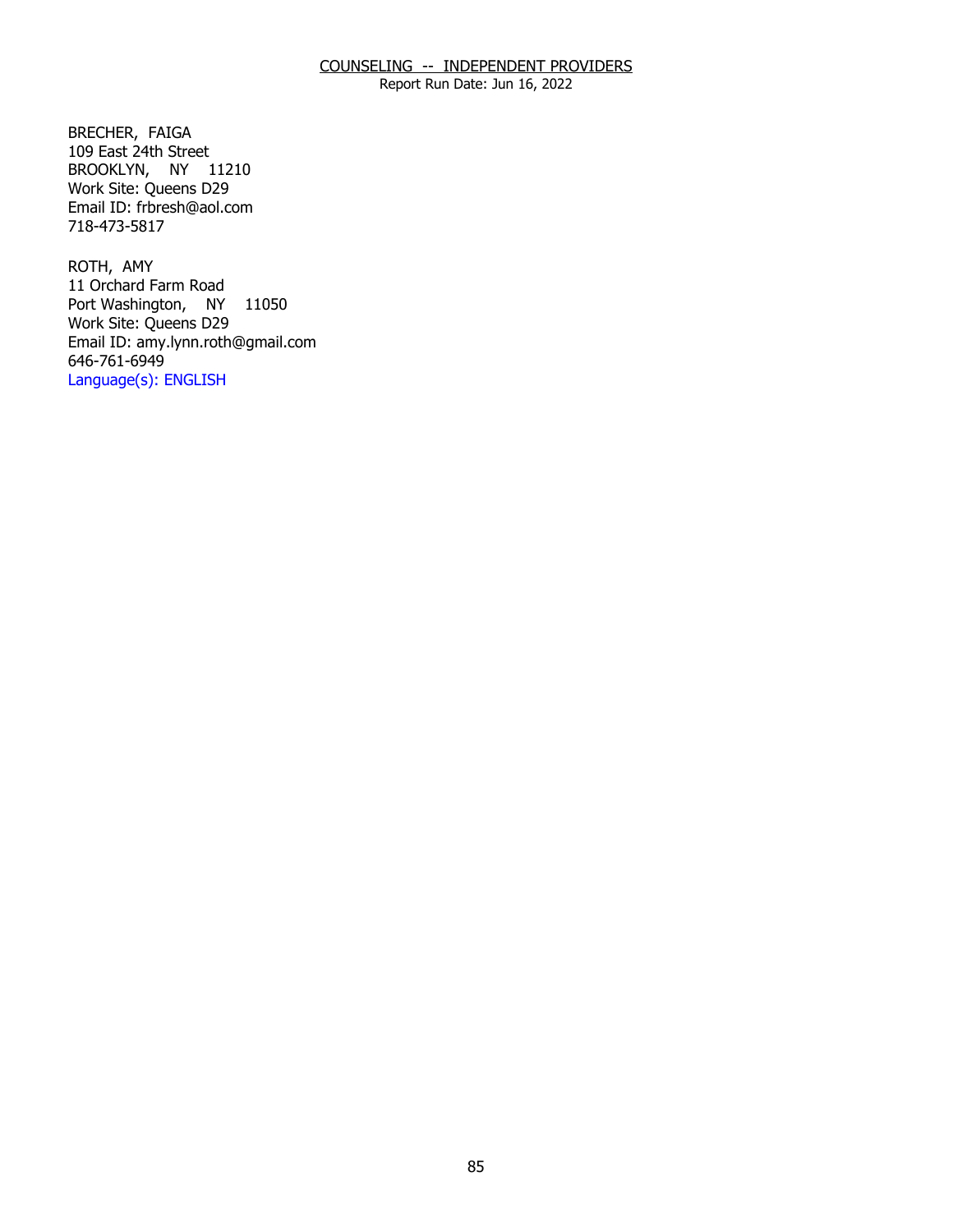Report Run Date: Jun 16, 2022

BARRIOS, ANGELICA<br>50-65 42nd street Sunnyside, NY 11104 Work Site: Queens D30 Email ID: [ABarrios624@gmail.com](mailto:ABarrios624@gmail.com) 917-239-6535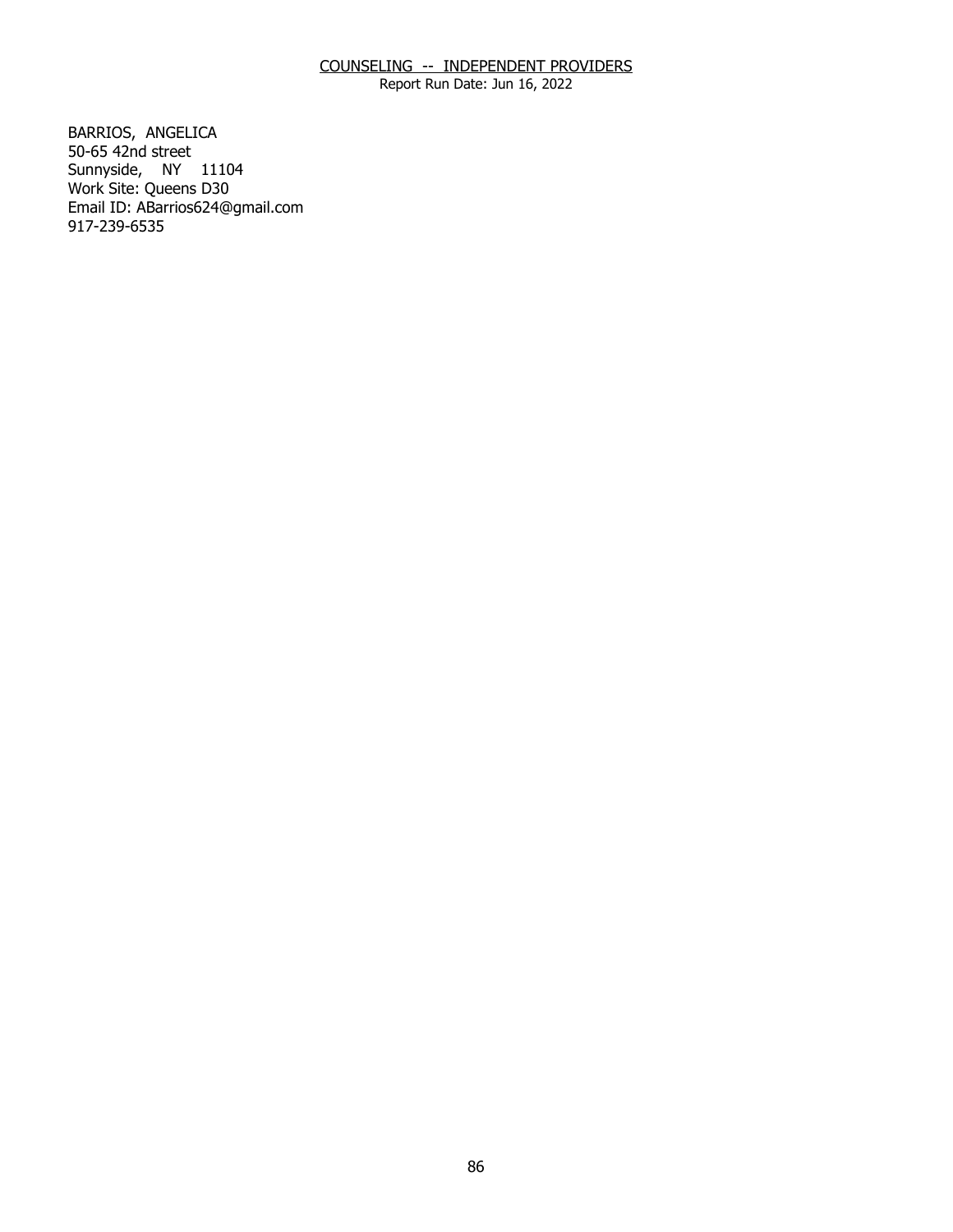Report Run Date: Jun 16, 2022

AMEEN-RICE, ANJAIL<br>199 Charles Ave Staten Island, NY 10302 Work Site: Staten Island All Districts Email ID: [anjail@faithandhopetherapy.com](mailto:anjail@faithandhopetherapy.com) 917-330-6481

AUM, SANGWEON Staten Island, NY 10314 123 Mcveigh Ave Work Site: Staten Island All Districts Email ID: [aumbehavioranalysis@yahoo.com](mailto:aumbehavioranalysis@yahoo.com)  718-477-0945

AVITABILE, NOEL Staten Island, NY 10301 18 Glenwood Avenue Work Site: Staten Island All Districts Email ID: [noelavitabile@gmail.com](mailto:noelavitabile@gmail.com) 718-309-1773

BOJKOVA, ELIANA<br>57 Evelyn Place Staten Island, NY 10305 Work Site: Staten Island All Districts Email ID: [ebojkova@yahoo.com](mailto:ebojkova@yahoo.com)  617-435-5667

**BORIK, LINDSEY**  Staten Island, NY 10314 161 Kingsley Ave Work Site: Staten Island All Districts Email ID: [lindsey.borik@gmail.com](mailto:lindsey.borik@gmail.com)  917-716-8352

BRIDGES, CATHERINE STATEN ISLAND, NY 10301 135 CARROLL PLACE Work Site: Staten Island All Districts Email ID: [catherinebridges88@gmail.com](mailto:catherinebridges88@gmail.com) 917-859-1960

BRIODY, MARIE<br>65 Columbus Ave Staten Island, NY 10304 Work Site: Staten Island All Districts Email ID: [m.briody@hca-si.com](mailto:m.briody@hca-si.com) 718-448-3210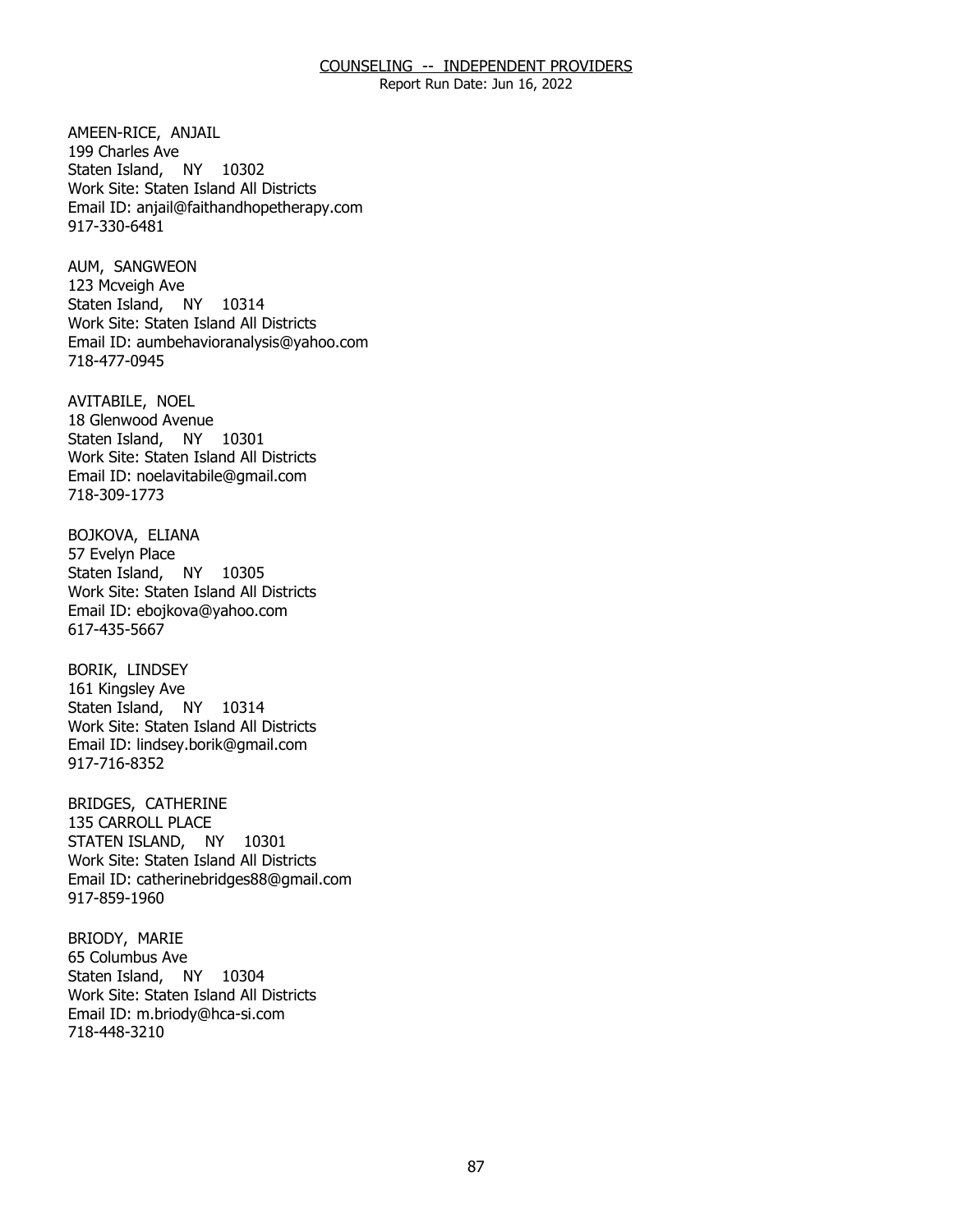Report Run Date: Jun 16, 2022

**BROWN, PHYLLIS**  STATEN ISLAND, NY 10314 724 JEWETT AVENUE Work Site: Staten Island All Districts Email ID: [phyled87@gmail.com](mailto:phyled87@gmail.com) 917-750-7522

CAMPBELL, VIVIAN<br>489 Lisk Avenue Staten Island, NY 10303 Work Site: Staten Island All Districts Email ID: [VFC8@AOL.COM](mailto:VFC8@AOL.COM)  718-370-2002

CRIVERA, ROSE STATEN ISLAND, NY 10312 518 RENSSELAER AVE Work Site: Staten Island All Districts Email ID: [CSW10@AOL.COM](mailto:CSW10@AOL.COM) 646-220-3090

D'AMATO, JEANETTE<br>63 GREGG PLACE STATEN ISLAND, NY 10301 Work Site: Staten Island All Districts Email ID: [jdbaldassano@aol.com](mailto:jdbaldassano@aol.com)  718-981-5817

DURKIN, CHRISTA STATEN ISLAND, NY 10306 148 Jacques Avenue Work Site: Staten Island All Districts Email ID: [durkinlcsw@aol.com](mailto:durkinlcsw@aol.com)  347-538-2977

 EDELSTEIN JACOBSON, ESTHER 6 Vassar St Staten Island, NY 10314 Work Site: Staten Island All Districts Email ID: [esejacobson@gmail.com](mailto:esejacobson@gmail.com) 718-640-3250

FAZAL, RAFFAT F<br>482 Barlow Ave Staten Island, NY 10308 Work Site: Staten Island All Districts Email ID: [raffatfazal@gmail.com](mailto:raffatfazal@gmail.com) 917-584-6507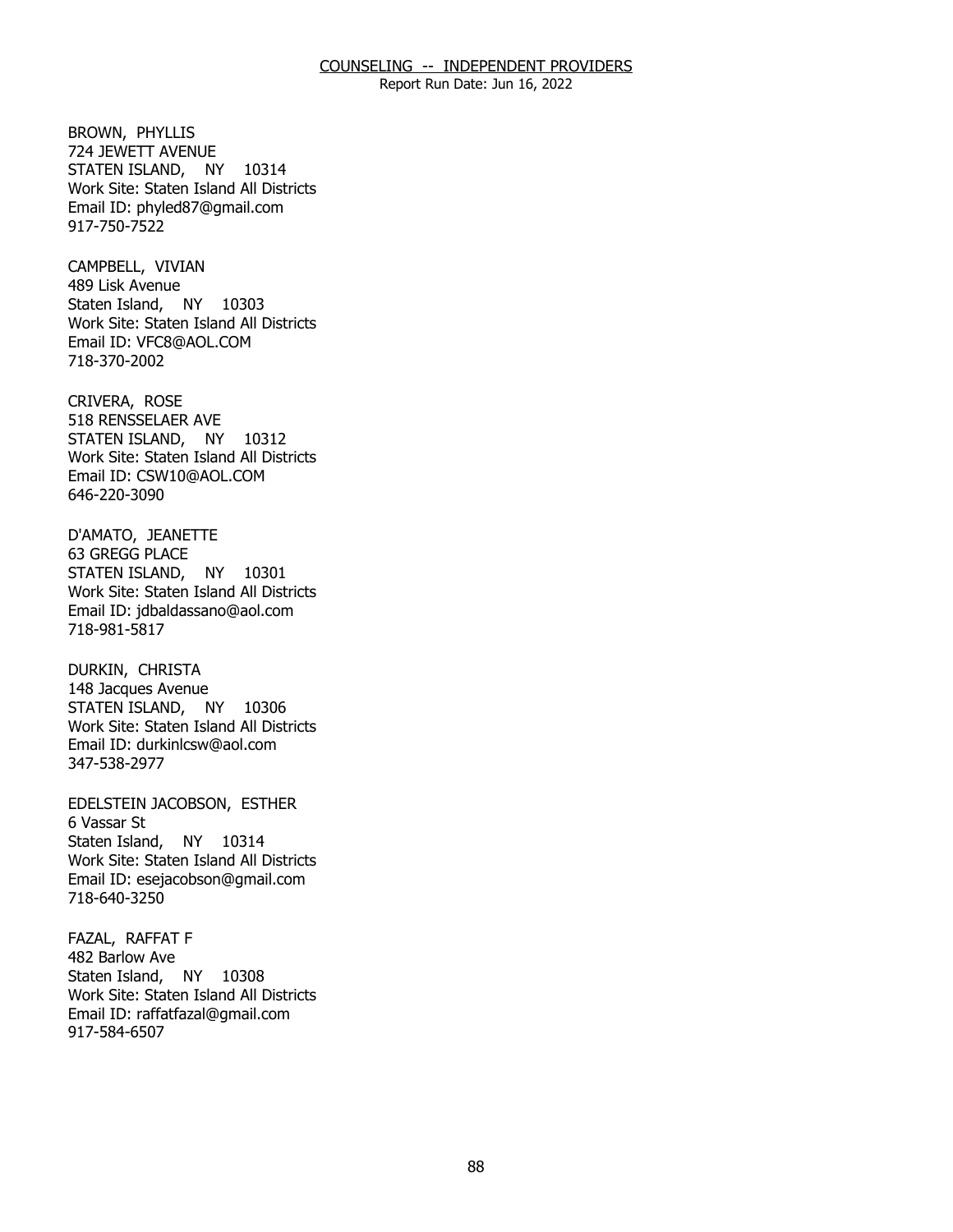Report Run Date: Jun 16, 2022

GUINTA, JENNIFER Dunedin, FL 34698 1410 Duncan Loop South Work Site: Staten Island All Districts Email ID: [jennifer.guinta@gmail.com](mailto:jennifer.guinta@gmail.com) 347-466-2595 Language(s): ENGLISH

HORN, LAUREN Brooklyn, NY 11231 93 Rapelye Street Apt 4H Work Site: Staten Island All Districts Email ID: [laurenjhorn@yahoo.com](mailto:laurenjhorn@yahoo.com)  646-552-4861

LERMAN, DAVID<br>64 Boone St. NY, NY 10314 Work Site: Staten Island All Districts Email ID: [lerman11@gmail.com](mailto:lerman11@gmail.com) 917-783-5378

MAGNO, FRANCES<br>514 Lisk Avenue staten Island, NY 10303 Work Site: Staten Island All Districts Email ID: [fmagno@aol.com](mailto:fmagno@aol.com)  917-838-6416 Language(s): ENGLISH

MAJOR, MIRIAM<br>932 Revere Dr. Hillside, NJ 07205 Work Site: Staten Island All Districts Email ID: [miriam@childrenatplayeic.org](mailto:miriam@childrenatplayeic.org) 646-957-1778

MCCARTHY-HAYES, MAGAN<br>643 lamoka avenue staten island, NY 10312 Work Site: Staten Island All Districts Email ID: [mmccarthy2913@gmail.com](mailto:mmccarthy2913@gmail.com)  718-554-4743

MIRABELLO, JESSICA STATEN ISALND, NY 10309 776 Rathbun Avenue Work Site: Staten Island All Districts Email ID: [jessicalorin13@gmail.com](mailto:jessicalorin13@gmail.com) 718-614-4943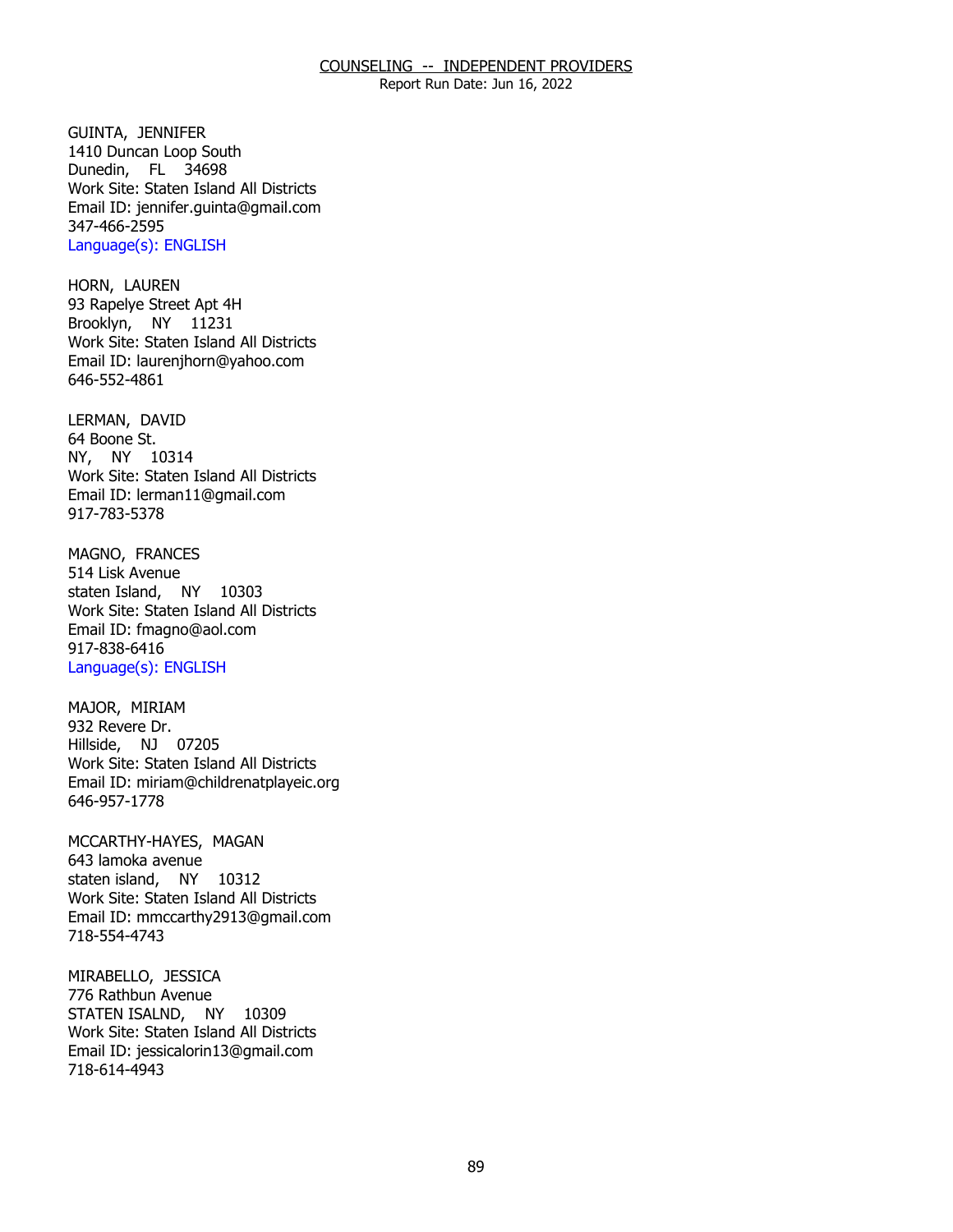Report Run Date: Jun 16, 2022

PALMER, VIKKI Staten Island, NY 10303 2702 Richmond Terrace Work Site: Staten Island All Districts Email ID: [vypc11596@aol.com](mailto:vypc11596@aol.com)  718-882-4693

ROCA, CATHERINE<br>63 Hunter Ave Staten Island, NY 10306 Work Site: Staten Island All Districts Email ID: [roca.cathy@gmail.com](mailto:roca.cathy@gmail.com)  718-614-1989

SIMONETTI, ELLEN<br>202 Leonard AVE. STATEN ISLAND, NY 10314 Work Site: Staten Island All Districts Email ID: [Simonetti.ellen@gmail.com](mailto:Simonetti.ellen@gmail.com) 718-524-6397

SZOYCHEN, JACQUELINE<br>50A Bradley Ct Staten Island, NY 10314 Work Site: Staten Island All Districts Email ID: [jszoychen@gmail.com](mailto:jszoychen@gmail.com) 347-884-0509

TRACHTENBERG, LISA<br>1419 East 26 Street Brooklyn, NY 11210 Work Site: Staten Island All Districts Email ID: [counselortrak2@yahoo.com](mailto:counselortrak2@yahoo.com) 718-887-5203

WILLIAMS, DELPHIA<br>226C Granite Ave. Staten Island, NY 10303 Work Site: Staten Island All Districts Email ID: [harrisdyw@aol.com](mailto:harrisdyw@aol.com) 646-431-6201

YEE, LOUISE<br>P.O. Box 24622 Brooklyn, NY 11202 Work Site: Staten Island All Districts Email ID: [PEACEFULSPARROWS@AOL.COM](mailto:PEACEFULSPARROWS@AOL.COM)  718-757-8519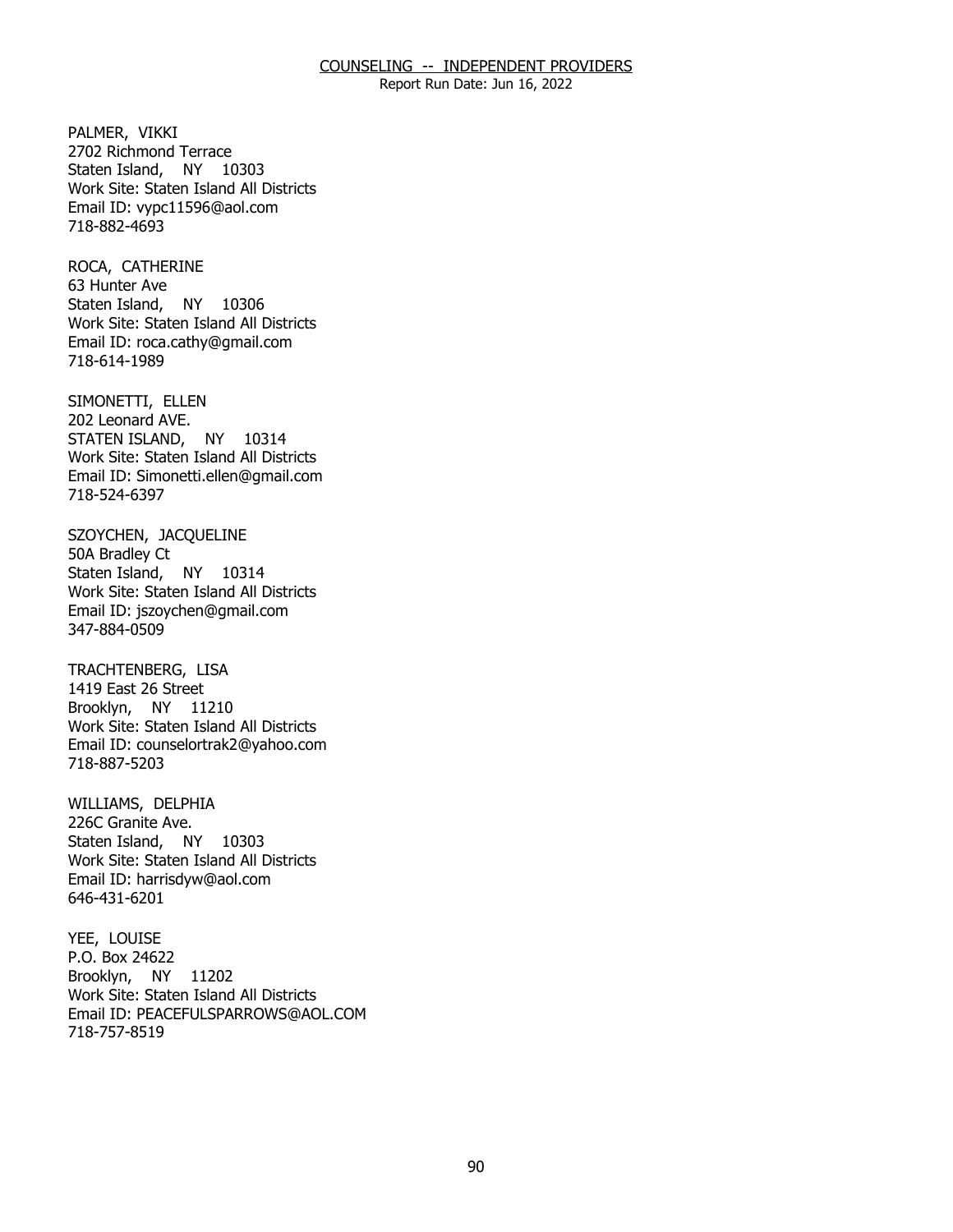Report Run Date: Jun 16, 2022

YOO, JIYEON New York, NY 10017 248 East 49th Street Work Site: Staten Island All Districts Email ID: [jhelenyoo@gmail.com](mailto:jhelenyoo@gmail.com)  646-780-9227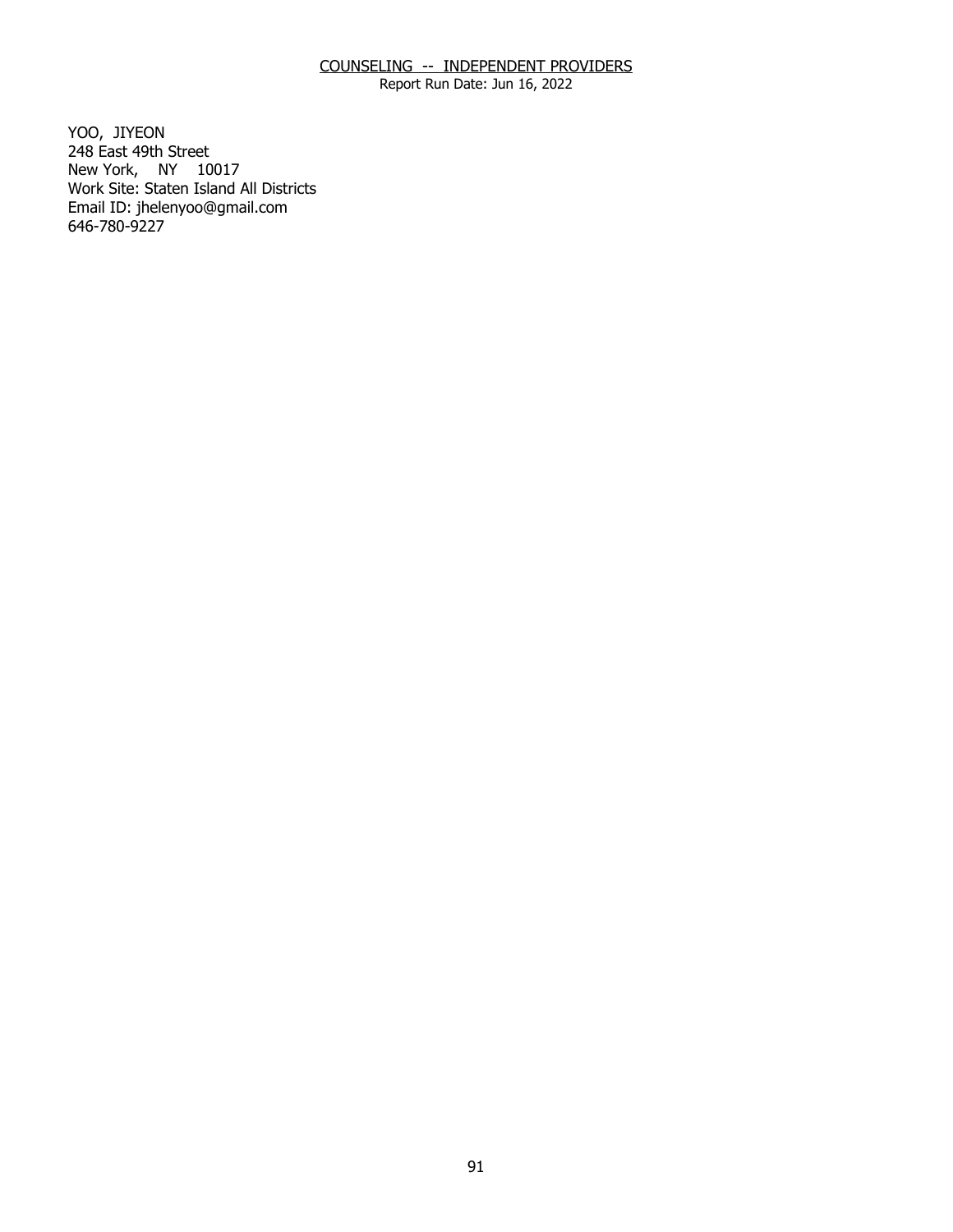Report Run Date: Jun 16, 2022

SALVEO HEALTHCARE SOLUTIONS, INC 1890 PALMER AVENUE, SUITE 302 SALVEO HEALTHCARE SOLUTIONS, INC<br>1890 PALMER AVENUE, SUITE 302<br>LARCHMONT, NY 10538 Agency Email: [christiane@salveony.com](mailto:christiane@salveony.com) 914 222-9070 Work Site: All Boroughs CO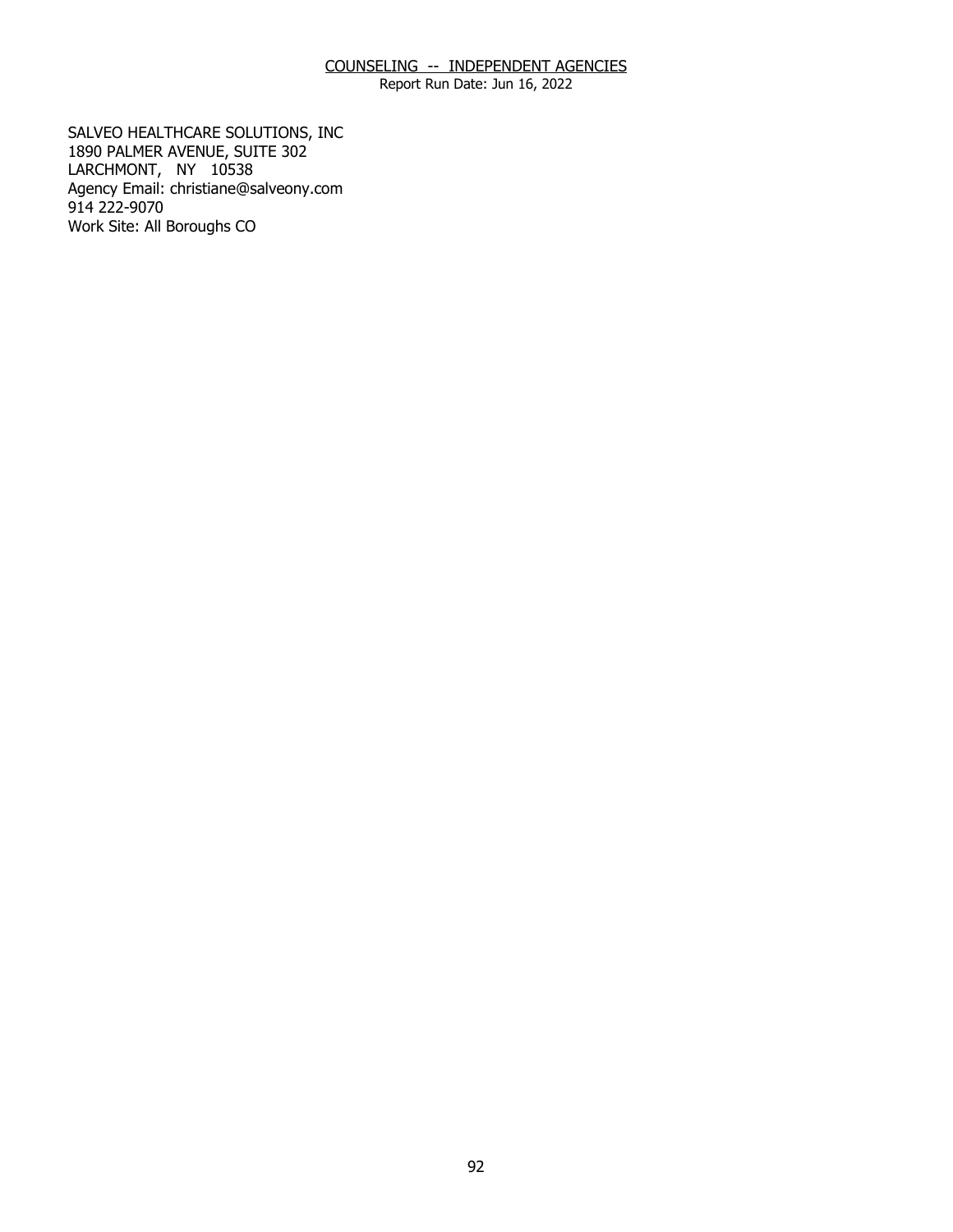Report Run Date: Jun 16, 2022

ARTISTIC QUALITY THERAPY ASSOCIA<br>227 W 29TH ST #4F<br>NEW YORK, NY 10001 227 W 29TH ST #4F NEW YORK, NY 10001 Agency Email: [aqtapllc@gmail.com](mailto:aqtapllc@gmail.com)  917 544-0897 Work Site: Bronx CO

COMMUNITY REVITALIZATION PARTNER JAMAICA, NY 11433 COMMUNITY REVITALIZATION PARTNER<br>107-04 GUY R BREWER BLVD., SUITE 7C<br>JAMAICA, NY 11433 Agency Email: [operations@crpartnership.org](mailto:operations@crpartnership.org) 718 490-0761 Work Site: Bronx CO

INFINITE SERVICES, INC.<br>49 MONTROSE AVE.<br>BROOKLYN, NY 11206 49 MONTROSE AVE. BROOKLYN, NY 11206 Agency Email: [joel@infiniteservices.org](mailto:joel@infiniteservices.org)  718 473-3808 Work Site: Bronx CO

LENOX CARE PHYSICAL THERAPY SERV<br>131 W 135TH STREET<br>NEW YORK, NY 10030 131 W 135TH STREET NEW YORK, NY 10030 Agency Email: [vcornier@lenoxrehab.com](mailto:vcornier@lenoxrehab.com)  212 281-8674 Work Site: Bronx CO

**LEVCARE INC** 1365 54TH STREET LEVCARE INC<br>1365 54TH STREET<br>BROOKLYN, NY 11219 Agency Email: [sheldon@levcare.com](mailto:sheldon@levcare.com) 347 318-3477 Work Site: Bronx CO

MIRACLE CARE INC 13 EMPIRE LANE MIRACLE CARE INC<br>13 EMPIRE LANE<br>LAKEWOOD, NJ 08701 Agency Email: [shifra@miraclecaretherapy.com](mailto:shifra@miraclecaretherapy.com) 732 239-2225 Work Site: Bronx CO

MULTILINGUAL PSYCHOTHERAPY CENTE<br>4768 BROADWAY, STE 927<br>NEW YORK, NY 10034 4768 BROADWAY, STE 927 NEW YORK, NY 10034 Agency Email: [jpetrovmpc@gmail.com](mailto:jpetrovmpc@gmail.com) 561 389-5898 Work Site: Bronx CO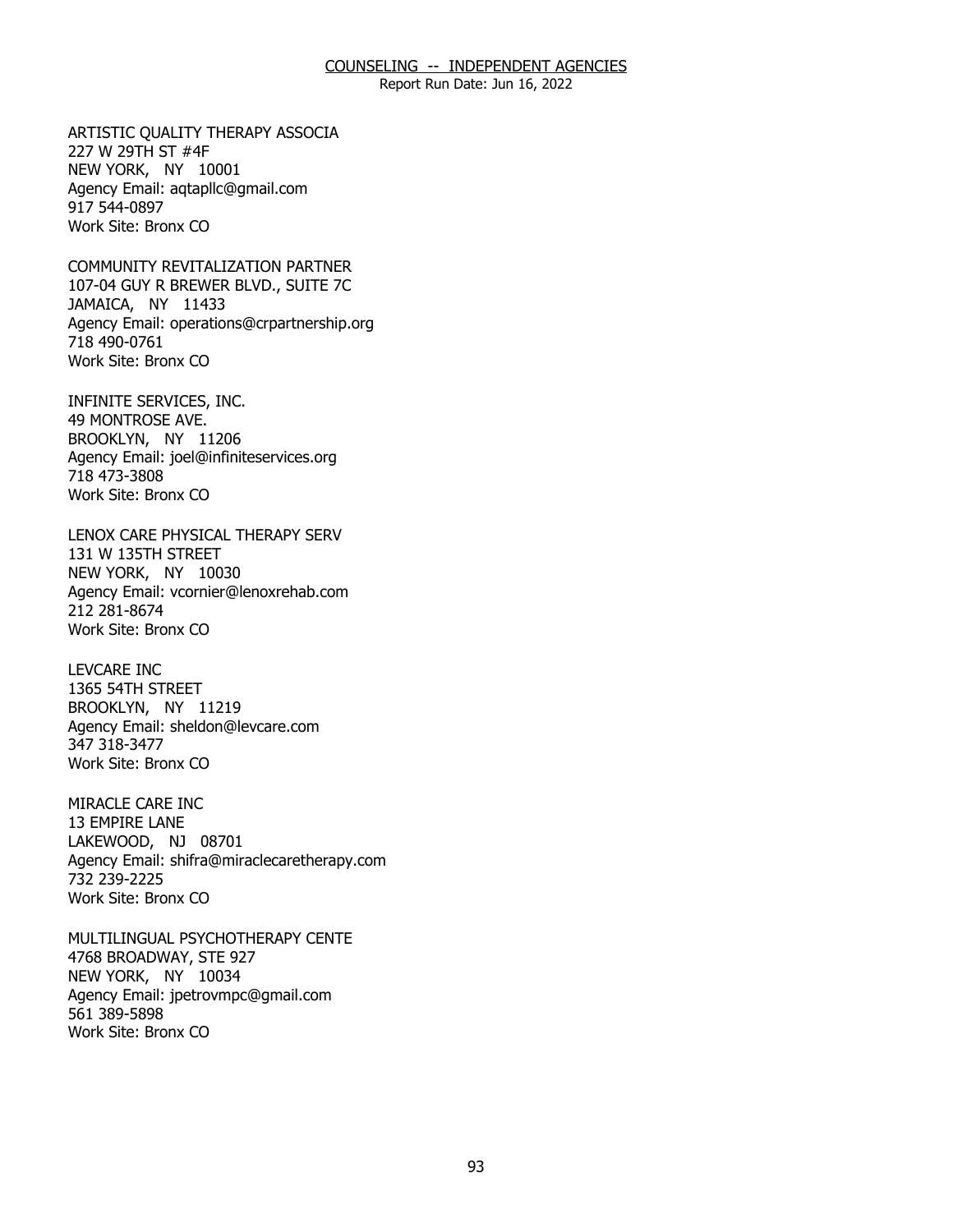Report Run Date: Jun 16, 2022

NEW YORK THERAPY PLACEMENT SERVI<br>500 BI-COUNTY, SUITE 450<br>FARMINGDALE, NY 11735 500 BI-COUNTY, SUITE 450 FARMINGDALE, NY 11735 Agency Email: [katherine.mollberg@nytps.com](mailto:katherine.mollberg@nytps.com) 718 264-1640 Work Site: Bronx CO

OUR CHILDREN FIRST INC. BRONX, NY 10461 OUR CHILDREN FIRST INC.<br>3036 A. E. TREMON AVENUE<br>BRONX, NY 10461 Agency Email: [lmora@ocfnyc.com](mailto:lmora@ocfnyc.com) 718 823-3190 Work Site: Bronx CO

PEACE FILLED MENTAL HEALTH COUNS<br>26 COURT STREET, SUITE 1210<br>BROOKLYN, NY 11242 26 COURT STREET, SUITE 1210 BROOKLYN, NY 11242 Agency Email: [keisha@peacefilledcs.com](mailto:keisha@peacefilledcs.com)  718 869-1054 Work Site: Bronx CO

SALVEO HEALTHCARE SOLUTIONS, INC<br>1890 PALMER AVENUE, SUITE 302<br>LARCHMONT, NY 10538 1890 PALMER AVENUE, SUITE 302 LARCHMONT, NY 10538 Agency Email: [christiane@salveony.com](mailto:christiane@salveony.com) 914 222-9070 Work Site: Bronx CO

SPECIAL EDUCATION ASSOC. 440 AVENUE P SPECIAL EDUCATION ASSOC.<br>440 AVENUE P<br>BROOKLYN, NY 11223 Agency Email: [Gail@seanyc.org](mailto:Gail@seanyc.org)  718 376-5510 Work Site: Bronx CO

THE LLEWELLYN J FORBES URBAN<br>PO BOX 601<br>BRONX, NY 10465 PO BOX 601 BRONX, NY 10465 Agency Email: [ljf@urbanyouthinitiative.org](mailto:ljf@urbanyouthinitiative.org)  6463024426 Work Site: Bronx CO

TRACK STAR TUTORING INC 257-11 147TH DR TRACK STAR TUTORING INC<br>257-11 147TH DR<br>ROSEDALE, NY 11422 Agency Email: [info@trackstartutoring.com](mailto:info@trackstartutoring.com)  347 592-7827 Work Site: Bronx CO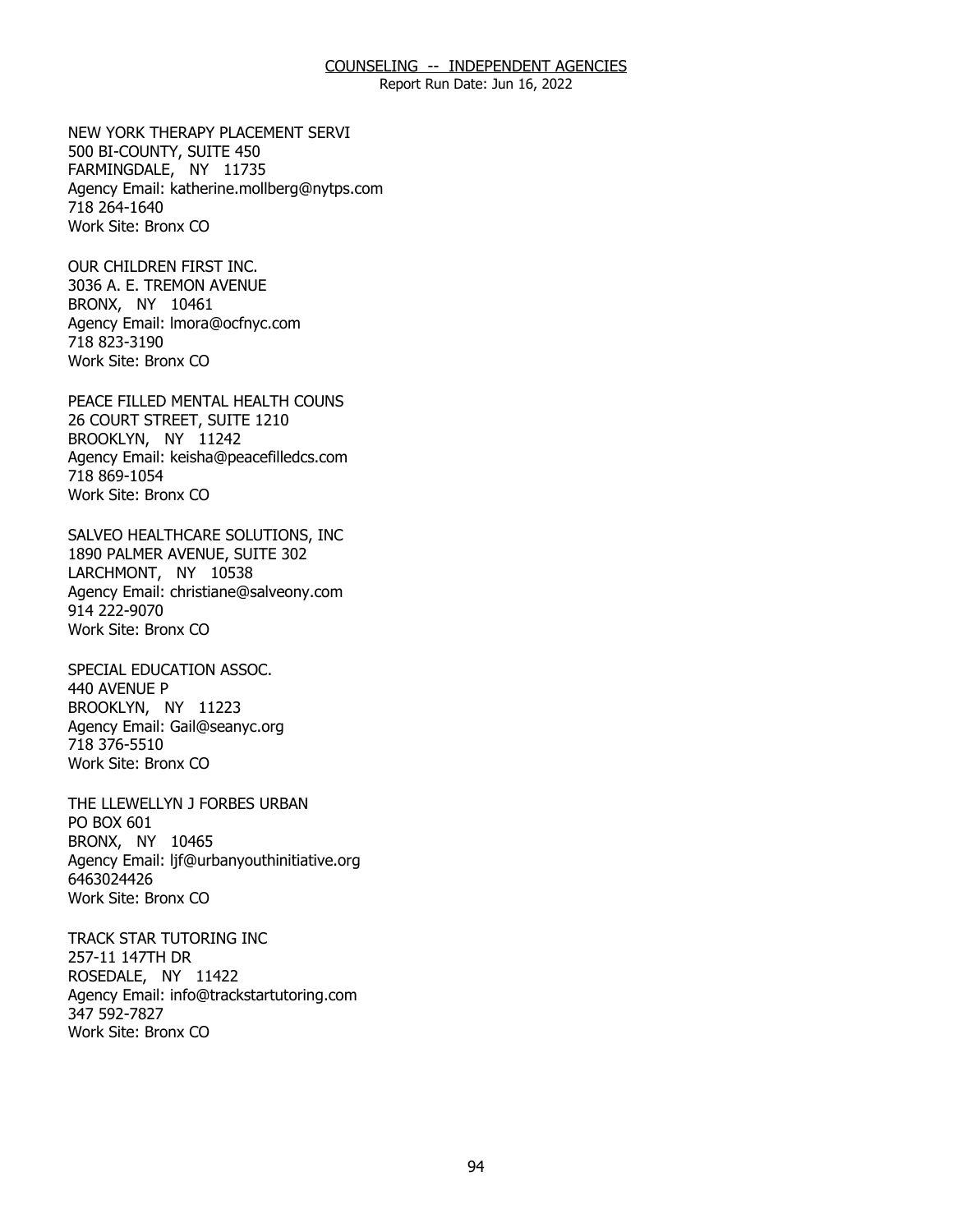Report Run Date: Jun 16, 2022

**TURNER SERVICES** 82 PLEASANT RD TURNER SERVICES<br>82 PLEASANT RD<br>LAKE PEEKSKILL, NY 10537 Agency Email: [telatutors@yahoo.com](mailto:telatutors@yahoo.com) 8456677479 Work Site: Bronx CO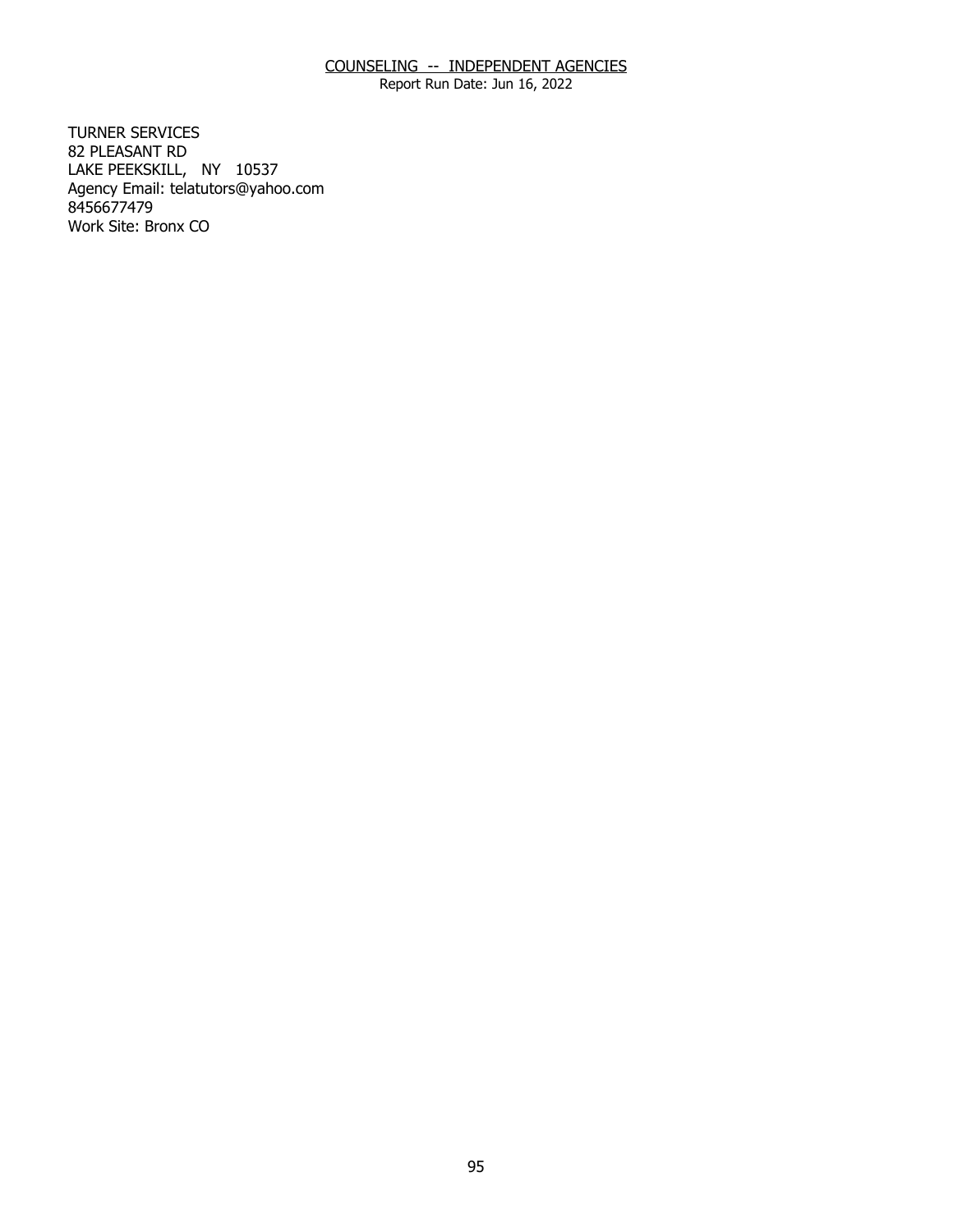Report Run Date: Jun 16, 2022

ARTISTIC QUALITY THERAPY ASSOCIA<br>227 W 29TH ST #4F<br>NEW YORK, NY 10001 227 W 29TH ST #4F NEW YORK, NY 10001 Agency Email: [aqtapllc@gmail.com](mailto:aqtapllc@gmail.com)  917 544-0897 Work Site: Brooklyn CO

**BIG N LITTLE CORP** 1253 E 8TH ST BIG N LITTLE CORP<br>1253 E 8TH ST<br>BROOKLYN, NY 11230 Agency Email: [bignlittle123@gmail.com](mailto:bignlittle123@gmail.com)  732 759-0715 Work Site: Brooklyn CO

COMMUNITY REVITALIZATION PARTNER JAMAICA, NY 11433 COMMUNITY REVITALIZATION PARTNER<br>107-04 GUY R BREWER BLVD., SUITE 7C<br>JAMAICA, NY 11433 Agency Email: [operations@crpartnership.org](mailto:operations@crpartnership.org) 718 490-0761 Work Site: Brooklyn CO

DANAS OCCUPATIONAL THERAPY SERVI<br>444 MIDDLE NECK RD APT 2H<br>GREAT NECK, NY 11023 444 MIDDLE NECK RD APT 2H GREAT NECK, NY 11023 Agency Email: [danasotservices@gmail.com](mailto:danasotservices@gmail.com) 917 747-0807 Work Site: Brooklyn CO

**ENCORE SUPPORT SERVICES** 1338 44TH STREET ENCORE SUPPORT SERVICES<br>1338 44TH STREET<br>BROOKLYN, NY 11219 Agency Email: [info@encoresupport.org](mailto:info@encoresupport.org)  718 304-9977 Work Site: Brooklyn CO

FEIGI TAUB HALBERSTAM AUDIOLOGY BROOKLYN, NY 11230 FEIGI TAUB HALBERSTAM AUDIOLOGY<br>1651 CONEY ISLAND AVENUE, 3RD FL<br>BROOKLYN, NY 11230 Agency Email: [Mselig@omnirehab.com](mailto:Mselig@omnirehab.com) 646 265-9204 Work Site: Brooklyn CO

INFINITE SERVICES, INC. 49 MONTROSE AVE. INFINITE SERVICES, INC.<br>49 MONTROSE AVE.<br>BROOKLYN, NY 11206 Agency Email: [joel@infiniteservices.org](mailto:joel@infiniteservices.org)  718 473-3808 Work Site: Brooklyn CO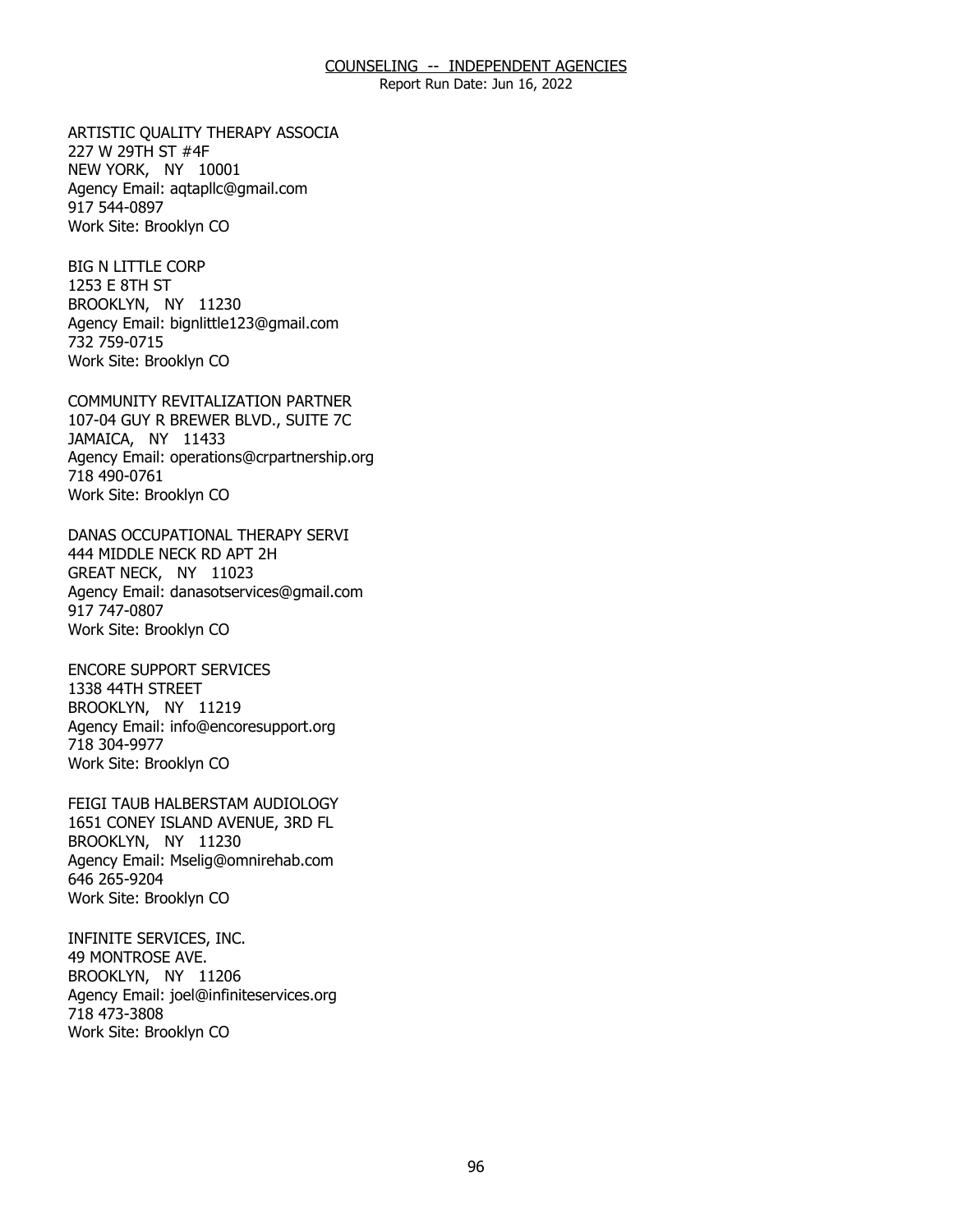Report Run Date: Jun 16, 2022

LENOX CARE PHYSICAL THERAPY SERV<br>131 W 135TH STREET<br>NEW YORK, NY 10030 131 W 135TH STREET NEW YORK, NY 10030 Agency Email: [vcornier@lenoxrehab.com](mailto:vcornier@lenoxrehab.com)  212 281-8674 Work Site: Brooklyn CO

**LEVCARE INC** 1365 54TH STREET LEVCARE INC<br>1365 54TH STREET<br>BROOKLYN, NY 11219 Agency Email: [sheldon@levcare.com](mailto:sheldon@levcare.com) 347 318-3477 Work Site: Brooklyn CO

MID ISLAND THERAPY ASSOCIATES LL<br>255 EXECUTIVE DRIVE, #LL 105<br>PLAINVIEW, NY 11803 255 EXECUTIVE DRIVE, #LL 105 PLAINVIEW, NY 11803 Agency Email: [Jesse.Rose@aakcares.com](mailto:Jesse.Rose@aakcares.com)  516 576-2040 Work Site: Brooklyn CO

MIRACLE CARE INC 13 EMPIRE LANE MIRACLE CARE INC<br>13 EMPIRE LANE<br>LAKEWOOD, NJ 08701 Agency Email: [shifra@miraclecaretherapy.com](mailto:shifra@miraclecaretherapy.com) 732 239-2225 Work Site: Brooklyn CO

MULTILINGUAL PSYCHOTHERAPY CENTE<br>4768 BROADWAY, STE 927<br>NEW YORK, NY 10034 4768 BROADWAY, STE 927 NEW YORK, NY 10034 Agency Email: [jpetrovmpc@gmail.com](mailto:jpetrovmpc@gmail.com) 561 389-5898 Work Site: Brooklyn CO

NEW YORK THERAPY PLACEMENT SERVI<br>500 BI-COUNTY, SUITE 450<br>FARMINGDALE, NY 11735 500 BI-COUNTY, SUITE 450 FARMINGDALE, NY 11735 Agency Email: [katherine.mollberg@nytps.com](mailto:katherine.mollberg@nytps.com) 718 264-1640 Work Site: Brooklyn CO

**NICOLE MORRISON** BROOKLYN, NY 11205 NICOLE MORRISON<br>210 CLINTON AVENUE APT #4C<br>BROOKLYN, NY 11205 Agency Email: [nmorrison3@yahoo.com](mailto:nmorrison3@yahoo.com) 917 586-4181 Work Site: Brooklyn CO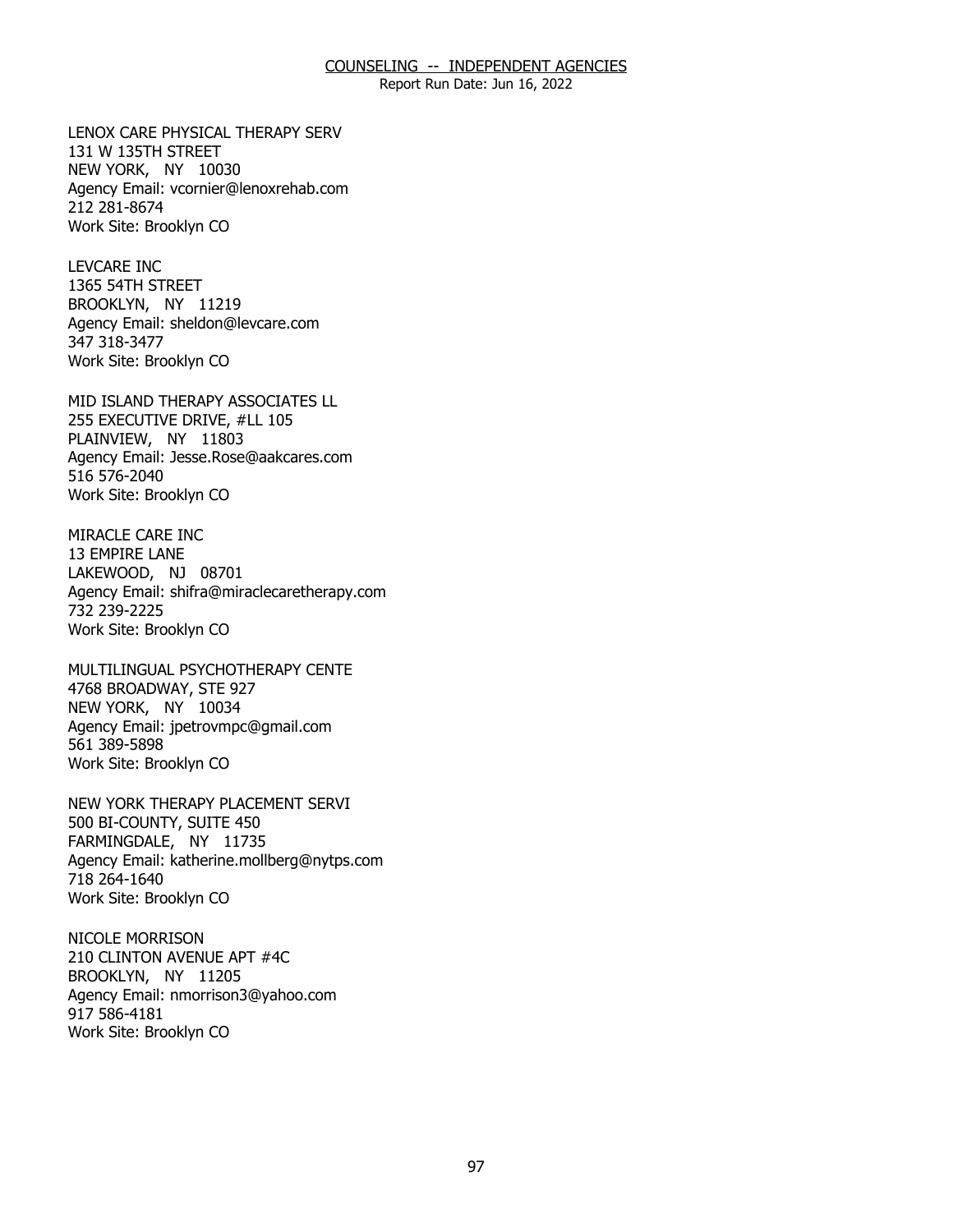Report Run Date: Jun 16, 2022

OUR CHILDREN FIRST INC. BRONX, NY 10461 OUR CHILDREN FIRST INC.<br>3036 A. E. TREMON AVENUE<br>BRONX, NY 10461 Agency Email: [lmora@ocfnyc.com](mailto:lmora@ocfnyc.com) 718 823-3190 Work Site: Brooklyn CO

PEACE FILLED MENTAL HEALTH COUNS<br>26 COURT STREET, SUITE 1210<br>BROOKLYN, NY 11242 26 COURT STREET, SUITE 1210 BROOKLYN, NY 11242 Agency Email: [keisha@peacefilledcs.com](mailto:keisha@peacefilledcs.com)  718 869-1054 Work Site: Brooklyn CO

SALVEO HEALTHCARE SOLUTIONS, INC<br>1890 PALMER AVENUE, SUITE 302<br>LARCHMONT, NY 10538 1890 PALMER AVENUE, SUITE 302 LARCHMONT, NY 10538 Agency Email: [christiane@salveony.com](mailto:christiane@salveony.com) 914 222-9070 Work Site: Brooklyn CO

SPECIAL EDUCATION ASSOC. 440 AVENUE P SPECIAL EDUCATION ASSOC.<br>440 AVENUE P<br>BROOKLYN, NY 11223 Agency Email: [Gail@seanyc.org](mailto:Gail@seanyc.org)  718 376-5510 Work Site: Brooklyn CO

STRIVRIGHT, INC 3623 AVENUE L STRIVRIGHT, INC<br>3623 AVENUE L<br>BROOKLYN, NY 11210 Agency Email: [rlazar@strivright.org](mailto:rlazar@strivright.org) 718 677-4869 Work Site: Brooklyn CO

THE HARLEM FAMILY INSTITUTE<br>2 RIVERSIDE DRIVE, #5D<br>NEW YORK, NY 10023 2 RIVERSIDE DRIVE, #5D NEW YORK, NY 10023 Agency Email: [sandra.fell@hfi.nyc](mailto:sandra.fell@hfi.nyc) 646 479-2573 Work Site: Brooklyn CO

THE LLEWELLYN J FORBES URBAN<br>PO BOX 601<br>BRONX, NY 10465 PO BOX 601 BRONX, NY 10465 Agency Email: [ljf@urbanyouthinitiative.org](mailto:ljf@urbanyouthinitiative.org)  6463024426 Work Site: Brooklyn CO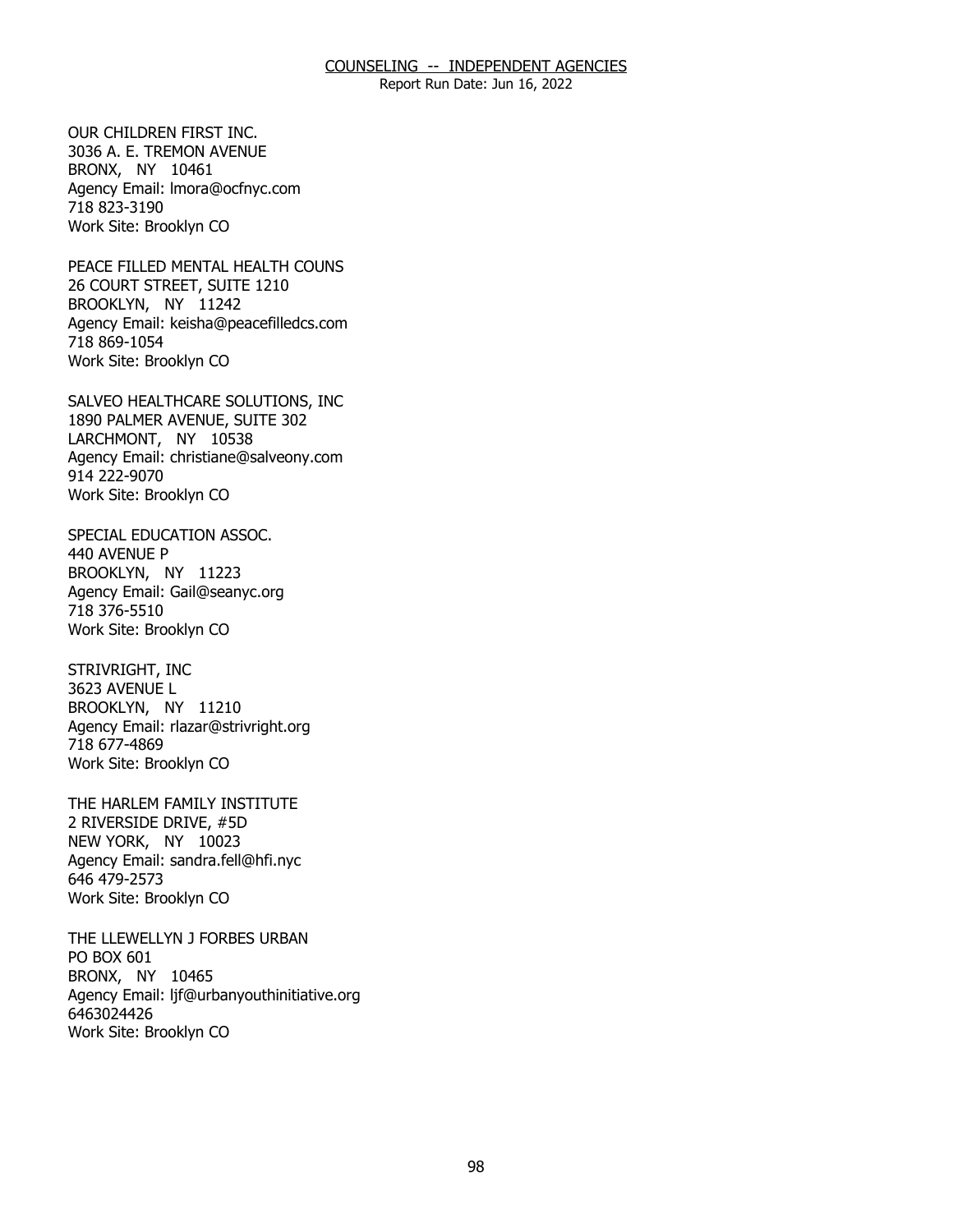Report Run Date: Jun 16, 2022

TRACK STAR TUTORING INC 257-11 147TH DR TRACK STAR TUTORING INC<br>257-11 147TH DR<br>ROSEDALE, NY 11422 Agency Email: [info@trackstartutoring.com](mailto:info@trackstartutoring.com)  347 592-7827 Work Site: Brooklyn CO

**TURNER SERVICES** 82 PLEASANT RD TURNER SERVICES<br>82 PLEASANT RD<br>LAKE PEEKSKILL, NY 10537 Agency Email: [telatutors@yahoo.com](mailto:telatutors@yahoo.com) 8456677479 Work Site: Brooklyn CO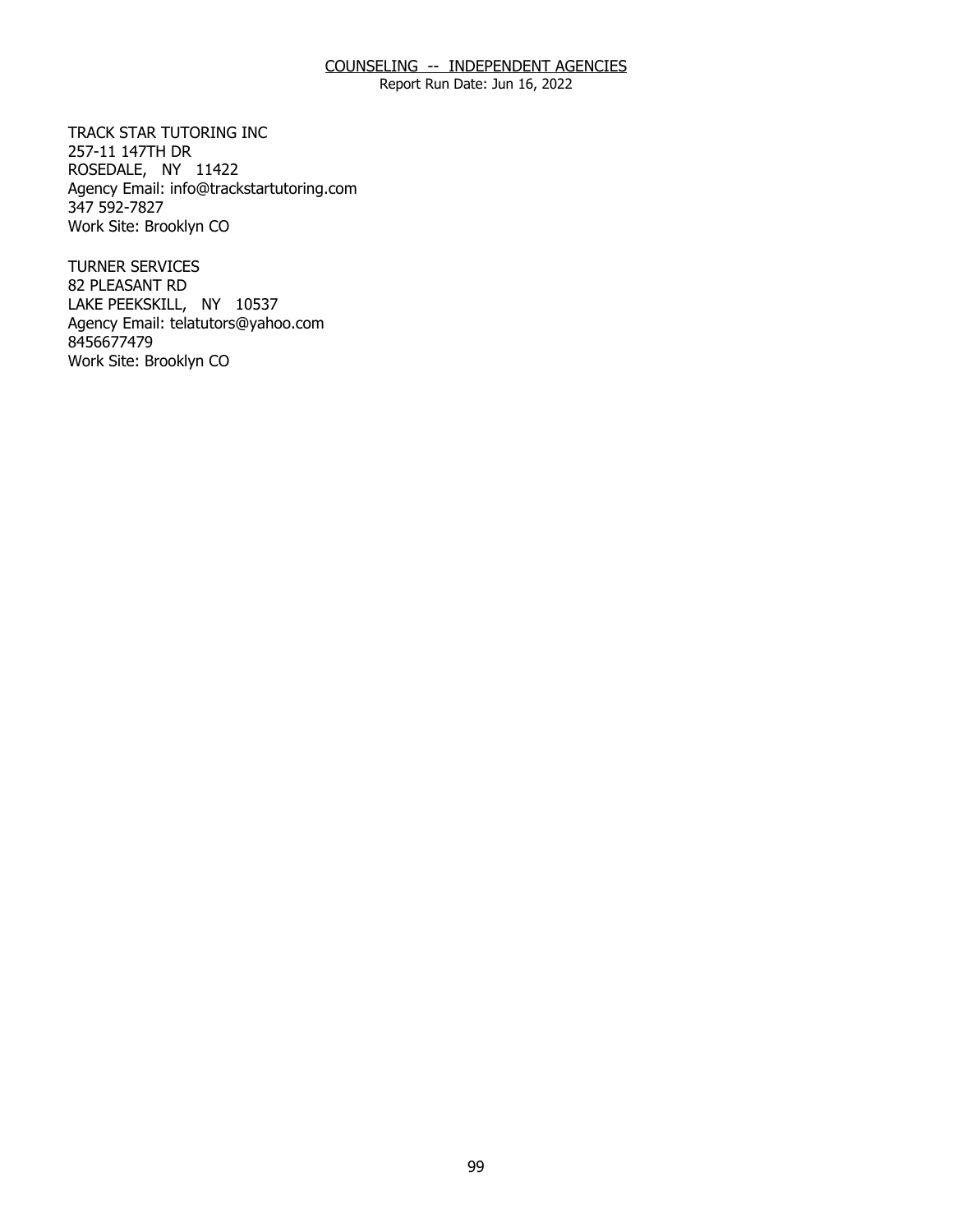Report Run Date: Jun 16, 2022

**COMMUNITY REVITALIZATION PARTNER** JAMAICA, NY 11433 COMMUNITY REVITALIZATION PARTNER<br>107-04 GUY R BREWER BLVD., SUITE 7C<br>JAMAICA, NY 11433 Agency Email: [operations@crpartnership.org](mailto:operations@crpartnership.org) 718 490-0761 Work Site: Manhattan CO

**ENCORE SUPPORT SERVICES** 1338 44TH STREET ENCORE SUPPORT SERVICES<br>1338 44TH STREET<br>BROOKLYN, NY 11219 Agency Email: [info@encoresupport.org](mailto:info@encoresupport.org)  718 304-9977 Work Site: Manhattan CO

FEIGI TAUB HALBERSTAM AUDIOLOGY BROOKLYN, NY 11230 FEIGI TAUB HALBERSTAM AUDIOLOGY<br>1651 CONEY ISLAND AVENUE, 3RD FL<br>BROOKLYN, NY 11230 Agency Email: [Mselig@omnirehab.com](mailto:Mselig@omnirehab.com) 646 265-9204 Work Site: Manhattan CO

INFINITE SERVICES, INC. 49 MONTROSE AVE. INFINITE SERVICES, INC.<br>49 MONTROSE AVE.<br>BROOKLYN, NY 11206 Agency Email: [joel@infiniteservices.org](mailto:joel@infiniteservices.org)  718 473-3808 Work Site: Manhattan CO

LENOX CARE PHYSICAL THERAPY SERV<br>131 W 135TH STREET<br>NEW YORK, NY 10030 131 W 135TH STREET NEW YORK, NY 10030 Agency Email: [vcornier@lenoxrehab.com](mailto:vcornier@lenoxrehab.com)  212 281-8674 Work Site: Manhattan CO

**LEVCARE INC** 1365 54TH STREET LEVCARE INC<br>1365 54TH STREET<br>BROOKLYN, NY 11219 Agency Email: [sheldon@levcare.com](mailto:sheldon@levcare.com) 347 318-3477 Work Site: Manhattan CO

MID ISLAND THERAPY ASSOCIATES LL<br>255 EXECUTIVE DRIVE, #LL 105<br>PLAINVIEW, NY 11803 255 EXECUTIVE DRIVE, #LL 105 PLAINVIEW, NY 11803 Agency Email: [Jesse.Rose@aakcares.com](mailto:Jesse.Rose@aakcares.com)  516 576-2040 Work Site: Manhattan CO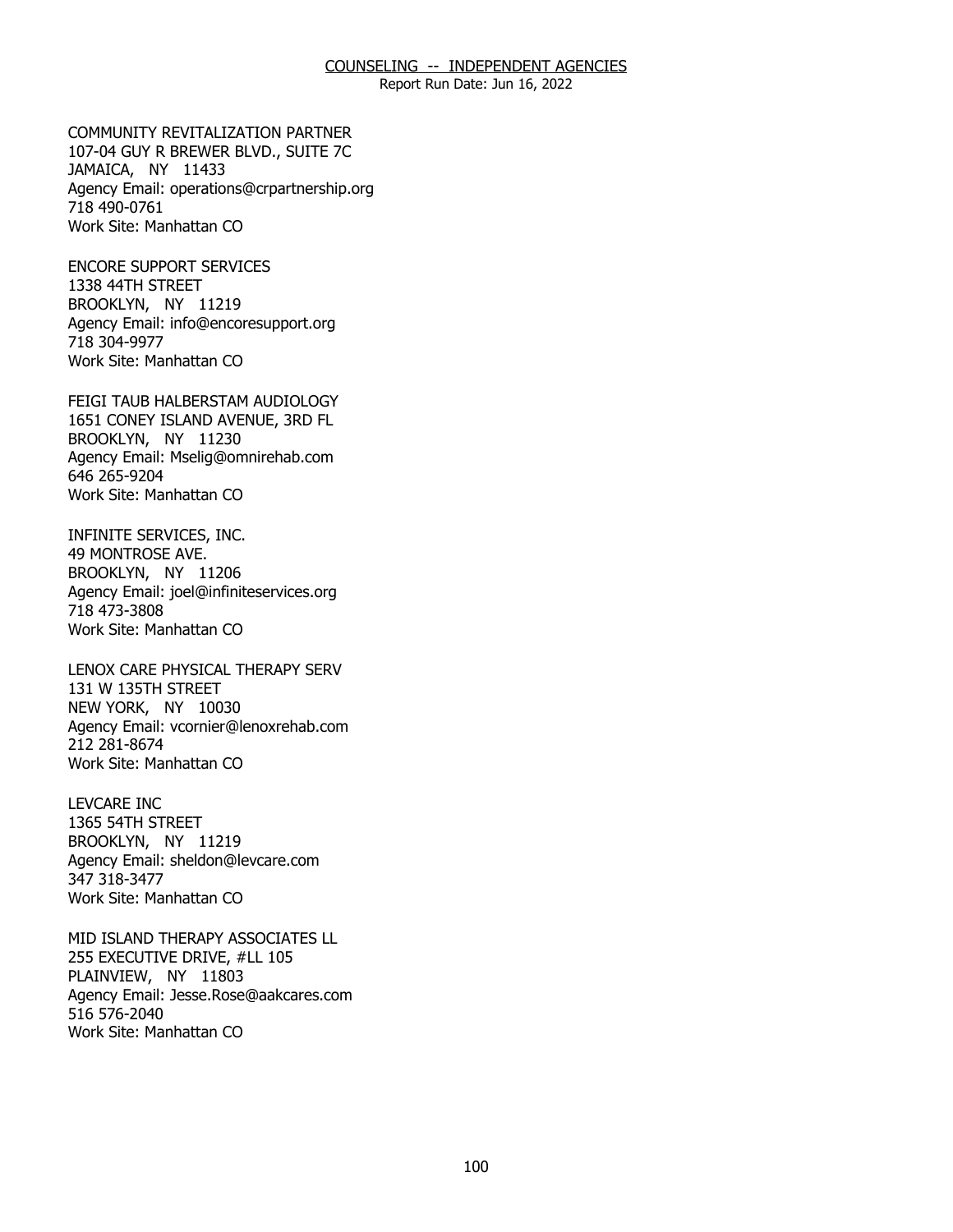Report Run Date: Jun 16, 2022

MIRACLE CARE INC. 13 EMPIRE LANE MIRACLE CARE INC<br>13 EMPIRE LANE<br>LAKEWOOD, NJ 08701 Agency Email: [shifra@miraclecaretherapy.com](mailto:shifra@miraclecaretherapy.com) 732 239-2225 Work Site: Manhattan CO

MULTILINGUAL PSYCHOTHERAPY CENTE<br>4768 BROADWAY, STE 927<br>NEW YORK, NY 10034 4768 BROADWAY, STE 927 NEW YORK, NY 10034 Agency Email: [jpetrovmpc@gmail.com](mailto:jpetrovmpc@gmail.com) 561 389-5898 Work Site: Manhattan CO

NEW YORK THERAPY PLACEMENT SERVI<br>500 BI-COUNTY, SUITE 450<br>FARMINGDALE, NY 11735 500 BI-COUNTY, SUITE 450 FARMINGDALE, NY 11735 Agency Email: [katherine.mollberg@nytps.com](mailto:katherine.mollberg@nytps.com) 718 264-1640 Work Site: Manhattan CO

NICOLE MORRISON BROOKLYN, NY 11205 NICOLE MORRISON<br>210 CLINTON AVENUE APT #4C<br>BROOKLYN, NY 11205 Agency Email: [nmorrison3@yahoo.com](mailto:nmorrison3@yahoo.com) 917 586-4181 Work Site: Manhattan CO

OCCUPATIONAL THERAPY & SOCIAL WO<br>353 EAST 78TH STREET<br>NEW YORK, NY 10075 353 EAST 78TH STREET NEW YORK, NY 10075 Agency Email: [kim@theraplaynyc.com](mailto:kim@theraplaynyc.com)  212 288-1450 Work Site: Manhattan CO

OUR CHILDREN FIRST INC. BRONX, NY 10461 OUR CHILDREN FIRST INC.<br>3036 A. E. TREMON AVENUE<br>BRONX, NY 10461 Agency Email: [lmora@ocfnyc.com](mailto:lmora@ocfnyc.com) 718 823-3190 Work Site: Manhattan CO

PEACE FILLED MENTAL HEALTH COUNS<br>26 COURT STREET, SUITE 1210<br>BROOKLYN, NY 11242 26 COURT STREET, SUITE 1210 BROOKLYN, NY 11242 Agency Email: [keisha@peacefilledcs.com](mailto:keisha@peacefilledcs.com)  718 869-1054 Work Site: Manhattan CO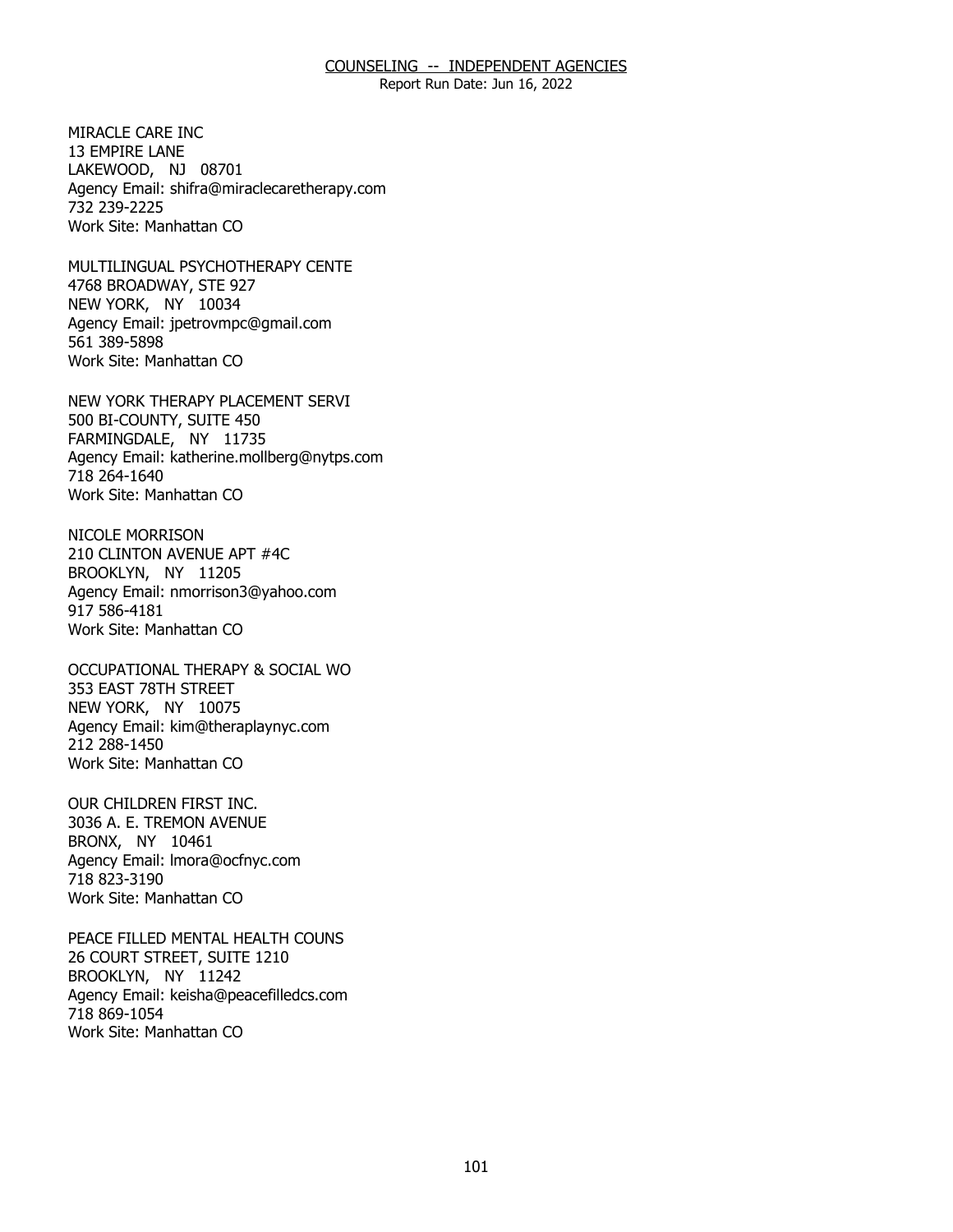Report Run Date: Jun 16, 2022

SALVEO HEALTHCARE SOLUTIONS, INC<br>1890 PALMER AVENUE, SUITE 302<br>LARCHMONT, NY 10538 1890 PALMER AVENUE, SUITE 302 LARCHMONT, NY 10538 Agency Email: [christiane@salveony.com](mailto:christiane@salveony.com) 914 222-9070 Work Site: Manhattan CO

SPECIAL EDUCATION ASSOC. 440 AVENUE P SPECIAL EDUCATION ASSOC.<br>440 AVENUE P<br>BROOKLYN, NY 11223 Agency Email: [Gail@seanyc.org](mailto:Gail@seanyc.org)  718 376-5510 Work Site: Manhattan CO

STRIVRIGHT, INC 3623 AVENUE L STRIVRIGHT, INC<br>3623 AVENUE L<br>BROOKLYN, NY 11210 Agency Email: [rlazar@strivright.org](mailto:rlazar@strivright.org) 718 677-4869 Work Site: Manhattan CO

THE HARLEM FAMILY INSTITUTE 2 RIVERSIDE DRIVE, #5D THE HARLEM FAMILY INSTITUTE<br>2 RIVERSIDE DRIVE, #5D<br>NEW YORK, NY 10023 Agency Email: [sandra.fell@hfi.nyc](mailto:sandra.fell@hfi.nyc) 646 479-2573 Work Site: Manhattan CO

THE LLEWELLYN J FORBES URBAN<br>PO BOX 601<br>BRONX, NY 10465 PO BOX 601 BRONX, NY 10465 Agency Email: [ljf@urbanyouthinitiative.org](mailto:ljf@urbanyouthinitiative.org)  6463024426 Work Site: Manhattan CO

TRACK STAR TUTORING INC 257-11 147TH DR TRACK STAR TUTORING INC<br>257-11 147TH DR<br>ROSEDALE, NY 11422 Agency Email: [info@trackstartutoring.com](mailto:info@trackstartutoring.com)  347 592-7827 Work Site: Manhattan CO

**TURNER SERVICES** 82 PLEASANT RD TURNER SERVICES<br>82 PLEASANT RD<br>LAKE PEEKSKILL, NY 10537 Agency Email: [telatutors@yahoo.com](mailto:telatutors@yahoo.com) 8456677479 Work Site: Manhattan CO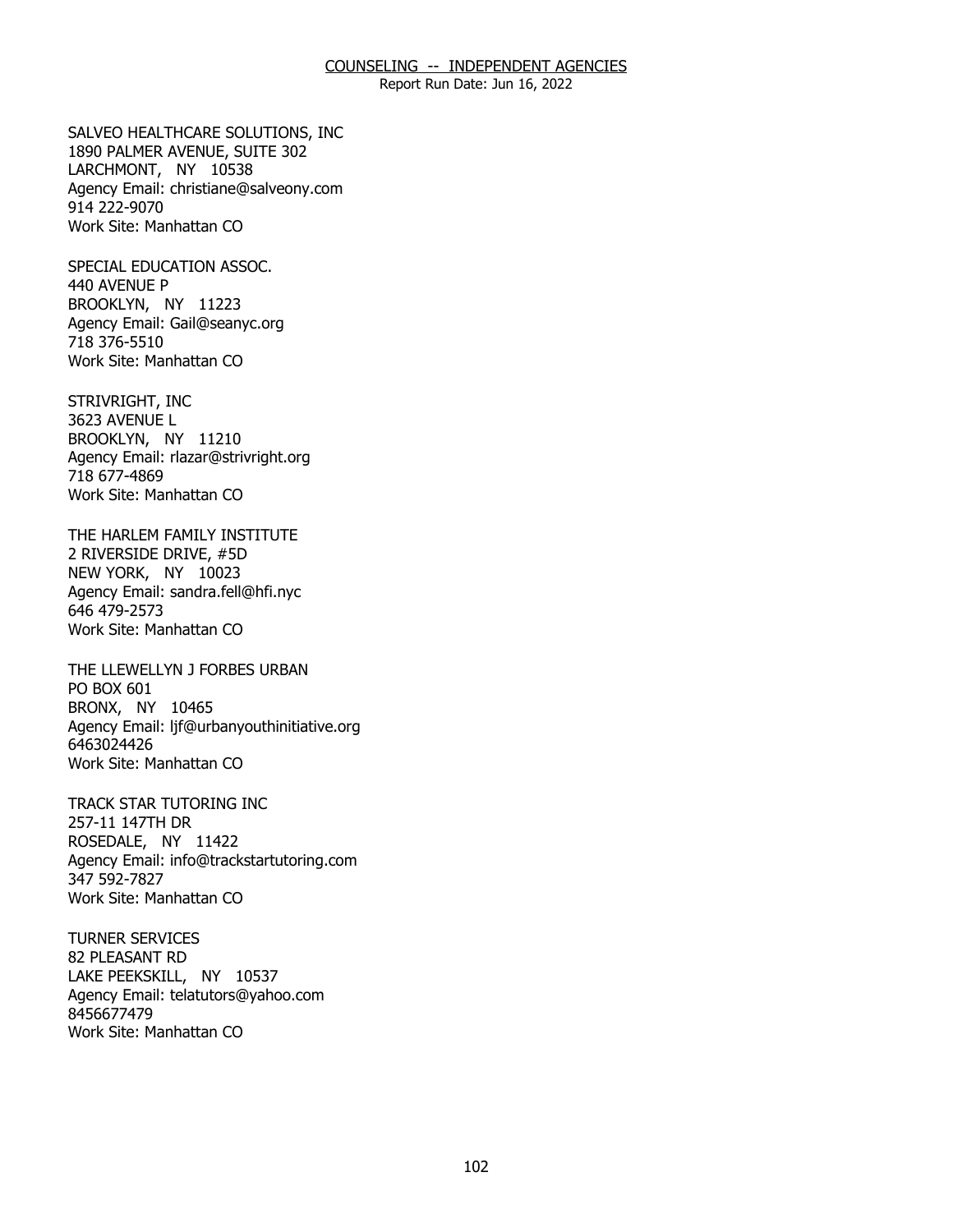Report Run Date: Jun 16, 2022

ARISTOTLES PSYCHOLOGICAL AND BIO<br>31-09 37TH STREET<br>ASTORIA, NY 11103 31-09 37TH STREET ASTORIA, NY 11103 Agency Email: [aristotlesny@gmail.com](mailto:aristotlesny@gmail.com)  718 721-4300 Work Site: Queens CO

ARTISTIC QUALITY THERAPY ASSOCIA<br>227 W 29TH ST #4F<br>NEW YORK, NY 10001 227 W 29TH ST #4F NEW YORK, NY 10001 Agency Email: [aqtapllc@gmail.com](mailto:aqtapllc@gmail.com)  917 544-0897 Work Site: Queens CO

COMMUNITY REVITALIZATION PARTNER JAMAICA, NY 11433 COMMUNITY REVITALIZATION PARTNER<br>107-04 GUY R BREWER BLVD., SUITE 7C<br>JAMAICA, NY 11433 Agency Email: [operations@crpartnership.org](mailto:operations@crpartnership.org) 718 490-0761 Work Site: Queens CO

DANAS OCCUPATIONAL THERAPY SERVI<br>444 MIDDLE NECK RD APT 2H<br>GREAT NECK, NY 11023 444 MIDDLE NECK RD APT 2H GREAT NECK, NY 11023 Agency Email: [danasotservices@gmail.com](mailto:danasotservices@gmail.com) 917 747-0807 Work Site: Queens CO

**ENCORE SUPPORT SERVICES** 1338 44TH STREET ENCORE SUPPORT SERVICES<br>1338 44TH STREET<br>BROOKLYN, NY 11219 Agency Email: [info@encoresupport.org](mailto:info@encoresupport.org)  718 304-9977 Work Site: Queens CO

FEIGI TAUB HALBERSTAM AUDIOLOGY BROOKLYN, NY 11230 FEIGI TAUB HALBERSTAM AUDIOLOGY<br>1651 CONEY ISLAND AVENUE, 3RD FL<br>BROOKLYN, NY 11230 Agency Email: [Mselig@omnirehab.com](mailto:Mselig@omnirehab.com) 646 265-9204 Work Site: Queens CO

INFINITE SERVICES, INC. 49 MONTROSE AVE. INFINITE SERVICES, INC.<br>49 MONTROSE AVE.<br>BROOKLYN, NY 11206 Agency Email: [joel@infiniteservices.org](mailto:joel@infiniteservices.org)  718 473-3808 Work Site: Queens CO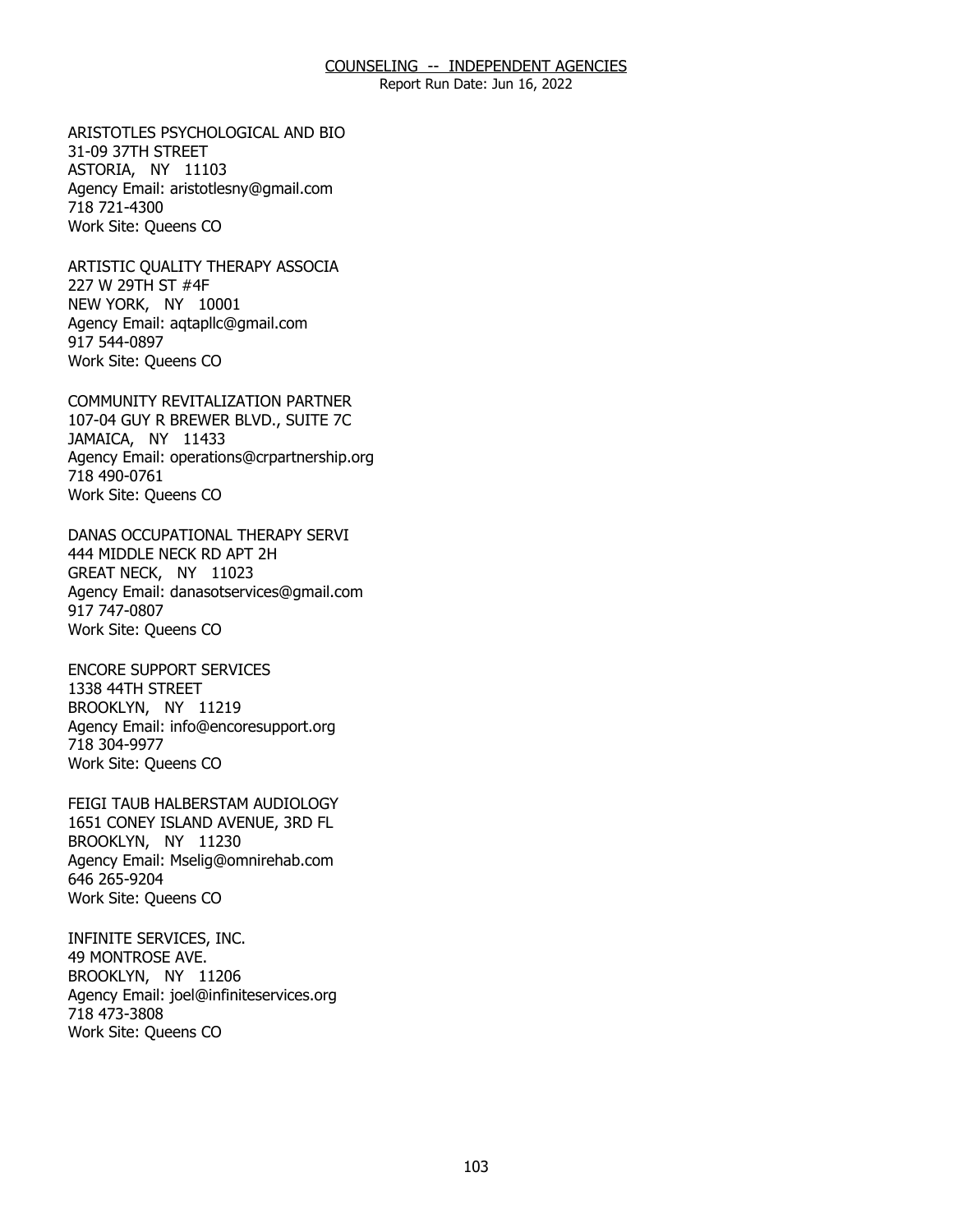Report Run Date: Jun 16, 2022

KURMAN TOMPKINS LLC. WOODMERE, NY 11598 KURMAN TOMPKINS LLC<br>999 CENTRAL AVENUE SUITE 308<br>WOODMERE, NY 11598 Agency Email: [Allchildrenstherapy@yahoo.com](mailto:Allchildrenstherapy@yahoo.com)  516 374-7914 Work Site: Queens CO

LENOX CARE PHYSICAL THERAPY SERV<br>131 W 135TH STREET<br>NEW YORK, NY 10030 131 W 135TH STREET NEW YORK, NY 10030 Agency Email: [vcornier@lenoxrehab.com](mailto:vcornier@lenoxrehab.com)  212 281-8674 Work Site: Queens CO

**LEVCARE INC** 1365 54TH STREET LEVCARE INC<br>1365 54TH STREET<br>BROOKLYN, NY 11219 Agency Email: [sheldon@levcare.com](mailto:sheldon@levcare.com) 347 318-3477 Work Site: Queens CO

MID ISLAND THERAPY ASSOCIATES LL<br>255 EXECUTIVE DRIVE, #LL 105<br>PLAINVIEW, NY 11803 255 EXECUTIVE DRIVE, #LL 105 PLAINVIEW, NY 11803 Agency Email: [Jesse.Rose@aakcares.com](mailto:Jesse.Rose@aakcares.com)  516 576-2040 Work Site: Queens CO

MIRACLE CARE INC 13 EMPIRE LANE MIRACLE CARE INC<br>13 EMPIRE LANE<br>LAKEWOOD, NJ 08701 Agency Email: [shifra@miraclecaretherapy.com](mailto:shifra@miraclecaretherapy.com) 732 239-2225 Work Site: Queens CO

MULTILINGUAL PSYCHOTHERAPY CENTE<br>4768 BROADWAY, STE 927<br>NEW YORK, NY 10034 4768 BROADWAY, STE 927 NEW YORK, NY 10034 Agency Email: [jpetrovmpc@gmail.com](mailto:jpetrovmpc@gmail.com) 561 389-5898 Work Site: Queens CO

NEW YORK THERAPY PLACEMENT SERVI<br>500 BI-COUNTY, SUITE 450<br>FARMINGDALE, NY 11735 500 BI-COUNTY, SUITE 450 FARMINGDALE, NY 11735 Agency Email: [katherine.mollberg@nytps.com](mailto:katherine.mollberg@nytps.com) 718 264-1640 Work Site: Queens CO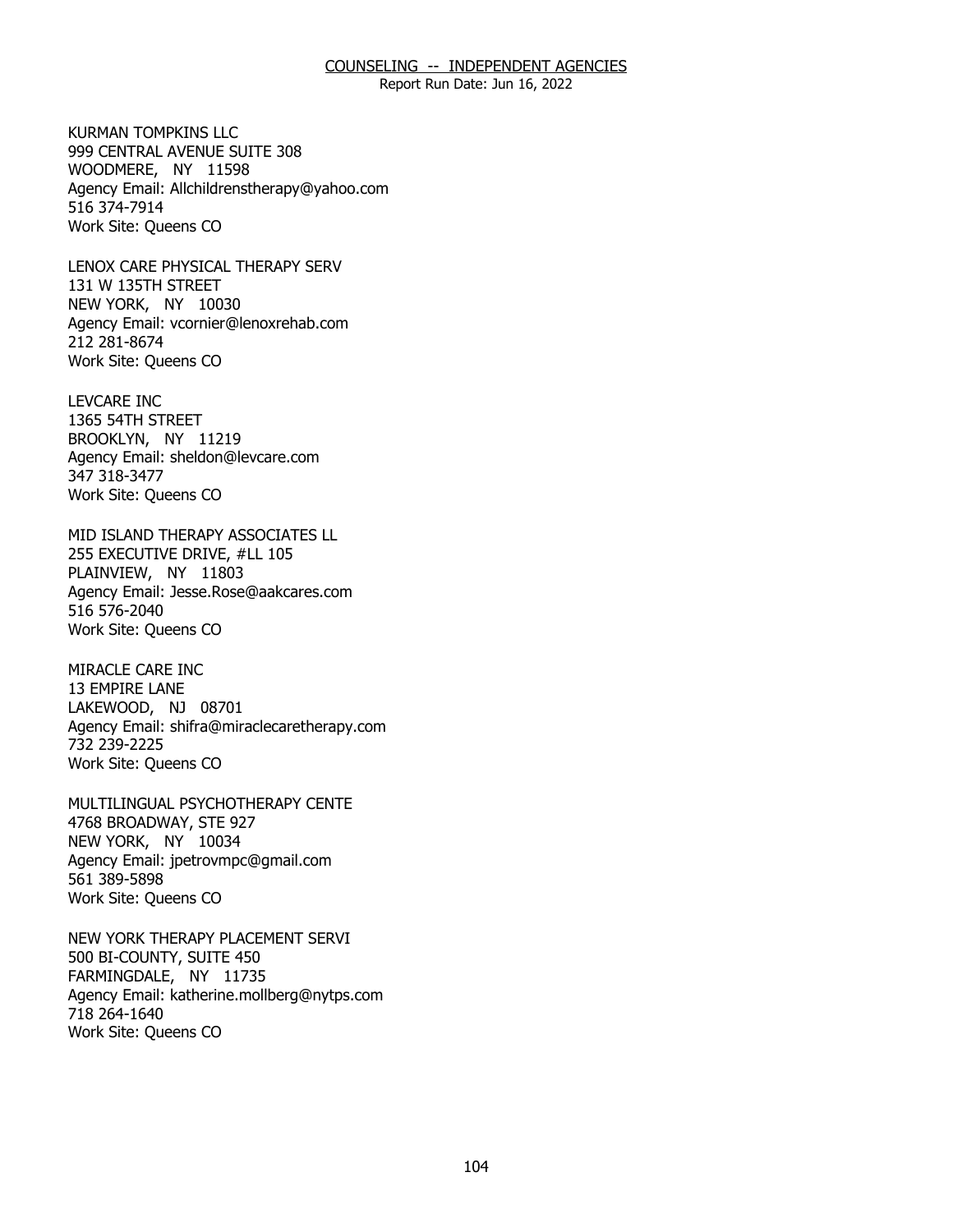Report Run Date: Jun 16, 2022

NICOLE MORRISON BROOKLYN, NY 11205 NICOLE MORRISON<br>210 CLINTON AVENUE APT #4C<br>BROOKLYN, NY 11205 Agency Email: [nmorrison3@yahoo.com](mailto:nmorrison3@yahoo.com) 917 586-4181 Work Site: Queens CO

OUR CHILDREN FIRST INC. BRONX, NY 10461 OUR CHILDREN FIRST INC.<br>3036 A. E. TREMON AVENUE<br>BRONX, NY 10461 Agency Email: [lmora@ocfnyc.com](mailto:lmora@ocfnyc.com) 718 823-3190 Work Site: Queens CO

PEACE FILLED MENTAL HEALTH COUNS<br>26 COURT STREET, SUITE 1210<br>BROOKLYN, NY 11242 26 COURT STREET, SUITE 1210 BROOKLYN, NY 11242 Agency Email: [keisha@peacefilledcs.com](mailto:keisha@peacefilledcs.com)  718 869-1054 Work Site: Queens CO

SALVEO HEALTHCARE SOLUTIONS, INC<br>1890 PALMER AVENUE, SUITE 302<br>LARCHMONT, NY 10538 1890 PALMER AVENUE, SUITE 302 LARCHMONT, NY 10538 Agency Email: [christiane@salveony.com](mailto:christiane@salveony.com) 914 222-9070 Work Site: Queens CO

SPECIAL EDUCATION ASSOC. 440 AVENUE P SPECIAL EDUCATION ASSOC.<br>440 AVENUE P<br>BROOKLYN, NY 11223 Agency Email: [Gail@seanyc.org](mailto:Gail@seanyc.org)  718 376-5510 Work Site: Queens CO

STRIVRIGHT, INC 3623 AVENUE L STRIVRIGHT, INC<br>3623 AVENUE L<br>BROOKLYN, NY 11210 Agency Email: [rlazar@strivright.org](mailto:rlazar@strivright.org) 718 677-4869 Work Site: Queens CO

THE LLEWELLYN J FORBES URBAN<br>PO BOX 601<br>BRONX, NY 10465 PO BOX 601 BRONX, NY 10465 Agency Email: [ljf@urbanyouthinitiative.org](mailto:ljf@urbanyouthinitiative.org)  6463024426 Work Site: Queens CO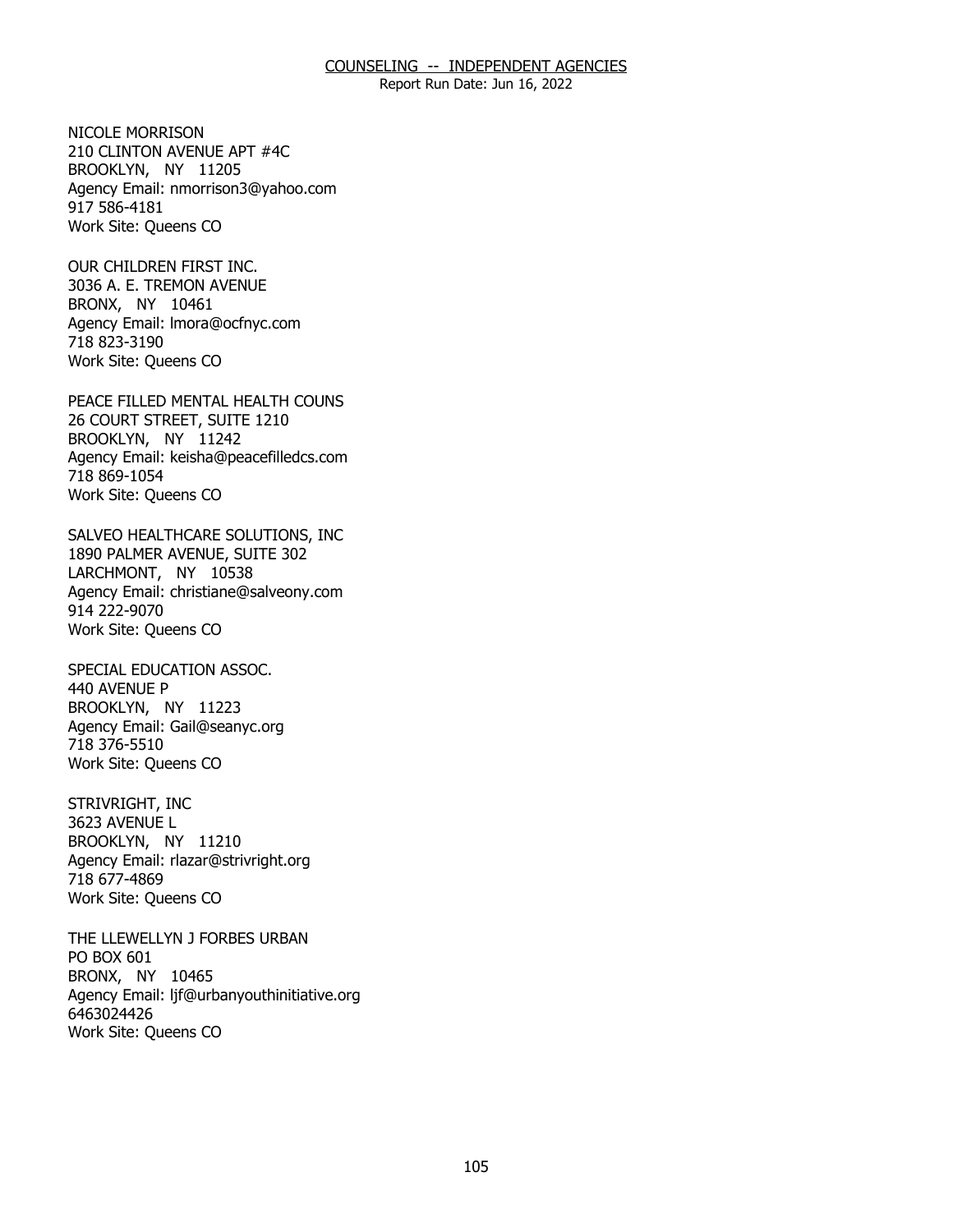Report Run Date: Jun 16, 2022

TRACK STAR TUTORING INC 257-11 147TH DR TRACK STAR TUTORING INC<br>257-11 147TH DR<br>ROSEDALE, NY 11422 Agency Email: [info@trackstartutoring.com](mailto:info@trackstartutoring.com)  347 592-7827 Work Site: Queens CO

**TURNER SERVICES** 82 PLEASANT RD TURNER SERVICES<br>82 PLEASANT RD<br>LAKE PEEKSKILL, NY 10537 Agency Email: [telatutors@yahoo.com](mailto:telatutors@yahoo.com) 8456677479 Work Site: Queens CO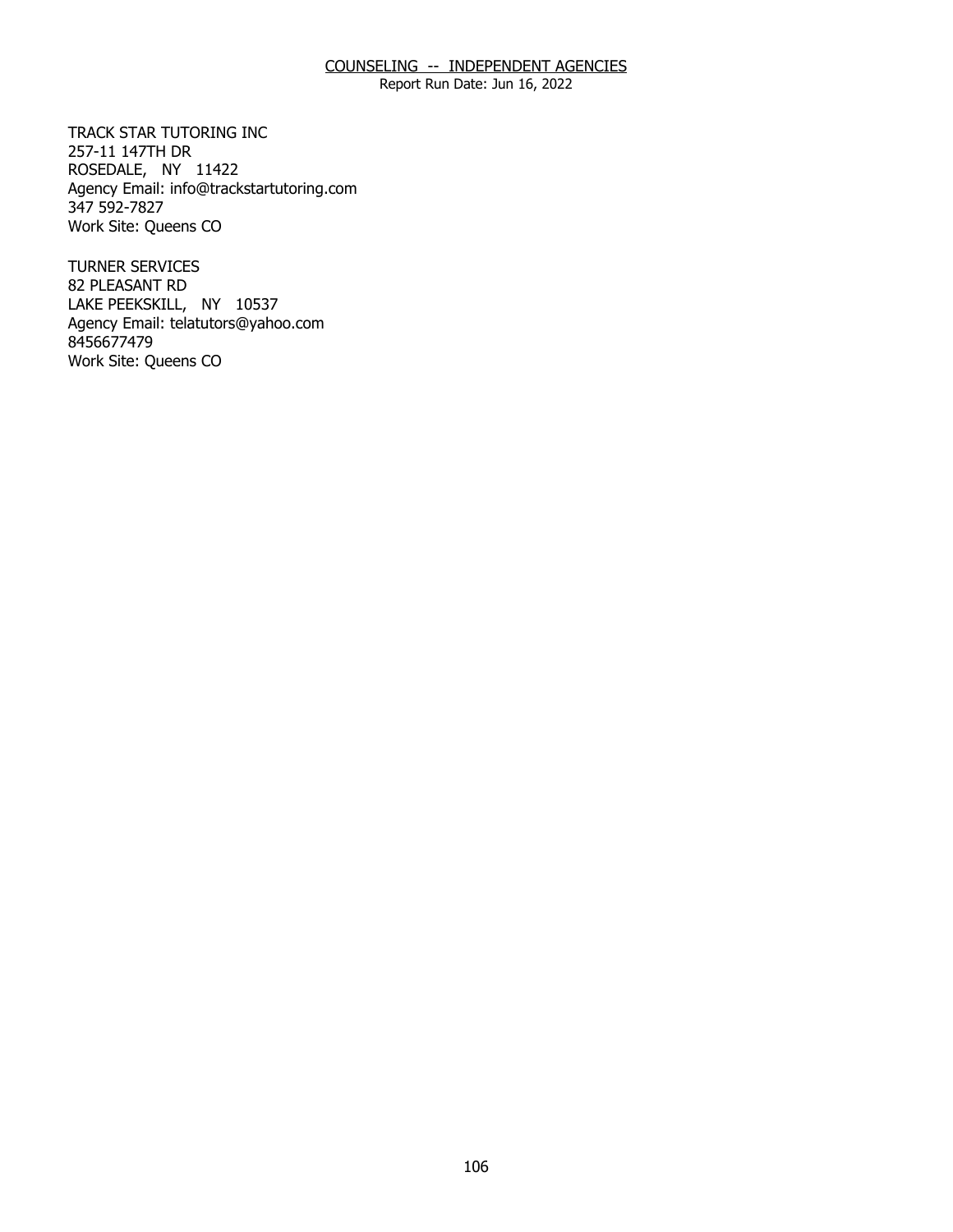Report Run Date: Jun 16, 2022

ARTISTIC QUALITY THERAPY ASSOCIA<br>227 W 29TH ST #4F<br>NEW YORK, NY 10001 227 W 29TH ST #4F NEW YORK, NY 10001 Agency Email: [aqtapllc@gmail.com](mailto:aqtapllc@gmail.com)  917 544-0897 Work Site: Staten Island CO

COMMUNITY REVITALIZATION PARTNER JAMAICA, NY 11433 COMMUNITY REVITALIZATION PARTNER<br>107-04 GUY R BREWER BLVD., SUITE 7C<br>JAMAICA, NY 11433 Agency Email: [operations@crpartnership.org](mailto:operations@crpartnership.org) 718 490-0761 Work Site: Staten Island CO

ENCORE SUPPORT SERVICES<br>1338 44TH STREET<br>BROOKLYN, NY 11219 1338 44TH STREET BROOKLYN, NY 11219 Agency Email: [info@encoresupport.org](mailto:info@encoresupport.org)  718 304-9977 Work Site: Staten Island CO

FEIGI TAUB HALBERSTAM AUDIOLOGY BROOKLYN, NY 11230 FEIGI TAUB HALBERSTAM AUDIOLOGY<br>1651 CONEY ISLAND AVENUE, 3RD FL<br>BROOKLYN, NY 11230 Agency Email: [Mselig@omnirehab.com](mailto:Mselig@omnirehab.com) 646 265-9204 Work Site: Staten Island CO

INFINITE SERVICES, INC. 49 MONTROSE AVE. INFINITE SERVICES, INC.<br>49 MONTROSE AVE.<br>BROOKLYN, NY 11206 Agency Email: [joel@infiniteservices.org](mailto:joel@infiniteservices.org)  718 473-3808 Work Site: Staten Island CO

LENOX CARE PHYSICAL THERAPY SERV<br>131 W 135TH STREET<br>NEW YORK, NY 10030 131 W 135TH STREET NEW YORK, NY 10030 Agency Email: [vcornier@lenoxrehab.com](mailto:vcornier@lenoxrehab.com)  212 281-8674 Work Site: Staten Island CO

**LEVCARE INC** 1365 54TH STREET LEVCARE INC<br>1365 54TH STREET<br>BROOKLYN, NY 11219 Agency Email: [sheldon@levcare.com](mailto:sheldon@levcare.com) 347 318-3477 Work Site: Staten Island CO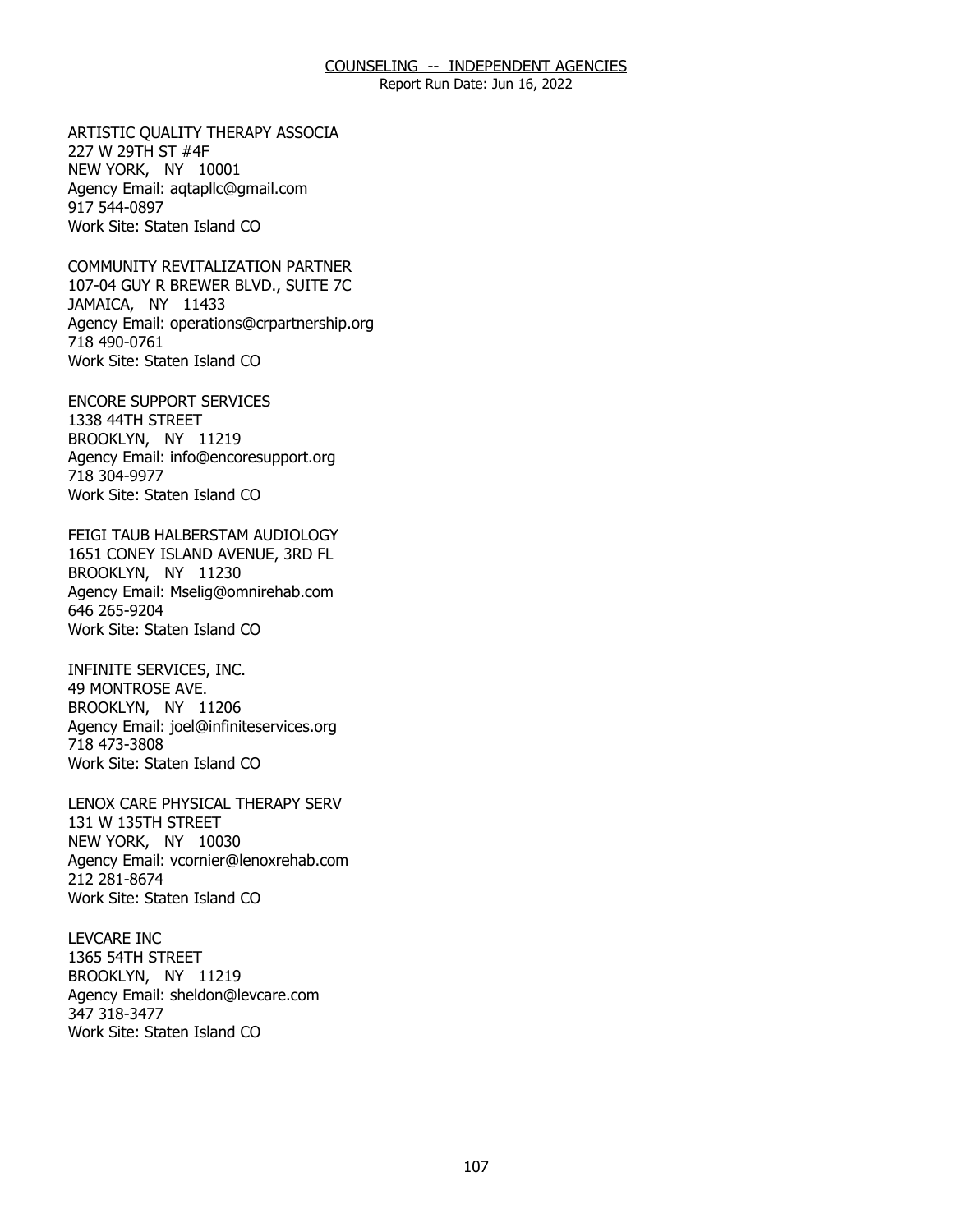Report Run Date: Jun 16, 2022

MIRACLE CARE INC. 13 EMPIRE LANE MIRACLE CARE INC<br>13 EMPIRE LANE<br>LAKEWOOD, NJ 08701 Agency Email: [shifra@miraclecaretherapy.com](mailto:shifra@miraclecaretherapy.com) 732 239-2225 Work Site: Staten Island CO

MULTILINGUAL PSYCHOTHERAPY CENTE<br>4768 BROADWAY, STE 927<br>NEW YORK, NY 10034 4768 BROADWAY, STE 927 NEW YORK, NY 10034 Agency Email: [jpetrovmpc@gmail.com](mailto:jpetrovmpc@gmail.com) 561 389-5898 Work Site: Staten Island CO

NEW YORK THERAPY PLACEMENT SERVI<br>500 BI-COUNTY, SUITE 450<br>FARMINGDALE, NY 11735 500 BI-COUNTY, SUITE 450 FARMINGDALE, NY 11735 Agency Email: [katherine.mollberg@nytps.com](mailto:katherine.mollberg@nytps.com) 718 264-1640 Work Site: Staten Island CO

OUR CHILDREN FIRST INC. BRONX, NY 10461 OUR CHILDREN FIRST INC.<br>3036 A. E. TREMON AVENUE<br>BRONX, NY 10461 Agency Email: [lmora@ocfnyc.com](mailto:lmora@ocfnyc.com) 718 823-3190 Work Site: Staten Island CO

PEACE FILLED MENTAL HEALTH COUNS BROOKLYN, NY 11242 PEACE FILLED MENTAL HEALTH COUNS<br>26 COURT STREET, SUITE 1210<br>BROOKLYN, NY 11242 Agency Email: [keisha@peacefilledcs.com](mailto:keisha@peacefilledcs.com)  718 869-1054 Work Site: Staten Island CO

SALVEO HEALTHCARE SOLUTIONS, INC<br>1890 PALMER AVENUE, SUITE 302<br>LARCHMONT, NY 10538 1890 PALMER AVENUE, SUITE 302 LARCHMONT, NY 10538 Agency Email: [christiane@salveony.com](mailto:christiane@salveony.com) 914 222-9070 Work Site: Staten Island CO

SPECIAL EDUCATION ASSOC. 440 AVENUE P SPECIAL EDUCATION ASSOC.<br>440 AVENUE P<br>BROOKLYN, NY 11223 Agency Email: [Gail@seanyc.org](mailto:Gail@seanyc.org)  718 376-5510 Work Site: Staten Island CO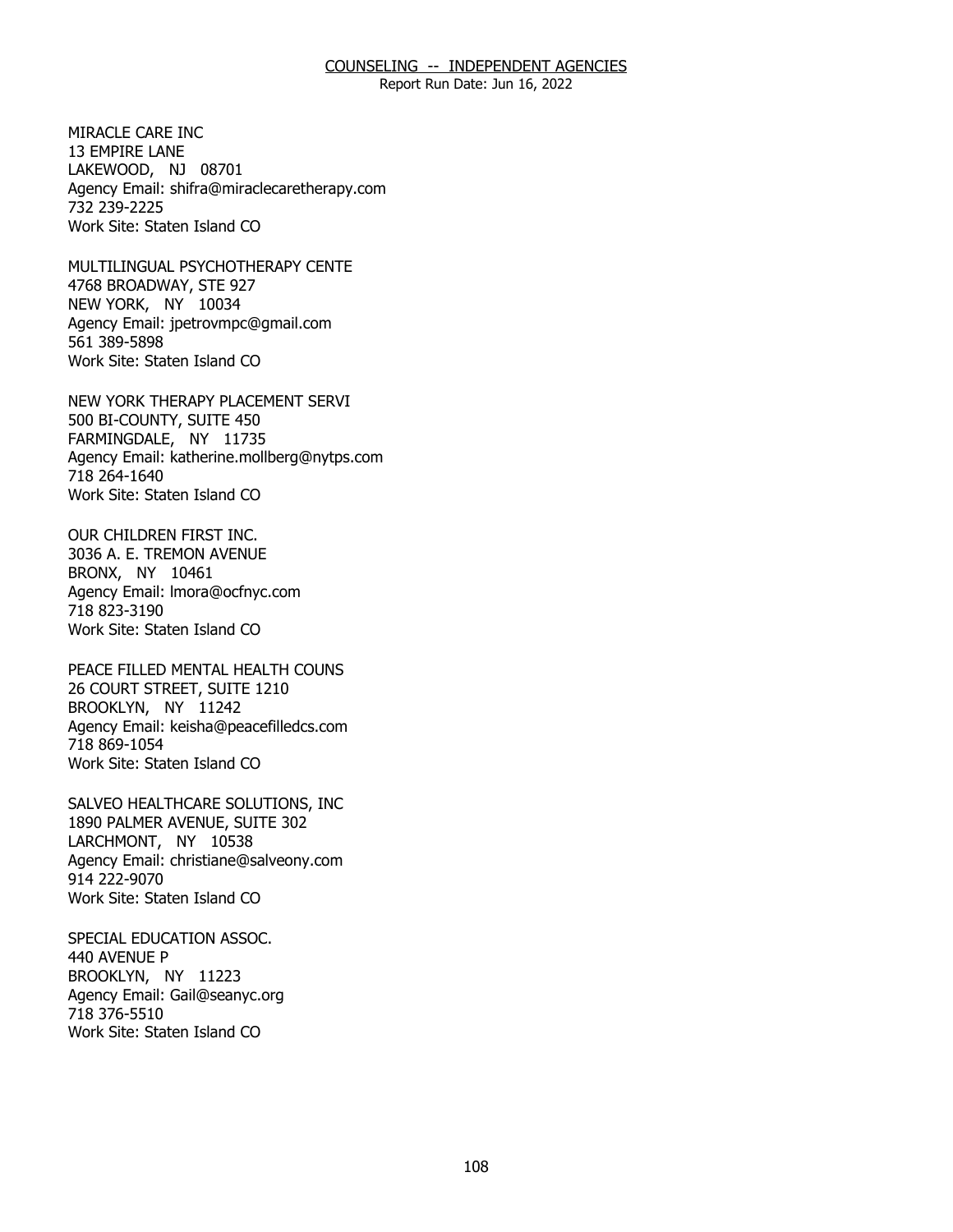#### COUNSELING -- INDEPENDENT AGENCIES

Report Run Date: Jun 16, 2022

SPECIAL KIDS INTERVENTION PROGRA 329 NORWAY AVENUE SPECIAL KIDS INTERVENTION PROGRA<br>329 NORWAY AVENUE<br>STATEN ISLAND, NY 103053524 Agency Email: [npostelnek@positivebeginnings.org](mailto:npostelnek@positivebeginnings.org)  718 605-2800 Work Site: Staten Island CO

STRIVRIGHT, INC 3623 AVENUE L STRIVRIGHT, INC<br>3623 AVENUE L<br>BROOKLYN, NY 11210 Agency Email: [rlazar@strivright.org](mailto:rlazar@strivright.org) 718 677-4869 Work Site: Staten Island CO

THE THERAPY ZONE CLINICAL SOCIAL<br>3710 RICHMOND AVE<br>STATEN ISLAND, NY 10312 3710 RICHMOND AVE STATEN ISLAND, NY 10312 Agency Email: [mullane4@msn.com](mailto:mullane4@msn.com) 718 967-0490 Work Site: Staten Island CO

THERAPY PROS, LLP 962 MANOR ROAD THERAPY PROS, LLP<br>962 MANOR ROAD<br>STATEN ISLAND, NY 10314 Agency Email: [ESTHER@THERAPY-PROS.COM](mailto:ESTHER@THERAPY-PROS.COM)  877 446-8880 Work Site: Staten Island CO

TRACK STAR TUTORING INC 257-11 147TH DR TRACK STAR TUTORING INC<br>257-11 147TH DR<br>ROSEDALE, NY 11422 Agency Email: [info@trackstartutoring.com](mailto:info@trackstartutoring.com)  347 592-7827 Work Site: Staten Island CO

**TURNER SERVICES** 82 PLEASANT RD TURNER SERVICES<br>82 PLEASANT RD<br>LAKE PEEKSKILL, NY 10537 Agency Email: [telatutors@yahoo.com](mailto:telatutors@yahoo.com) 8456677479 Work Site: Staten Island CO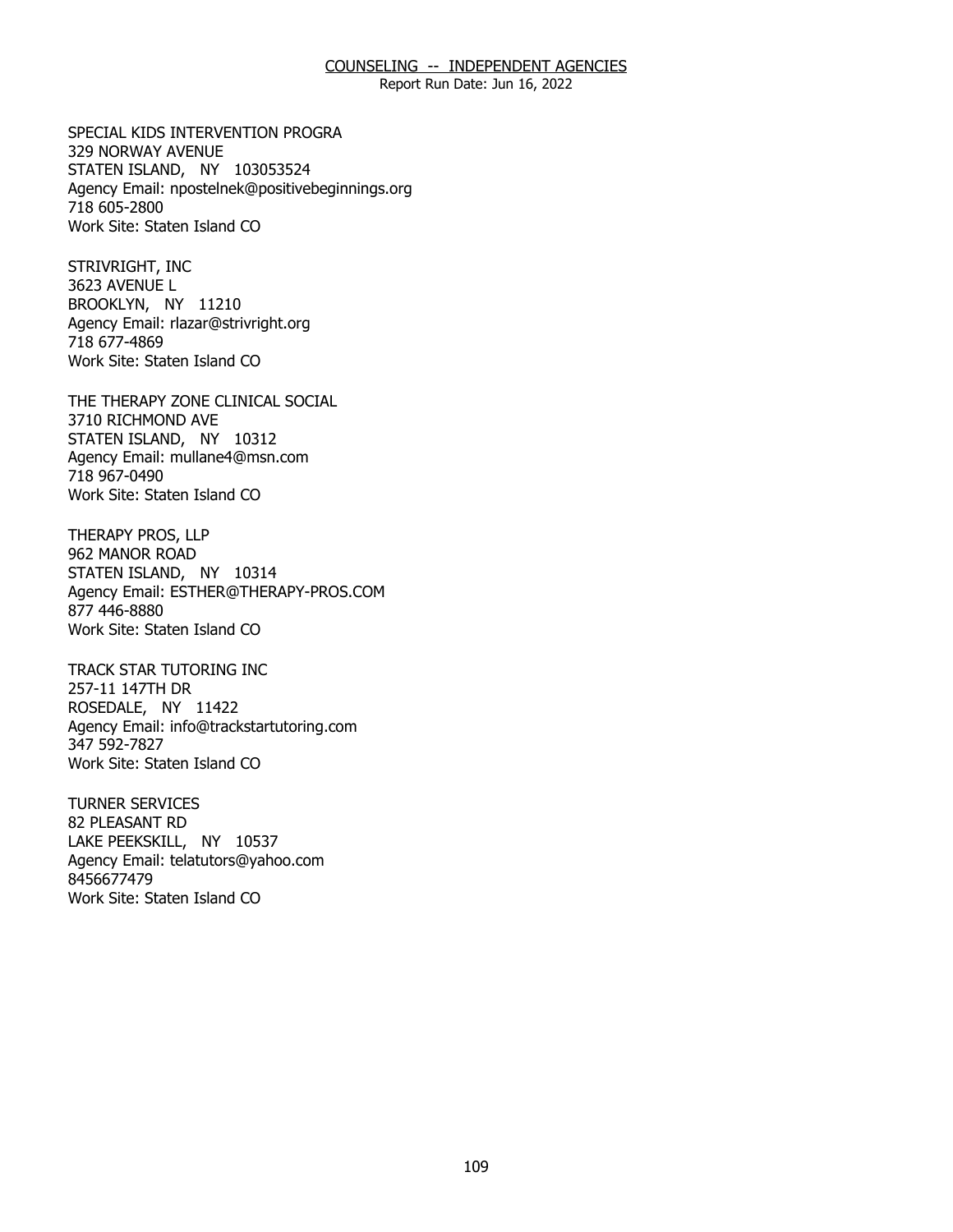Report Run Date: Jun 16, 2022

### DOE PROVIDER LIMITATIONS:

DOE employees approved as independent providers may provide services as follows.

- School- age students attending non-public schools located in any district.
- School-age students attending public schools located in a different district than any in which the employee works.
- School-age District 75 students located in District 31, if the employee works in District 31.
- School-age District 31 students who are part of District 75, if the employee works at a District 75 school located in District 31.
- Vision and Hearing Only School-age and preschool students attending any school within the 5 boroughs.
- Services cannot be provided on DOE property.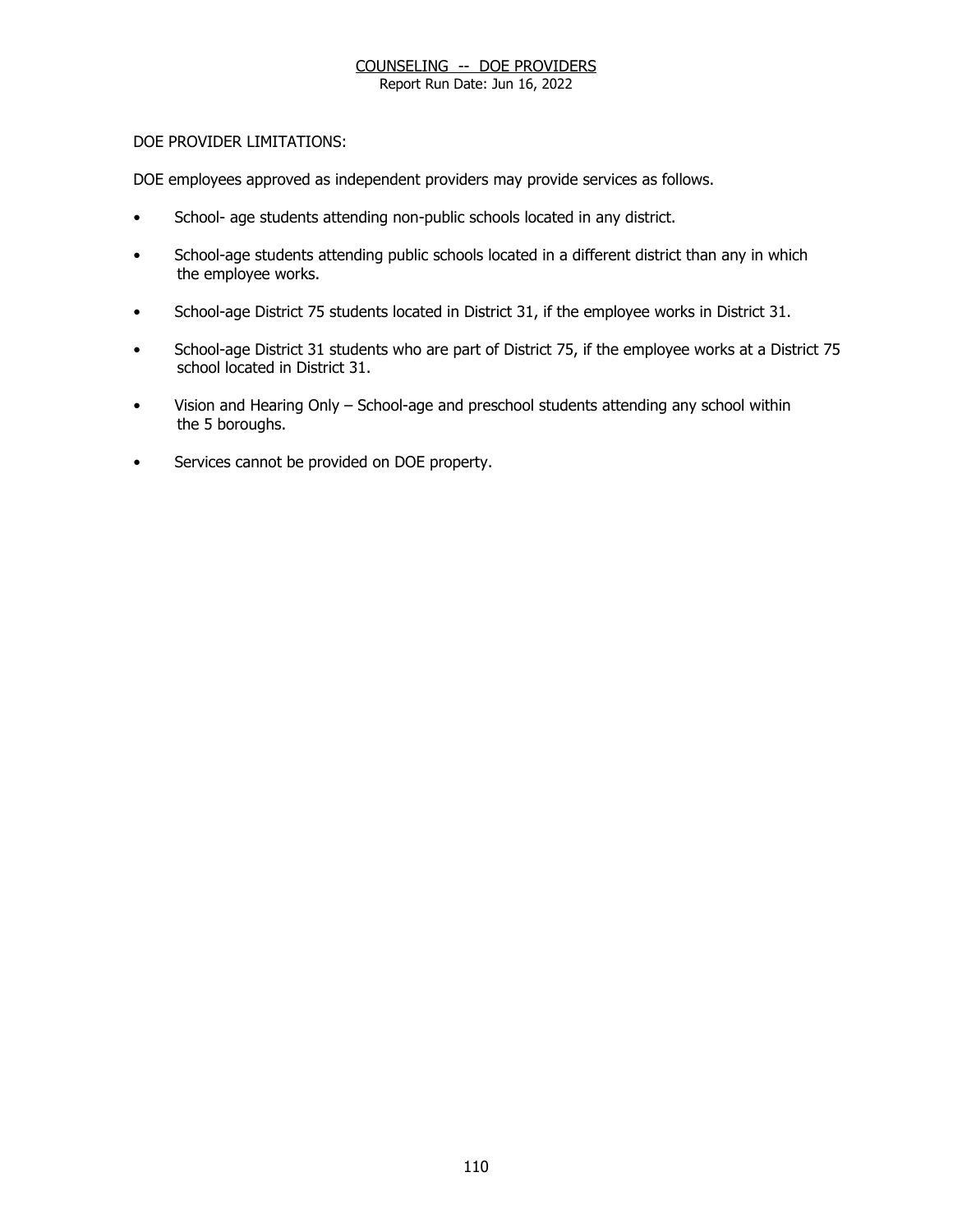Report Run Date: Jun 16, 2022

 NEW YORK, NY 10128 SOTO, ELBA ( DOE ) 1619 THIRD AVENUE Work Site: Bronx All Districts Email ID: [SOTOE178@ICLOUD.COM](mailto:SOTOE178@ICLOUD.COM)  646-660-0271 Language(s): SPANISH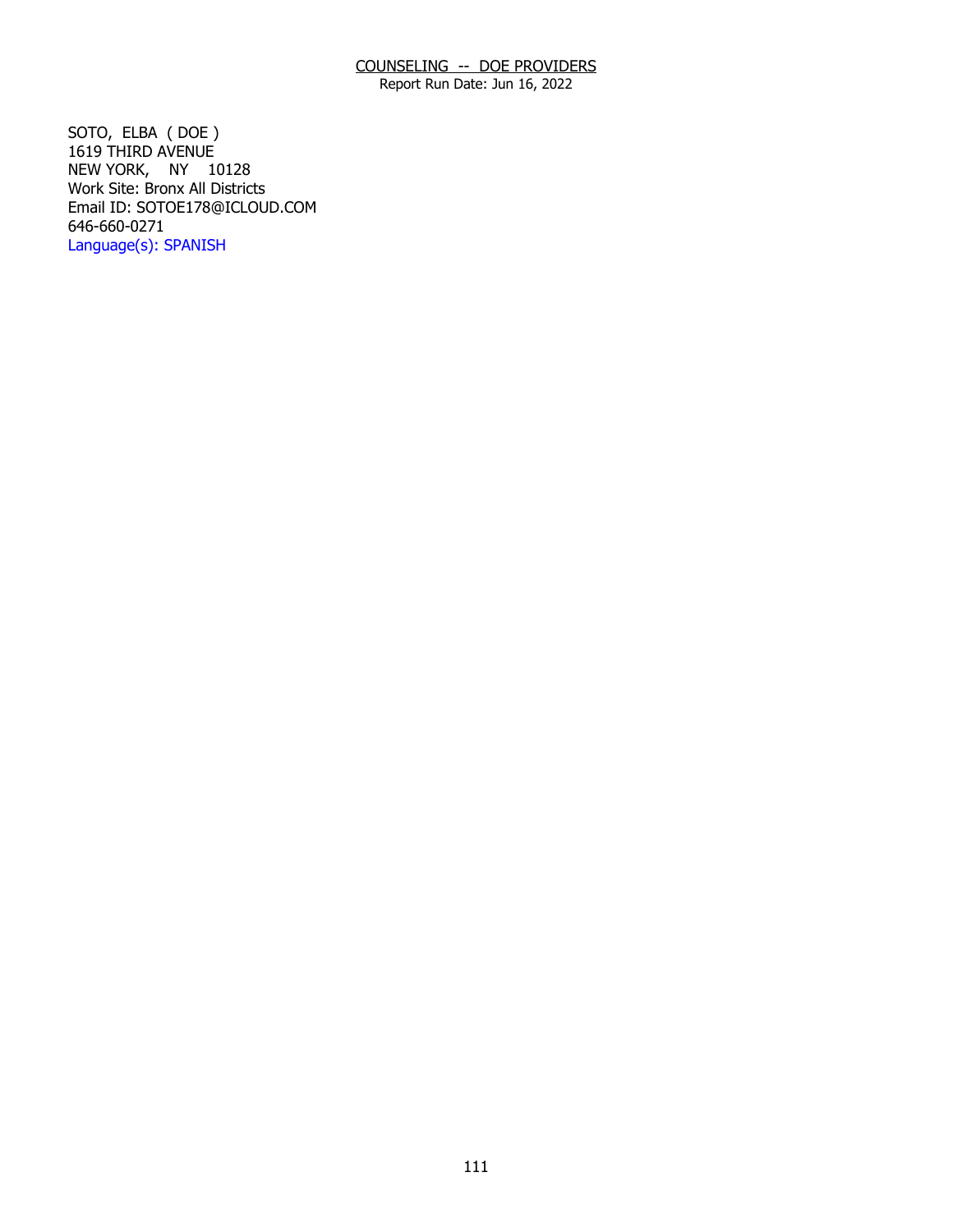Report Run Date: Jun 16, 2022

 VALLEY STREAM, NY 11580 ALVARADO, SULMA ( DOE ) 28 CHARLES STREET Work Site: Brooklyn All Districts Email ID: [salvara@schools.nyc.gov](mailto:salvara@schools.nyc.gov)  917-873-6878 Language(s): SPANISH

 BROOKLYN, NY 11230 WEINSTOCK, DEBORAH ( DOE ) 1270 EAST 18TH STREET Work Site: Brooklyn All Districts Email ID: [dweinstock@schools.nyc.gov](mailto:dweinstock@schools.nyc.gov) 718-676-5390 Language(s): YIDDISH SPANISH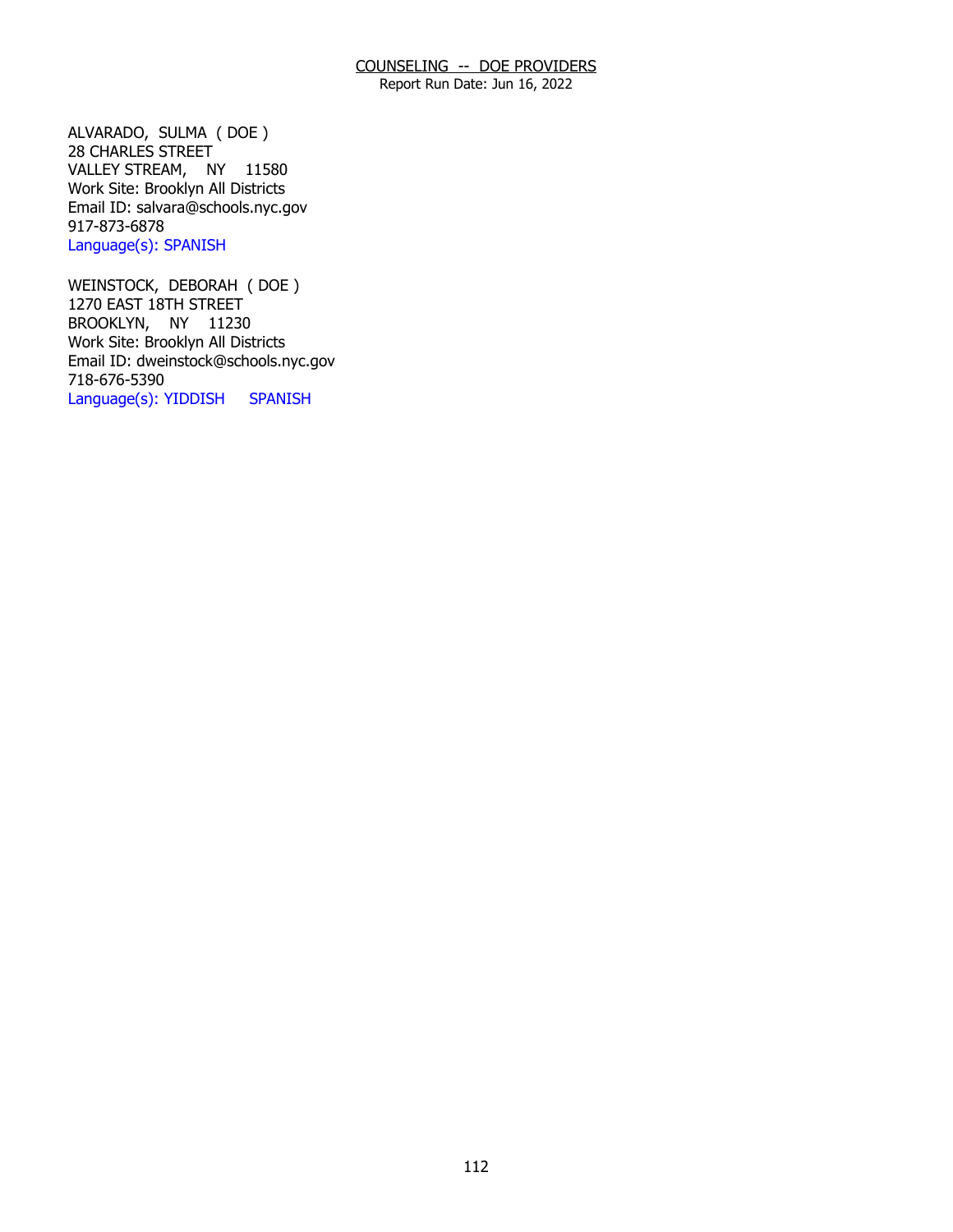Report Run Date: Jun 16, 2022

 FOREST HILLS, NY 11375 SO, PATRICK ( DOE ) 406 BURNS STREET Work Site: Manhattan All Districts Email ID: [PSo2@schools.nyc.gov](mailto:PSo2@schools.nyc.gov) 718-797-9818 Language(s): CHINESE,ANY

 NEW YORK, NY 10128 SOTO, ELBA ( DOE ) 1619 THIRD AVENUE Work Site: Manhattan All Districts Email ID: [SOTOE178@ICLOUD.COM](mailto:SOTOE178@ICLOUD.COM)  646-660-0271 Language(s): SPANISH